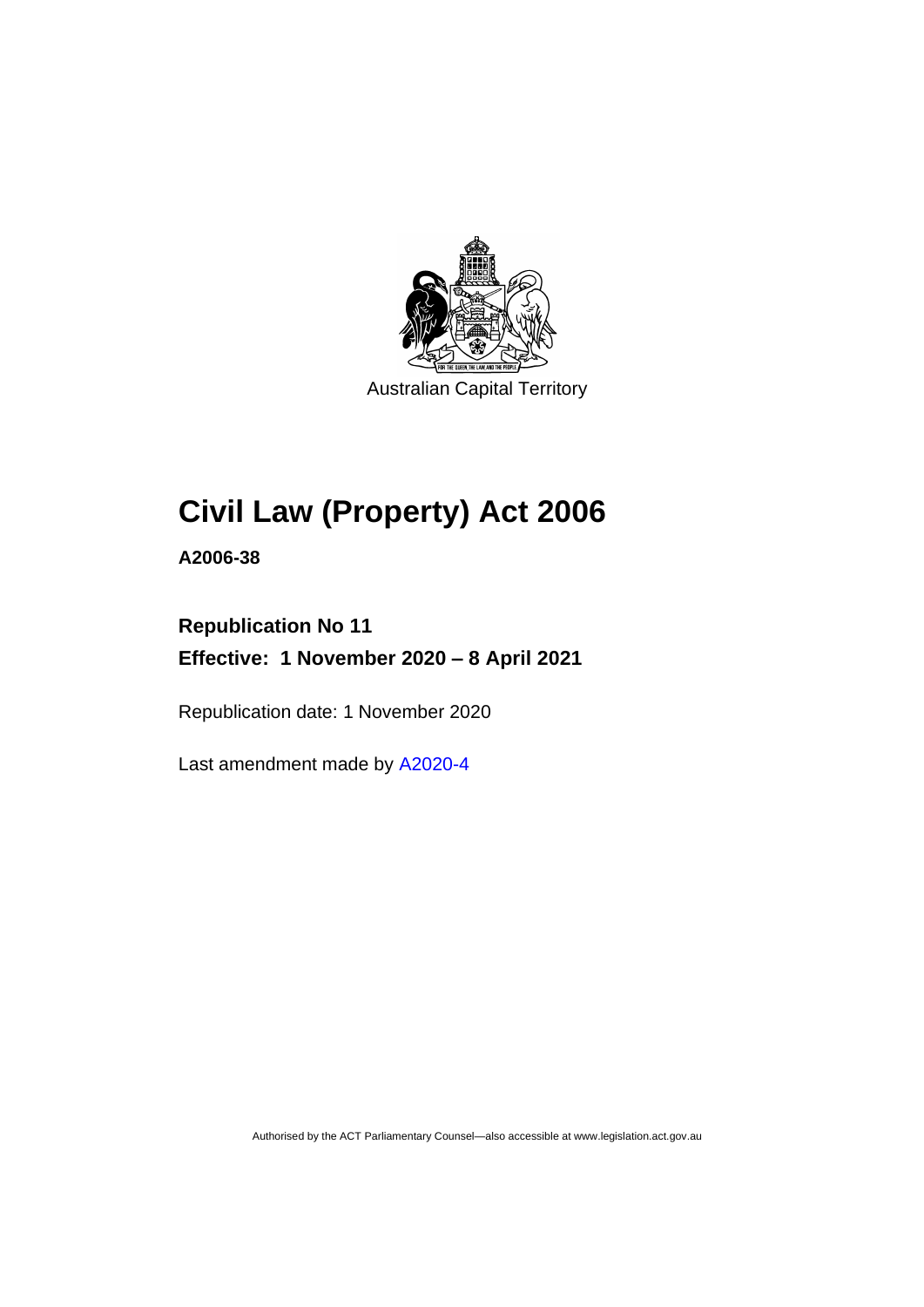#### **About this republication**

#### **The republished law**

This is a republication of the *Civil Law (Property) Act 2006* (including any amendment made under the *[Legislation Act 2001](http://www.legislation.act.gov.au/a/2001-14)*, part 11.3 (Editorial changes)) as in force on 1 November 2020*.*  It also includes any commencement, amendment, repeal or expiry affecting this republished law to 1 November 2020.

The legislation history and amendment history of the republished law are set out in endnotes 3 and 4.

#### **Kinds of republications**

The Parliamentary Counsel's Office prepares 2 kinds of republications of ACT laws (see the ACT legislation register at [www.legislation.act.gov.au\)](http://www.legislation.act.gov.au/):

- authorised republications to which the *[Legislation Act 2001](http://www.legislation.act.gov.au/a/2001-14)* applies
- unauthorised republications.

The status of this republication appears on the bottom of each page.

#### **Editorial changes**

The *[Legislation Act 2001](http://www.legislation.act.gov.au/a/2001-14)*, part 11.3 authorises the Parliamentary Counsel to make editorial amendments and other changes of a formal nature when preparing a law for republication. Editorial changes do not change the effect of the law, but have effect as if they had been made by an Act commencing on the republication date (see *[Legislation Act 2001](http://www.legislation.act.gov.au/a/2001-14)*, s 115 and s 117). The changes are made if the Parliamentary Counsel considers they are desirable to bring the law into line, or more closely into line, with current legislative drafting practice.

This republication includes amendments made under part 11.3 (see endnote 1).

#### **Uncommenced provisions and amendments**

If a provision of the republished law has not commenced, the symbol  $\mathbf{U}$  appears immediately before the provision heading. Any uncommenced amendments that affect this republished law are accessible on the ACT legislation register [\(www.legislation.act.gov.au\)](http://www.legislation.act.gov.au/). For more information, see the home page for this law on the register.

#### **Modifications**

If a provision of the republished law is affected by a current modification, the symbol  $\mathbf{M}$  appears immediately before the provision heading. The text of the modifying provision appears in the endnotes. For the legal status of modifications, see the *[Legislation](http://www.legislation.act.gov.au/a/2001-14)  Act [2001](http://www.legislation.act.gov.au/a/2001-14)*, section 95.

#### **Penalties**

At the republication date, the value of a penalty unit for an offence against this law is \$160 for an individual and \$810 for a corporation (see *[Legislation Act 2001](http://www.legislation.act.gov.au/a/2001-14)*, s 133).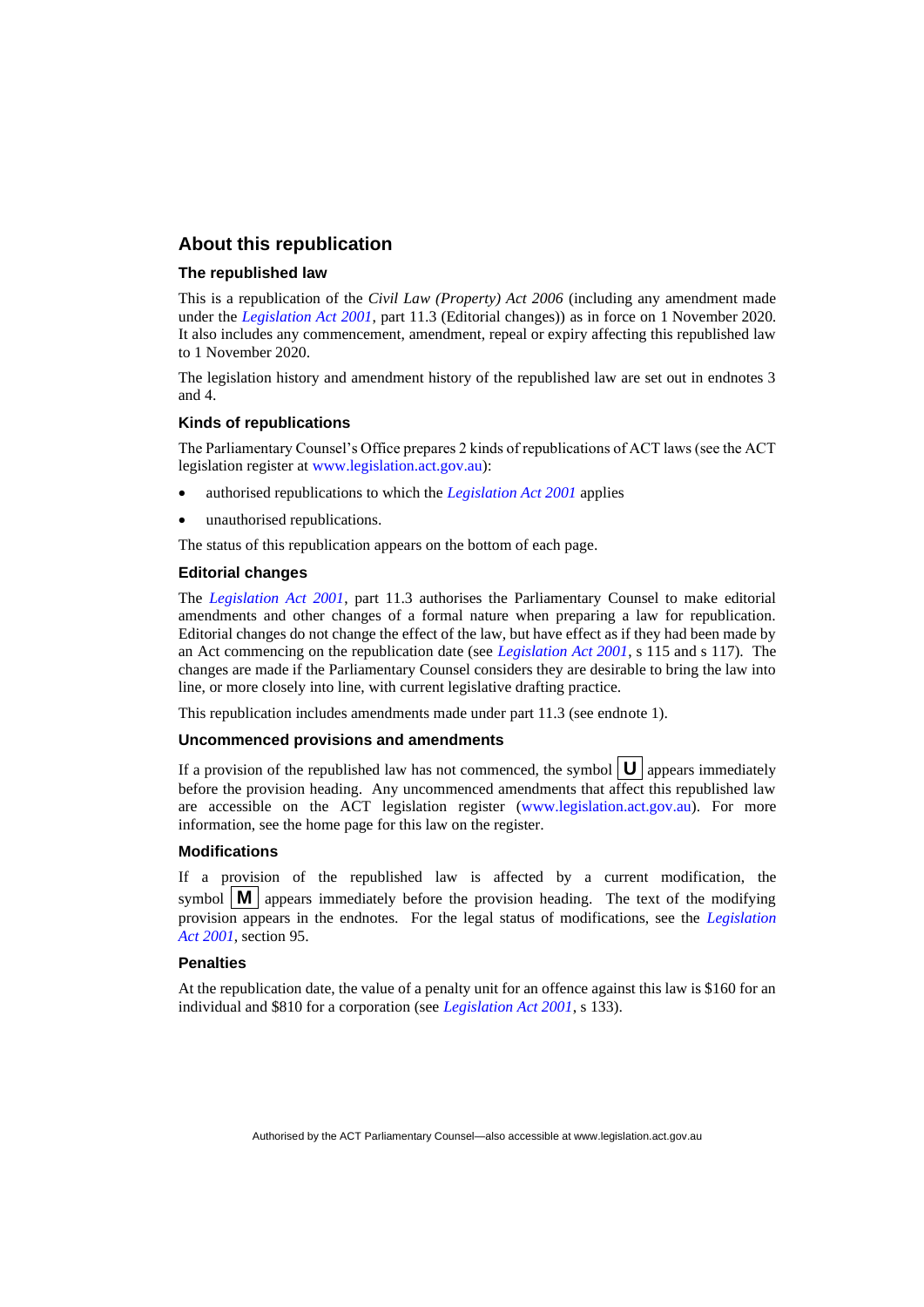

# **Civil Law (Property) Act 2006**

## **Contents**

|                  |                          | Page |
|------------------|--------------------------|------|
| <b>Chapter 1</b> | <b>Preliminary</b>       |      |
| 1                | Name of Act              | 2    |
| 3                | Dictionary               | 2    |
| 4                | <b>Notes</b>             | 2    |
| 5                | Application of Act       | 2    |
| <b>Chapter 2</b> | Conveyancing             |      |
| <b>Part 2.1</b>  | Conveyancing-preliminary |      |
| 200              | What is a settlement?    | 3    |
|                  |                          |      |

| R11      |  |
|----------|--|
| 01/11/20 |  |

Civil Law (Property) Act 2006 Effective: 01/11/20-08/04/21

contents 1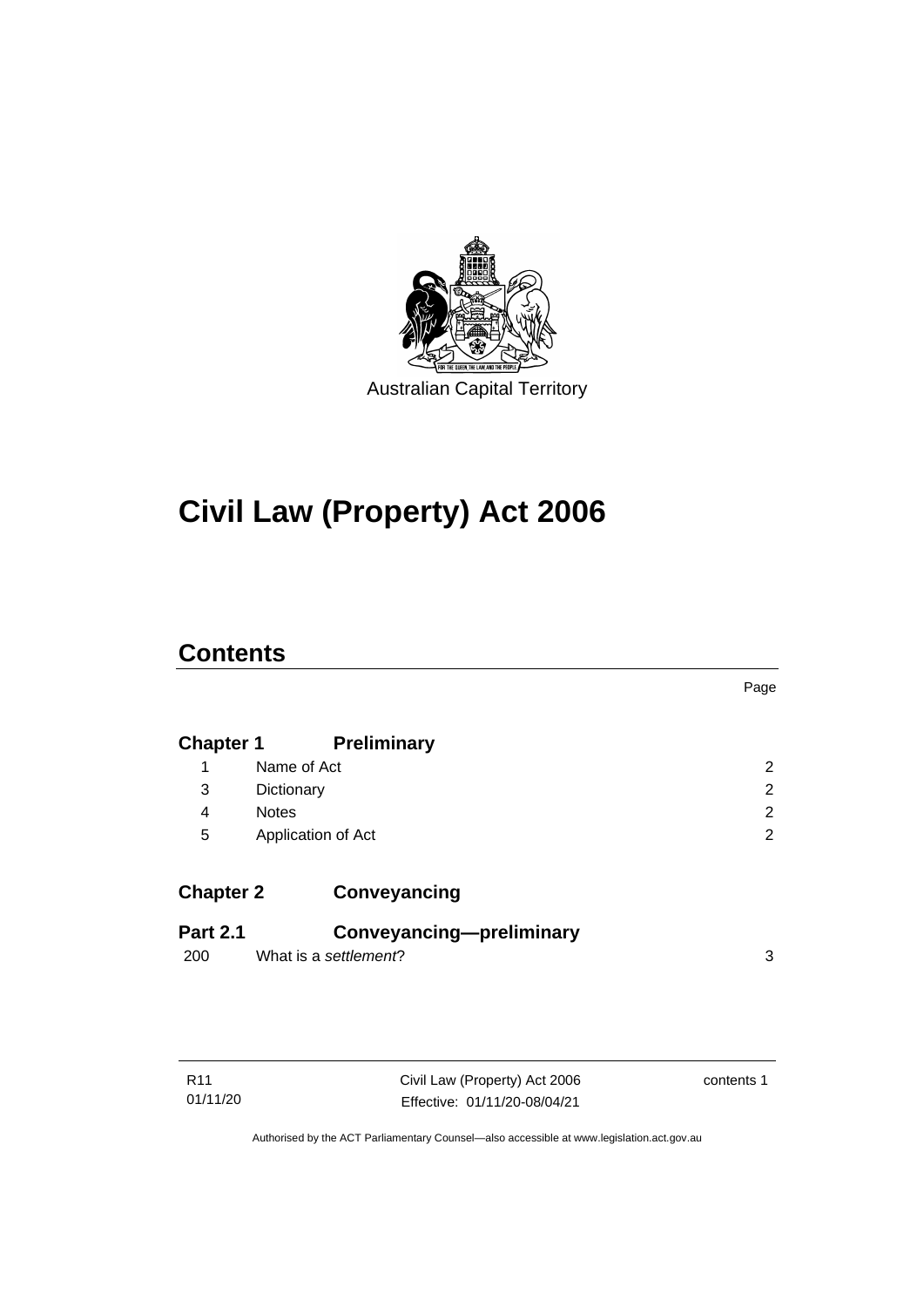#### **Contents**

|                 |                                                                              | Page            |
|-----------------|------------------------------------------------------------------------------|-----------------|
| <b>Part 2.2</b> | General rules about property                                                 |                 |
| Division 2.2.1  | Rules of law on certain points                                               |                 |
| 201             | Instruments required to be in writing                                        | 4               |
| 202             | Creation of interests in land by word of mouth                               | 5               |
| 203             | Exceptions to s 201 and s 202                                                | 5               |
| 204             | Proceedings do not lie on certain unwritten agreements                       | 6               |
| 205             | Assignment of debts and things in action                                     | $\overline{7}$  |
| 206             | Merger                                                                       | $\overline{7}$  |
| 207             | Equitable waste                                                              | 8               |
| Division 2.2.2  | <b>Property generally</b>                                                    |                 |
| 208             | Person may assure property to self or to self and others                     | 8               |
| 209             | Power for corporations to hold property as joint tenants                     | 8               |
| 210             | Interpretation of conveyance etc of property to 2 or more people<br>together | 9               |
| 211             | Tenants in common of equitable estate acquiring legal estate                 | 9               |
| 212             | People taking who are not parties                                            | 10              |
| 213             | Presumption of survivorship                                                  | 10              |
| 214             | Provisions about supplemental instruments                                    | 10              |
| Division 2.2.3  | <b>Ending life interests</b>                                                 |                 |
| 215             | Meaning of life interest for div 2.2.3                                       | 11              |
| 216             | Wrongful holding over of life interest etc                                   | 11              |
| 217             | Vesting of interests on end of life interest-evidence of death               | 11              |
| 218             | Vesting orders made in error                                                 | 13              |
| <b>Part 2.3</b> | General rules about deeds and documents of<br>corporations                   |                 |
| Division 2.3.1  | Deeds and their effect                                                       |                 |
| 219             | Signature and attestation of deeds                                           | 14              |
| 220             | Receipt in deed sufficient                                                   | 14              |
| 221             | Receipt in deed or endorsed evidence for subsequent purchaser                | 15              |
| 222             | How powers of appointment are to be exercised                                | 15              |
| Division 2.3.2  | <b>Operation of deeds</b>                                                    |                 |
| 223             | Limitations may be made by direct conveyance without uses                    | 15              |
| 224             | In conveyance use of word grant unnecessary                                  | 15              |
| contents 2      | Civil Law (Property) Act 2006                                                | R <sub>11</sub> |
|                 | Effective: 01/11/20-08/04/21                                                 | 01/11/20        |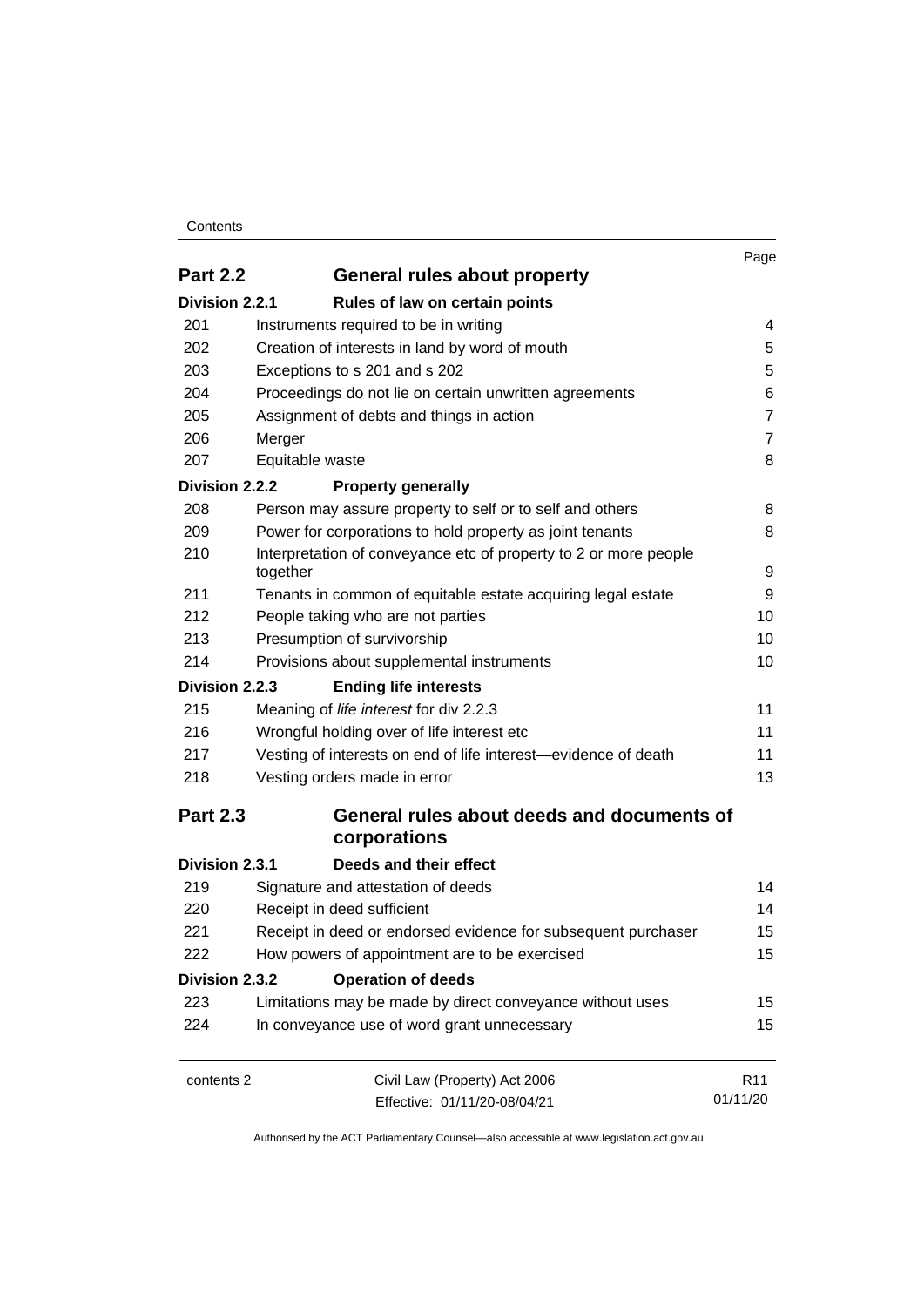|                 |                                                                            | Contents   |
|-----------------|----------------------------------------------------------------------------|------------|
|                 |                                                                            | Page       |
| 225             | Rights of entry etc                                                        | 16         |
| 226             | Certain conveyance etc void                                                | 16         |
| Division 2.3.3  | <b>Documents of corporations</b>                                           |            |
| 227             | Execution of documents by or on behalf of corporations                     | 16         |
| Division 2.3.4  | <b>Powers of appointment</b>                                               |            |
| 228             | Application-div 2.3.4                                                      | 18         |
| 229             | Appointments to be valid despite exclusion of object                       | 18         |
| <b>Part 2.4</b> | <b>Sales and other transactions</b>                                        |            |
| Division 2.4.1  | Dispositions on trust for sale or with power of sale                       |            |
| 230             | Meaning of <i>purchaser</i> for div 2.4.1                                  | 19         |
| 231             | Consents to execution of trust for sale etc                                | 19         |
| 232             | Purchaser not to be concerned with trusts of proceeds of sale              | 20         |
| 233             | Settlements of personal property invested in land                          | 20         |
| 234             | Powers given to trustees for sale                                          | 21         |
| 235             | Application of income of land under trust for sale                         | 21         |
| 236             | Partition of land under trust for sale                                     | 21         |
| 237             | Powers of Supreme Court if trustees for sale decline to exercise<br>powers | 23         |
| Division 2.4.2  | <b>Voidable dispositions</b>                                               |            |
| 238             | Meaning of <i>purchaser</i> for div 2.4.2                                  | 23         |
| 239             | Voluntary dispositions to defraud creditors voidable                       | 23         |
| 240             | Voluntary dispositions of land-how far voidable against purchasers         | 24         |
| 241             | Acquisitions of reversions at under value                                  | 24         |
| <b>Part 2.5</b> | <b>Partition</b>                                                           |            |
| 242             | Definitions-pt 2.5                                                         | 25         |
| 243             | Court may order partition of land held in co-ownership                     | 25         |
| 244             | Power of Supreme Court to order sale instead of partition                  | 25         |
| 245             | Authority for interested person to bid                                     | 26         |
| 246             | Parties to partition proceedings                                           | 27         |
| 247             | Several sales in same partition proceeding                                 | 27         |
| <b>Part 2.6</b> | <b>Apportionment</b>                                                       |            |
| 248             | Definitions-pt 2.6                                                         | 28         |
| R <sub>11</sub> | Civil Law (Property) Act 2006                                              | contents 3 |
| 01/11/20        | Effective: 01/11/20-08/04/21                                               |            |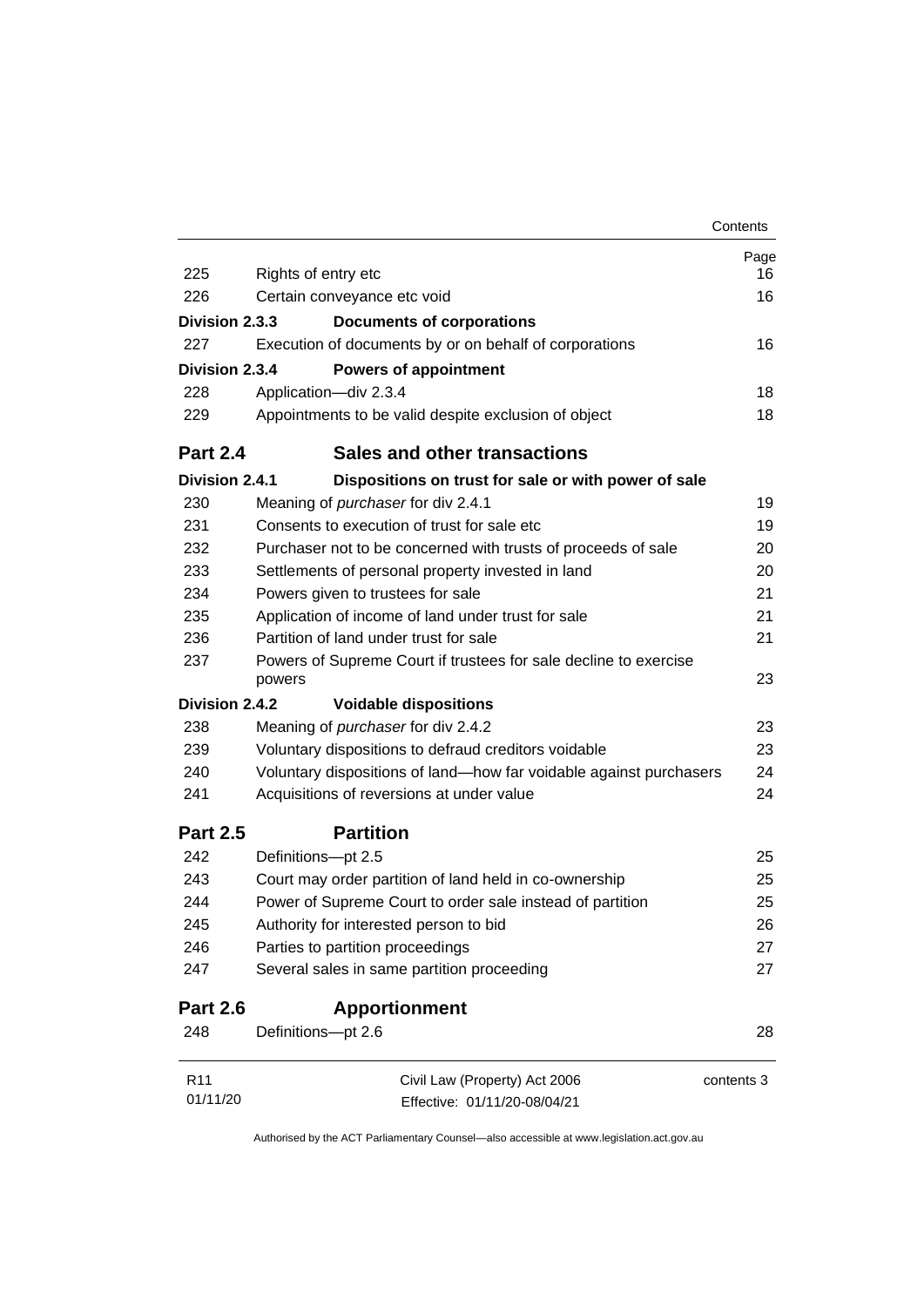| 249<br>250<br>251<br>252<br>253<br><b>Part 2.7</b><br>254 | Application of pt 2.6 to dividends of companies<br>Income apportionable in relation to time<br>Time when apportioned part is payable<br>Recovery of apportioned parts<br>Exceptions and application<br>Children and children's property<br>Receipts by certain children | Page<br>28<br>28<br>29<br>29<br>30<br>31 |
|-----------------------------------------------------------|-------------------------------------------------------------------------------------------------------------------------------------------------------------------------------------------------------------------------------------------------------------------------|------------------------------------------|
| 255                                                       | Management of land during childhood                                                                                                                                                                                                                                     | 31                                       |
| 256<br>257                                                | Power to appoint trustees of child's property<br>Powers and duties of guardian                                                                                                                                                                                          | 32<br>34                                 |
| <b>Part 2.8</b>                                           | <b>Rights-of-way</b>                                                                                                                                                                                                                                                    |                                          |
| 258                                                       | No right-of-way by user against Territory etc                                                                                                                                                                                                                           | 35                                       |
| <b>Part 2.9</b>                                           | <b>Unit Titles</b>                                                                                                                                                                                                                                                      |                                          |
| Division 2.9.1                                            | <b>Important concepts</b>                                                                                                                                                                                                                                               |                                          |
| 259                                                       | Definitions-pt 2.9                                                                                                                                                                                                                                                      | 36                                       |
| 259A                                                      | Meaning of type 1 matter and type 2 matter                                                                                                                                                                                                                              | 37                                       |
| Division 2.9.2                                            | Off-the-plan contracts-disclosure                                                                                                                                                                                                                                       |                                          |
| 260                                                       | Contract for sale of unit before registration of units plan                                                                                                                                                                                                             | 39                                       |
| 260A                                                      | Disclosure statement provided late or not at all                                                                                                                                                                                                                        | 42                                       |
| 260B                                                      | Seller to notify material change to matter in disclosure statement                                                                                                                                                                                                      | 43                                       |
| 260C                                                      | Effect of disclosure update provided in time-type 1 matter                                                                                                                                                                                                              | 44                                       |
| 260D                                                      | Effect of disclosure update provided out of time—type 1 matter                                                                                                                                                                                                          | 44                                       |
| 260E                                                      | Effect of disclosure update-type 2 matter                                                                                                                                                                                                                               | 45                                       |
| 260F                                                      | Buyer action if no disclosure update notice                                                                                                                                                                                                                             | 46                                       |
| 260G                                                      | Seller to notify buyer of registration of units plan                                                                                                                                                                                                                    | 46                                       |
| 260H                                                      | Evidentiary burden-notices                                                                                                                                                                                                                                              | 47                                       |
| Division 2.9.3                                            | <b>Implied warranties</b>                                                                                                                                                                                                                                               |                                          |
| 261                                                       | Meaning of <i>implied warranties</i> -div 2.9.3                                                                                                                                                                                                                         | 47                                       |
| 262                                                       | Purpose-div 2.9.3                                                                                                                                                                                                                                                       | 47                                       |
| 264                                                       | Implied warranties                                                                                                                                                                                                                                                      | 47                                       |
| 265                                                       | Rescission of contract for sale of unit                                                                                                                                                                                                                                 | 48                                       |
| 266                                                       | Claim for compensation                                                                                                                                                                                                                                                  | 49                                       |
| contents 4                                                | Civil Law (Property) Act 2006<br>Effective: 01/11/20-08/04/21                                                                                                                                                                                                           | R <sub>11</sub><br>01/11/20              |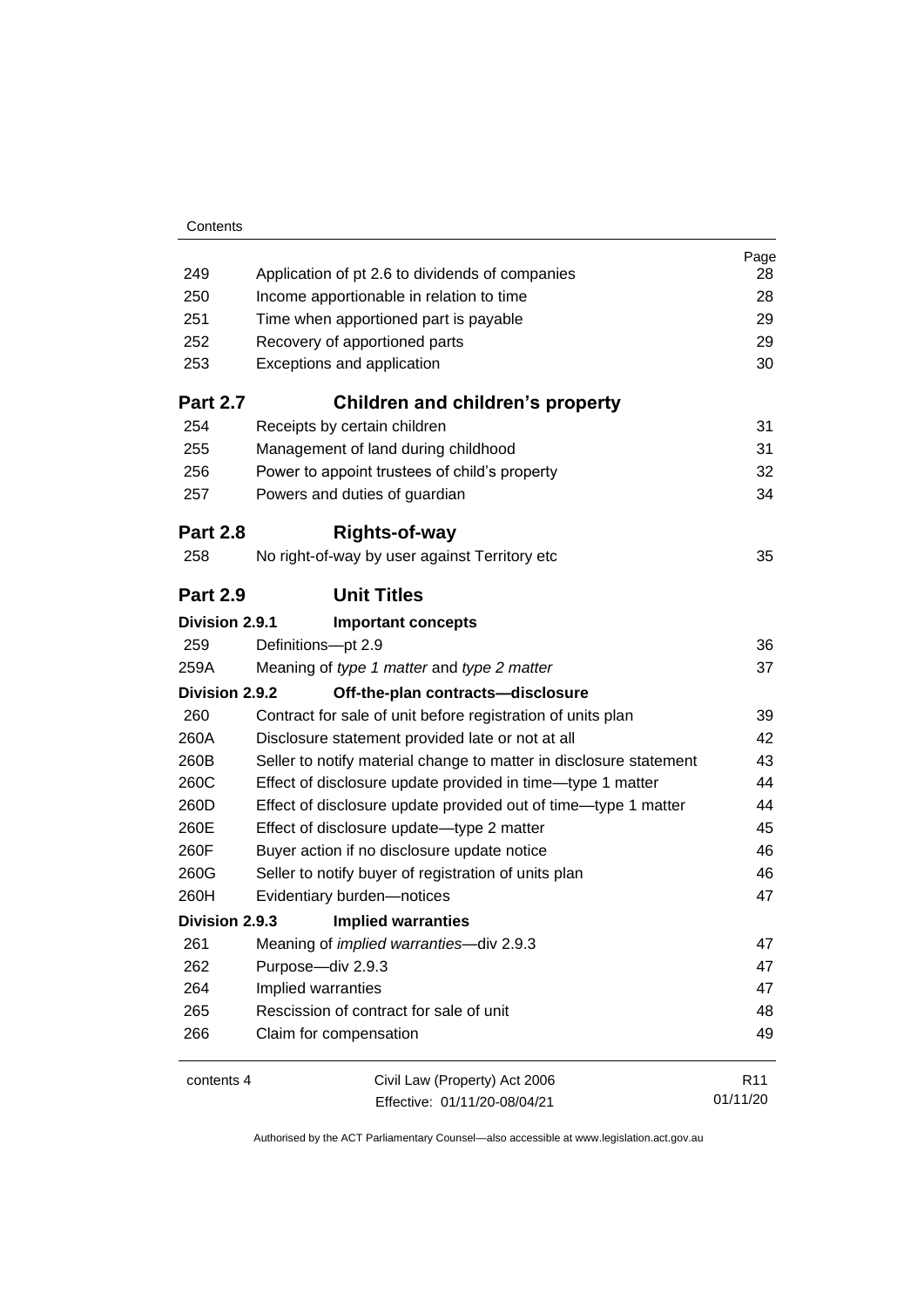|                |                                           | Contents |
|----------------|-------------------------------------------|----------|
| Division 2.9.4 | <b>Miscellaneous</b>                      | Page     |
| 267            | Operation of part cannot be excluded etc. | 50       |
| 268            | Rescission-effect                         | 50       |

# **Chapter 3 [Mortgages](#page-60-0)**

| <b>Part 3.1</b> | Powers in relation to mortgages                       |    |
|-----------------|-------------------------------------------------------|----|
| 300             | Application-pt 3.1                                    | 51 |
| 301             | Powers incidental to mortgages                        | 51 |
| 302             | Receipt for purchase money sufficient discharge       | 52 |
| 303             | Notice of sale                                        | 52 |
| 304             | Purported exercise of power of sale                   | 53 |
| 305             | Application of purchase money by mortgagee            | 53 |
| 306             | Property that may be transferred to purchaser         | 53 |
| 307             | Mortgagee may call for documents relating to property | 54 |
| 308             | Appointment of receiver                               | 54 |
| 309             | Receiver taken to be agent of mortgagor               | 55 |
| 310             | Powers of receiver                                    | 55 |
| 311             | Ending appointment of receiver etc                    | 55 |
| 312             | Commission to receiver                                | 55 |
| 313             | Receiver to insure if required                        | 56 |
| 314             | Application of amounts received by receiver           | 56 |
| <b>Part 3.2</b> | <b>Mortgages-other provisions</b>                     |    |
| 315             | Effect of repayment on ejectment by mortgagee         | 57 |
| 316             | Section 315 not to apply in certain cases             | 58 |
| 317             | Redemption if mortgagee absent or unknown             | 58 |

## **[Chapter 4](#page-69-0) Leases**

| <b>Part 4.1</b> | Leases-general provisions                  |            |
|-----------------|--------------------------------------------|------------|
| Division 4.1.1  | Lessee's and lessor's obligations          |            |
| 400             | Lessee's obligations attach to reversion   | 60         |
| 401             | Lessor's obligations to run with reversion | 61         |
|                 |                                            |            |
| R <sub>11</sub> | Civil Law (Property) Act 2006              | contents 5 |
| 01/11/20        | Effective: 01/11/20-08/04/21               |            |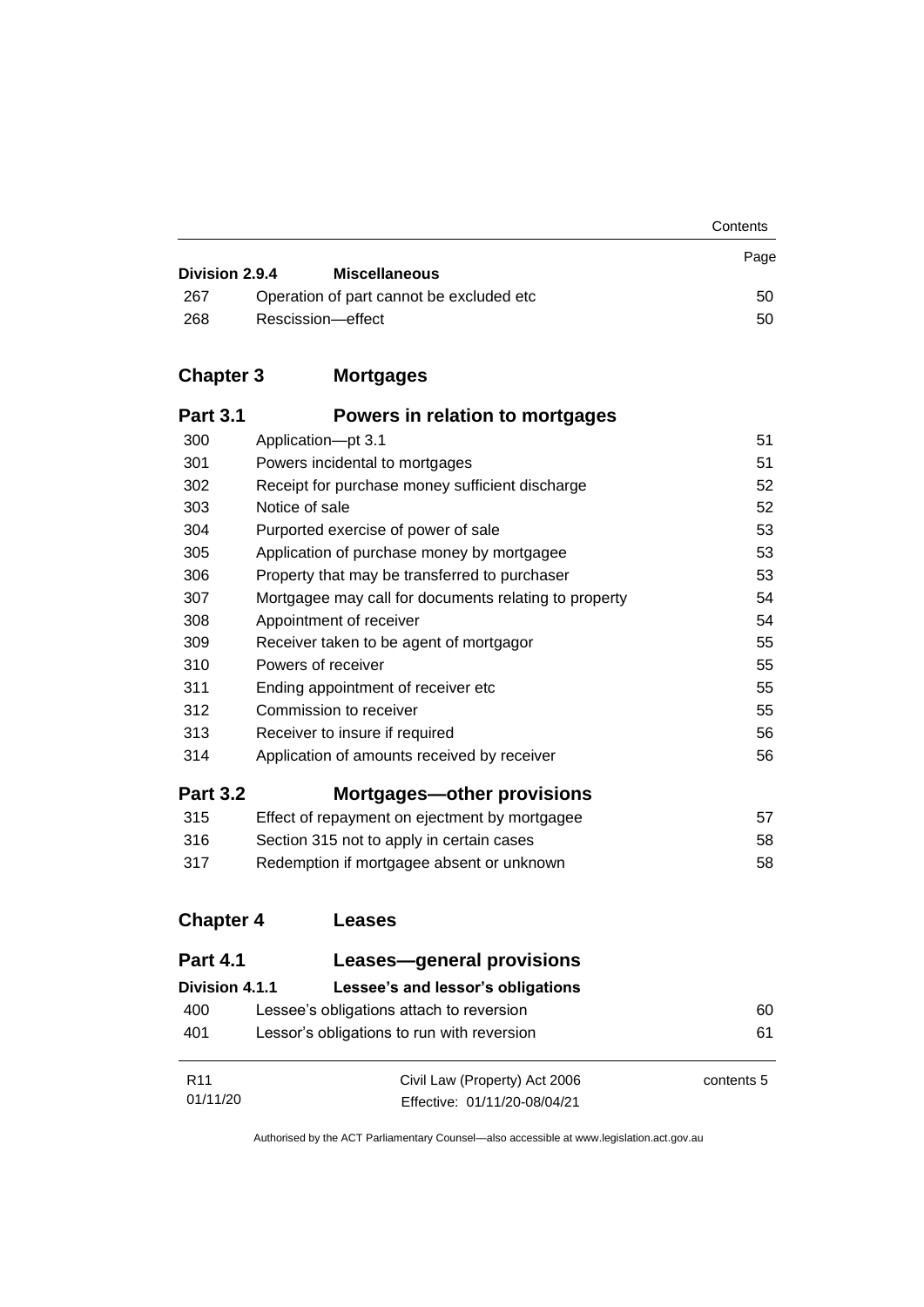| Contents |
|----------|
|----------|

| 402             | Lessee to give notice of ejectment to lessor                | Page<br>61      |
|-----------------|-------------------------------------------------------------|-----------------|
| Division 4.1.2  | Renewal of headlease without surrender of sublease          |                 |
| 403             | Renewal of headlease                                        | 62              |
| 404             | Rights on renewal                                           | 62              |
|                 |                                                             |                 |
| <b>Part 4.2</b> | Leases to and for children and for absent                   |                 |
|                 | <b>lessors</b>                                              |                 |
| 405             | Leases for children                                         | 64              |
| 406             | Costs of lease authorisation application for child          | 64              |
| 407             | Renewal of leases by children                               | 65              |
| 408             | Renewal of leases for people not amenable to process        | 65              |
| 409             | Preconditions for grant or renewal of lease to be satisfied | 66              |
| 410             | Application of amounts paid for lease renewal under pt 4.2  | 66              |
| 411             | Validity of surrenders and leases under pt 4.2              | 66              |
| 412             | Costs of applications under pt 4.2                          | 66              |
| <b>Part 4.3</b> | <b>Breach of insurance provisions</b>                       |                 |
| 413             | Application-pt 4.3                                          | 67              |
| 414             | Relief against forfeiture for failure to insure             | 67              |
| 415             | Record of relief granted                                    | 67              |
| 416             | Limit on relief                                             | 67              |
| 417             | Noncomplying insurance                                      | 68              |
| 418             | Protection of purchaser of leasehold against forfeiture     | 68              |
| <b>Part 4.4</b> | Restriction of effect of licence or waiver by<br>lessor     |                 |
| 419             | Application-pt 4.4                                          | 70              |
| 420             | Effect of licence given to lessee                           | 70              |
| 421             | Operation of partial licences                               | 71              |
| 422             | Apportionment of conditions of entry on severance           | 72              |
| 423             | Waiver of benefit of lease provision                        | 72              |
| <b>Part 4.5</b> | <b>Forfeiture of leases</b>                                 |                 |
| 424             | Definitions-pt 4.5                                          | 73              |
| 425             | Application-pt 4.5                                          | 73              |
| contents 6      | Civil Law (Property) Act 2006                               | R <sub>11</sub> |
|                 | Effective: 01/11/20-08/04/21                                | 01/11/20        |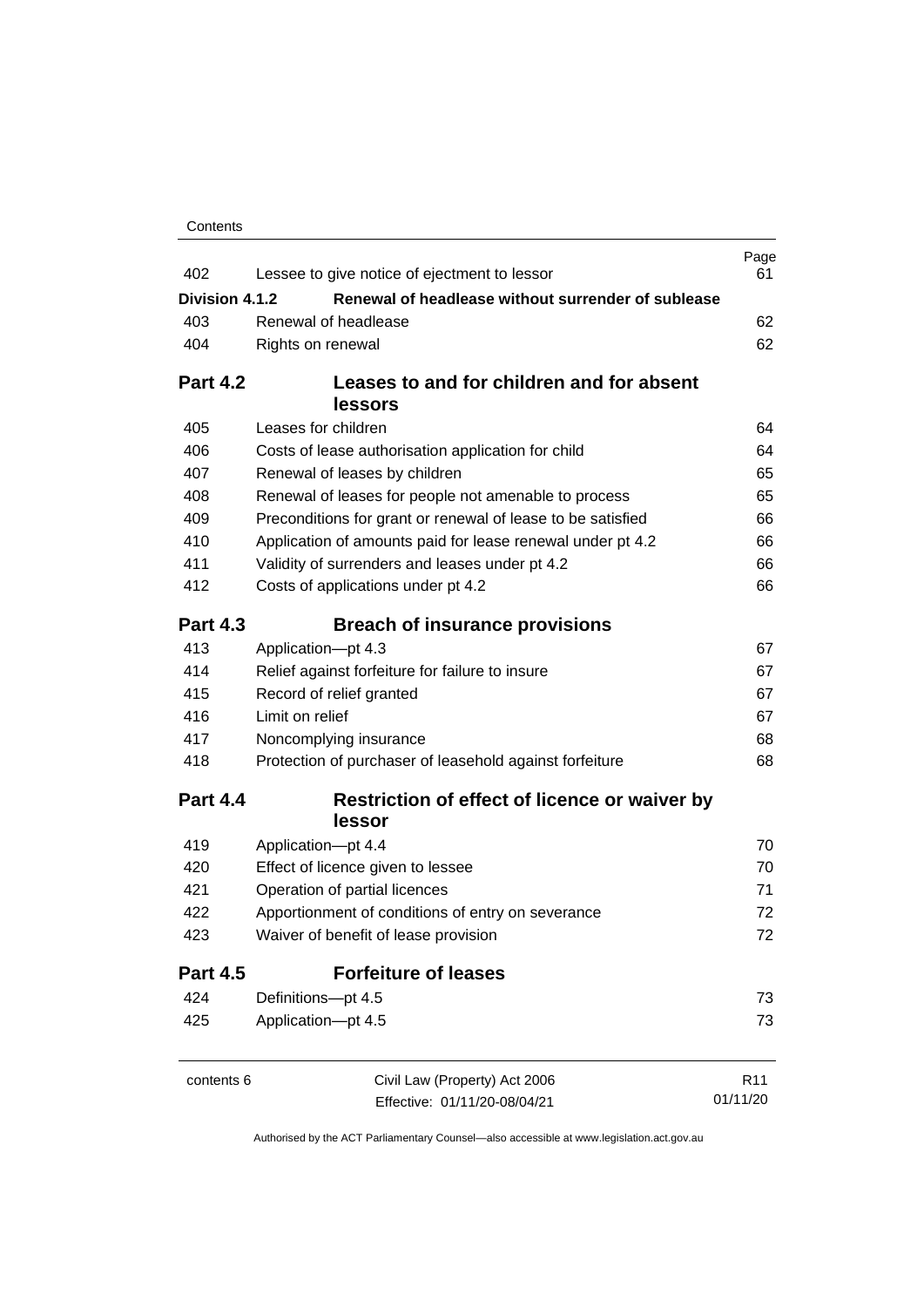|                             |                                                                                        | Contents   |
|-----------------------------|----------------------------------------------------------------------------------------|------------|
|                             |                                                                                        | Page       |
| 426                         | Restrictions on re-entry or forfeiture                                                 | 73         |
| 427                         | Notices under s 426 (1)                                                                | 75         |
| 428                         | Protection of sublessees                                                               | 75         |
| <b>Part 4.6</b>             | Leases invalidly granted under powers                                                  |            |
| 429                         | Pt 4.6 does not bind the Territory                                                     | 76         |
| 430                         | Leases taken to be granted in intended exercise of power                               | 76         |
| 431                         | Certain invalid leases taken to be agreements to lease                                 | 76         |
| 432                         | Certain leases validated                                                               | 77         |
| 433                         | Acceptance of rent taken to be confirmation of lease                                   | 78         |
| 434                         | Lessee bound to accept confirmation                                                    | 78         |
| 435                         | Pt 4.6 does not affect certain other rights                                            | 79         |
| <b>Part 4.7</b>             | <b>Recovery of leased premises</b>                                                     |            |
| 436                         | Application-pt 4.7                                                                     | 80         |
| 437                         | Who is an agent for pt 4.7?                                                            | 80         |
| 438                         | Recovery of possession                                                                 | 81         |
| <b>Chapter 5</b>            | <b>Miscellaneous</b>                                                                   |            |
| <b>Part 5.1</b>             | Debts charged on property of deceased                                                  |            |
|                             | person                                                                                 |            |
| 500                         | Charges on property of deceased person to be paid primarily out of<br>property charged | 82         |
| <b>Part 5.2</b>             | <b>Stipulations in contracts</b>                                                       |            |
| 501                         | Stipulations not of the essence of contracts                                           | 84         |
| <b>Part 5.3</b>             | <b>Miscellaneous-other provisions</b>                                                  |            |
| 502                         | Approved forms                                                                         | 85         |
| 503                         | Regulation-making power                                                                | 85         |
| <b>Part 5.6</b>             | <b>Transitional-Unit Titles Legislation</b><br><b>Amendment Act 2020</b>               |            |
| 510                         | Meaning of commencement day-pt 5.6                                                     | 86         |
| R <sub>11</sub><br>01/11/20 | Civil Law (Property) Act 2006                                                          | contents 7 |
|                             | Effective: 01/11/20-08/04/21                                                           |            |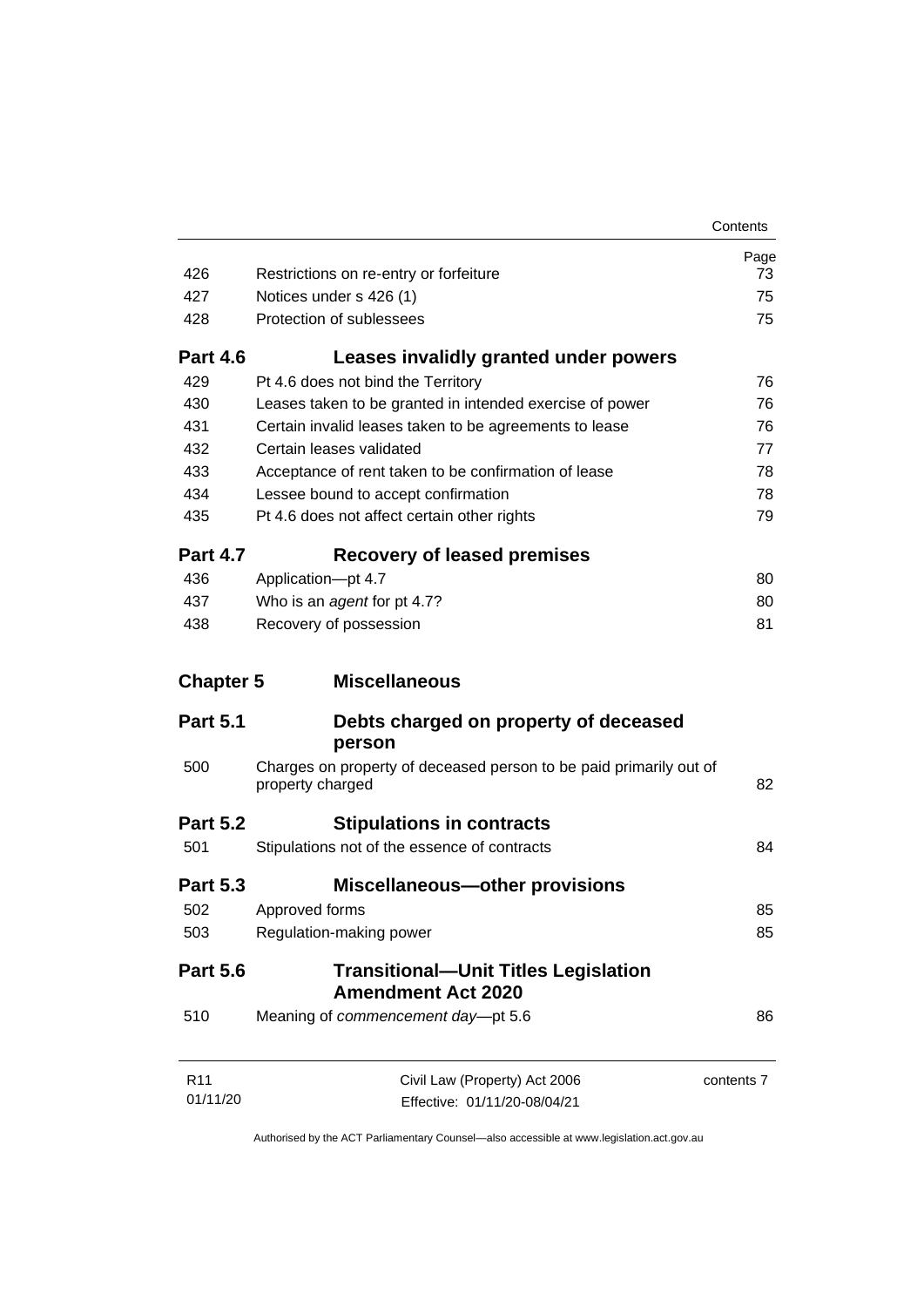|                   |                                                                                                                         | Page |
|-------------------|-------------------------------------------------------------------------------------------------------------------------|------|
| 511               | Application to certain existing off-the-plan contracts—amendments<br>made by Unit Titles Legislation Amendment Act 2020 | 86   |
| 512               | Expiry-pt 5.6                                                                                                           | 87   |
| <b>Dictionary</b> |                                                                                                                         | 88   |
| <b>Endnotes</b>   |                                                                                                                         |      |
| 1                 | About the endnotes                                                                                                      | 94   |
| 2                 | Abbreviation key                                                                                                        | 94   |
| 3                 | Legislation history                                                                                                     | 95   |
| 4                 | Amendment history                                                                                                       | 97   |

5 [Earlier republications](#page-110-0) 101

contents 8 Civil Law (Property) Act 2006 Effective: 01/11/20-08/04/21

R11 01/11/20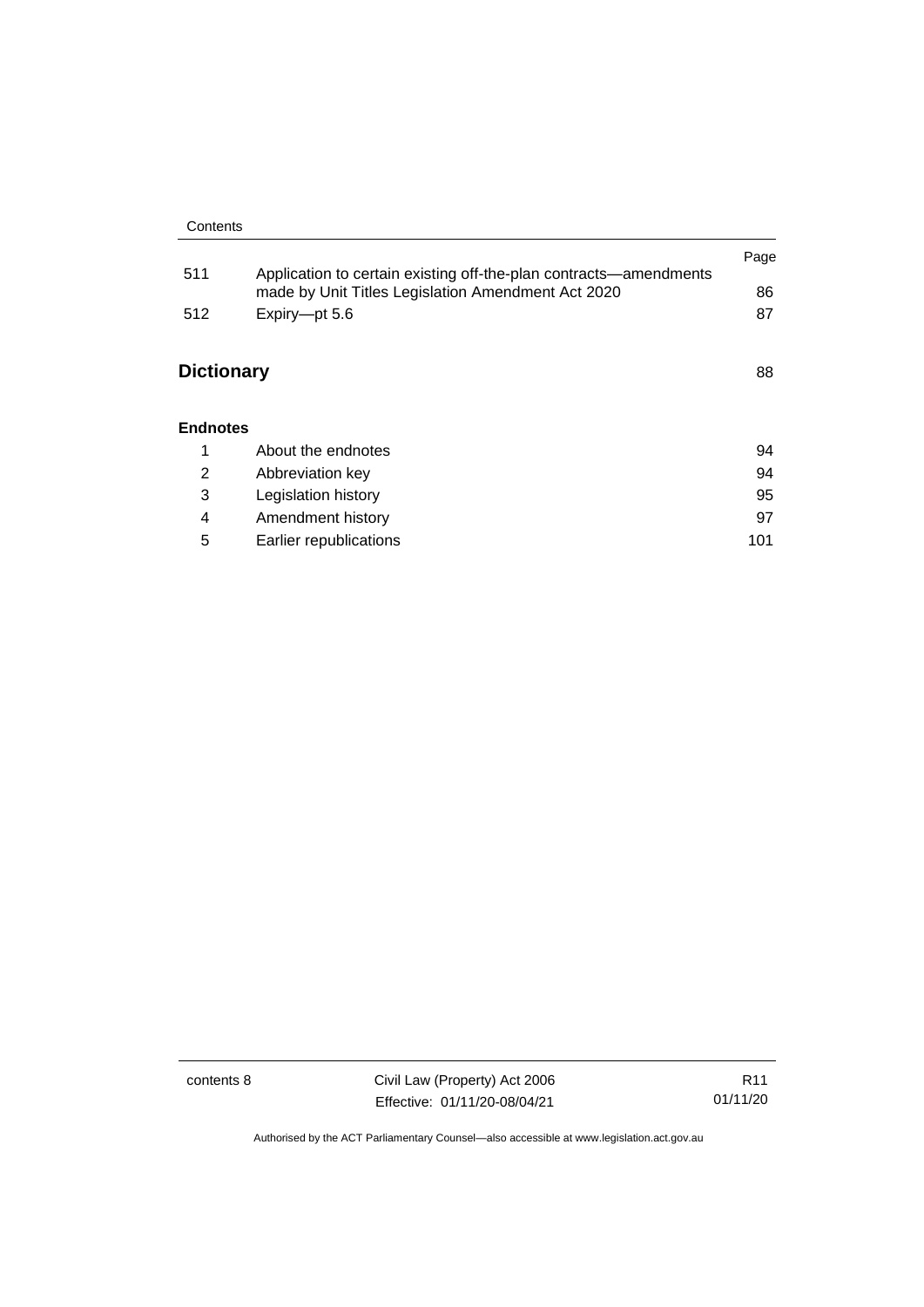

# **Civil Law (Property) Act 2006**

An Act to amend, simplify and consolidate provisions about the law of property, and for other purposes

R11 01/11/20

ׅ֖֖֚֚֡֡֬֝֬

Civil Law (Property) Act 2006 Effective: 01/11/20-08/04/21

page 1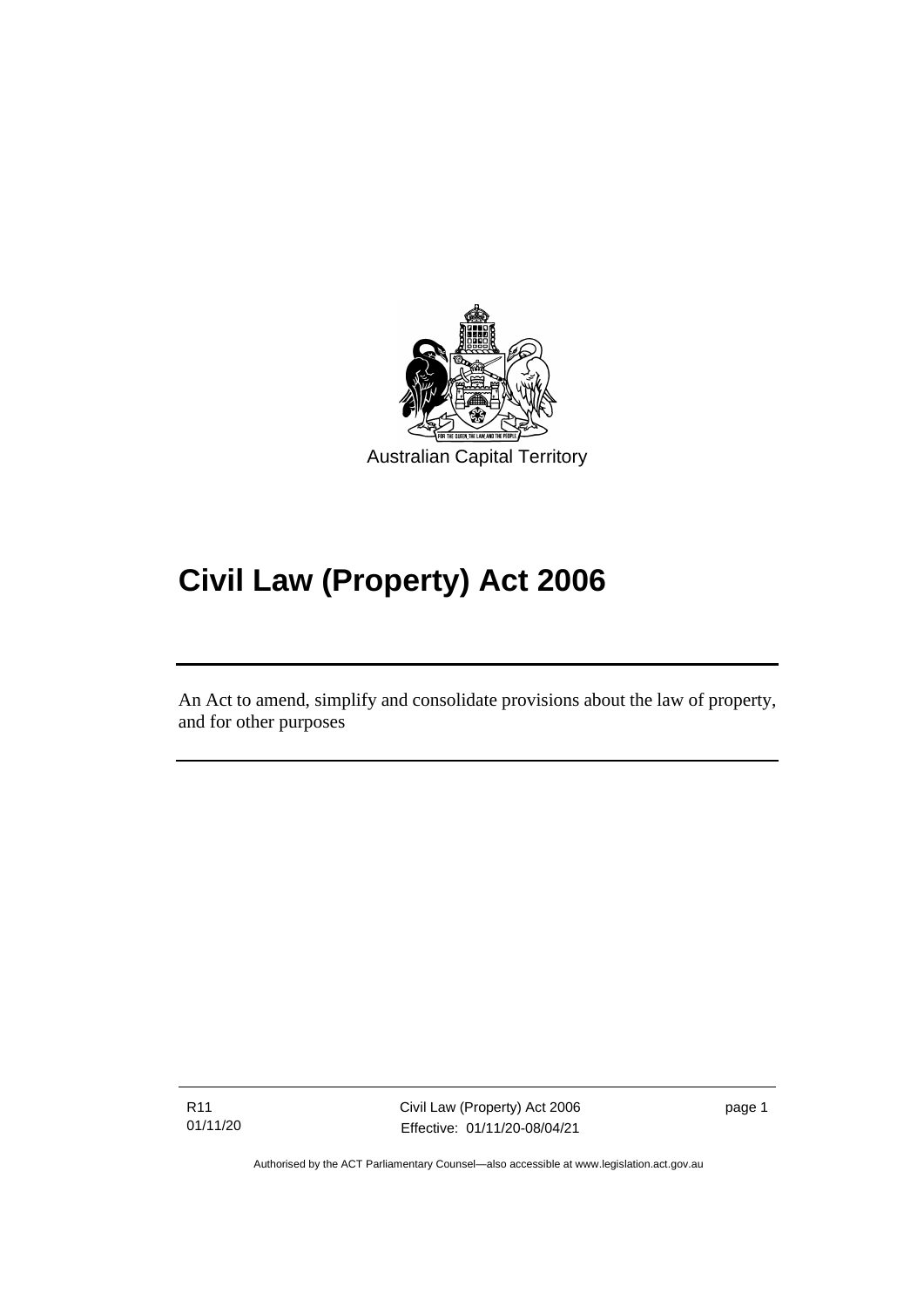# <span id="page-11-0"></span>**Chapter 1 Preliminary**

#### <span id="page-11-1"></span>**1 Name of Act**

This Act is the *Civil Law (Property) Act 2006*.

#### <span id="page-11-2"></span>**3 Dictionary**

The dictionary at the end of this Act is part of this Act.

*Note 1* The dictionary at the end of this Act defines certain terms used in this Act, and includes references (*signpost definitions*) to other terms defined elsewhere.

> For example, the signpost definition '*trustee company*—see the *[Trustee](http://www.legislation.act.gov.au/a/1947-15)  [Companies Act 1947](http://www.legislation.act.gov.au/a/1947-15)*, dictionary.' means that the term 'trustee company' is defined in that dictionary and the definition applies to this Act.

*Note 2* A definition in the dictionary (including a signpost definition) applies to the entire Act unless the definition, or another provision of the Act, provides otherwise or the contrary intention otherwise appears (see [Legislation Act,](http://www.legislation.act.gov.au/a/2001-14) s  $155$  and s  $156$  (1)).

#### <span id="page-11-3"></span>**4 Notes**

A note included in this Act is explanatory and is not part of this Act.

*Note* See the [Legislation Act,](http://www.legislation.act.gov.au/a/2001-14) s 127 (1), (4) and (5) for the legal status of notes.

#### <span id="page-11-4"></span>**5 Application of Act**

- (1) This Act does not apply in relation to leasehold land (including leases of leasehold land) under the *[Land Titles Act](http://www.legislation.act.gov.au/a/1925-1) 1925* so far as there is an inconsistency with that Act.
- (2) If a provision of this Act is stated to apply to land under the *[Land](http://www.legislation.act.gov.au/a/1925-1)  [Titles Act 1925](http://www.legislation.act.gov.au/a/1925-1)*, the provision is not taken (unless the contrary intention appears) to apply exclusively to land of that kind.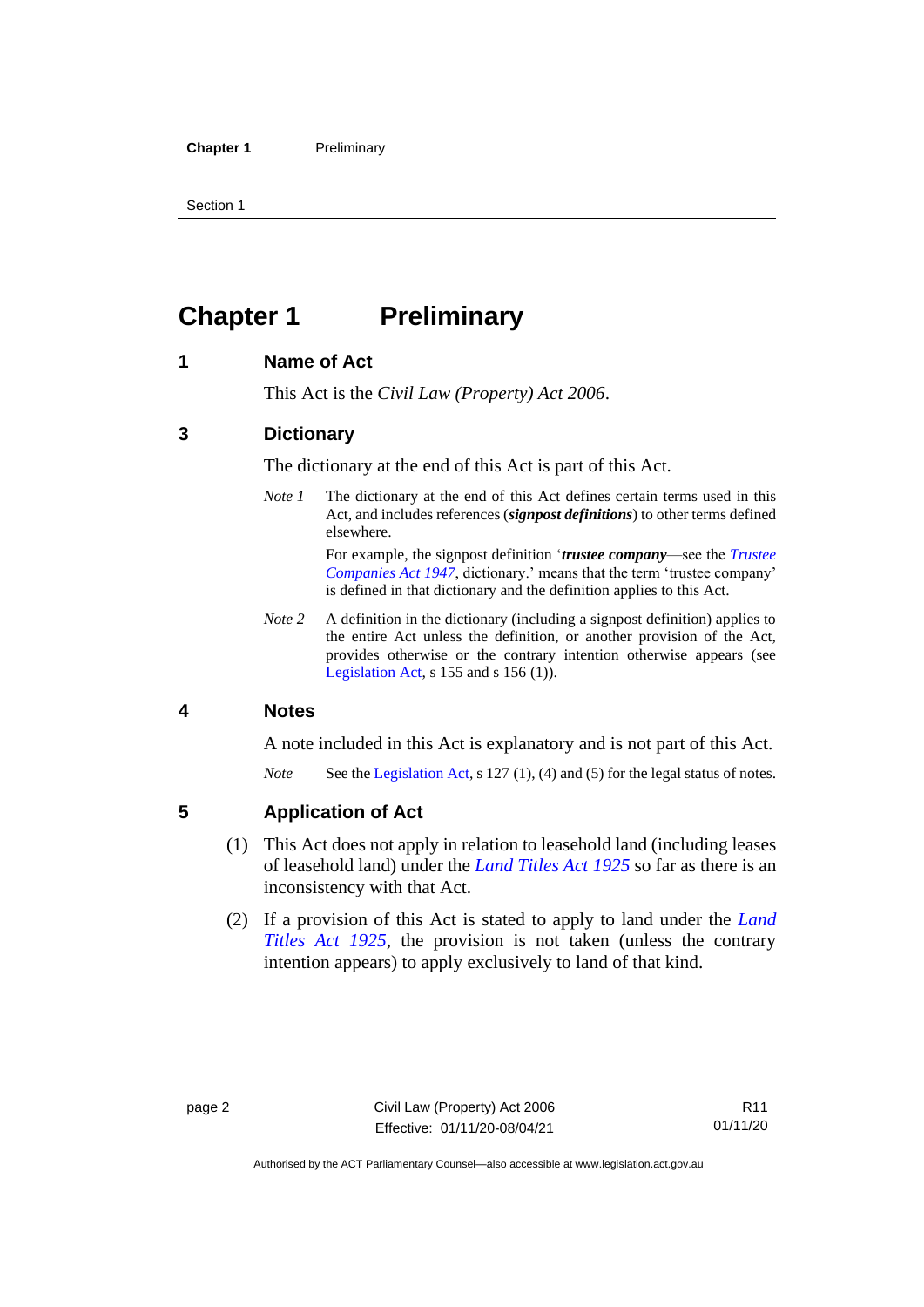# <span id="page-12-1"></span><span id="page-12-0"></span>**Chapter 2 Conveyancing**

## **Part 2.1 Conveyancing—preliminary**

#### <span id="page-12-2"></span>**200 What is a** *settlement***?**

- (1) A *settlement* is an instrument, or a number of instruments, under which land is—
	- (a) held by people in limited ownership by succession; or
	- (b) held in trust for people as limited owners by succession; or
	- (c) held in trust for a child in possession; or
	- (d) held in limited ownership by a trust for a child in possession.

## **Example of settlement**

will

- (2) If a child is beneficially entitled to land, and because of an intestacy or otherwise there is no instrument under which the interest of the child arises or is acquired, a *settlement* is taken to have been made by the intestate or the person whose interest the child has acquired.
- (3) An interest not disposed of by a settlement, and remaining in or reverting to the settlor (or someone deriving title through the settlor), is an interest included in the settlement and coming to the settlor (or other person) under the settlement.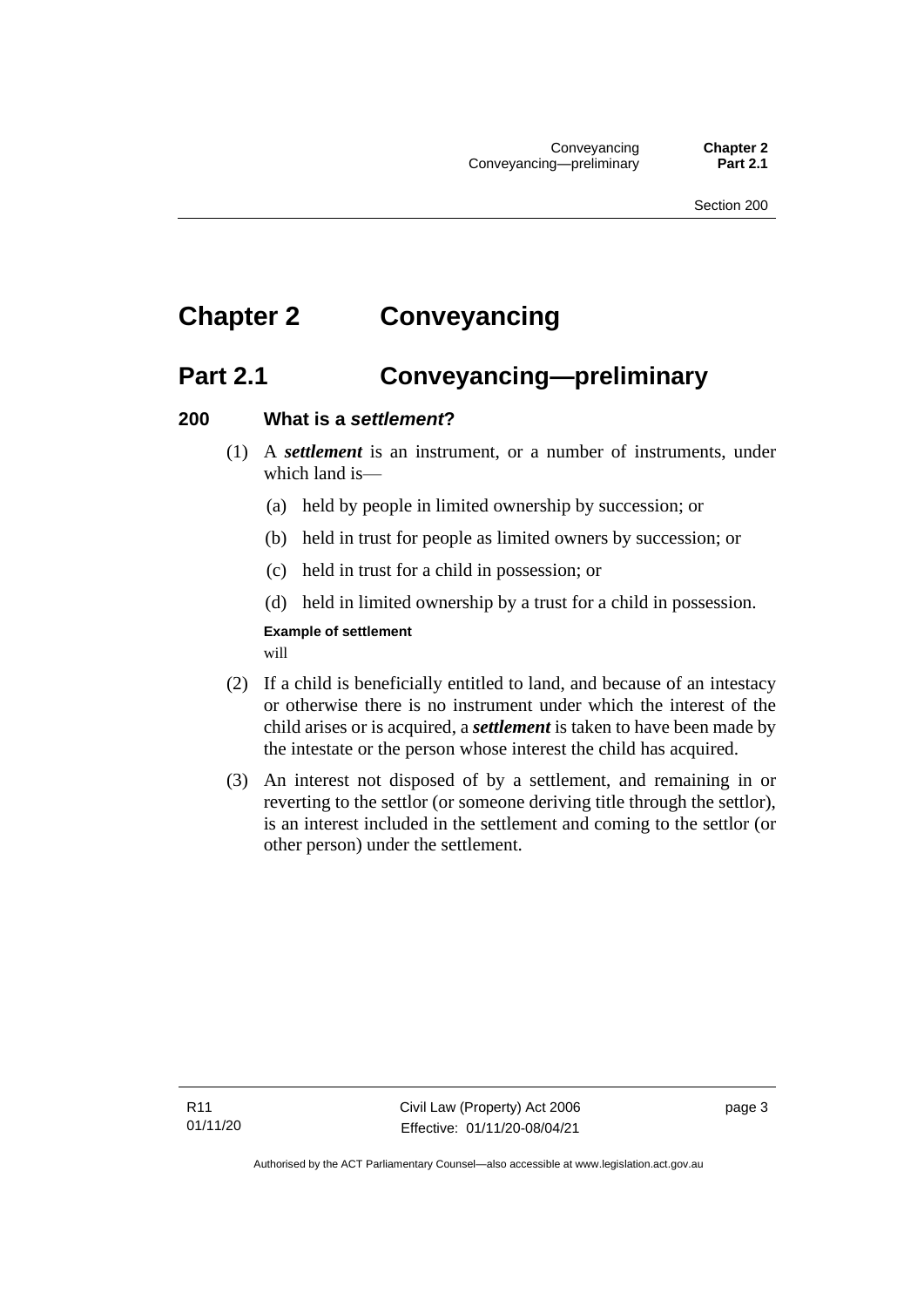<span id="page-13-0"></span>**Part 2.2 General rules about property**

## <span id="page-13-1"></span>**Division 2.2.1 Rules of law on certain points**

#### <span id="page-13-2"></span>**201 Instruments required to be in writing**

- (1) An interest in land cannot be created or disposed of by a person except—
	- (a) by writing signed by the person or by the person's agent properly authorised in writing; or
	- (b) by the person's will; or
	- (c) by operation of law.
	- *Note 1* The [Legislation Act,](http://www.legislation.act.gov.au/a/2001-14) dict, pt 1 defines *interest*, in relation to land and other property, and *land*.
	- *Note 2* See also the [Legislation Act,](http://www.legislation.act.gov.au/a/2001-14) s 168 (References to person with interest in land include personal representative etc).
- (2) A declaration of trust by a person in relation to an interest in land must be—
	- (a) in writing signed by the person; or
	- (b) made by the person's will.
- (3) A disposition by a person of an equitable interest or trust existing at the time of the disposition must be—
	- (a) in writing signed by the person or by the person's agent properly authorised in writing; or
	- (b) made by the person's will.

Authorised by the ACT Parliamentary Counsel—also accessible at www.legislation.act.gov.au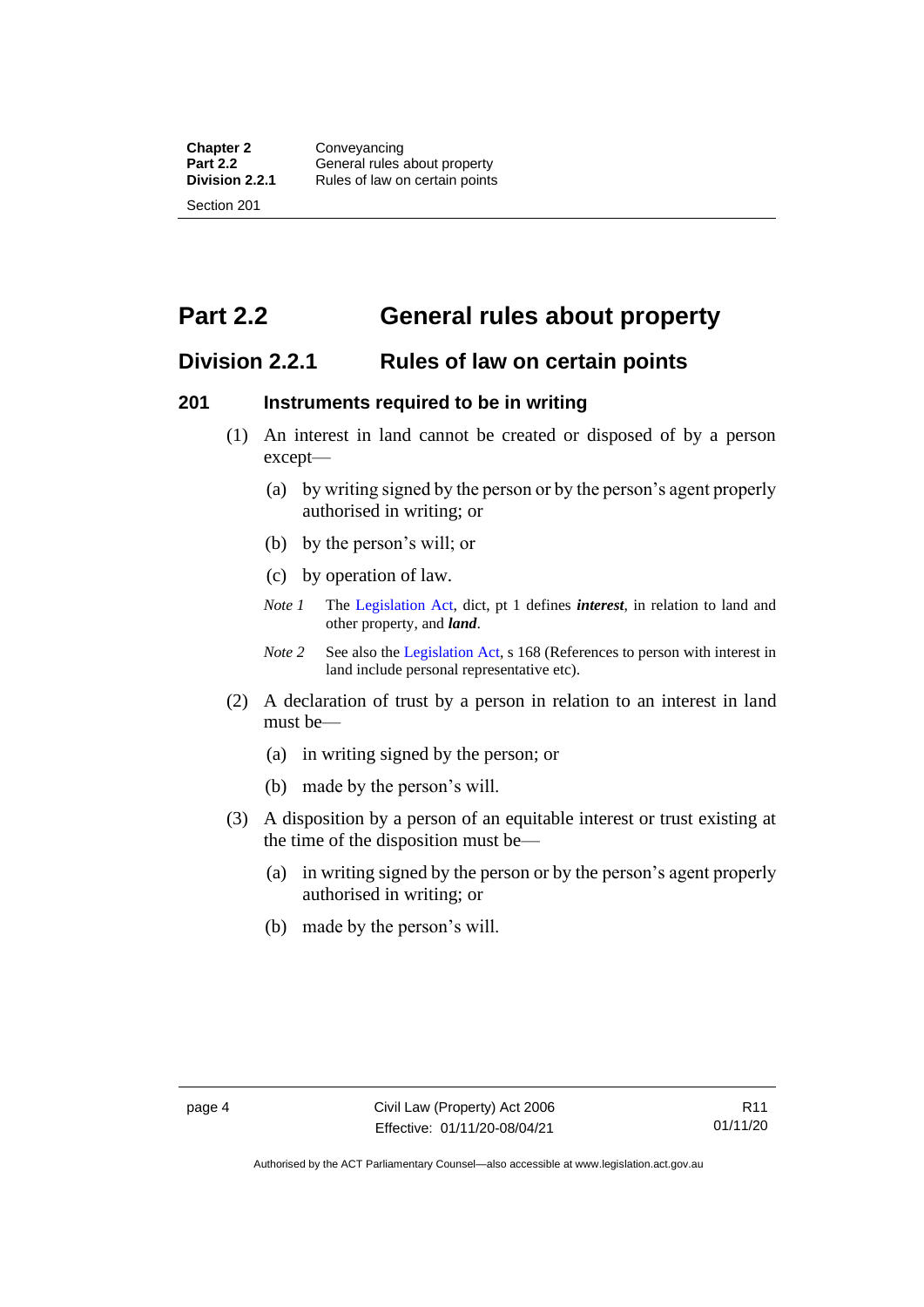- (4) This section—
	- (a) does not affect the creation or operation of a resulting, implied or constructive trust; and
	- (b) is subject to section 202 (Creation of interests in land by word of mouth).

#### <span id="page-14-0"></span>**202 Creation of interests in land by word of mouth**

- (1) This section applies to an interest in land if the interest is—
	- (a) created by word of mouth; and
	- (b) not put into writing signed by the person creating it or by the person's agent properly authorised in writing.
- (2) The interest is an interest at will only, whether or not consideration is given for it.

#### <span id="page-14-1"></span>**203 Exceptions to s 201 and s 202**

- (1) Section 201 (Instruments required to be in writing) and section 202 (Creation of interests in land by word of mouth) do not—
	- (a) affect the creation by word of mouth of a lease that is at the highest rent reasonably obtainable without taking a fine and that takes effect in possession—
		- (i) for a term not longer than 3 years without a right for the lessee to extend the term; or
		- (ii) for a term not longer than 3 years with a right for the lessee to extend the term, at the best rent reasonably obtainable without taking a fine, for a further period, but so that the period of the lease and the period of the extension do not total longer than 3 years; or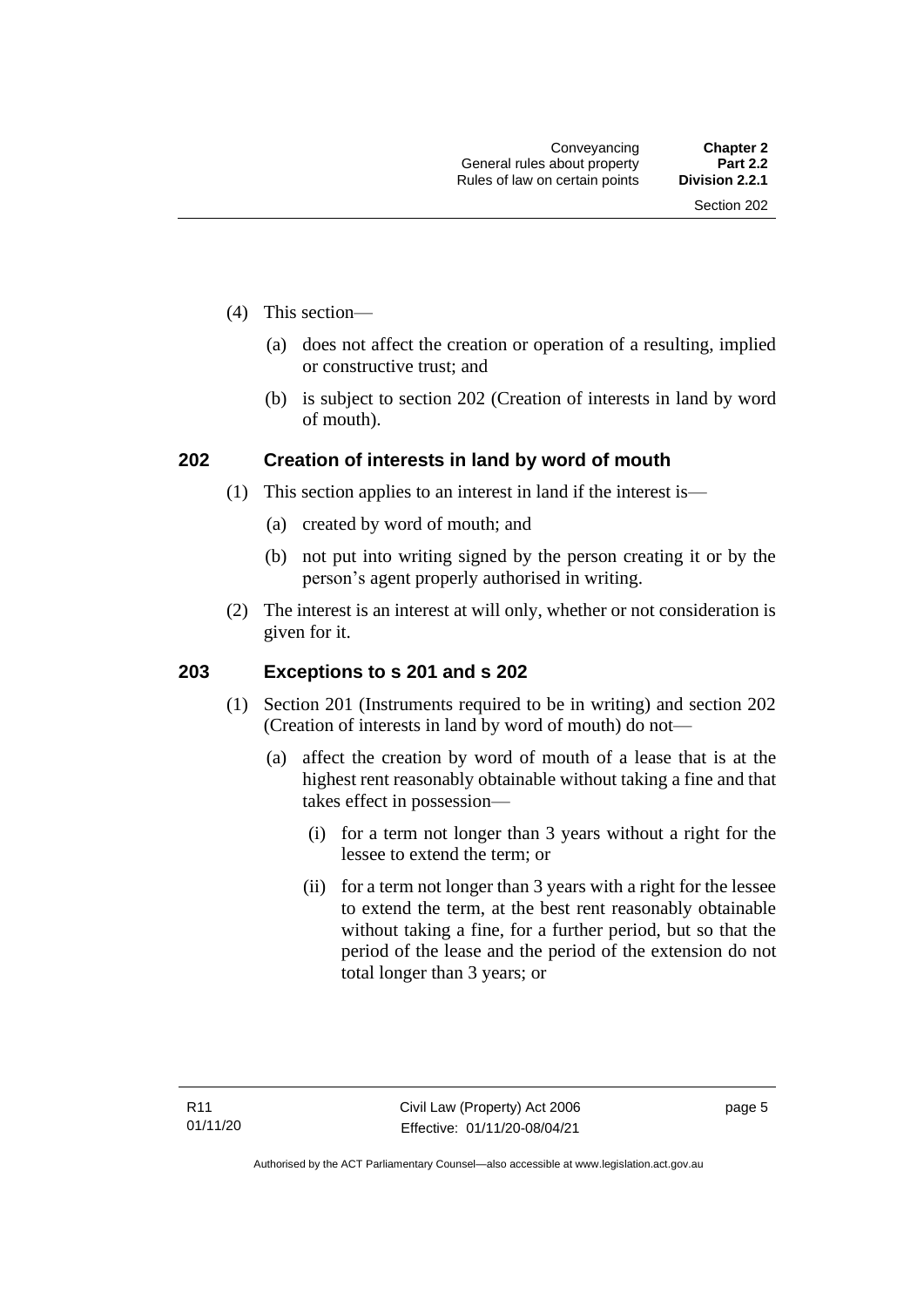- (b) invalidate a disposition by will; or
- (c) affect an interest validly created before 26 June 1986; or
- (d) affect the law about part performance.
- *Note* A 'fine' is an amount paid by a tenant to a landlord for the grant, transfer or renewal of a lease. It is not an amount reasonably demanded to cover the landlord's expenses, rather an extortionate amount demanded by a landlord without reasonable cause (see Butterworths, Australian Legal Dictionary, p 477).
- (2) In this section:

*possession*—to remove any doubt, *possession* of land does not include receipt of income from the land.

#### <span id="page-15-0"></span>**204 Proceedings do not lie on certain unwritten agreements**

- (1) A proceeding does not lie against a person on a contract for the sale or other disposition of land unless the agreement on which the proceeding is brought, or a memorandum or note of the agreement, is in writing signed by the person or by the person's agent properly authorised in writing.
- (2) This section—
	- (a) applies to contracts whenever they were made; and
	- (b) applies to land under the *[Land Titles Act 1925](http://www.legislation.act.gov.au/a/1925-1)*; and
	- (c) does not affect the law about part performance or sales by a court.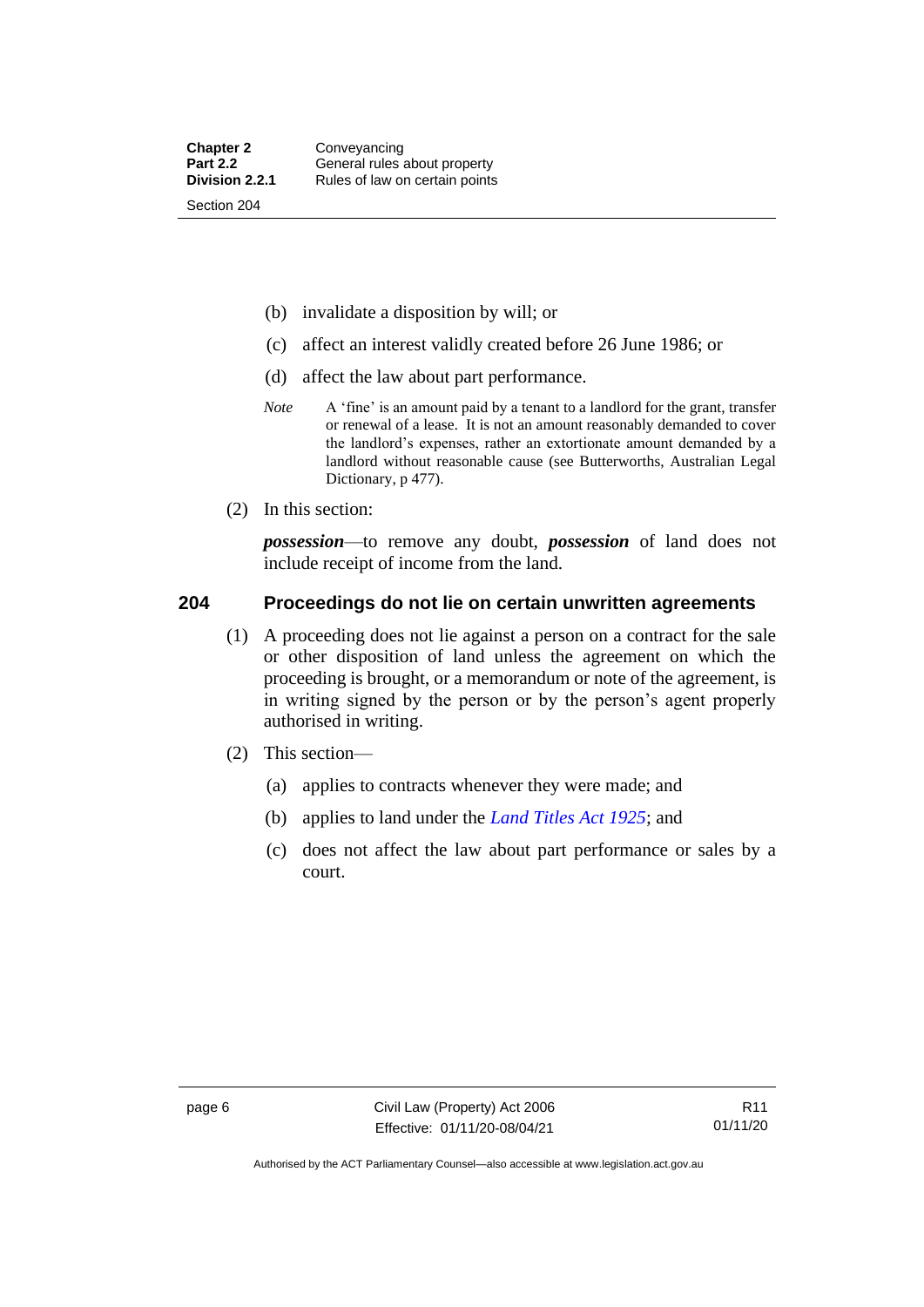#### <span id="page-16-0"></span>**205 Assignment of debts and things in action**

- (1) An absolute assignment, in writing signed by the assignor, of a debt or thing in action (other than an assignment expressed to be by charge only) is effective at law to transfer the right to the debt or thing in action if written notice of the assignment is given to the debtor, trustee, or other person, (the *liable person*) from whom the assignor would have been entitled to receive or claim the debt or thing in action.
	- *Note* A *thing in action* (also called a *chose in action*) is an intangible personal property right recognised and protected by the law. Examples include debts, money held at a bank, shares, rights under a trust, copyright, and the right to sue for breach of contract.
- (2) The transfer takes effect on the day the notice is given.
- (3) Without limiting subsection (1), the assignee may recover or otherwise enforce the debt or thing in action without involving the assignor.
- (4) However, the transfer is subject to all equities that would have been entitled to priority over the right of the assignee apart from this section.
- (5) If the liable person has notice that the assignment is disputed, or of any conflicting claims to the debt or thing in action, the liable person may—
	- (a) call on anyone claiming the debt or thing in action to interplead; or
	- (b) pay any amount in dispute into court.

#### <span id="page-16-1"></span>**206 Merger**

An estate in land is merged in another estate by operation of law only if the beneficial interest in the estate is merged or extinguished in equity.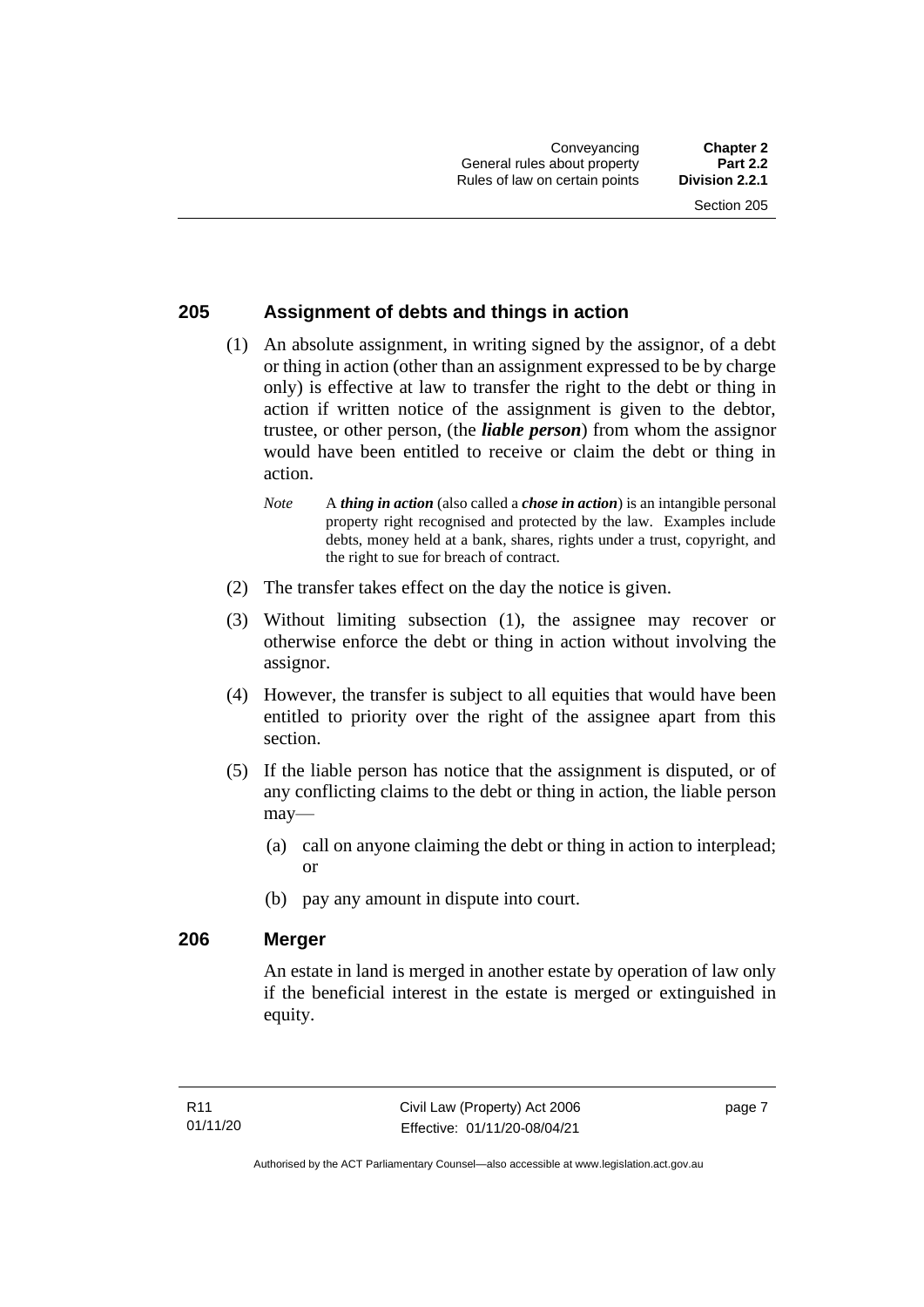#### <span id="page-17-0"></span>**207 Equitable waste**

An estate for life without impeachment of waste does not give the tenant for life a legal right to commit equitable waste, unless an intention to give the tenant for life that right expressly appears in the instrument creating the estate.

## <span id="page-17-1"></span>**Division 2.2.2 Property generally**

#### <span id="page-17-2"></span>**208 Person may assure property to self or to self and others**

A person may assure property to—

- (a) himself or herself; or
- (b) himself or herself and anyone else.

#### <span id="page-17-3"></span>**209 Power for corporations to hold property as joint tenants**

- (1) A corporation may acquire and hold property in joint tenancy in the same way as if it were an individual.
- (2) Without limiting subsection (1), if a corporation and an individual become entitled to property under circumstances or an instrument that would have created a joint tenancy if the corporation were an individual, the corporation and individual are entitled to the property as joint tenants.
- (3) However, the acquisition and holding of property by a corporation in joint tenancy is subject to the conditions and restrictions that apply to the acquisition and holding of property by a corporation in severalty.
- (4) If a corporation that is a joint tenant of property is dissolved, the property devolves on the other joint tenant.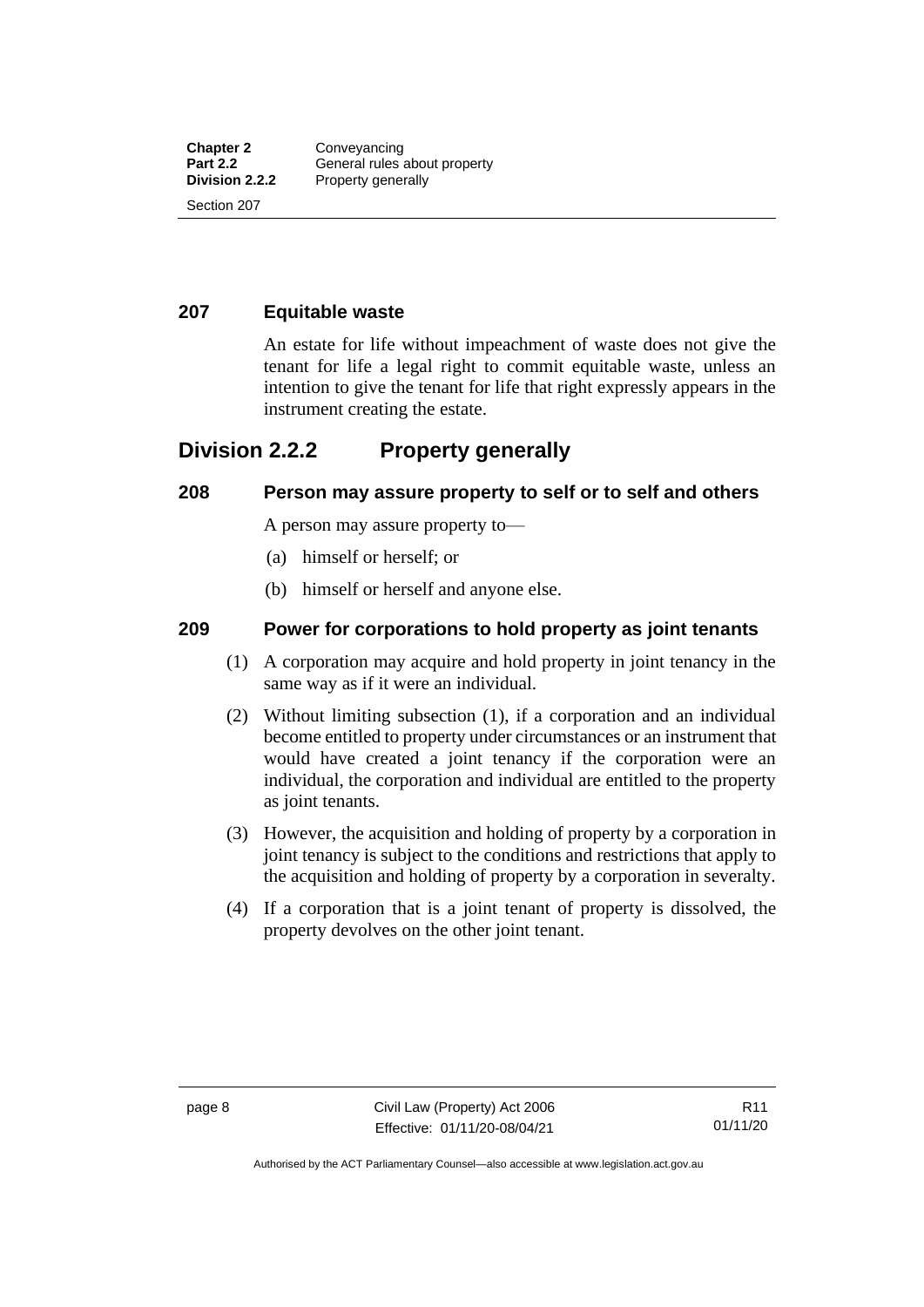#### <span id="page-18-0"></span>**210 Interpretation of conveyance etc of property to 2 or more people together**

- (1) A disposition of the beneficial interest in property (whether or not with the legal estate) to or for 2 or more people together beneficially is taken to be made to or for them as tenants in common, and not as joint tenants.
- (2) However, this section does not apply—
	- (a) to people who, under the instrument, are executors, administrators, trustees or mortgagees; or
	- (b) if the instrument expressly provides that they are to take as joint tenants.
- (3) This section applies to the interpretation of an instrument commencing after 8 May 1958.

#### <span id="page-18-1"></span>**211 Tenants in common of equitable estate acquiring legal estate**

- (1) This section applies if—
	- (a) 2 or more people are beneficially entitled as tenants in common to an equitable estate in property; and
	- (b) they are or become entitled in their own right (whether as joint tenants or tenants in common) to the legal estate in the property; and
	- (c) their legal estate in the property is equal to, and coextensive with, their equitable estate in the property.
- (2) The legal and equitable estates in the property are both to be held by them as tenants in common unless they otherwise agree.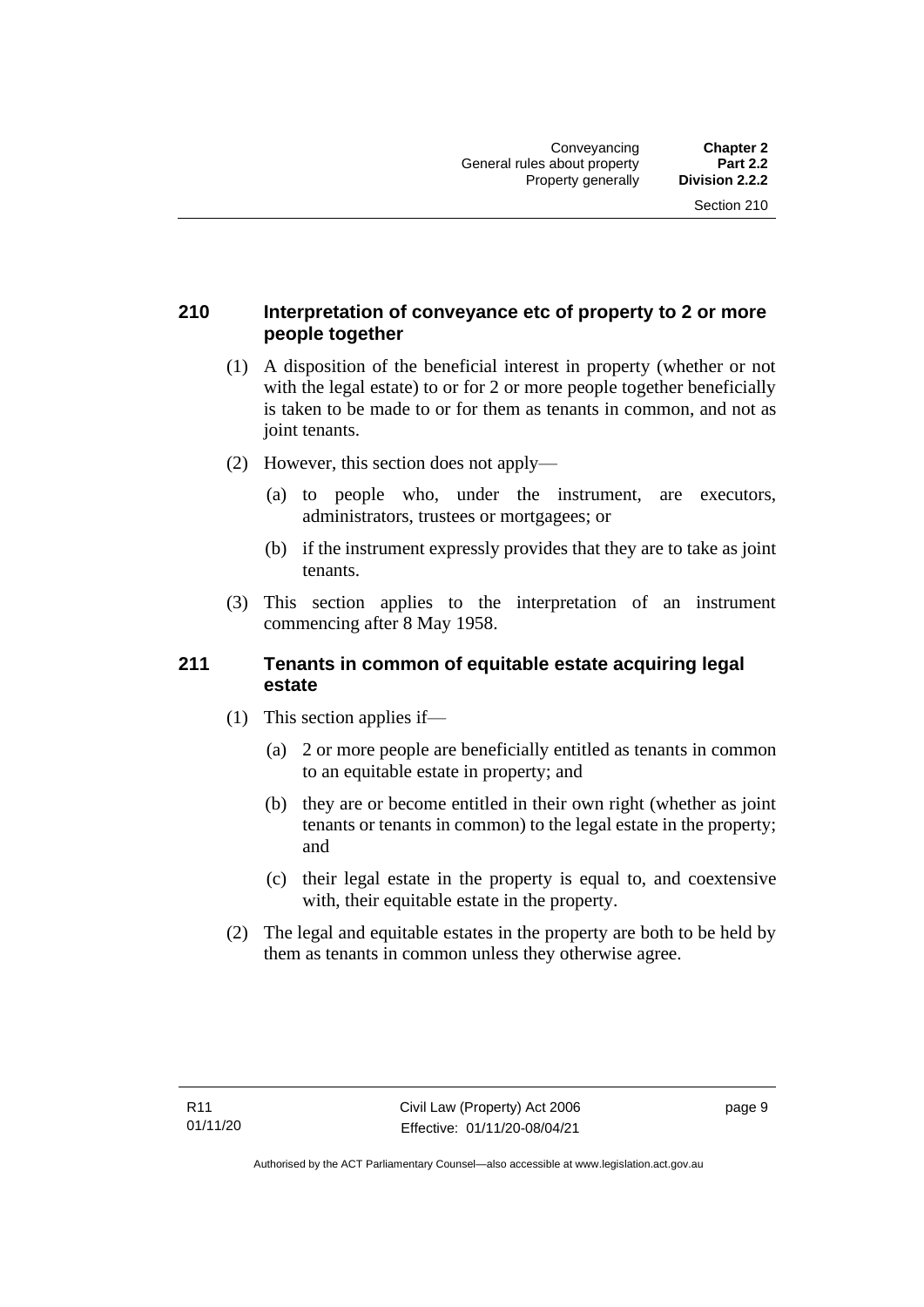#### <span id="page-19-0"></span>**212 People taking who are not parties**

- (1) A person may take an immediate or other interest in land or other property, or the benefit of a condition, right of entry, covenant or agreement over or in relation to land or other property, even though the person is not a party to the assurance or other instrument.
- (2) The person may sue, and is entitled to all rights and remedies, in relation to the land or other property as if the person had been a party to the assurance or other instrument.

#### <span id="page-19-1"></span>**213 Presumption of survivorship**

- (1) If 2 people die at the same time or in an order that is uncertain, the deaths are, for purposes affecting title to land, taken to have happened in order of seniority, and the younger is taken to have survived the elder.
- (2) If more than 2 people die at the same time or in an order that is uncertain, the deaths are, for purposes affecting title to land, taken to have happened in order of seniority, and the youngest is taken to have survived the eldest.
- (3) This section is subject to the *[Administration and Probate Act 1929](http://www.legislation.act.gov.au/a/1929-18)*, part 3B (Simultaneous deaths).

#### <span id="page-19-2"></span>**214 Provisions about supplemental instruments**

- (1) An instrument (the *supplemental instrument*) expressed to be supplemental to a previous instrument is, as far as practicable, to be read, and has effect, as if the supplemental instrument contained a full recital of the previous instrument.
- (2) This section does not operate to give a right to production of the previous instrument.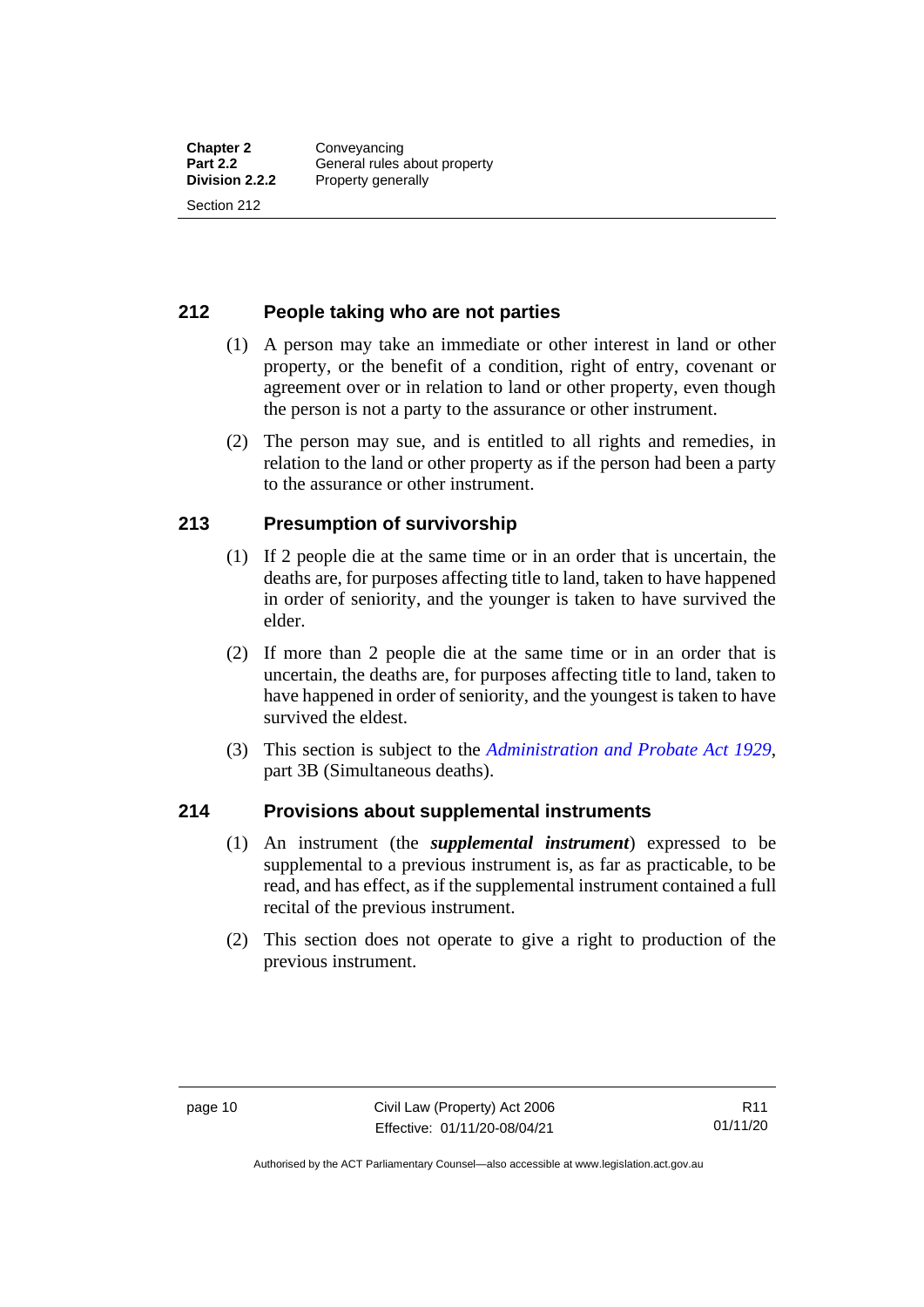(3) A purchaser may accept the same evidence that the previous instrument does not affect the title as the purchaser could have accepted if it had only been mentioned in the supplemental instrument.

## <span id="page-20-0"></span>**Division 2.2.3 Ending life interests**

#### <span id="page-20-1"></span>**215 Meaning of** *life interest* **for div 2.2.3**

In this division:

*life interest* means an interest in property ending on the death of 1 or more people.

#### <span id="page-20-2"></span>**216 Wrongful holding over of life interest etc**

- (1) This section applies if a person entitled to a life interest in property holds over or continues in possession of the property, the interest in the property, or the rents, profits or income of the property, after the end of the life interest without the express consent of the person next entitled to the property, or to the rents, profits or income of the property, on the ending of the life interest.
- (2) The holder of the life interest is liable in damages, to account for the rents, profits or income of the property, or both, to the person entitled to the property, or to the rents, profits or income, after the end of the life interest.

#### <span id="page-20-3"></span>**217 Vesting of interests on end of life interest—evidence of death**

- (1) If a reversion, remainder or other interest in property is to vest in possession on the death of 1 or more people and the person entitled to the interest believes that the interest has become vested in possession because of the death of the relevant person, the person entitled to the interest (the *applicant*) may—
	- (a) apply to a court for appropriate orders in relation to the property; and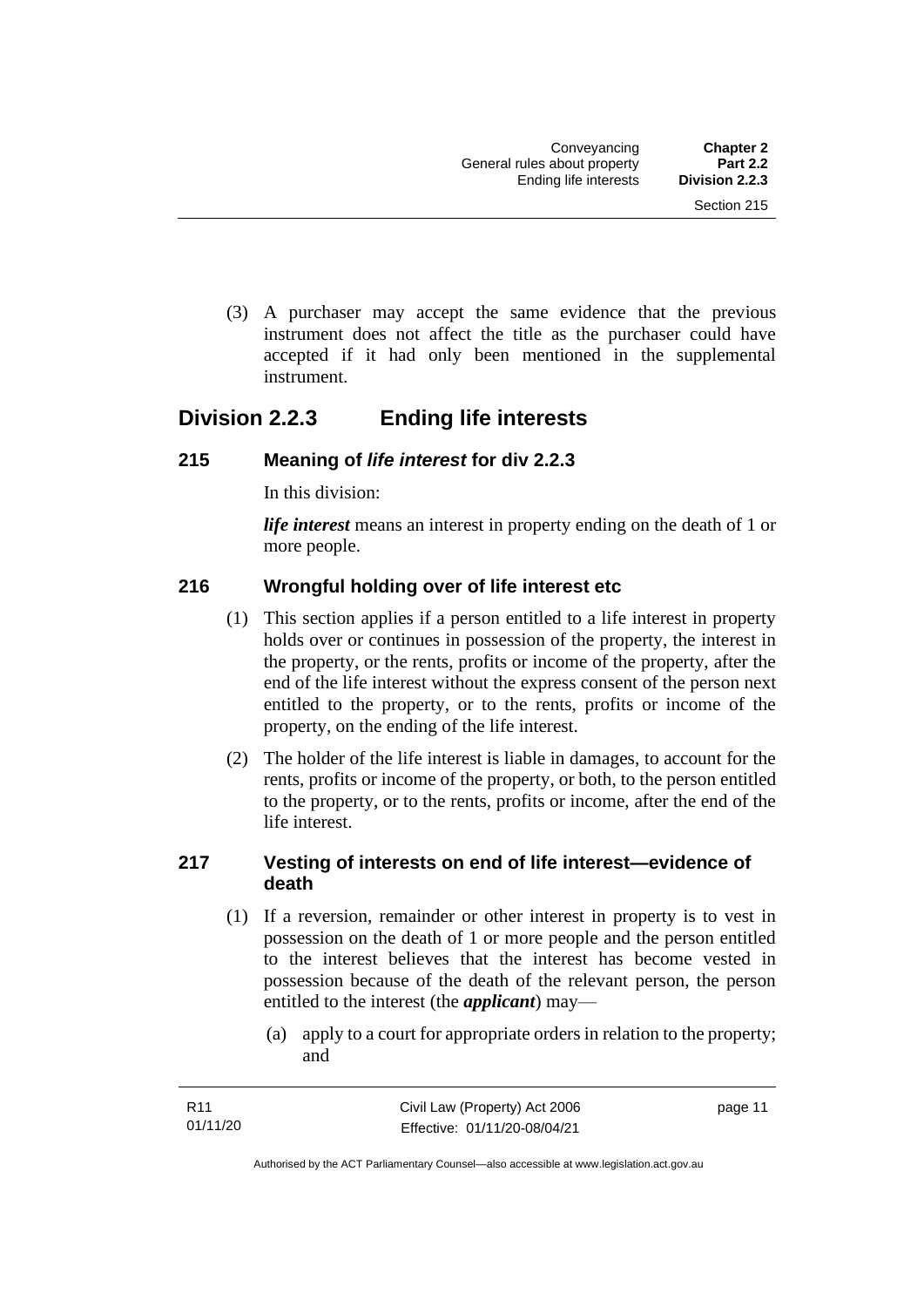- (b) give the court evidence of the death of the relevant person.
- (2) If the court is satisfied that the relevant person has died, the court may make appropriate orders in relation to the property in which the interest is held.
- (3) Without limiting subsection (2), if evidence is given to the court that the relevant person has remained outside Australia, or has been absent from the place in Australia where the person might have been expected to be found, for 7 years or longer, then, unless it is proved to the satisfaction of the court that the relevant person is still alive, the court may order that the person is, for the proceeding, taken to have died and make appropriate orders on that basis.
- (4) If judgment is given against the applicant and the applicant later begins another proceeding in a court in which the applicant claims that the relevant person has died, the court in which the other proceeding is begun may order that the proceeding be stayed—
	- (a) for a stated time; or
	- (b) until a further order of the court; or
	- (c) permanently.
- (5) In this section:

*relevant person*, in relation to the vesting in possession of a reversion, remainder or other interest in property, means the person on whose death the interest vests in possession or, if the vesting of the interest in possession happens on the deaths of 2 or more people, the last of them to die.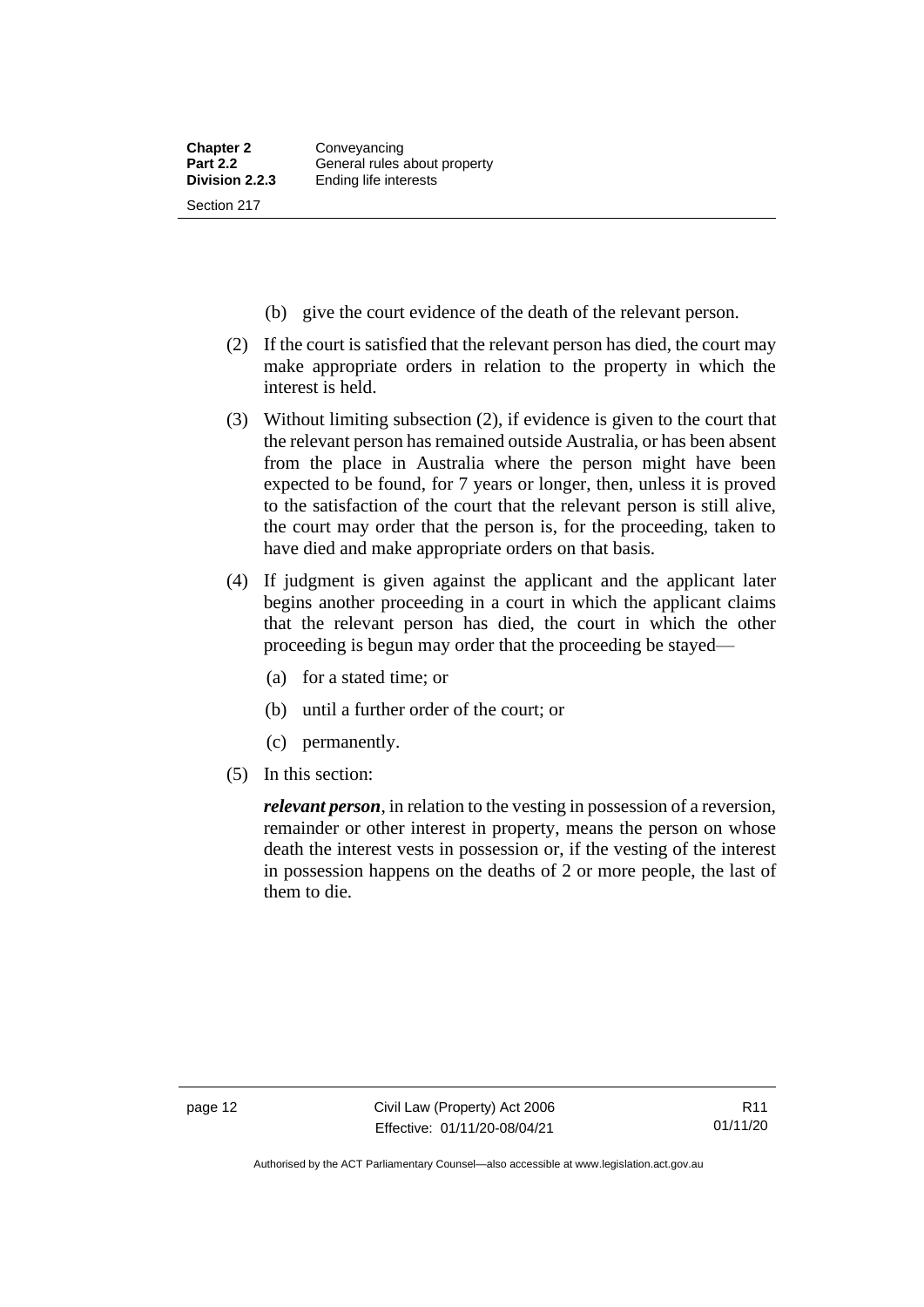#### <span id="page-22-0"></span>**218 Vesting orders made in error**

- (1) This section applies if—
	- (a) a person with a life interest in property (the *interest-holder*) has been evicted from the property or deprived of the interest because of an order made by a court on the basis that the life interest has ended; and
	- (b) in a later court proceeding the court is satisfied that the life interest has not ended, or had not ended when the order was made.
- (2) The court hearing the later proceeding may give the interest-holder appropriate relief.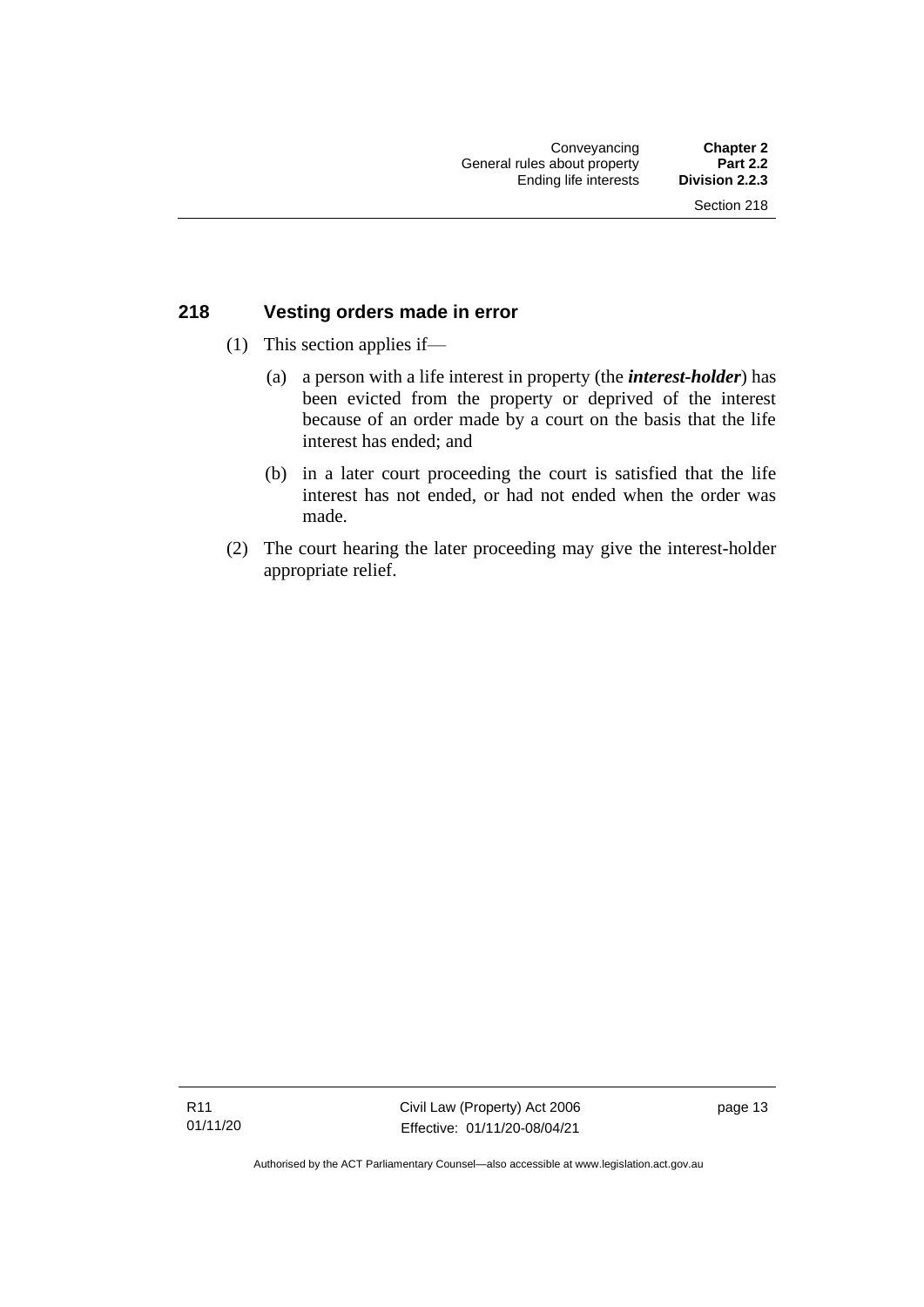# <span id="page-23-0"></span>**Part 2.3 General rules about deeds and documents of corporations**

## <span id="page-23-1"></span>**Division 2.3.1 Deeds and their effect**

#### <span id="page-23-2"></span>**219 Signature and attestation of deeds**

- (1) A deed (whether or not it affects property) must be—
	- (a) signed and sealed; and
	- (b) attested by at least 1 witness who is not a party to the deed, using any form of words.
- (2) Indenting is not necessary.
- (3) An instrument executed after 1 July 1920 that is signed and attested in accordance with this section is taken to be sealed if the instrument is expressed to be an indenture or deed or to be sealed.
- (4) A deed executed and attested in accordance with this section may be proved in the same way that a deed not required by law to be attested may be proved.
- (5) This section does not affect—
	- (a) the execution of a deed by a corporation; or
	- (b) a deed executed before 1 November 1951.

#### <span id="page-23-3"></span>**220 Receipt in deed sufficient**

A receipt for consideration in the body of a deed is a discharge for the consideration to the person giving it, even though a receipt is not endorsed on the deed.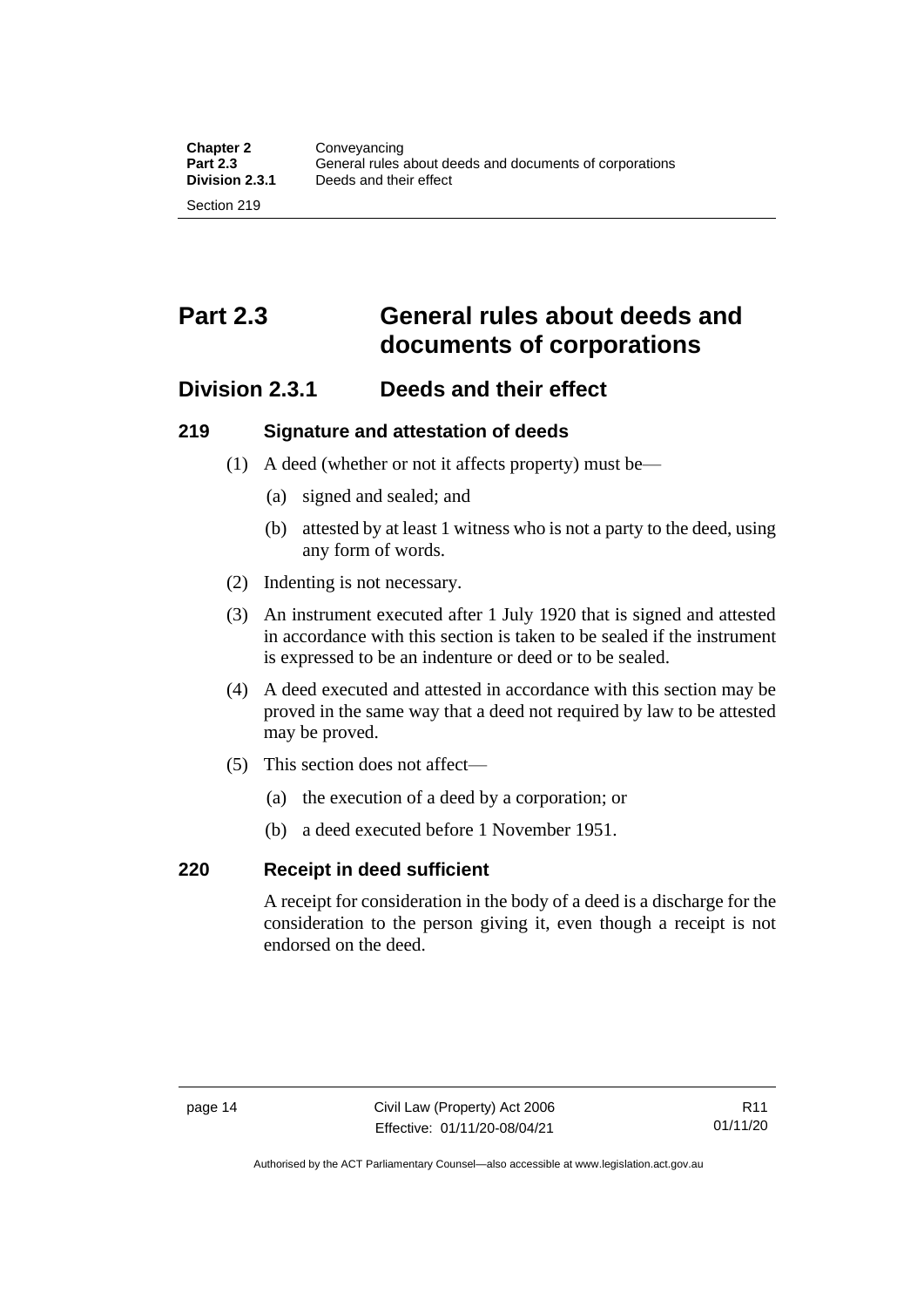### <span id="page-24-0"></span>**221 Receipt in deed or endorsed evidence for subsequent purchaser**

A receipt for consideration in the body of a deed (or endorsed on it) is, for a subsequent purchaser without notice that all or part of the consideration has not been given, evidence of the giving of all the consideration.

#### <span id="page-24-1"></span>**222 How powers of appointment are to be exercised**

- (1) This section applies if a power of appointment by an instrument other than a will is exercised by—
	- (a) a deed executed and attested in accordance with this Act or the [Corporations Act;](http://www.comlaw.gov.au/Series/C2004A00818) or
	- (b) an instrument under the *[Land Titles Act 1925](http://www.legislation.act.gov.au/a/1925-1)* executed and attested in accordance with that Act.
- (2) The deed or instrument is, in relation to the execution and attestation, a valid exercise of the power, even though the instrument that creates the power requires an additional or another form of execution or attestation.

## <span id="page-24-2"></span>**Division 2.3.2 Operation of deeds**

#### <span id="page-24-3"></span>**223 Limitations may be made by direct conveyance without uses**

A limitation that may be made by use operating under this Act may be made by direct conveyance without the intervention of uses.

#### <span id="page-24-4"></span>**224 In conveyance use of word grant unnecessary**

- (1) In a conveyance it is not necessary to use the word 'grant' to convey land.
- (2) Any words that indicate an intention to convey the land are sufficient.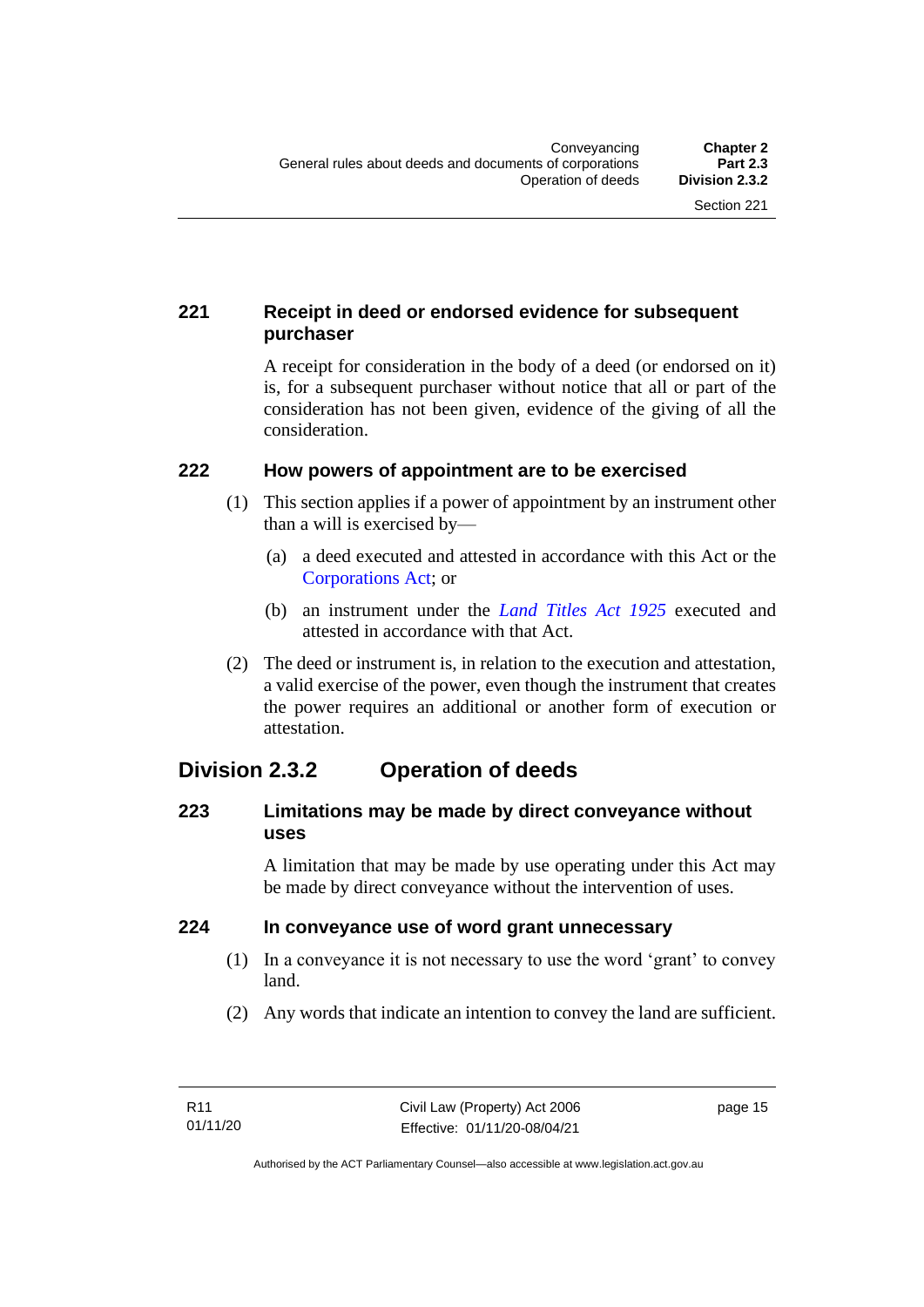<span id="page-25-0"></span>**225 Rights of entry etc**

The following interests in property may be conveyed by deed:

- (a) a right of entry;
- (b) a contingent remainder;
- (c) a contingent, executory, or future estate, right or interest;
- (d) a possibility coupled with an interest.

#### <span id="page-25-1"></span>**226 Certain conveyance etc void**

- (1) This section applies to a conveyance of, or an agreement to convey, a present right of entry to land, other than a conveyance or agreement to convey to the person in possession of the land (*A*).
- (2) The conveyance or agreement to convey is void as against A or anyone claiming through A unless the person conveying or agreeing to convey  $(B)$ , or the person through whom B claims, has been in possession of the land within 1 year from the date of the conveyance or agreement.

## <span id="page-25-2"></span>**Division 2.3.3 Documents of corporations**

#### <span id="page-25-3"></span>**227 Execution of documents by or on behalf of corporations**

- (1) For an honest purchaser, a document is taken to have been properly executed by a corporation aggregate if the seal of the corporation is fixed to the document and the fixing of the seal is attested by—
	- (a) the secretary or another officer of the corporation or a deputy of the secretary or other officer; and
	- (b) a member of the board of directors, council or other governing body of the corporation.

Authorised by the ACT Parliamentary Counsel—also accessible at www.legislation.act.gov.au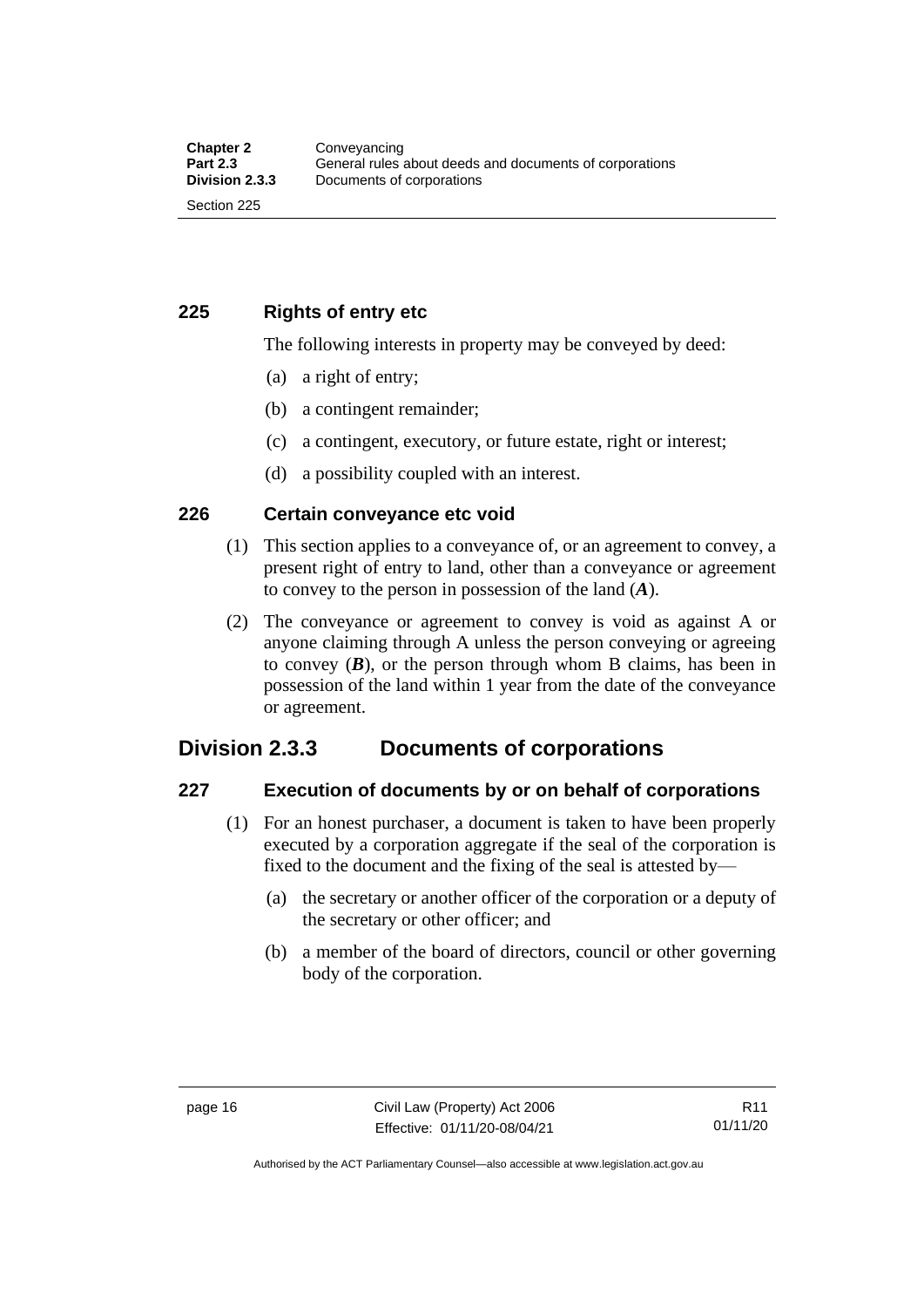- (2) If a document has attached to it a seal purporting to be the seal of a corporation aggregate and the fixing of the seal has been attested by people purporting to hold the positions mentioned in subsection (1), an honest purchaser may assume the document has been executed in accordance with subsection (1).
- (3) The board of directors, council or other governing body of a corporation aggregate may, by resolution or other means, appoint an agent to execute documents for the corporation, including registration copies of documents to which the corporation is a party.
- (4) If a person is authorised under a power of attorney or a statutory or other power to assure property for a corporation, the person may make the assurance by—
	- (a) signing it in his or her name in the presence of at least 1 attesting witness and stating in the assurance the power the person has to sign it for the corporation; and
	- (b) if the assurance is a deed—further executing the assurance in accordance with section 219 (Signature and attestation of deeds).
- (5) If a corporation aggregate is authorised under a power of attorney or a statutory or other power to assure property for someone else, an officer or employee of the corporation appointed for the purpose by the board of directors, council or other governing body of the corporation may assure the property for the other person.
- (6) If an assurance is made by an officer or employee who purports to be appointed under subsection (5), the assurance is taken, in relation to an honest purchaser, to have been made by a properly appointed officer or employee.
- (7) This section applies to deeds and other documents executed after 8 May 1958.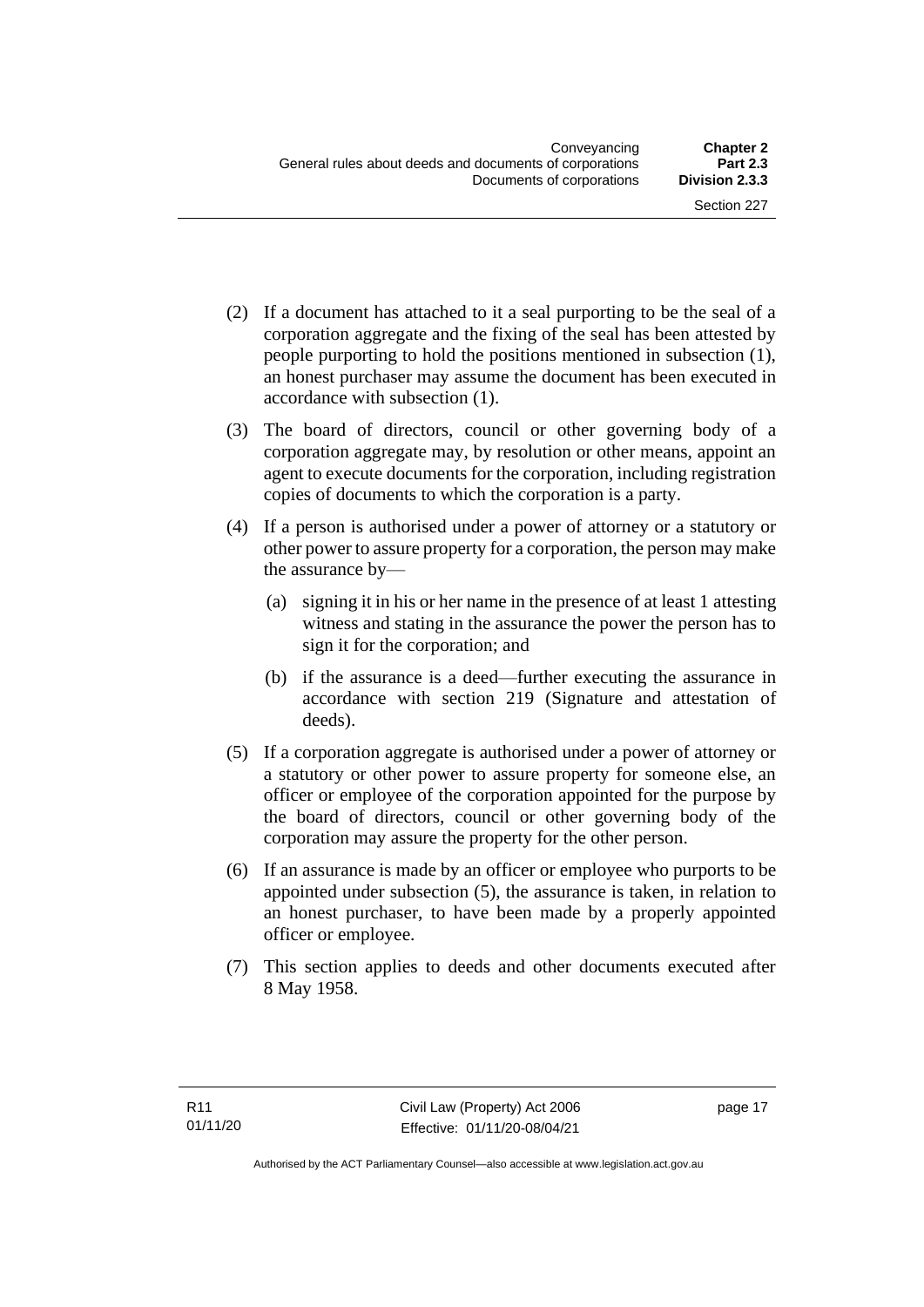- (8) This section does not limit the ways in which a company may execute a document (including a deed), and any method of execution authorised by law or by practice, or by the law, charter, constitution or other instrument establishing the corporation or regulating the affairs of the corporation, is (in addition to the methods authorised by this section) as effective as if this section had not been enacted.
	- *Note* The [Corporations Act,](http://www.comlaw.gov.au/Series/C2004A00818) s 127 provides how a company may execute documents (including deeds), and s 128 provides that a person is entitled to make certain assumptions in s 129 in relation to dealings with a company.

## <span id="page-27-0"></span>**Division 2.3.4 Powers of appointment**

#### <span id="page-27-1"></span>**228 Application—div 2.3.4**

This division applies to appointments made after 26 June 1986 under powers created before, on or after that day.

## <span id="page-27-2"></span>**229 Appointments to be valid despite exclusion of object**

- (1) An appointment made under a power to appoint property among 2 or more objects is not invalid only because 1 or more objects of the power is not to take a share in the property.
- (2) This section does not affect a provision of the instrument creating the power that declares a share in the property from which an object of the power is not to be excluded.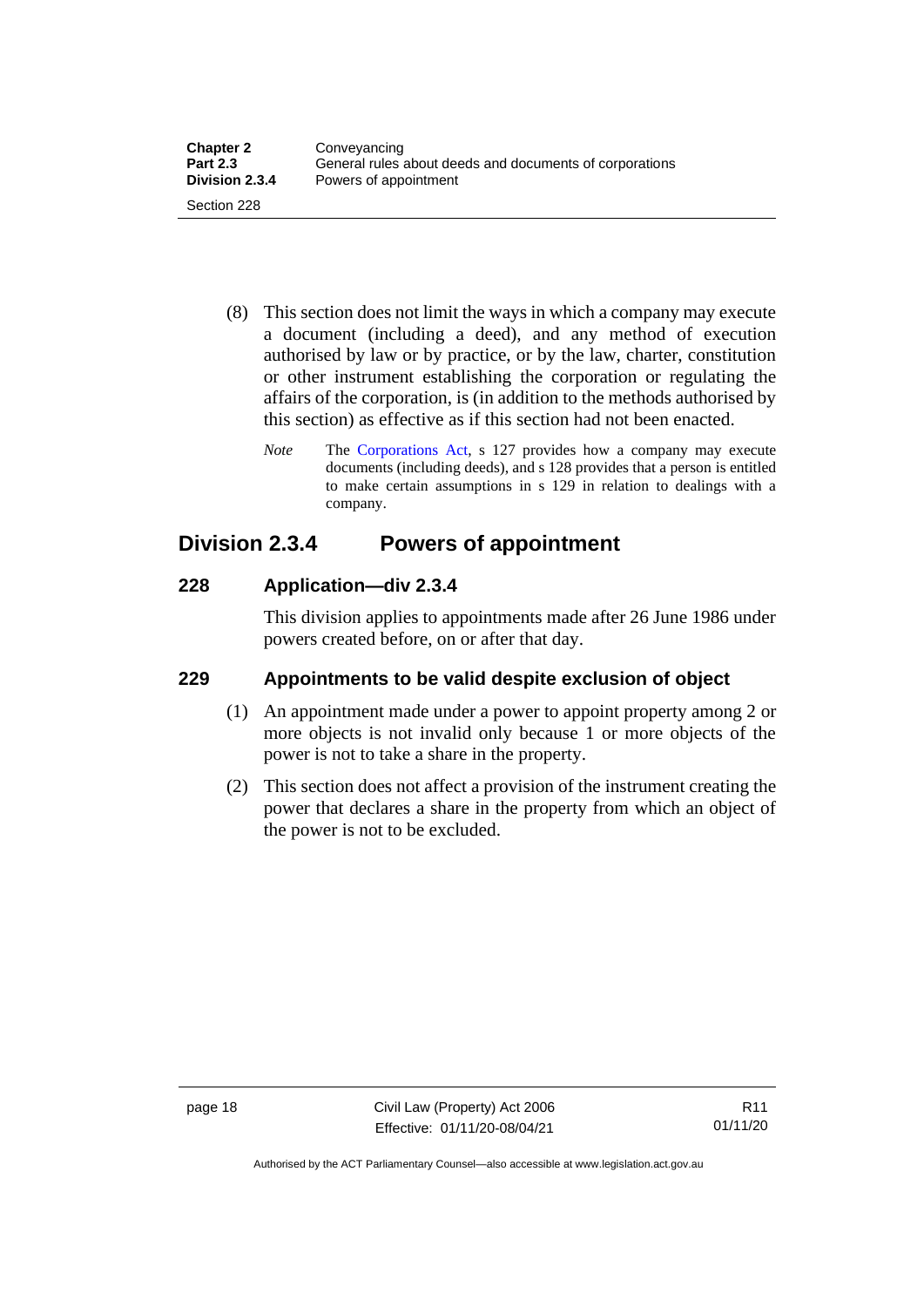# <span id="page-28-0"></span>**Part 2.4 Sales and other transactions**

## <span id="page-28-1"></span>**Division 2.4.1 Dispositions on trust for sale or with power of sale**

#### <span id="page-28-2"></span>**230 Meaning of** *purchaser* **for div 2.4.1**

In this division:

*purchaser* means a person who acquires an interest in or charge on property for money or money's worth.

#### <span id="page-28-3"></span>**231 Consents to execution of trust for sale etc**

- (1) If the consent of 3 or more people is required by a disposition for the execution of a trust for sale of property, or the exercise of a power of sale of property under a trust, then, for a purchaser, the consent of any 2 of those people to the execution of the trust or the exercise of the power or to the exercise of any statutory or other powers vested in the trustees is enough.
- (2) If a person whose consent is required by a disposition for the execution of a trust for sale of property, or the exercise of a power of sale of property under a trust, is a person with a legal disability, the person's consent is, for a purchaser, taken not to be required.
- (3) However, for the disposition mentioned in subsection (2), the trustees must get the consent of—
	- (a) if the person is a child—the parent or testamentary or other guardian of the child; or
	- (b) if the person is a person with a mental disability—the manager of the person's property under the *[Guardianship and](http://www.legislation.act.gov.au/a/1991-62)  [Management of Property Act 1991](http://www.legislation.act.gov.au/a/1991-62)*; or
	- (c) if there is no parent, guardian or manager—the Supreme Court.

page 19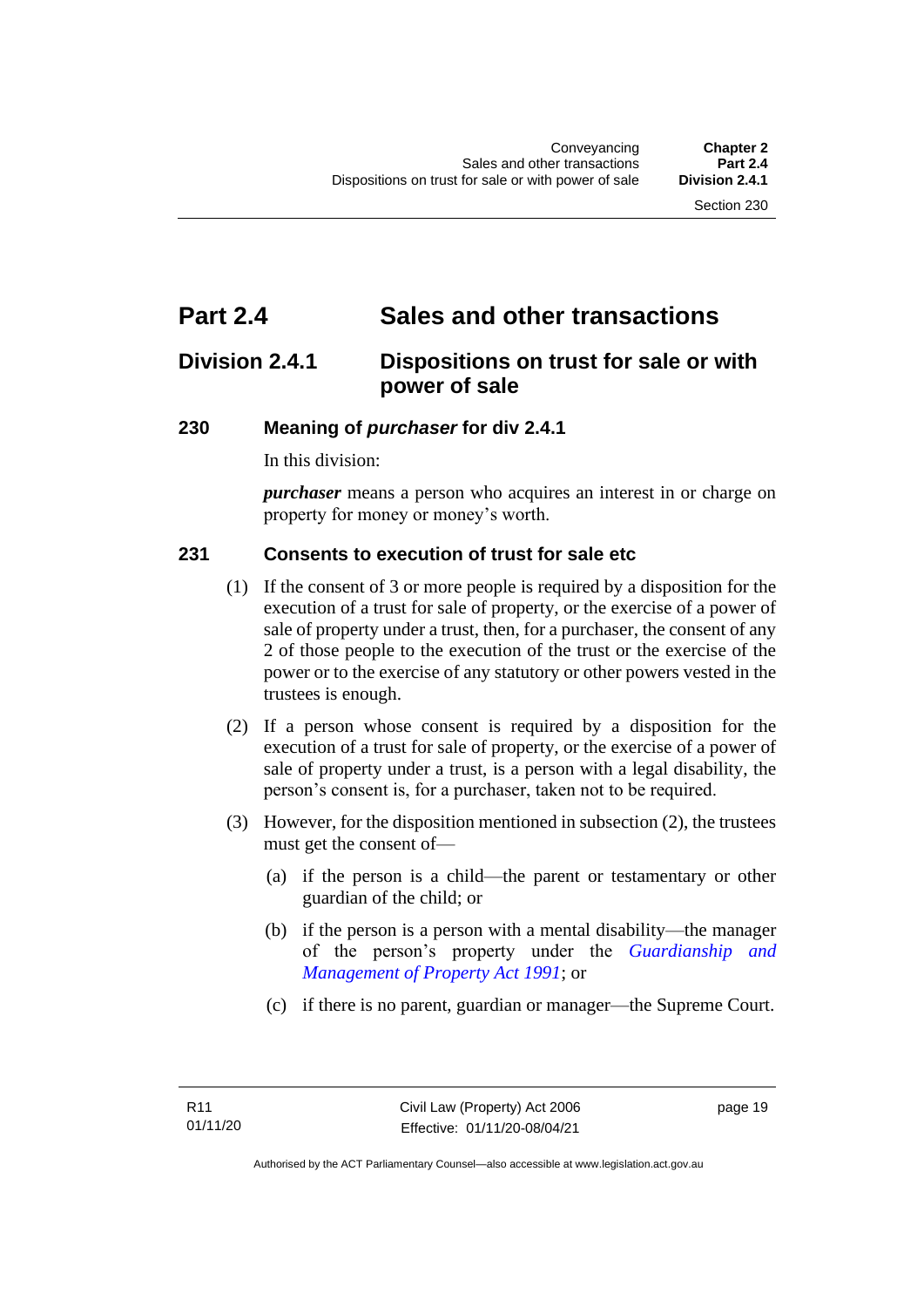#### <span id="page-29-0"></span>**232 Purchaser not to be concerned with trusts of proceeds of sale**

- (1) A purchaser of property from trustees for sale, or from trustees having a power of sale, need not be concerned with the trusts affecting the proceeds of sale or the income of the property until sale, whether or not the trusts are declared by the same instrument that created the trust for sale or the power of sale.
- (2) Despite anything to the contrary in the instrument (if any) creating a trust for sale of property, or a power of sale of property, or in the settlement of the proceeds of sale of property, proceeds of sale or other capital money may only be paid or applied by the direction of at least 2 trustees, unless the trust has only 1 trustee and—
	- (a) the trustee is a trust corporation; or
	- (b) the trustee was appointed as the sole trustee by the instrument creating the trust.
- (3) However, subsection (2) does not affect the right of a sole personal representative to give valid receipts for, or direct the application of, proceeds of sale or other capital money.
- (4) Also, subsection (2) does not make it necessary to have more than 1 trustee unless capital money arises on a transaction.

## <span id="page-29-1"></span>**233 Settlements of personal property invested in land**

- (1) If a settlement contains a power to invest money in the purchase of land and land is purchased in the exercise of that power—
	- (a) the land is held by the trustees on trust for sale; and
	- (b) the net rents and profits from the land must, after paying the costs of repairs properly payable out of income, insurance and other outgoings, be paid or applied in the same way as the income of investments made from the sale price of the land would have been payable or applicable if the land had been sold and the proceeds invested other than in the purchase of land.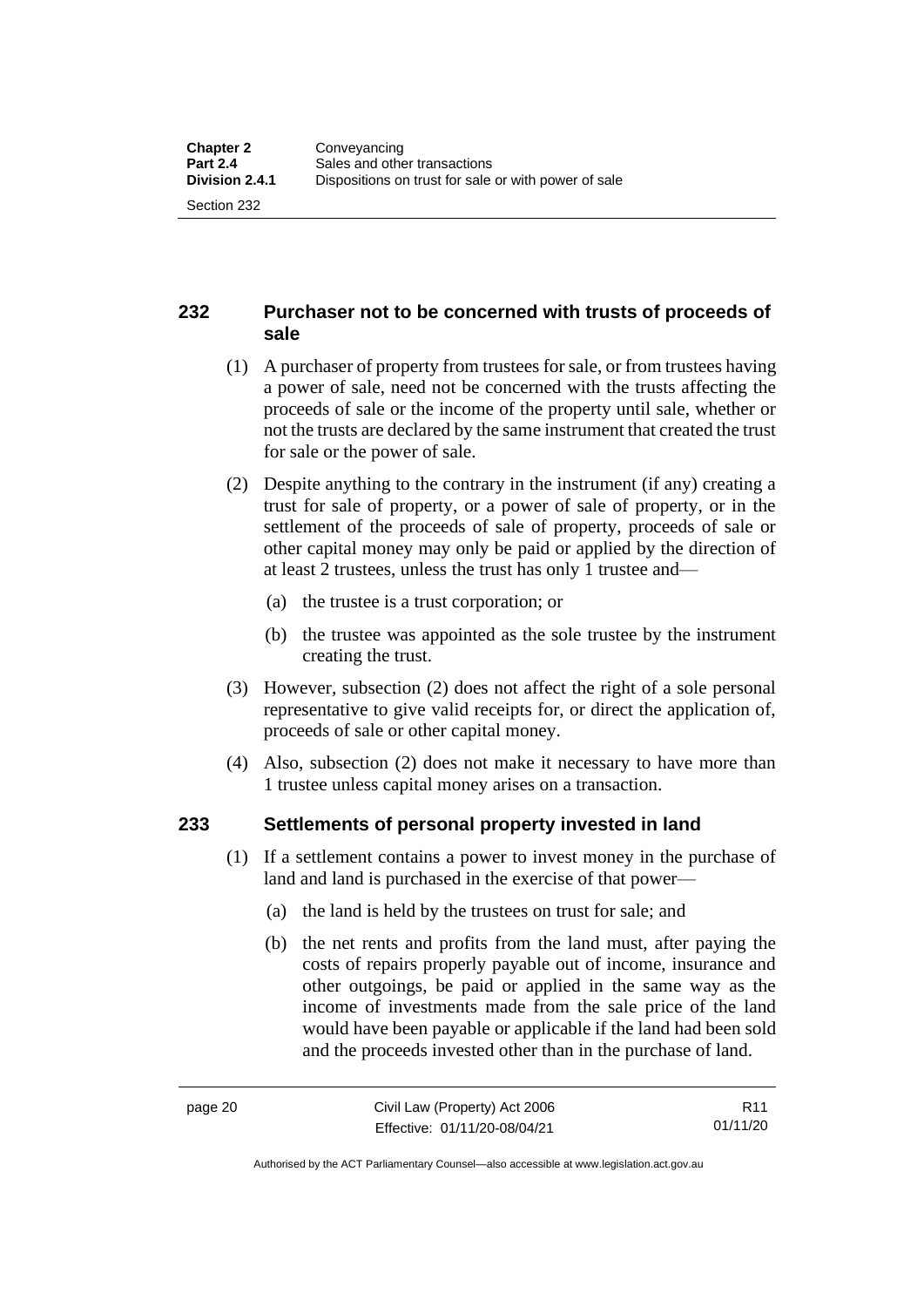- (2) This section applies unless the settlement provides to the contrary.
- (3) This section applies only to settlements commencing after 1 December 1957.

#### <span id="page-30-0"></span>**234 Powers given to trustees for sale**

- (1) If property under a disposition on trust for sale includes land, the trustees may take possession of, hold and manage the land until it is sold.
- (2) This section applies unless the disposition provides to the contrary.

#### <span id="page-30-1"></span>**235 Application of income of land under trust for sale**

- (1) The net rents and profits of land under a disposition on trust for sale must, after paying the costs of repairs properly payable out of income, insurance, and other outgoings, be paid or applied in the same way as the income of investments made from the sale price of the land would have been payable or applicable if the land had been sold and the proceeds invested other than in the purchase of land.
- (2) This section applies subject to any contrary intention in the disposition or in a settlement of proceeds of sale under the disposition.

#### <span id="page-30-2"></span>**236 Partition of land under trust for sale**

- (1) If the net proceeds of sale of land under a disposition on trust for sale have, under the trusts affecting the sale, become absolutely vested in possession in 2 or more people as joint tenants or tenants in common, the trustees for sale may, with the agreement of the people (if any) who are adults and not annuitants and who have interests in possession in the net rents and profits of the land until it is sold—
	- (a) partition the land remaining unsold or any part of it; and
	- (b) provide (by mortgage or otherwise) for the payment of equality money.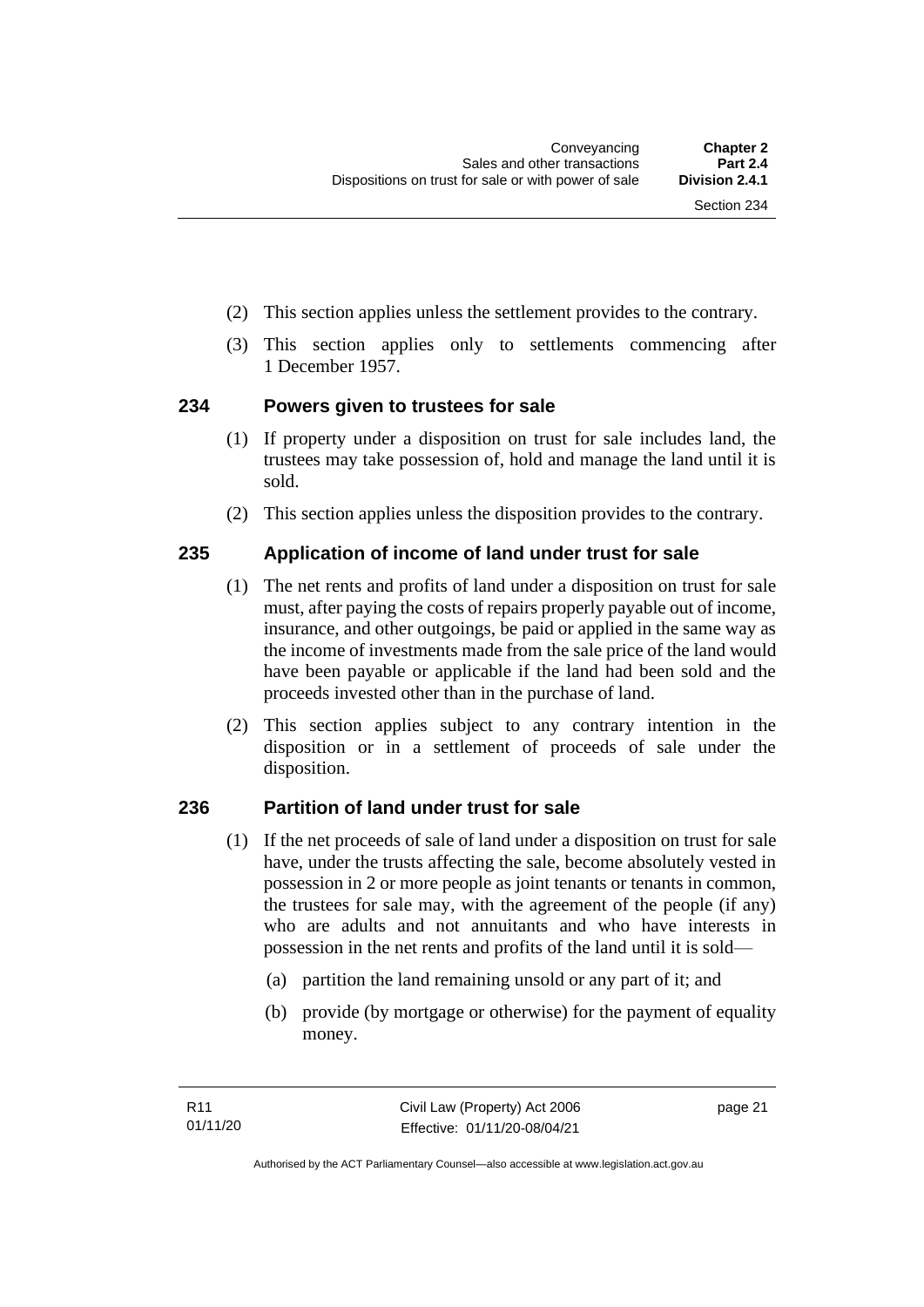- (2) On a partition being arranged under subsection (1), the trustees for sale must give effect to the partition by conveying the land partitioned in severalty (subject or not to any mortgage created to raise equality money) to the people entitled to it under the partition.
- (3) A purchaser of land partitioned under subsection (1) need not be concerned to inquire whether any agreement to the partition required by the subsection had been given.
- (4) If a share in the net proceeds belongs to a person who has a physical, mental, psychological or intellectual condition relevant to the *[Guardianship and Management of Property Act 1991](http://www.legislation.act.gov.au/a/1991-62)*, section 8, the trustees for sale are protected if they obtain the agreement of—
	- (a) the manager of the person's property under that Act; or
	- (b) if there is no manager—the Supreme Court.
- (5) If a share in the net proceeds is affected by an encumbrance, the trustees for sale may either—
	- (a) give effect to the encumbrance; or
	- (b) provide for the discharge of the encumbrance out of the property allotted in relation to the share.
- (6) If a share in the net proceeds is vested absolutely in a child, or in a person who cannot be found or identified, or about whom it is uncertain whether the person is living or dead, the trustees for sale may act for the child or person and keep land or other property that is the person's share.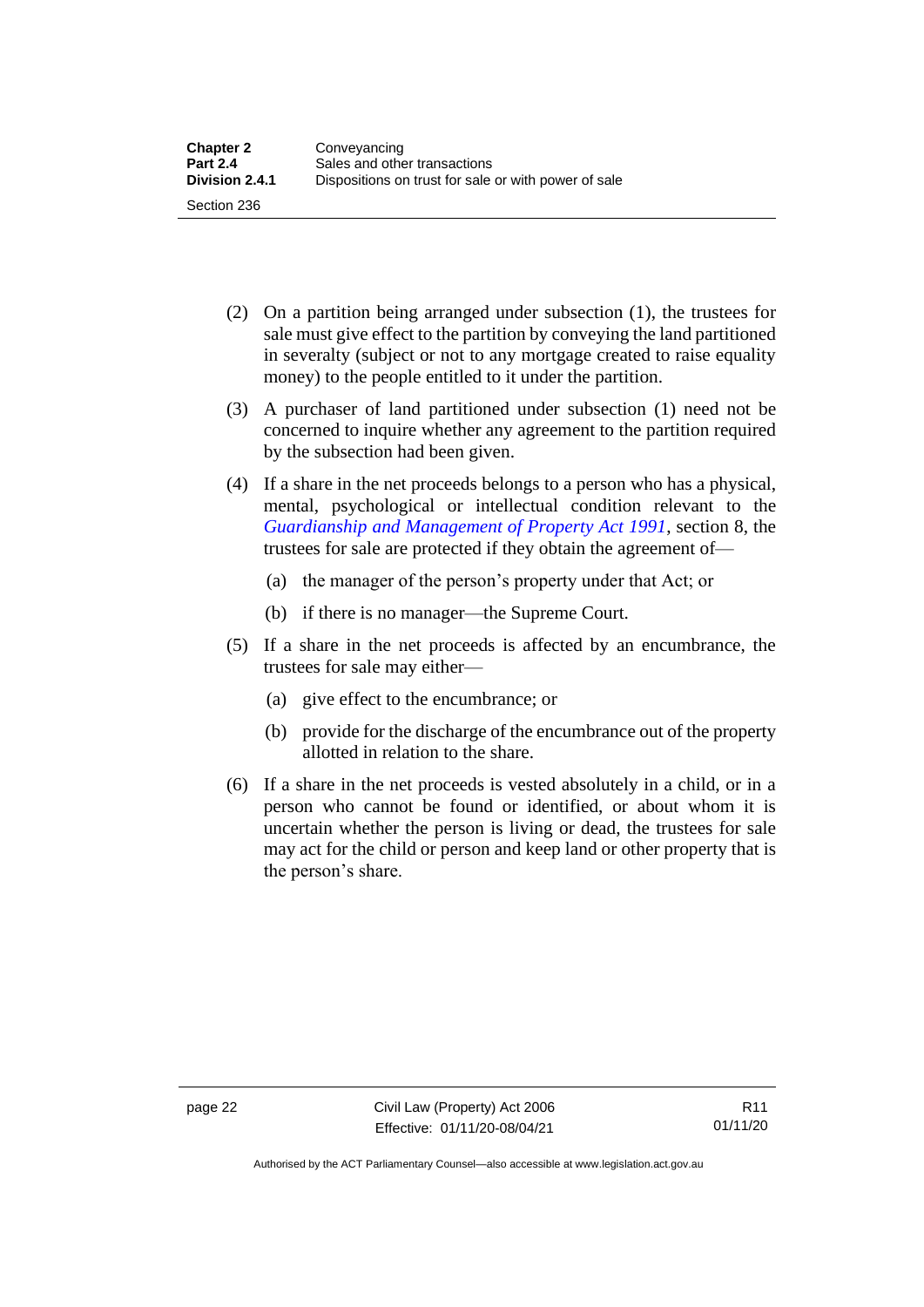#### <span id="page-32-0"></span>**237 Powers of Supreme Court if trustees for sale decline to exercise powers**

- (1) If trustees for sale decline to sell or exercise any of the powers given by section 234 (Powers given to trustees for sale) or section 236 (Partition of land under trust for sale), or any agreement cannot be obtained, an interested person may apply to the Supreme Court for—
	- (a) a vesting or other order to give effect to the proposed transaction; or
	- (b) an order directing the trustees for sale to exercise any of their powers.
- (2) The court may make any order it considers appropriate.

## <span id="page-32-1"></span>**Division 2.4.2 Voidable dispositions**

#### <span id="page-32-2"></span>**238 Meaning of** *purchaser* **for div 2.4.2**

In this division:

*purchaser* means a purchaser for valuable consideration, and includes a lessee, mortgagee or other person who, for valuable consideration, acquires an interest in property.

## <span id="page-32-3"></span>**239 Voluntary dispositions to defraud creditors voidable**

- (1) A disposition of property made with intent to defraud creditors is voidable by a person prejudiced by the disposition.
- (2) However, this section does not apply to an interest in property disposed of to an honest purchaser who did not have, at the time of the disposition, notice of the intent to defraud creditors.
- (3) This section applies to a disposition of property made before or after the commencement of this section.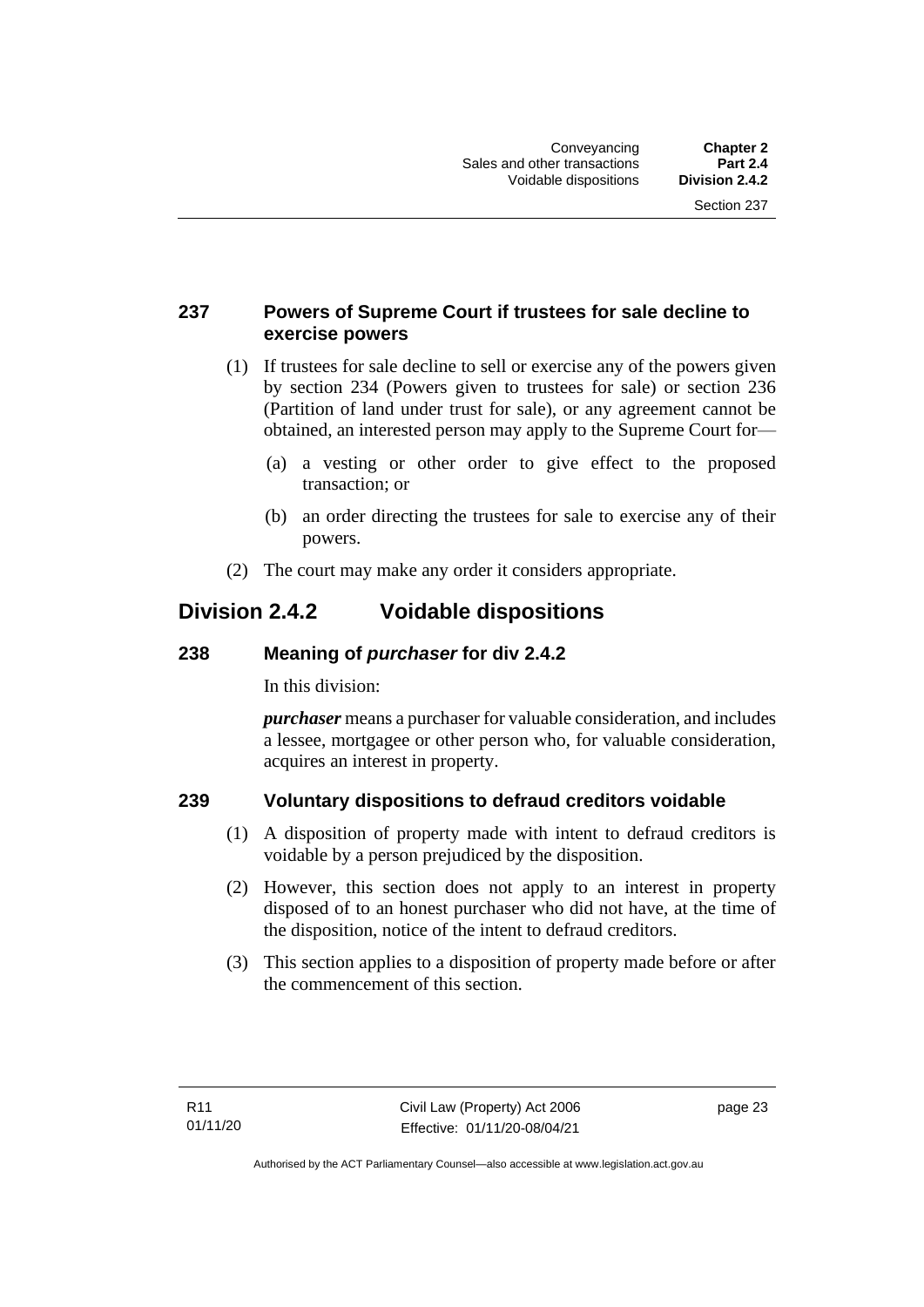### <span id="page-33-0"></span>**240 Voluntary dispositions of land—how far voidable against purchasers**

- (1) A voluntary disposition of land made with intent to defraud a subsequent purchaser is voidable by that purchaser.
- (2) For this section, if the document by which a voluntary disposition of land is made is registered before a subsequent purchase of the land, the voluntary disposition is not taken to have been made with intent to defraud a subsequent purchaser—
	- (a) only because the disposition was not made for valuable consideration; or
	- (b) only because of the subsequent purchase.
- (3) This section applies to a disposition of land made before or after the commencement of this section.

#### <span id="page-33-1"></span>**241 Acquisitions of reversions at under value**

- (1) An acquisition of a reversionary interest in property honestly made for money or moneys worth must not be set aside only because it was made for less than full value.
- (2) This section does not affect the jurisdiction of a court to set aside or change unconscionable bargains.
- (3) In this section:

*reversionary interest* includes an expectancy or possibility.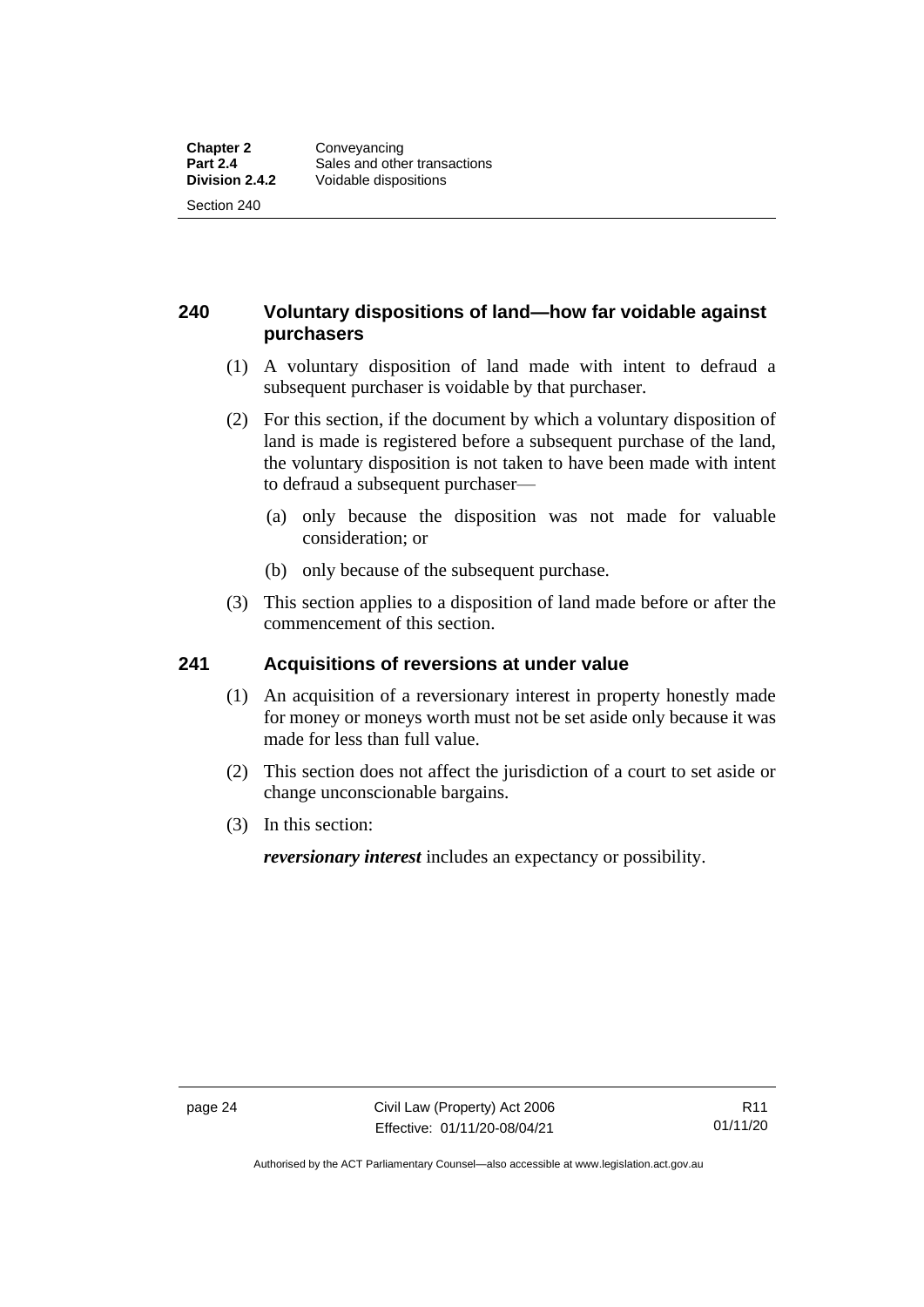# <span id="page-34-0"></span>**Part 2.5 Partition**

#### <span id="page-34-1"></span>**242 Definitions—pt 2.5**

In this part:

*interested person*, in relation to property, means a person with an interest in the property.

*proceeding for partition of property* includes a proceeding for sale of the property and distribution of the proceeds.

#### <span id="page-34-2"></span>**243 Court may order partition of land held in co-ownership**

If 2 or more people hold an interest in land as joint tenants or tenants in common, the Supreme Court may, on an application made by 1 or more of those people (the *applicants*)—

- (a) order a partition of the interest in the land held by the applicants; and
- (b) make any further orders, and give any consequential directions, it considers appropriate.

#### <span id="page-34-3"></span>**244 Power of Supreme Court to order sale instead of partition**

- (1) In a proceeding for partition of property, instead of ordering partition—
	- (a) the Supreme Court may, on the application of an interested person, order the sale of the property if the court considers that sale (and a distribution of the proceeds) would be more beneficial than partition because of—
		- (i) the nature of the property; or
		- (ii) the number of interested people; or
		- (iii) the absence or disability of an interested person; or
		- (iv) any other circumstances; and

page 25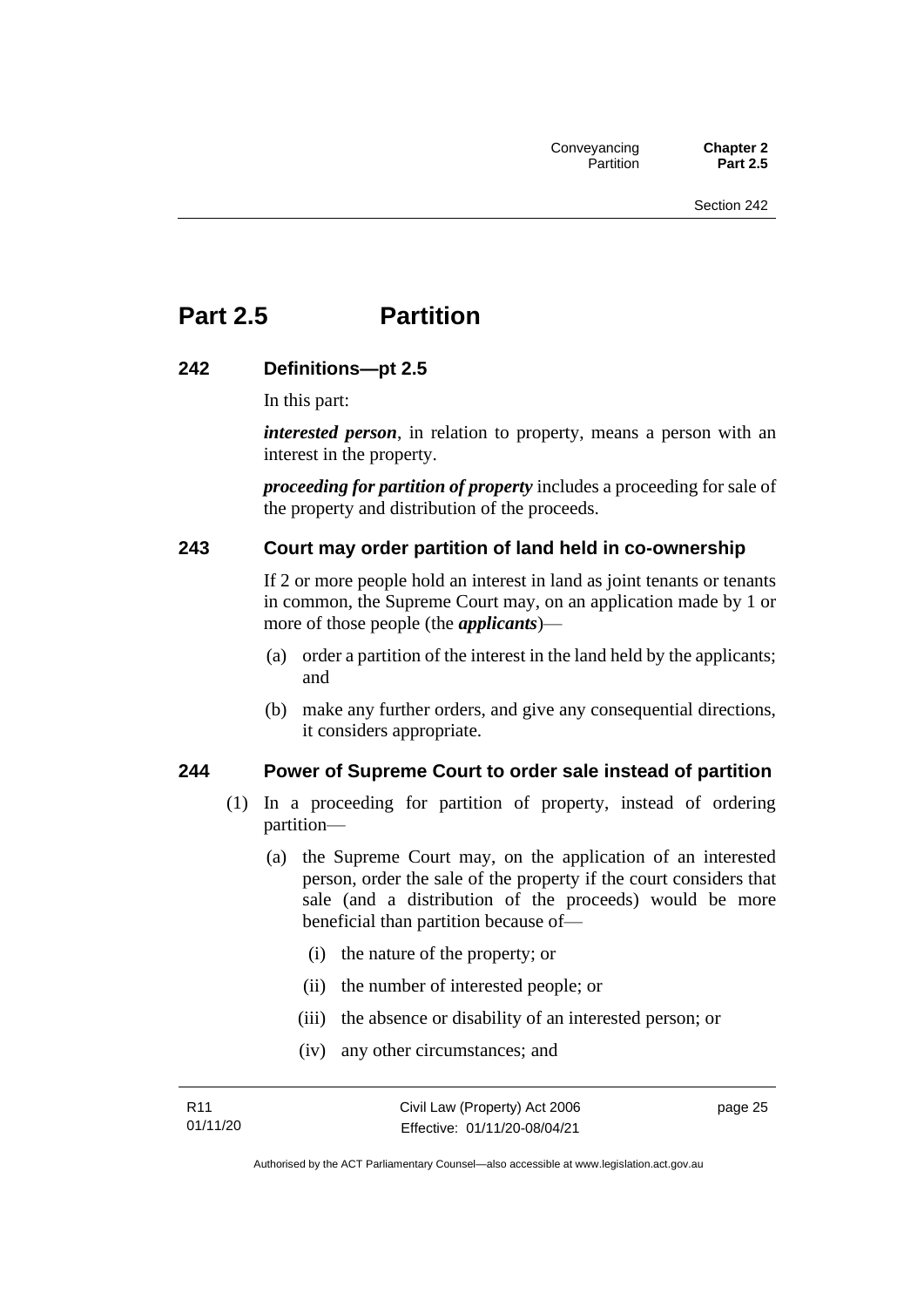#### **Chapter 2 Conveyancing**<br>**Part 2.5 Partition Partition**

Section 245

- (b) the court must (unless it sees good reason not to), on the application of interested people with a collective interest in the property of at least a half share in the property, order the sale of the property; and
- (c) the court may, on the application of an interested person, order the sale of the property unless other interested people agree to buy the share of the applying person.
- (2) The power of the Supreme Court to order the sale of property includes the power to order the sale of a part of the property and the partition of the rest of the property.
- (3) If the Supreme Court orders the sale of property, it may—
	- (a) appoint trustees to receive and apply proceeds of the sale; or
	- (b) give any consequential directions it considers appropriate, including, for example, directions about—
		- (i) the valuation of an interested person's share in the property; and
		- (ii) the application, investment and distribution of proceeds of sale.
- (4) In a proceeding for partition of property, it is sufficient to claim sale and distribution of the proceeds and it is not necessary to claim a partition.

#### <span id="page-35-0"></span>**245 Authority for interested person to bid**

- (1) The Supreme Court may allow an interested person in relation to property to bid at the sale of the property under this part on the conditions that the court considers appropriate, including, for example, conditions about—
	- (a) nonpayment of deposit; or
	- (b) setting off or accounting for the purchase money or any part instead of paying it; or

Authorised by the ACT Parliamentary Counsel—also accessible at www.legislation.act.gov.au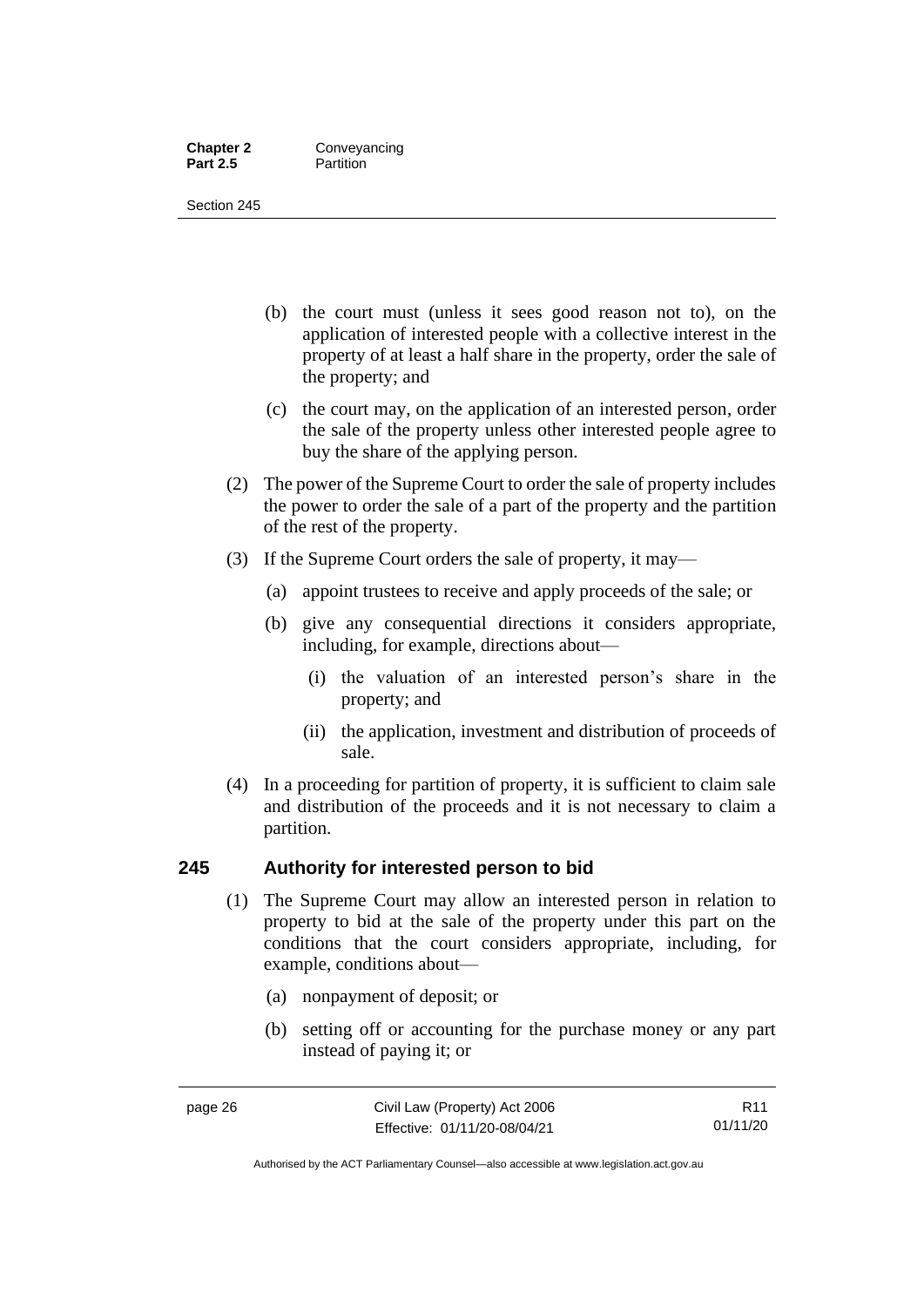- (c) anything else.
- (2) This section does not limit section 244 (3).

## **246 Parties to partition proceedings**

- (1) A person who, apart from this part, might have brought a proceeding for partition of property may bring the proceeding against any interested person without serving any other interested person.
- (2) A defendant in a proceeding cannot object for want of parties.

## **247 Several sales in same partition proceeding**

- (1) This section applies if, in a proceeding for partition of property—
	- (a) 2 or more sales are made; and
	- (b) a person (the *excluded person*) is excluded from participation in the proceeds of any of the sales (the *excluded sale*).
- (2) If the excluded person establishes the person's claim to take part in the proceeds of another of the sales, the shares of the other people interested in the proceeds of that sale must be reduced to the extent that their share of the proceeds of the excluded sale were increased by the exclusion of the excluded person from the proceeds of that sale.
- (3) The amount mentioned in subsection (2) must be put towards payment to the excluded person of the share of the proceeds of the excluded sale that the person would have been entitled to if the person had not been excluded.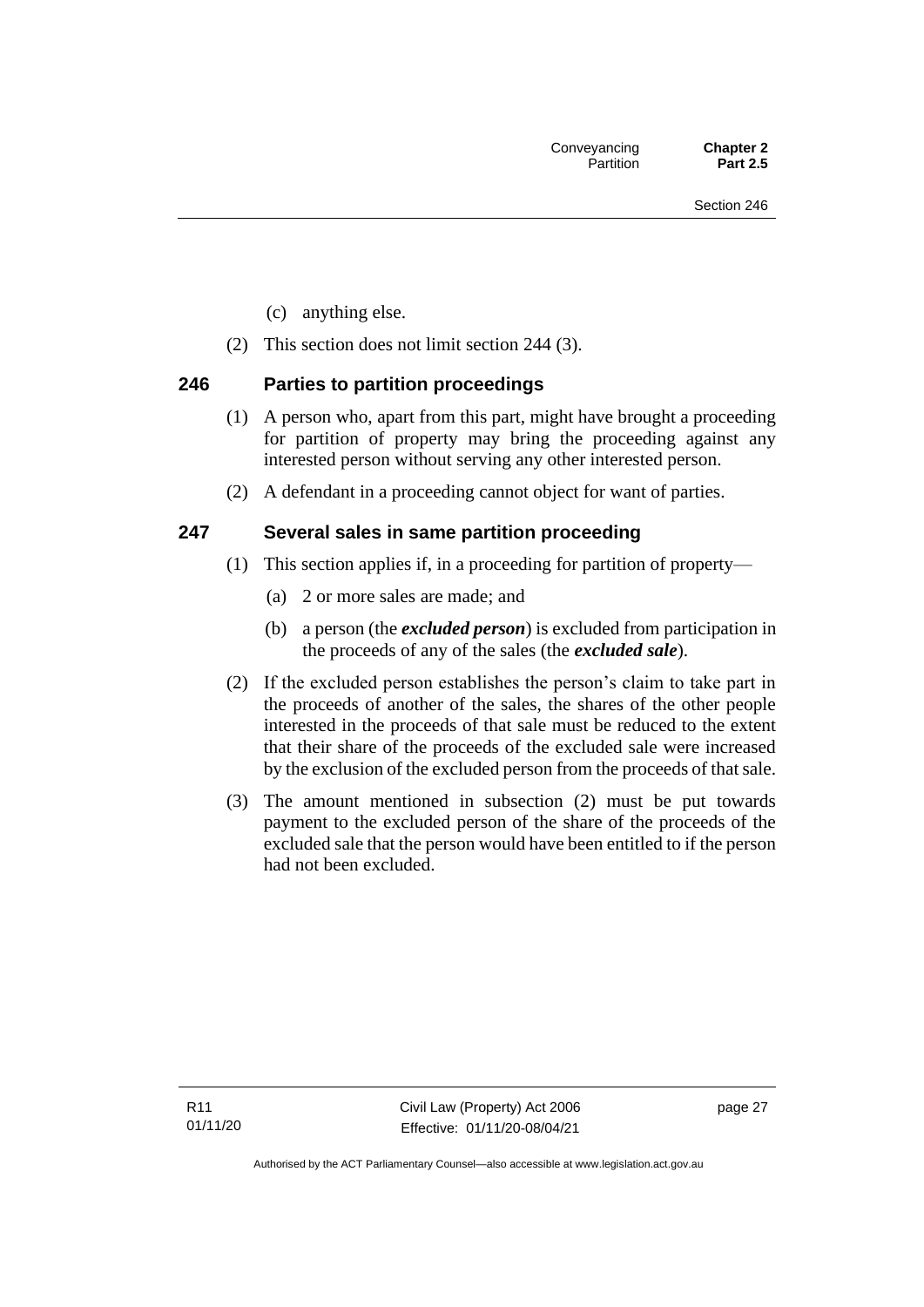**Chapter 2 Conveyancing**<br>**Part 2.6 Apportionment** Apportionment

Section 248

# **Part 2.6 Apportionment**

### **248 Definitions—pt 2.6**

In this part:

*annuity* includes salary and pension.

*dividend* includes—

- (a) a payment called a dividend or bonus; and
- (b) a payment otherwise made out of the revenue of a company that is divisible between members of the company, whether or not a payment of that kind is usually made or declared at fixed times;

but does not include a return of capital.

*rent* includes—

- (a) a payment under a rent charge or for rent service; and
- (b) a periodical payment in the nature of rent, or instead of rent.

#### **249 Application of pt 2.6 to dividends of companies**

For this part, the divisible revenue mentioned in section 248, definition of *dividend*, paragraph (b) is taken to have accrued by equal daily increments during the period in relation to which the payment out of revenue is declared or expressed to be made.

#### **250 Income apportionable in relation to time**

All rents, annuities dividends and other periodical payments in the nature of income (whether reserved or made payable by an instrument or otherwise) are, like interest on an amount lent, taken to accrue from day-to-day, and must be apportioned in relation to time accordingly.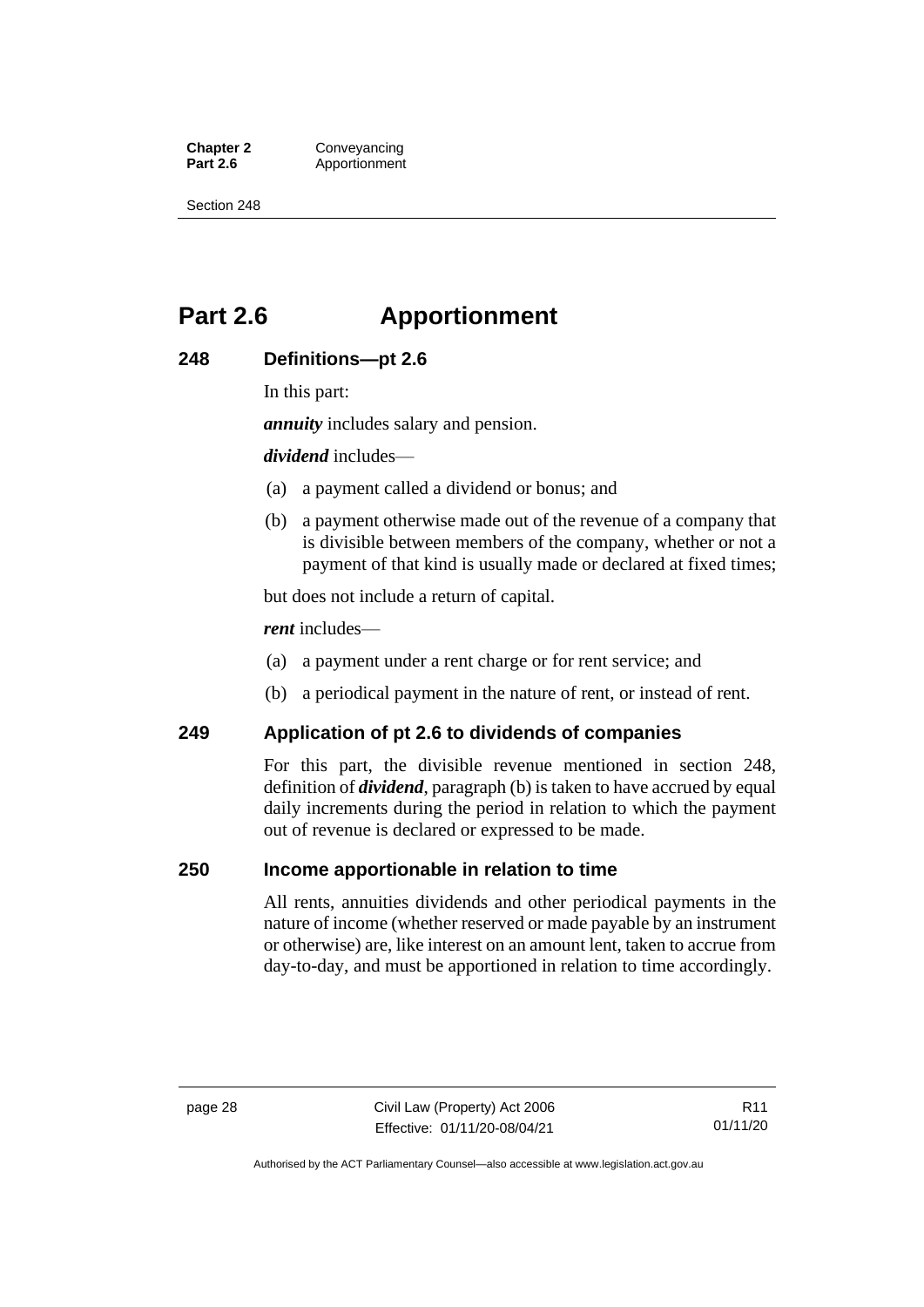## **251 Time when apportioned part is payable**

An apportioned part of a payment mentioned in section 250 is payable or recoverable—

- (a) if the payment is a continuing payment—when the entire portion of which the apportioned part forms part becomes payable; or
- (b) if the payment is terminated by re-entry, death or otherwise when the next entire portion of the payment would have become payable if it had not been terminated.

## **252 Recovery of apportioned parts**

(1) In this section:

*lessor* means the person who, if the rent for any land had not been apportionable, would have been entitled to the entire or continuing rent for the land.

#### *person* includes—

- (a) the person's personal representatives, successors and assigns; and
- (b) the personal representatives, successors and assigns of a person whose interest ended on that person's death.
- (2) The person entitled to an apportioned part of a payment mentioned in section 250 (Income apportionable in relation to time) may recover the part, when payable, in the same way as the person could recover the entire payment if entitled to it.
- (3) However, an apportioned part of a payment of rent for land is not by itself recoverable from the person liable to pay the rent, but may be recovered from that person by the lessor together with the remaining part of the payment.
- (4) If the lessor does so, the person entitled to the apportioned part may then recover it from the lessor.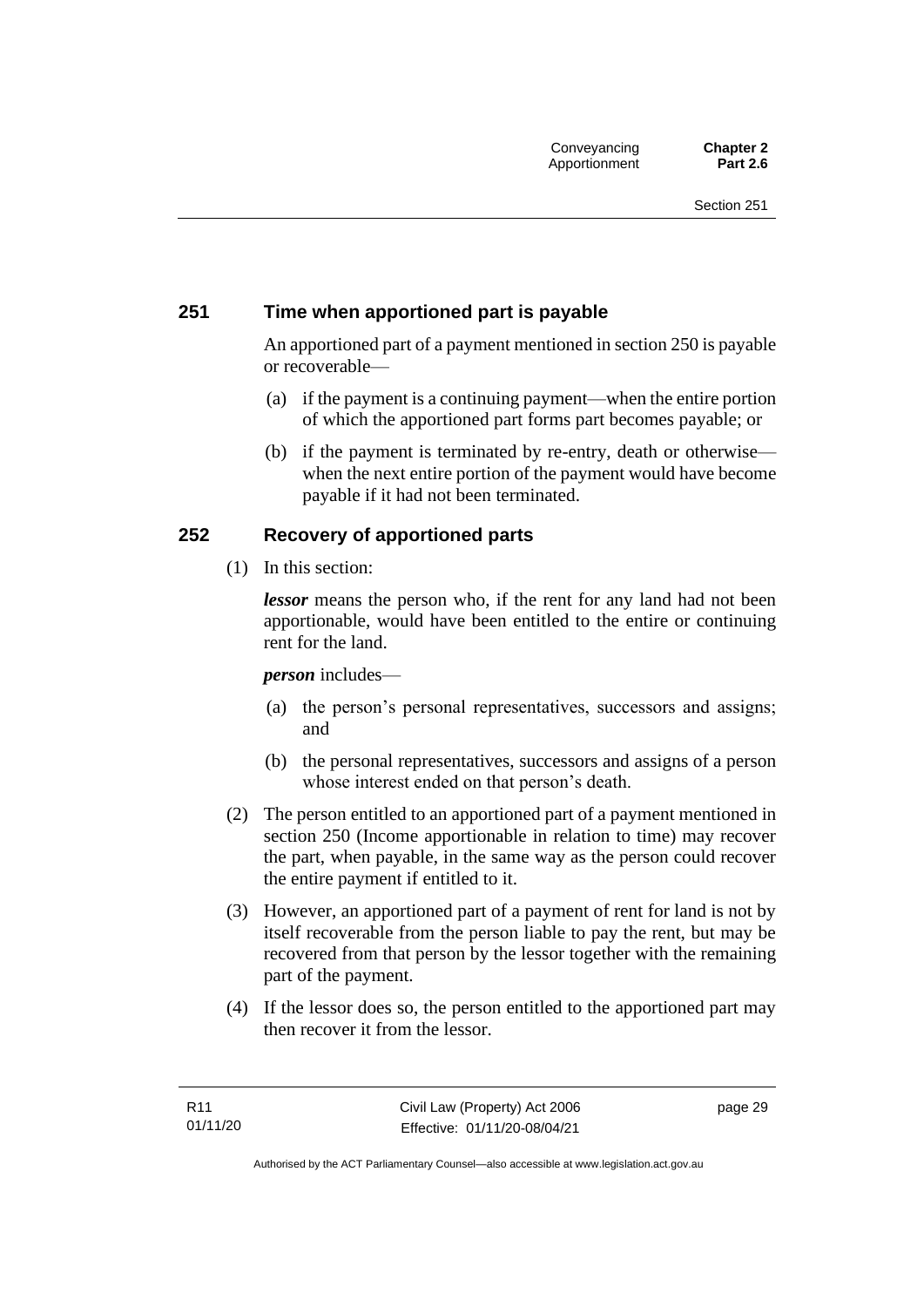**Chapter 2 Conveyancing**<br>**Part 2.6 Apportionment Part 2.6** Apportionment

Section 253

## **253 Exceptions and application**

- (1) This part does not make apportionable an annual amount payable under a policy of assurance.
- (2) This part does not apply to any case in which it is expressly stipulated that apportionment is not to take place.

page 30 Civil Law (Property) Act 2006 Effective: 01/11/20-08/04/21

R11 01/11/20

Authorised by the ACT Parliamentary Counsel—also accessible at www.legislation.act.gov.au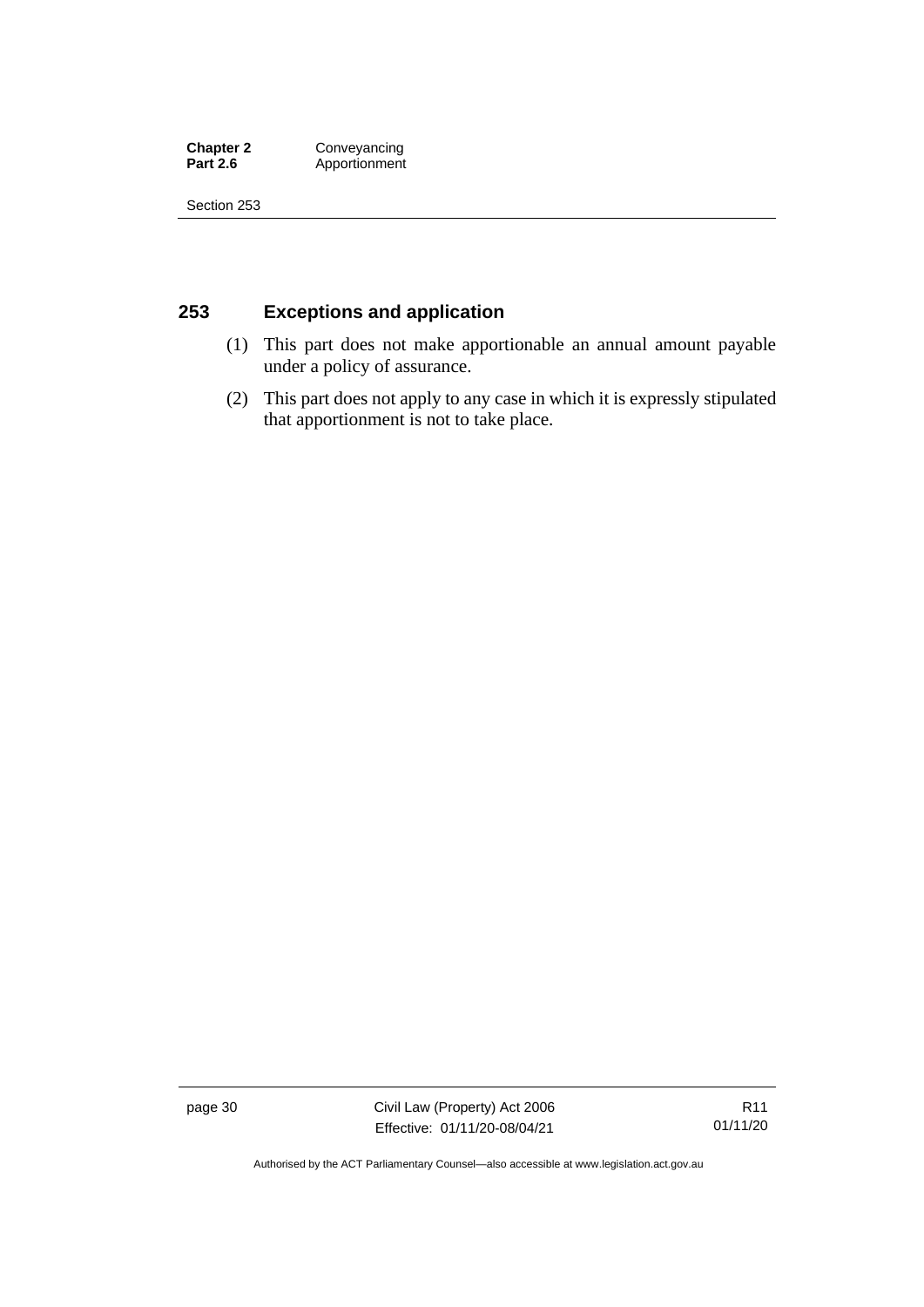# **Part 2.7 Children and children's property**

## **254 Receipts by certain children**

A child in a domestic partnership has power to give valid receipts for all income (including statutory accumulations of income made during childhood) to which the child may be entitled as if the child were an adult.

## **255 Management of land during childhood**

- (1) This section applies if—
	- (a) a beneficial interest in land is held in trust for a child; and
	- (b) the trustees of the beneficial interest are—
		- (i) if the settlement that created the interest appointed trustees of the interest—the trustees appointed; or
		- (ii) if the settlement that created the interest did not appoint trustees of the interest but there are trustees of the settlement—the trustees of the settlement, unless the settlement or an order of the Supreme Court that appointed the trustees of the settlement or their predecessors in office provides otherwise; or
		- (iii) in any other case—people appointed as trustees of the beneficial interest by the Supreme Court on the application of a litigation guardian of the child.

*Note Settlement* is defined in s 200.

- (2) The trustees of the interest may take possession of, hold and manage the land for the child.
- (3) This section does not apply so far as a contrary intention appears from the settlement that created the beneficial interest of the child.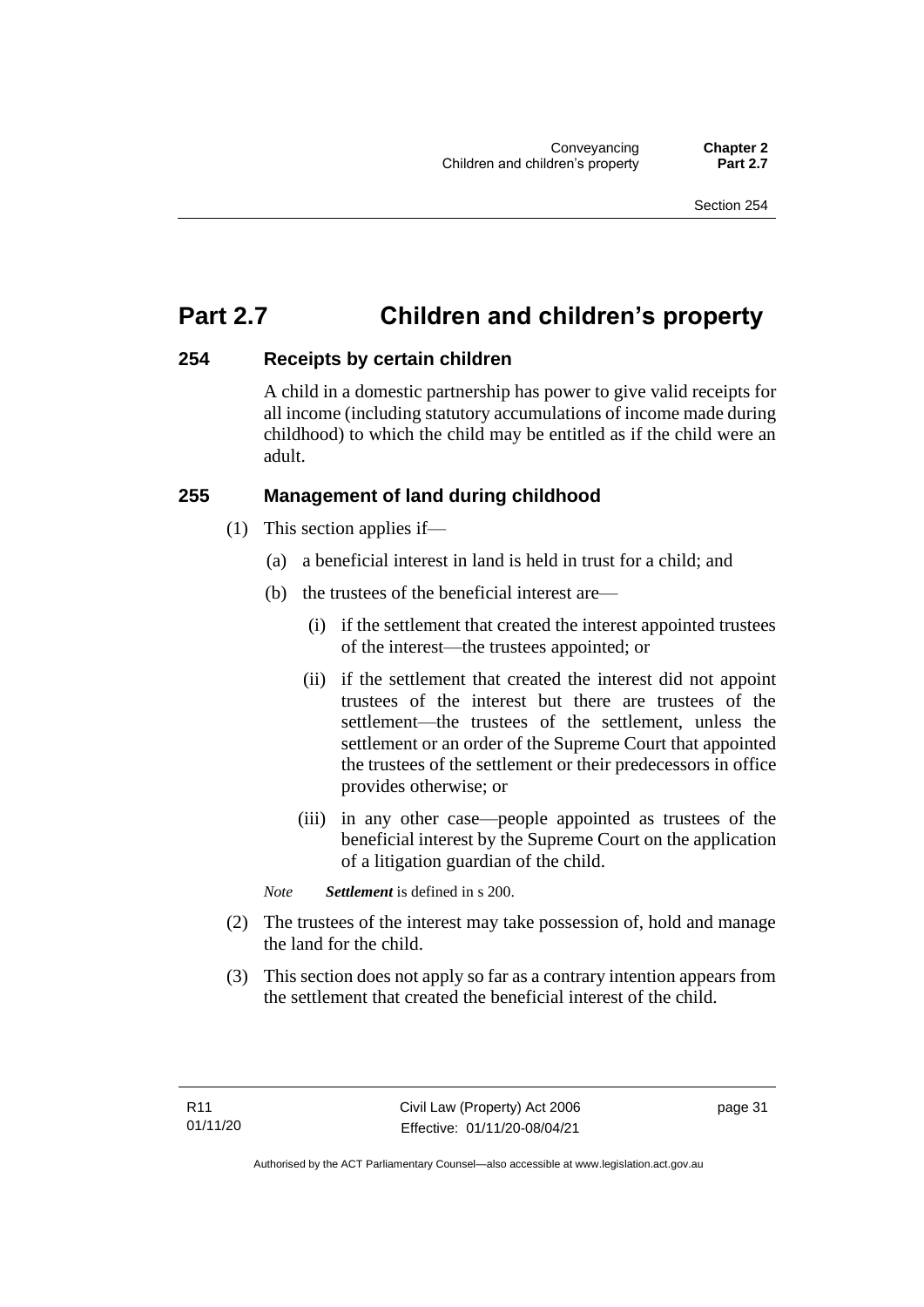#### **256 Power to appoint trustees of child's property**

- (1) This section applies if—
	- (a) a child is absolutely entitled under the will, or on the intestacy, of a person (the *deceased person*) to a devise or legacy, or to the residue of the estate of the deceased person, or to a share in the deceased person's estate; and
	- (b) the devise, legacy, residue or share is not, under a will of the deceased person, devised or bequeathed to trustees for the child.
	- *Note* A *devise* is a disposal of real property by a will. To *bequeath* property is to dispose of personal property (ie property other than real property) by a will.
- (2) The personal representatives of the deceased person may, by registered deed, appoint a trust corporation or 2 or more individuals (not more than 4), or both, to be—
	- (a) trustees of the devise, legacy, residue or share for the child; and
	- (b) trustees for section 255 (Management of land during childhood) of any land devised or any land that is, or forms part of, the residue or share.
- (3) If a trust corporation, or a trust corporation and 1 or more individuals, are the personal representatives of the deceased person, the personal representatives may, by registered deed, appoint the trust corporation either alone or with 1 or 2 individuals to be the trustees for the child.
- (4) The personal representatives of the deceased person may—
	- (a) appoint 1 or more of themselves to be trustees under subsection (2); or
	- (b) appoint 1 or 2 of themselves who are individuals to be trustees under subsection (3).

Authorised by the ACT Parliamentary Counsel—also accessible at www.legislation.act.gov.au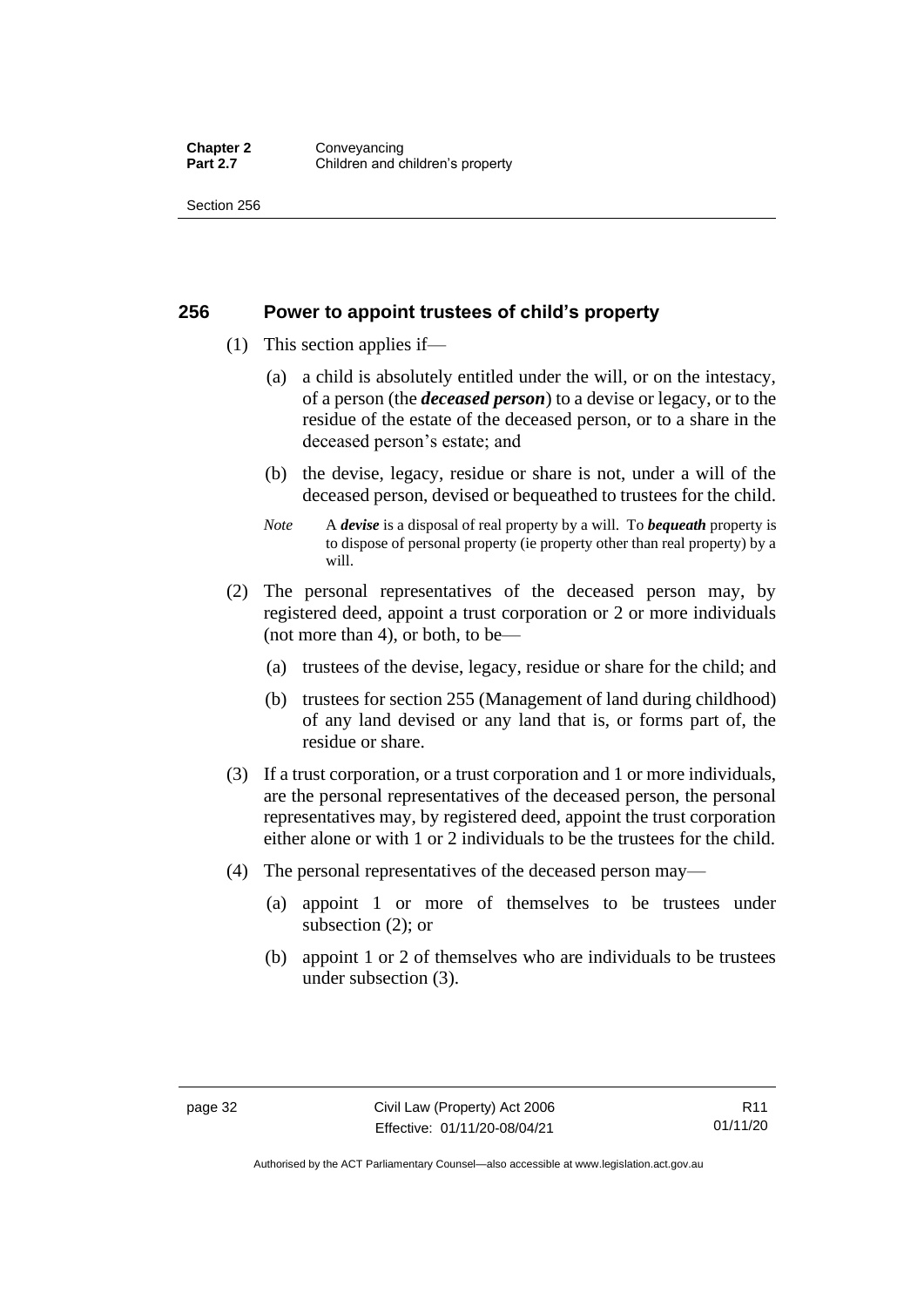- (5) On the appointment—
	- (a) the *[Trustee Act 1925](http://www.legislation.act.gov.au/a/1925-14)*, section 9 (Vesting on appointment and retirement) applies to the vesting in the trustees of the devise, legacy, residue or share; and
	- (b) the personal representatives, in that capacity, are discharged from further liability in relation to the devise, legacy, residue or share; and
	- (c) the rights of the child in relation to the devise, legacy, residue or share are restricted to the property that, under this section and the *[Trustee Act 1925](http://www.legislation.act.gov.au/a/1925-14)*, section 9, is vested in the trustees for the child and do not extend to any other property; and
	- (d) the devise, legacy, residue or share may be kept in its existing form or converted into money and the money invested in accordance with the *[Trustee Act 1925](http://www.legislation.act.gov.au/a/1925-14)*.
- (6) If land held under the *[Land Titles Act 1925](http://www.legislation.act.gov.au/a/1925-1)* is affected by a registered deed mentioned in this section, the registrar-general must, as the registrar-general considers appropriate—
	- (a) make an entry in the register of the vesting of the land; or
	- (b) enter or withdraw caveats.
- (7) However, the registrar-general is not required to comply with subsection (6) unless the person the land is to be vested in—
	- (a) asks, in writing, that the entry be made; and
	- (b) gives any evidence supporting the request that the registrar-general reasonably requires; and
	- (c) gives any notice of the request that the registrar-general reasonably requires to be given.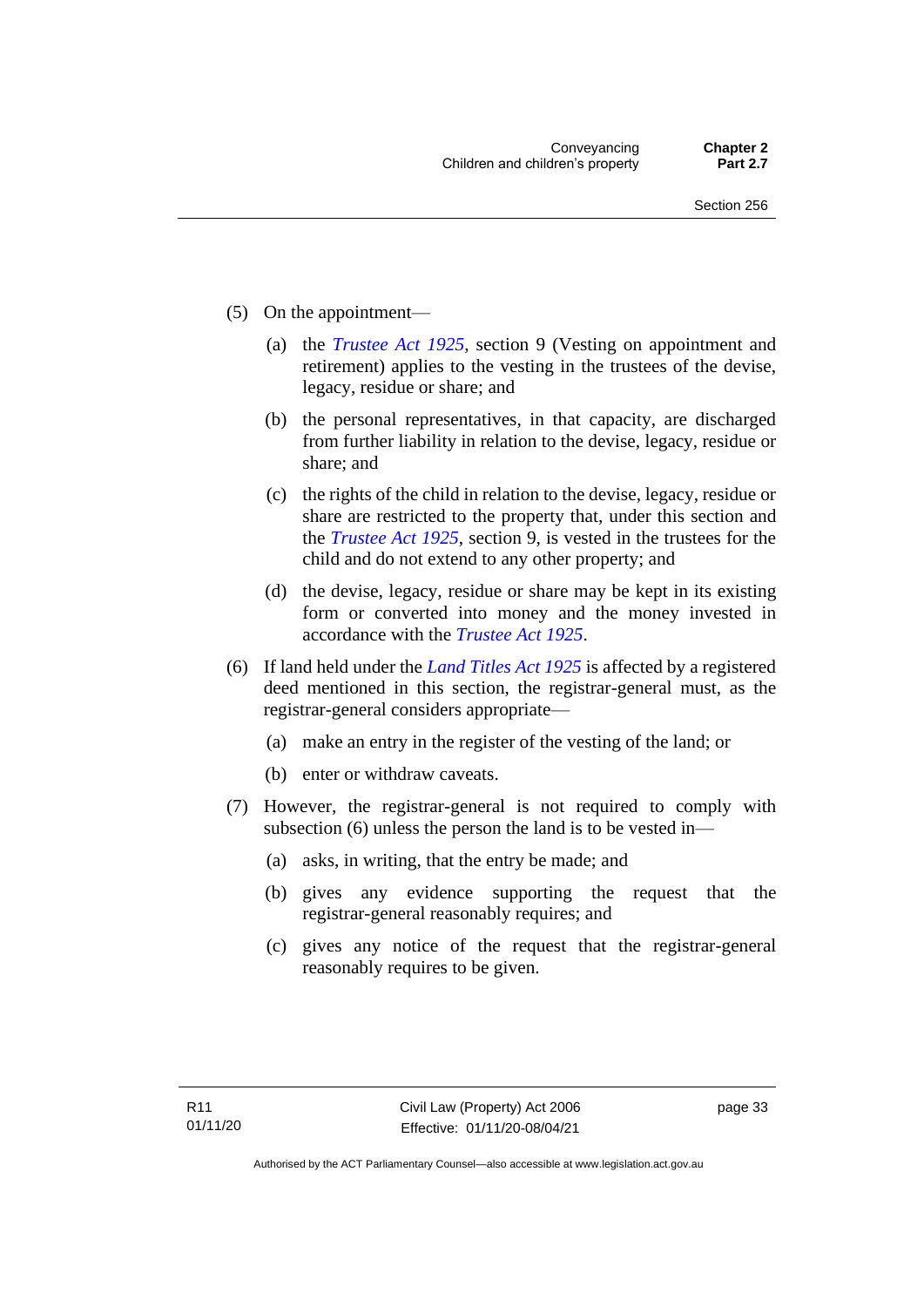(8) In this section:

*registered deed* means a deed registered under the *[Registration of](http://www.legislation.act.gov.au/a/1957-13)  [Deeds Act 1957](http://www.legislation.act.gov.au/a/1957-13)*.

*trust corporation* does not include the public trustee and guardian.

#### **257 Powers and duties of guardian**

- (1) A guardian of a child—
	- (a) may take into the guardian's custody, and may manage, the child's real and personal property (other than property held by a trustee under a trust) until the guardian stops being the guardian of the child; and
	- (b) holds any of the child's real and personal property that comes into the guardian's custody as trustee for the child; and
	- (c) may bring a proceeding necessary to give effect to all or any of the guardian's powers under this section, including the guardian's powers as trustee for the child; and
	- (d) is responsible for accounting to the child, when the child becomes an adult, for the guardian's custody and management of the property.
- (2) Subsection (1) does not apply in relation to—
	- (a) the director-general responsible for administering the *[Children](http://www.legislation.act.gov.au/a/2008-19)  [and Young People Act 2008](http://www.legislation.act.gov.au/a/2008-19)*, when the director-general has longterm care responsibility for a child because of that Act; or
	- (b) a testamentary guardian of a child.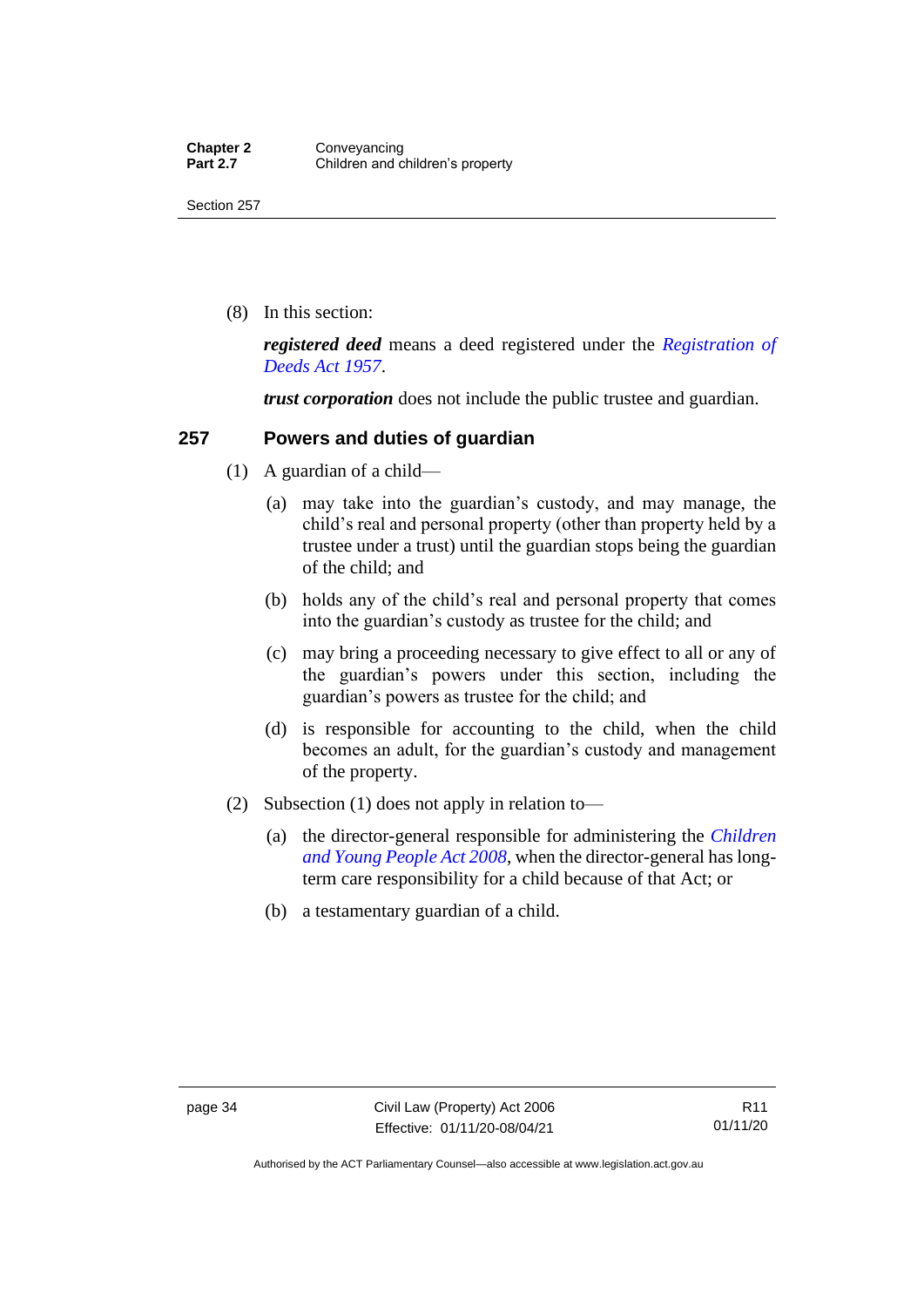# **Part 2.8 Rights-of-way**

## **258 No right-of-way by user against Territory etc**

A right-of-way cannot be created only by continuous use against—

- (a) the Territory; or
- (b) the Commonwealth; or
- (c) a person holding land for a public purpose.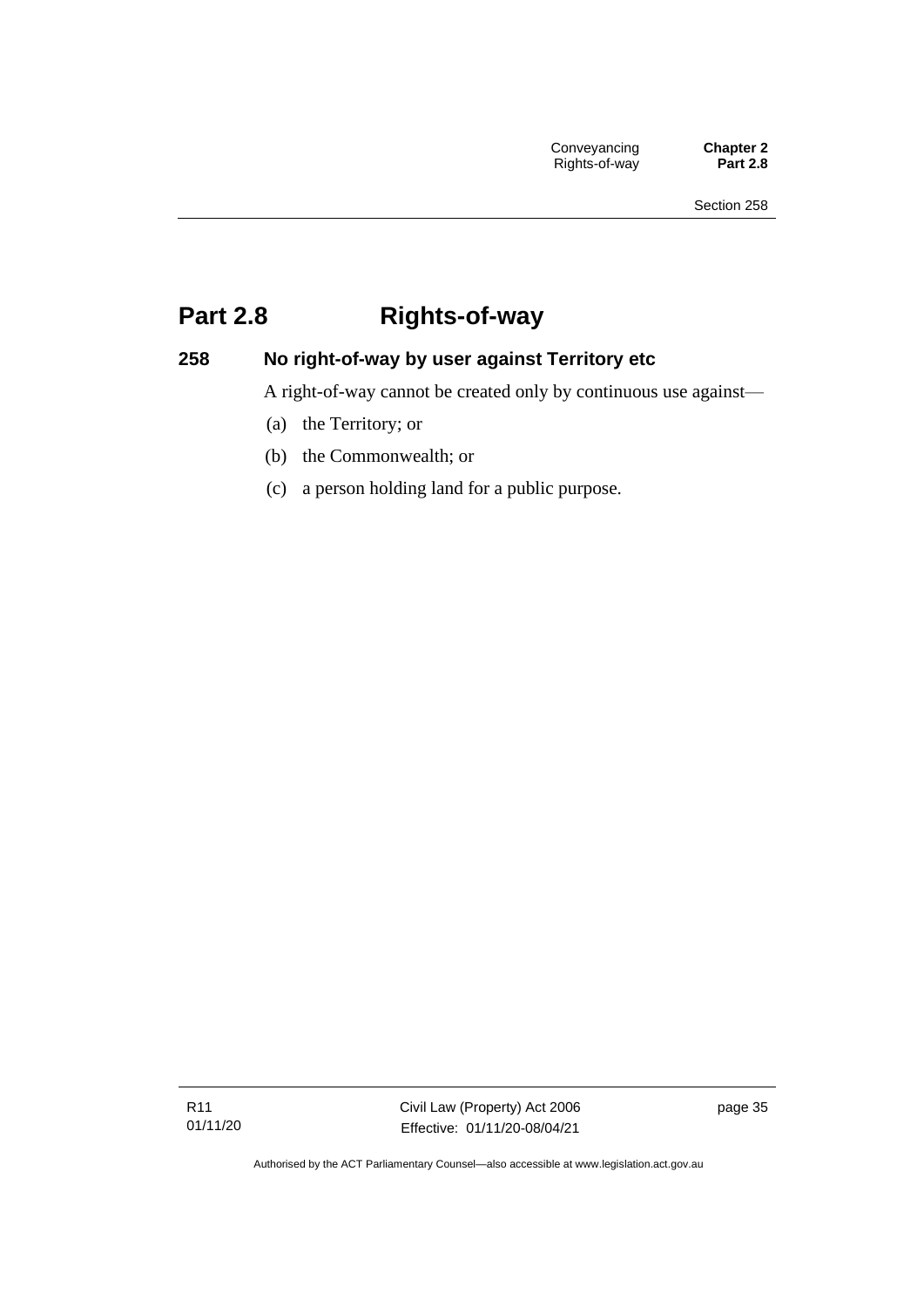**Chapter 2 Conveyancing**<br>**Part 2.9 Unit Titles Part 2.9** Unit Titles<br> **Division 2.9.1** Important **Division 2.9.1** Important concepts Section 259

## **Part 2.9 Unit Titles**

## **Division 2.9.1 Important concepts**

#### **259 Definitions—pt 2.9**

In this part:

*buyer action period*, for a disclosure update notice, means the period of 21 days from the day the buyer is given the disclosure update notice.

*common property*—see the *[Unit Titles Act 2001](http://www.legislation.act.gov.au/a/2001-16)*, section 13.

*developer*—see the *[Unit Titles Act 2001](http://www.legislation.act.gov.au/a/2001-16)*, dictionary.

*disclosure statement*—see section 260 (1).

*disclosure update notice*—see section 260B (2).

*excluded change*—see section 259A (3).

*material change*, to a matter in a disclosure statement, means—

- (a) a type 1 matter; or
- (b) a type 2 matter.

*off-the-plan contract* means a contract for the sale of a unit in a units plan before the units plan is registered.

*owners corporation*—see the *[Unit Titles \(Management\) Act 2011](http://www.legislation.act.gov.au/a/2011-41)*, dictionary.

*registered* means registered with the registrar-general under the *[Land](http://www.legislation.act.gov.au/a/1925-1)  [Titles Act 1925](http://www.legislation.act.gov.au/a/1925-1)* or the *[Land Titles \(Unit Titles\) Act 1970](http://www.legislation.act.gov.au/a/1970-32)*.

*unit*—see the *[Unit Titles Act 2001](http://www.legislation.act.gov.au/a/2001-16)*, section 9.

*units plan*—see the *[Unit Titles Act 2001](http://www.legislation.act.gov.au/a/2001-16)*, dictionary.

Authorised by the ACT Parliamentary Counsel—also accessible at www.legislation.act.gov.au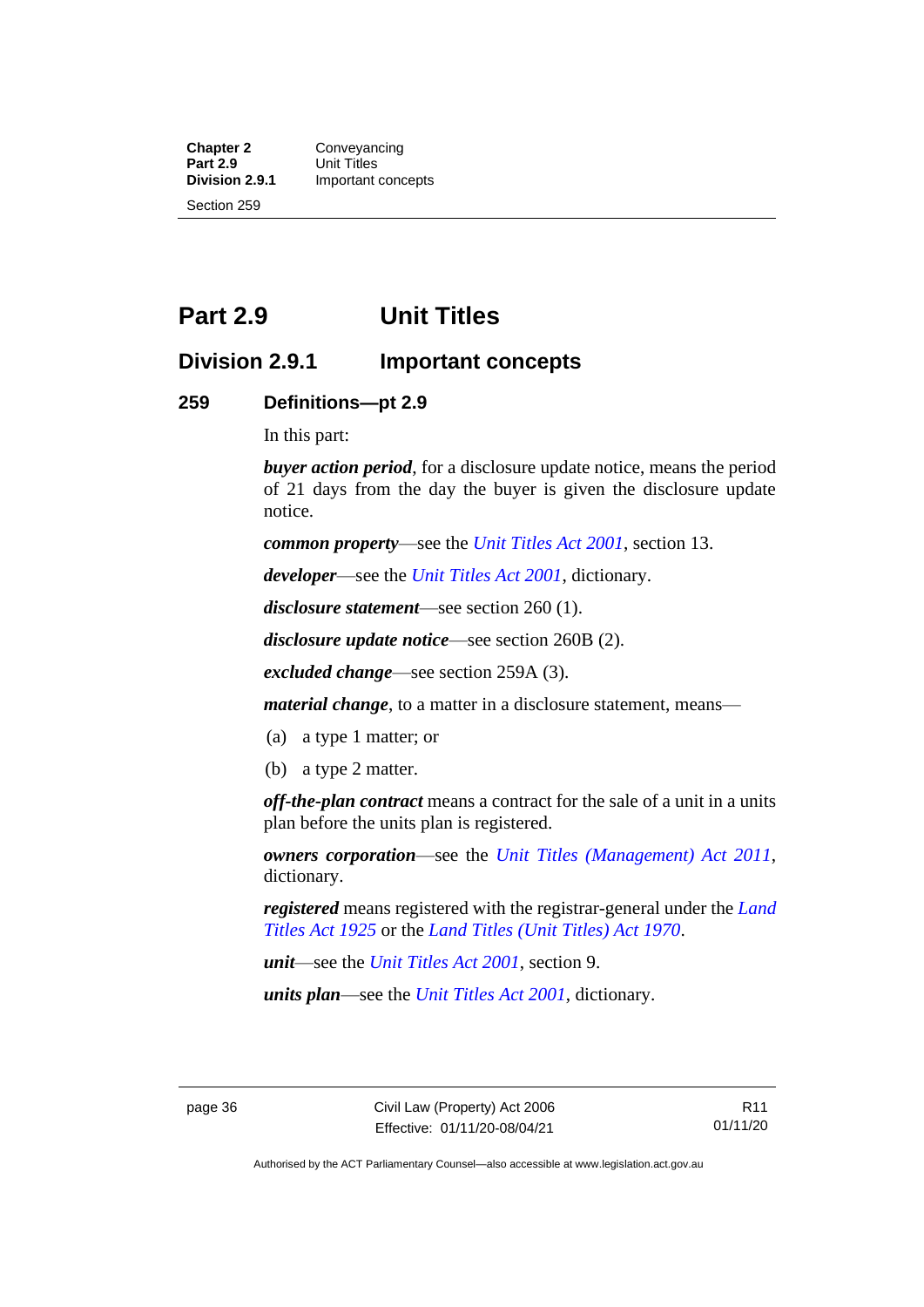Section 259A

## **259A Meaning of** *type 1 matter* **and** *type 2 matter*

- (1) For this Act, a change to a matter in a disclosure statement for an off-the-plan contract—
	- (a) is a *type 1 matter* if the change (other than an excluded change) is 1 of the following:
		- (i) a decrease in overall floor area of the unit (excluding any unit subsidiary) of 5% or more;
		- (ii) a decrease or increase in the unit entitlement estimate of 5% or more;
		- (iii) a decrease of 10% or more of a courtyard area or balcony area for the unit (whether or not the courtyard or balcony is part of the unit or a unit subsidiary);
		- (iv) any other prescribed matter; and
	- (b) is a *type 2 matter* if the change (other than an excluded change) will, or is likely to, affect the use or enjoyment of the unit and includes a change to the following:
		- (i) the plan mentioned in section  $260(1)(a)$  if the change will, or is likely to, affect the use or enjoyment of the unit or the common property;
		- (ii) the proposed rules for the owners corporation;
		- (iii) the developer's estimate of the buyer's contribution to the general fund if the change is more than the prescribed amount;
		- (iv) the location of an easement or inclusion of a new easement, that will, or is likely to, affect the use or enjoyment of the unit (other than an easement mentioned in the *[Unit Titles](http://www.legislation.act.gov.au/a/2001-16)  Act [2001](http://www.legislation.act.gov.au/a/2001-16)*, section 34 and section 35 or the *[Land Titles Act](http://www.legislation.act.gov.au/a/1925-1)  [1925](http://www.legislation.act.gov.au/a/1925-1)*, section 123D (5));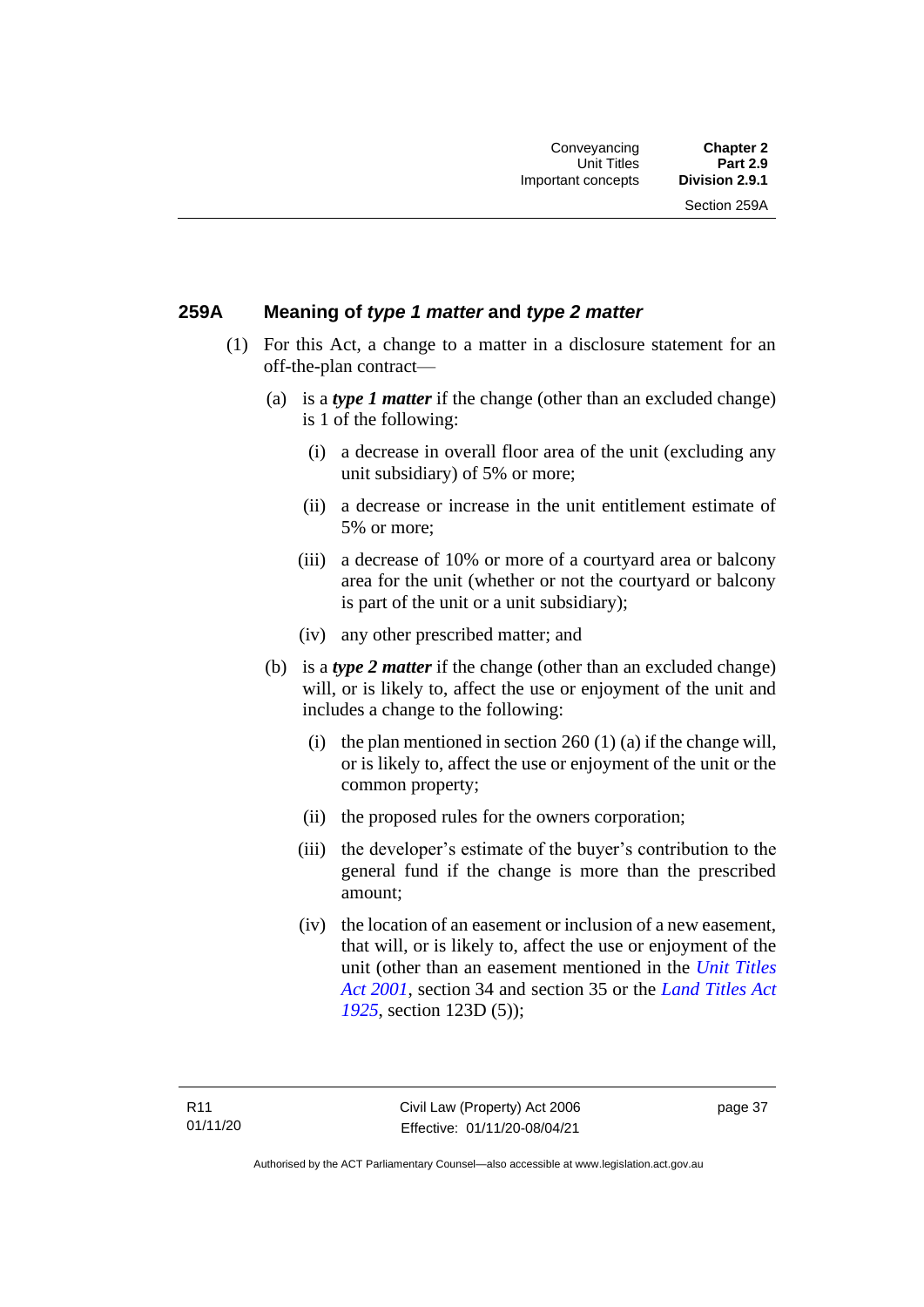- (v) a development statement for the units plan that will, or is likely to, affect the use or enjoyment of the unit;
- (vi) any other prescribed matter.
- (2) Subject to any disallowance or amendment under the [Legislation Act,](http://www.legislation.act.gov.au/a/2001-14) chapter 7, a regulation prescribing a matter for subsection (1) (a) (iv) commences—
	- (a) if there is a motion to disallow the regulation and the motion is negatived by the Legislative Assembly—the day after the day the disallowance motion is negatived; or
	- (b) the day after the 6th sitting day after the day it is presented to the Legislative Assembly under that chapter; or
	- (c) if the regulation provides for a later date or time of commencement—on that date or at that time.
- (3) In this section:

*excluded change*, in a disclosure statement for an off-the-plan contract means a change to a development statement for the units plan in the disclosure statement—

- (a) because the planning and land authority has amended a development statement under the *[Unit Titles Act 2001](http://www.legislation.act.gov.au/a/2001-16)*, section 30; and
- (b) that the buyer has agreed to under the *[Unit Titles Act 2001](http://www.legislation.act.gov.au/a/2001-16)*, section 30 (2) or (4).

Authorised by the ACT Parliamentary Counsel—also accessible at www.legislation.act.gov.au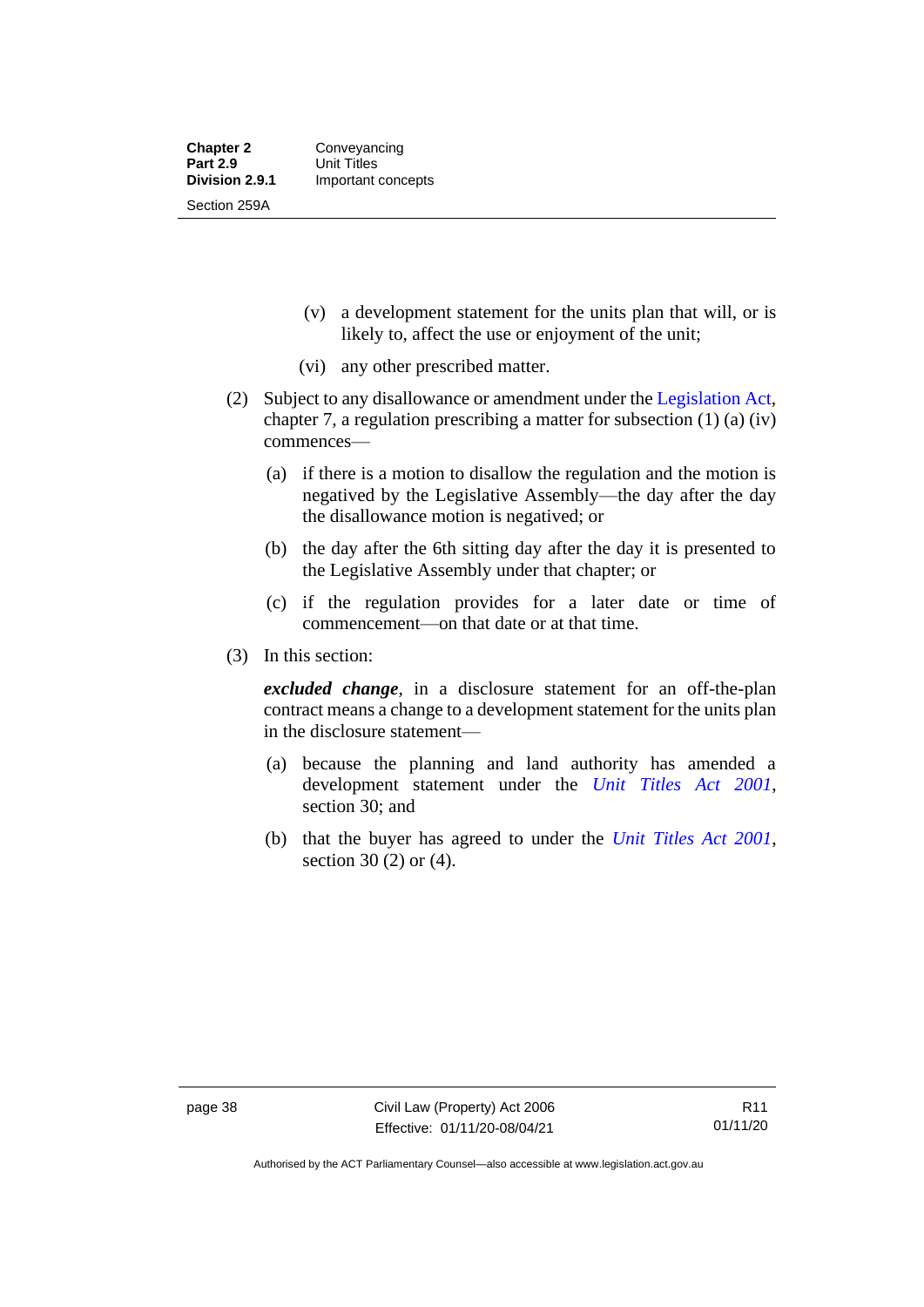## **Division 2.9.2 Off-the-plan contracts—disclosure**

#### **260 Contract for sale of unit before registration of units plan**

- (1) Before the buyer and seller enter an off-the-plan contract, the seller must give the buyer a statement (the *disclosure statement*) including the following matters:
	- (a) a plan that shows—
		- (i) the proposed location and dimensions of the unit in relation to other units and the common property in the units plan; and
		- (ii) the internal floor plan of the unit; and
		- (iii) anything else prescribed by regulation;
	- (b) if a building management statement is required or is proposed for a building, or part of a building, subdivided by the units plan—the building management statement;
		- *Note* A building management statement is required for a unit title application if the units plan subdivides part of a building that includes a lease additional to the units plan lease (see *[Unit Titles](http://www.legislation.act.gov.au/a/2001-16)  [Act 2001](http://www.legislation.act.gov.au/a/2001-16)*, s 17B).
	- (c) a statement about the proposed use of each unit in the units plan showing—
		- (i) the full list of potential authorised uses under the lease for the unit; and
		- (ii) if the developer proposes to restrict the use of a unit to a subset of the potential uses mentioned in subparagraph (i)—
			- (A) the proposed subset of uses that applies to the unit; and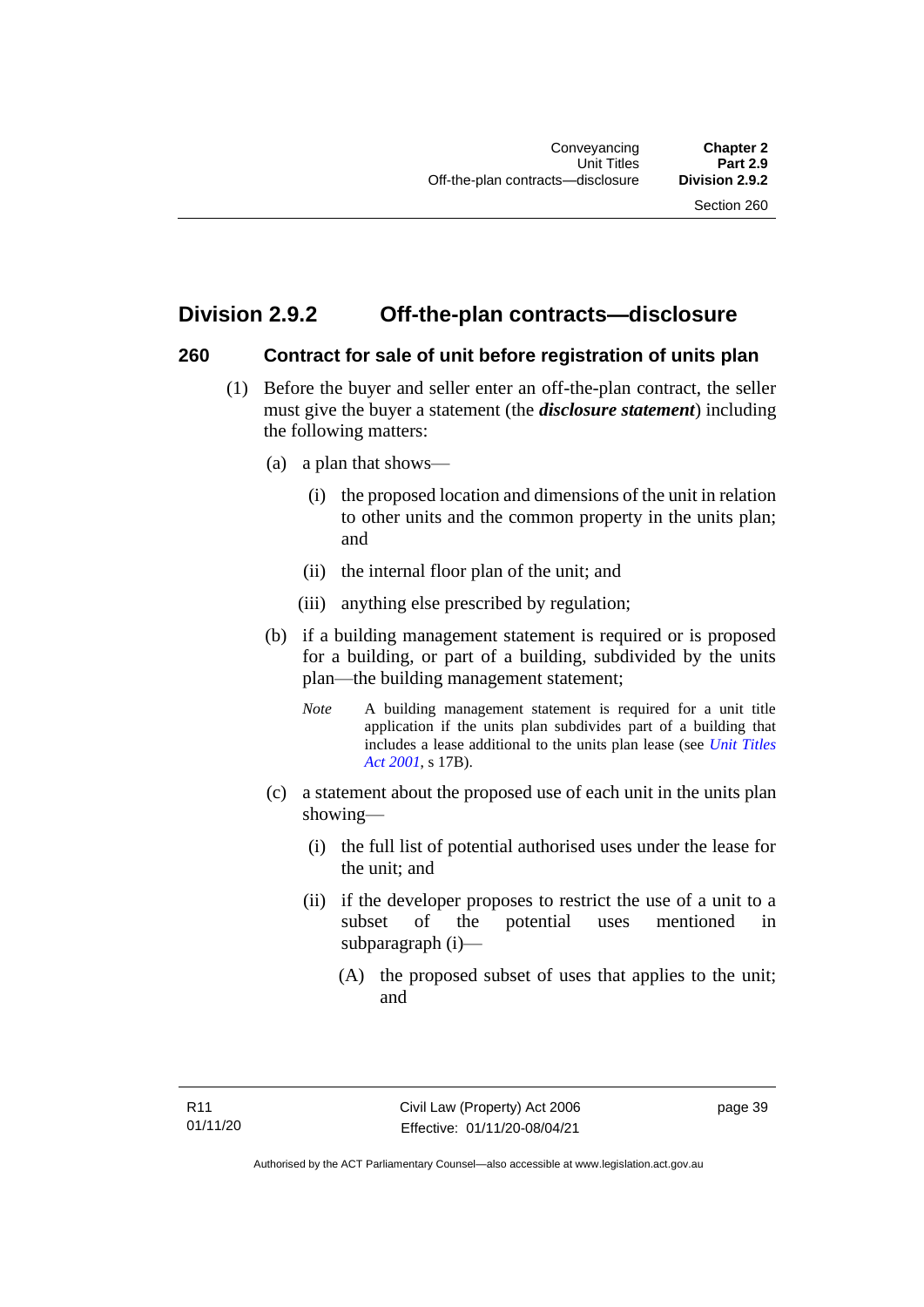- (B) the conditions (if any) applying to a stated use;
- *Note* A unit title application under the *[Unit Titles Act 2001](http://www.legislation.act.gov.au/a/2001-16)* may include proposed restrictions on use (see tha[t Act,](https://www.legislation.act.gov.au/a/2001-16/) s 17 (6)).
- (d) the proposed schedule of unit entitlement for the units plan;
- (e) details of each proposed unit subsidiary in the units plan, including the potential uses of the subsidiary;
- (f) a statement about the potential for, and type of, easements that may be required for the units plan;
- (g) the proposed rules for the owners corporation for the units plan including any special privilege rule;
- (h) details of any contract the developer intends the owners corporation to enter, including—
	- (i) the amount of the buyer's general fund contribution that will be used to service the contract; and
	- (ii) any personal or business relationship between the developer and another party to the contract;
- (i) the developer's estimate, based on reasonable grounds, of the buyer's general fund contribution for 2 years after the units plan is registered;
- (j) the method proposed for working out the contribution to be paid into the general fund by each unit;
- (k) the method proposed for working out the contribution to be paid into the sinking fund by each unit;
- (l) if a staged development of the units is proposed—the proposed development statement and any amendment to the statement;

Authorised by the ACT Parliamentary Counsel—also accessible at www.legislation.act.gov.au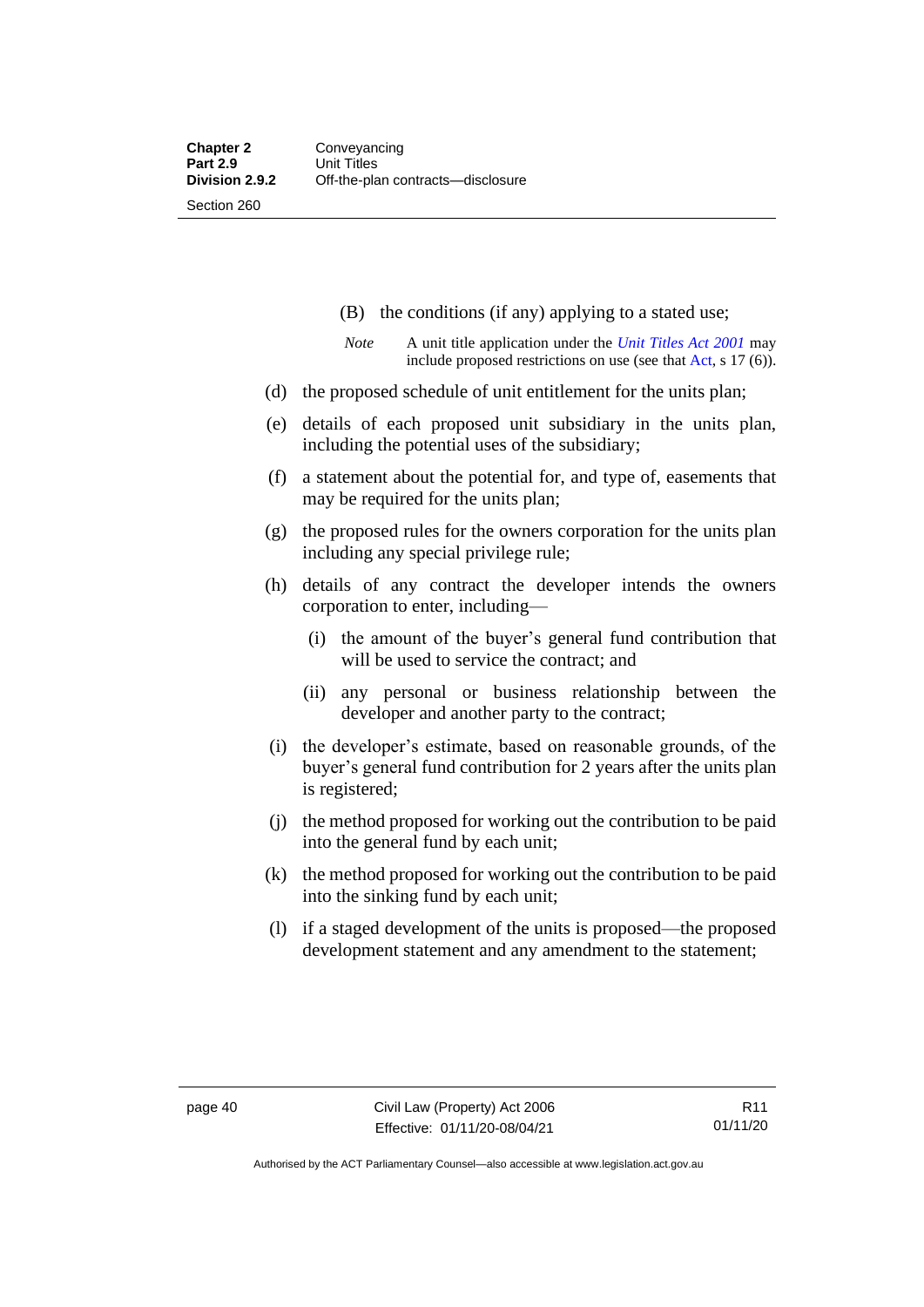- (m) any other matter prescribed by regulation in relation to the following:
	- (i) development approval for the building the subject of the proposed units plan under the *[Planning and Development](http://www.legislation.act.gov.au/a/2007-24)  [Act 2007](http://www.legislation.act.gov.au/a/2007-24)*;
	- (ii) design and construction (including the identity of the developer, licensed builder or design architect);
	- (iii) sustainability infrastructure;
	- (iv) provision of utility services.

#### **Examples—par (j) and par (k)**

- 1 the user pays principle
- 2 unit entitlement value based on the market value of each unit
- 3 fixed cost for each unit regardless of unit value
- (2) For subsection (1), the seller may give the disclosure statement by including some or all of the disclosure statement in the contract.
- (3) However, a seller does not contravene subsection (1) only because of a matter included in the disclosure statement is inaccurate or incomplete.
	- *Note* A seller who becomes aware of an inaccurate or incomplete matter in a disclosure statement is required to notify the buyer of the matter (see s 260B).
- (4) In this section:

*alternative rules*, for an owners corporation—see the *[Unit Titles](http://www.legislation.act.gov.au/a/2011-41)  [\(Management\) Act 2011](http://www.legislation.act.gov.au/a/2011-41)*, dictionary.

*building management statement*—see the *[Land Titles Act 1925](http://www.legislation.act.gov.au/a/1925-1)*, section 123D.

*default rules*—see the *[Unit Titles \(Management\) Act 2011](http://www.legislation.act.gov.au/a/2011-41)*, dictionary.

*development statement*—see the *[Unit Titles Act 2001](http://www.legislation.act.gov.au/a/2001-16)*, dictionary.

page 41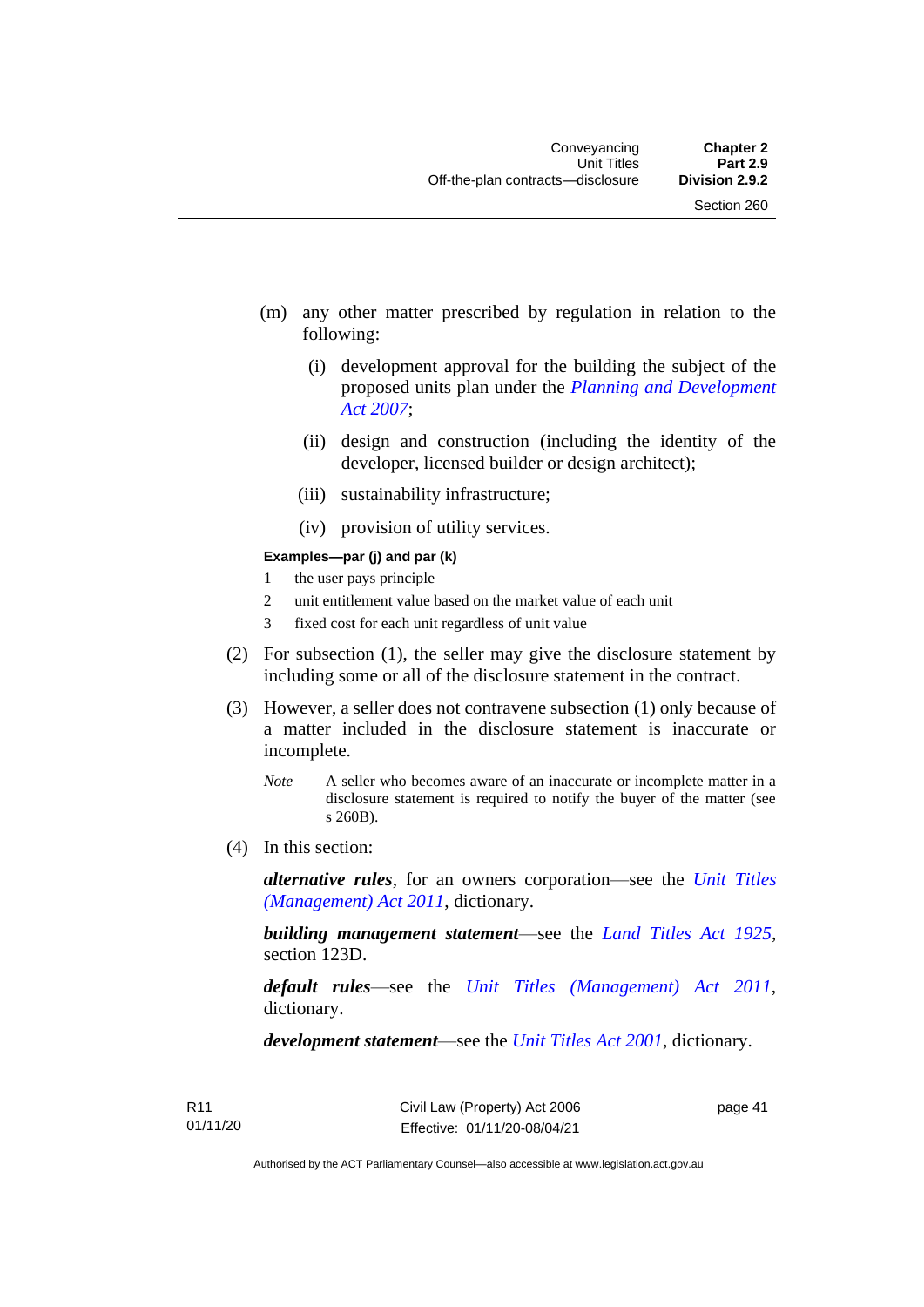Section 260A

*general fund*—see the *[Unit Titles \(Management\) Act 2011](http://www.legislation.act.gov.au/a/2011-41)*, section 72.

*general fund contribution*—see the *[Unit Titles \(Management\)](http://www.legislation.act.gov.au/a/2011-41)  Act [2011](http://www.legislation.act.gov.au/a/2011-41)*, section 78 (1).

*proposed rules* means—

- (a) if the developer proposes to register the units plan with alternative rules—the alternative rules; or
- (b) in any other case—the default rules.

*sinking fund*—see the *[Unit Titles \(Management\) Act 2011](http://www.legislation.act.gov.au/a/2011-41)*, section 81.

*special privilege rule*—see the *[Unit Titles \(Management\) Act 2011](http://www.legislation.act.gov.au/a/2011-41)*, section 112A (1).

*staged development*—see the *[Unit Titles Act 2001](http://www.legislation.act.gov.au/a/2001-16)*, section 17 (4).

*unit subsidiary*—see the *[Unit Titles Act 2001](http://www.legislation.act.gov.au/a/2001-16)*, section 12.

#### **260A Disclosure statement provided late or not at all**

- (1) This section applies if—
	- (a) 2 parties have entered into an off-the-plan contract; and
	- (b) the seller did not give the buyer a disclosure statement as required under section 260 (1) before the parties entered into the contract.
- (2) The buyer may, by written notice, rescind the contract—
	- (a) if the seller has not given the buyer the disclosure statement—at any time before the contract is completed; or
	- (b) if the seller gives the buyer the disclosure statement after the contract is signed—within 21 days after the day the disclosure statement is given to the buyer.

Authorised by the ACT Parliamentary Counsel—also accessible at www.legislation.act.gov.au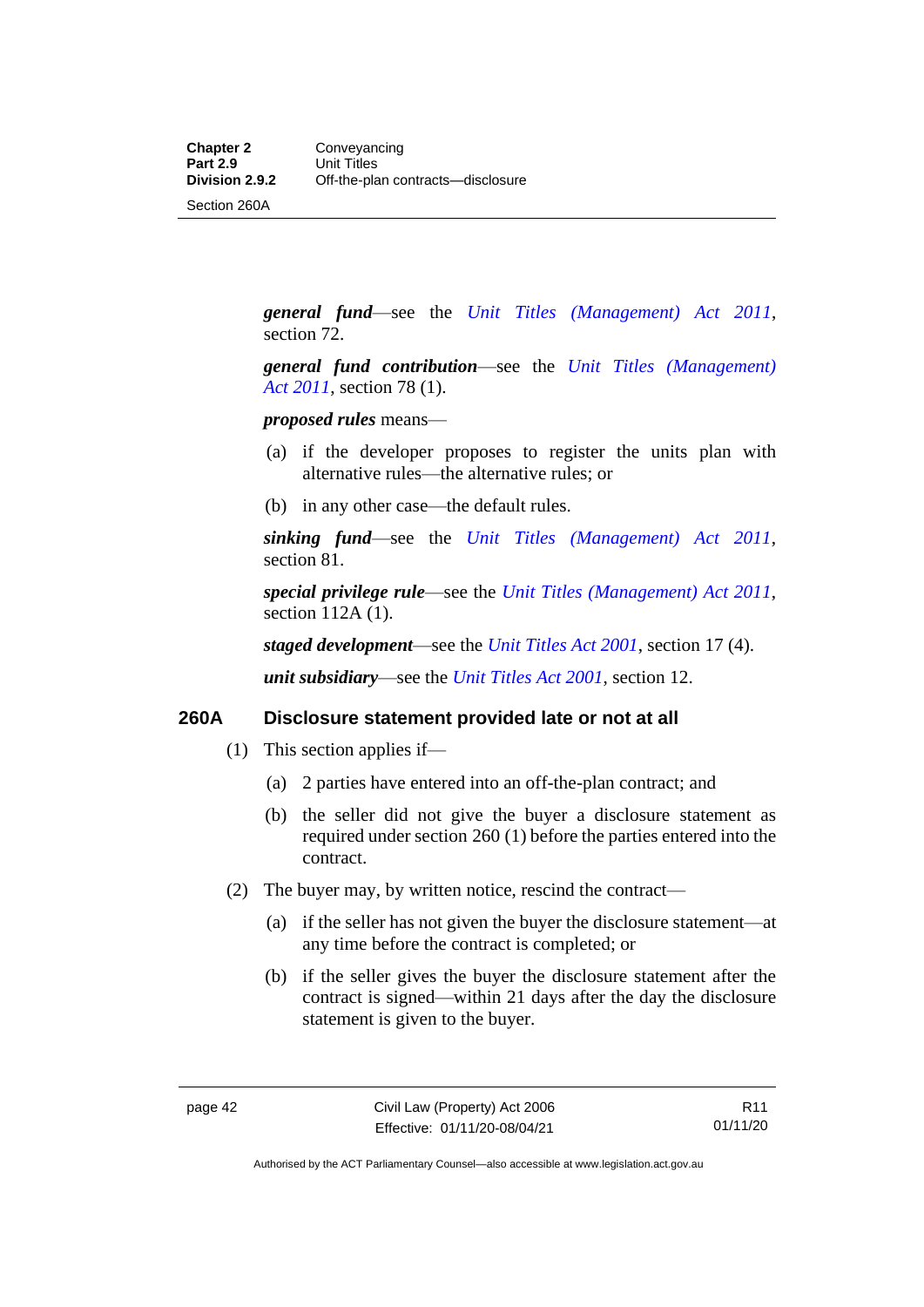## **260B Seller to notify material change to matter in disclosure statement**

- (1) This section applies if—
	- (a) a seller under an off-the-plan contract gives the buyer a disclosure statement under section 260; and
	- (b) the seller becomes aware of a material change to a matter set out in the disclosure statement.
- (2) The seller must give the buyer a notice setting out the details of the material change (a *disclosure update notice*), in writing—
	- (a) no later than 10 working days after the end of the calendar quarter in which the seller first becomes aware of the material change; but
	- (b) at least 21 days before the day the buyer is required to complete the contract.
- (3) The disclosure update notice must contain reasonably sufficient information to enable the buyer to work out whether the buyer will suffer significant prejudice because of the material change.
- (4) For this section, a seller is taken to be aware of a material change to a matter in the disclosure statement if the seller has actual knowledge, or ought reasonably to have knowledge, of the change.
- (5) In this section:

*calendar quarter* means a 3-month period ending on the last day of March, June, September or December.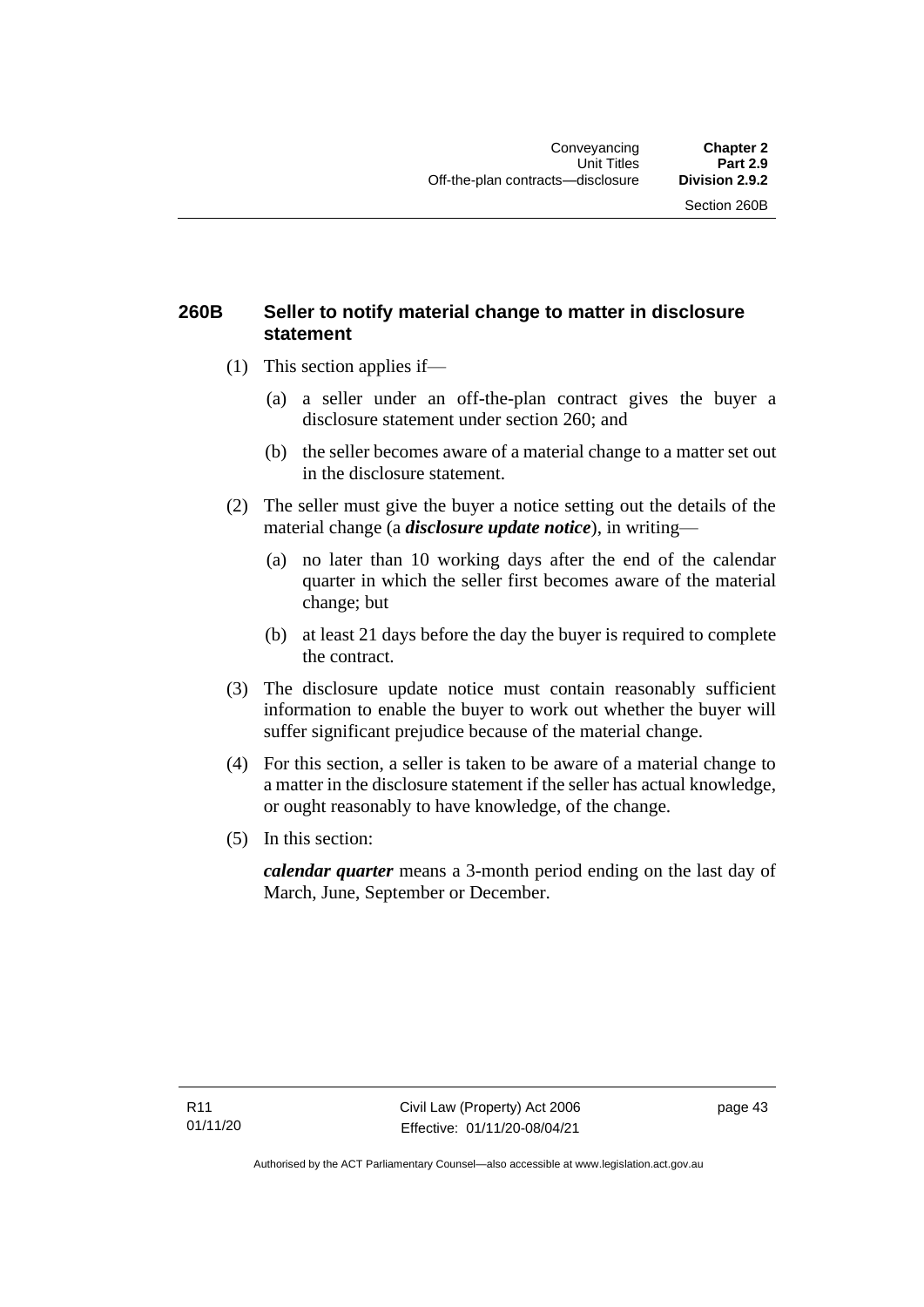**260C Effect of disclosure update provided in time—type 1 matter**

- (1) This section applies if—
	- (a) a seller under an off-the-plan contract gives the buyer a disclosure update notice within the period required under section 260B (2); and
	- (b) the material change in the disclosure update notice is a type 1 matter; and
	- (c) the buyer is significantly prejudiced because of the material change.
- (2) The buyer may, by written notice, given to the seller before the end of the buyer action period—
	- (a) rescind the contract; or
	- (b) tell the seller that the buyer will complete the contract and claim compensation for the change.
- (3) The buyer must include in the written notice to the seller under subsection (2) a summary of the significant prejudice suffered by the buyer because of the material change.
- (4) If, at the end of the buyer action period, the buyer has not taken action under subsection (2), the disclosure statement is taken to be amended by agreement to incorporate the material change in the disclosure update notice.

#### **260D Effect of disclosure update provided out of time—type 1 matter**

- (1) This section applies if—
	- (a) a seller under an off-the-plan contract gives the buyer a disclosure update notice later than the period required under section 260B (2); and

R11 01/11/20

Authorised by the ACT Parliamentary Counsel—also accessible at www.legislation.act.gov.au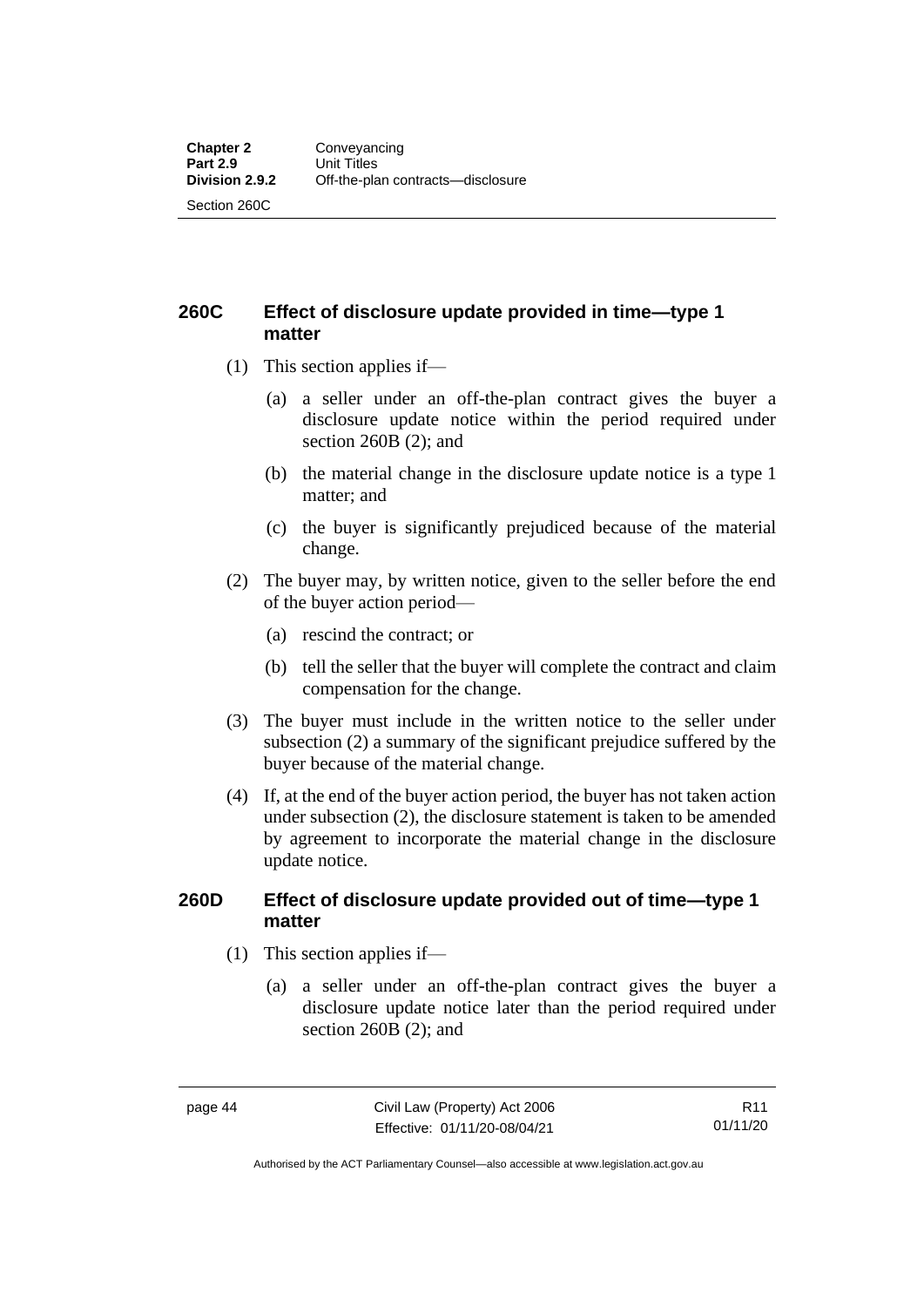- (b) the material change in the disclosure update notice is a type 1 matter.
- (2) The buyer may, by written notice, given to the seller before the end of the buyer action period—
	- (a) rescind the contract; or
	- (b) tell the seller that the buyer will complete the contract and claim compensation for the change.
- (3) If, at the end of the buyer action period, the buyer has not taken action under subsection (2), the disclosure statement is taken to be amended by agreement to incorporate the material change in the disclosure update notice.

## **260E Effect of disclosure update—type 2 matter**

- (1) This section applies if—
	- (a) a seller under an off-the-plan contract gives the buyer a disclosure update notice (whether or not in the period required under section 260B (2)); and
	- (b) the material change in the disclosure update notice is a type 2 matter; and
	- (c) the buyer is significantly prejudiced because of the material change.
- (2) The buyer may, by written notice, given to the seller before the end of the buyer action period—
	- (a) rescind the contract; or
	- (b) tell the seller that the buyer will complete the contract and claim compensation for the change.
- (3) The buyer must include in the written notice to the seller under subsection (2) a summary of the significant prejudice suffered by the buyer because of the material change.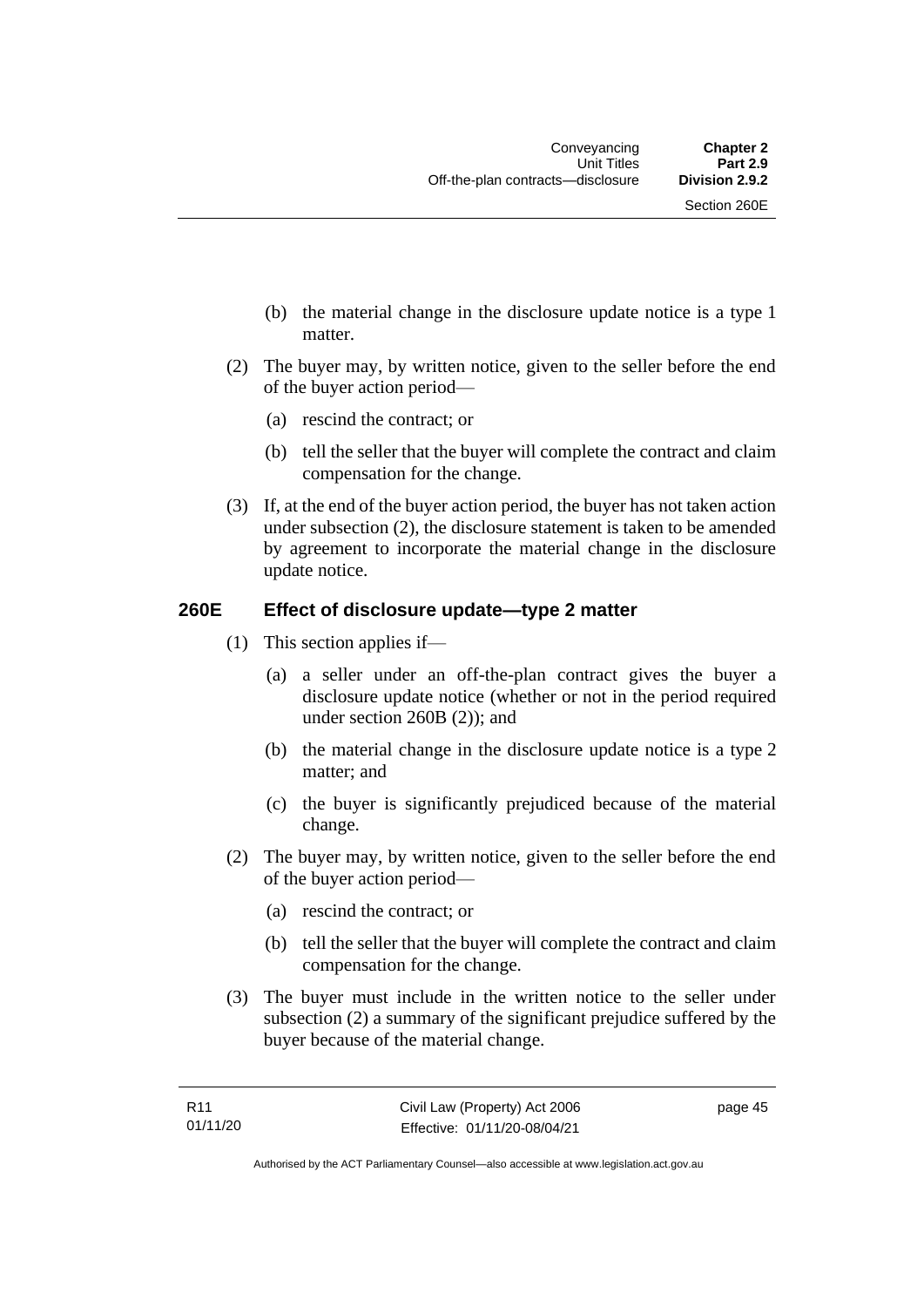(4) If, at the end of the buyer action period, the buyer has not taken action under subsection (2), the disclosure statement is taken to be amended by agreement to incorporate the material change in the disclosure update notice.

### **260F Buyer action if no disclosure update notice**

- (1) This section applies if a seller under an off-the-plan contract—
	- (a) is required under section 260B to provide a disclosure update notice to a buyer; and
	- (b) does not provide the notice.
- (2) The buyer may rescind the contract by written notice given to the seller at any time before the contract is completed.
- (3) However, if the requirement mentioned in subsection (1) (a) relates to a material change that is a type 2 matter, the buyer—
	- (a) may only take action under subsection (2) if the buyer is significantly prejudiced because of the material change; and
	- (b) if taking action under subsection (2)—must include in the written notice to the seller a summary of the significant prejudice suffered by the buyer because of the material change.

#### **260G Seller to notify buyer of registration of units plan**

- (1) The seller must, before an off-the-plan contract for a unit is completed, give the buyer of the unit a copy of—
	- (a) the registered units plan; and
	- (b) if there are alternative rules for the owners corporation registered under the *[Land Titles \(Unit Titles\) Act 1970](http://www.legislation.act.gov.au/a/1970-32)*, section 27—the alternative rules.
- (2) The buyer is not required to complete the contract earlier than 21 days after the day the seller gives the buyer a copy of the documents mentioned in subsection (1).

R11 01/11/20

Authorised by the ACT Parliamentary Counsel—also accessible at www.legislation.act.gov.au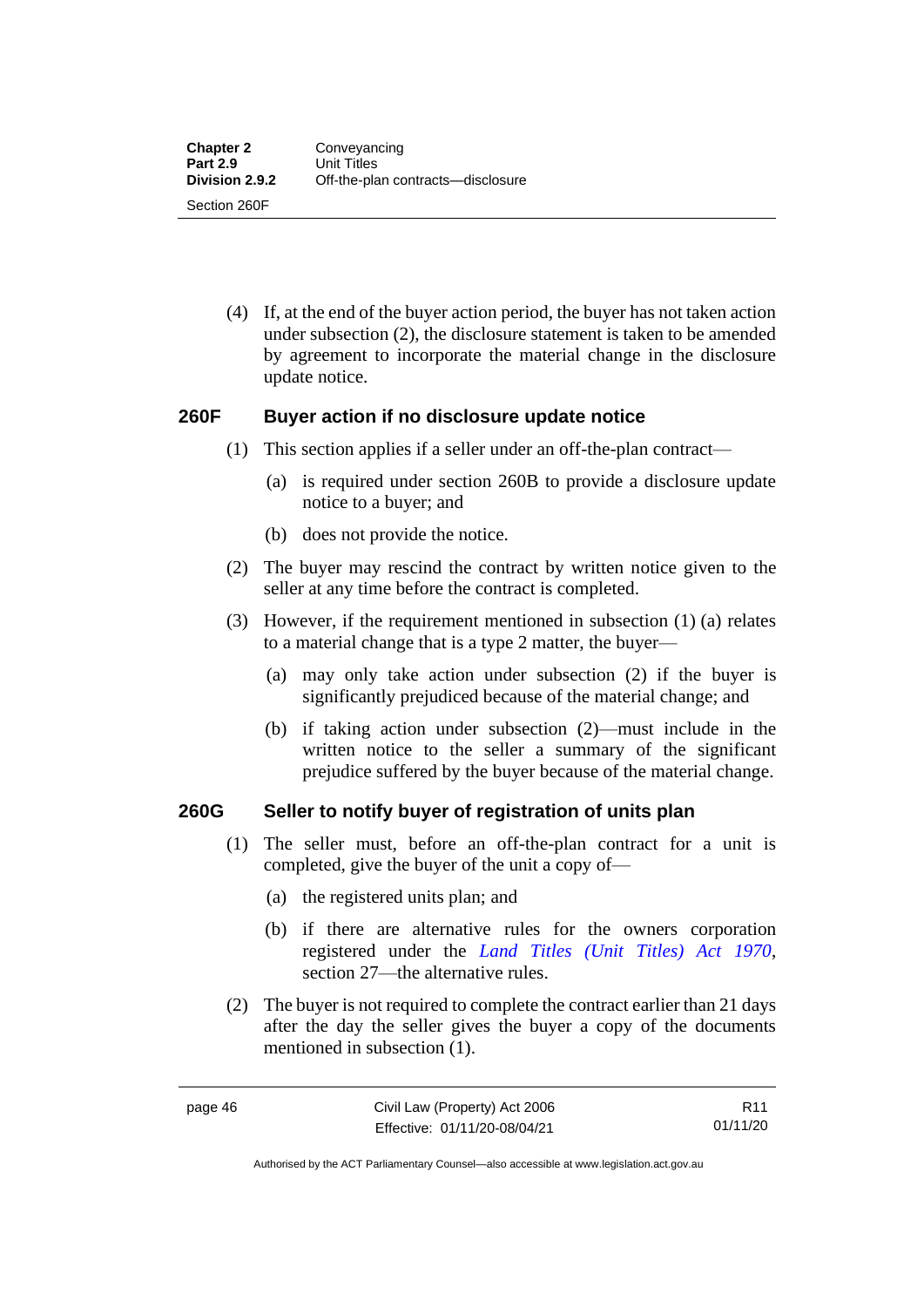## **260H Evidentiary burden—notices**

In a legal proceeding arising out of, or connected with, an off-the-plan contract, the seller bears the onus of proving that a notice required to be given to a buyer under this division, including a disclosure statement, was given to the buyer.

## **Division 2.9.3 Implied warranties**

#### **261 Meaning of** *implied warranties***—div 2.9.3**

In this division:

*implied warranties*—see section 264.

#### **262 Purpose—div 2.9.3**

This division—

- (a) sets out warranties that are taken to be part of a contract for the sale of a unit; and
- (b) provides a right to rescind a contract for the sale of a unit.

#### **264 Implied warranties**

- (1) The warranties (the *implied warranties*) in this section are taken to be part of a contract for the sale of a unit.
- (2) The seller of a unit warrants that, at the date of the contract—
	- (a) to the seller's knowledge, there are no unfunded latent or patent defects in the common property or owners corporation assets, other than the following:
		- (i) defects arising through fair wear and tear;
		- (ii) defects disclosed in the contract; and
	- (b) the owners corporation records do not disclose any defects to which the warranty in paragraph (a) applies; and

page 47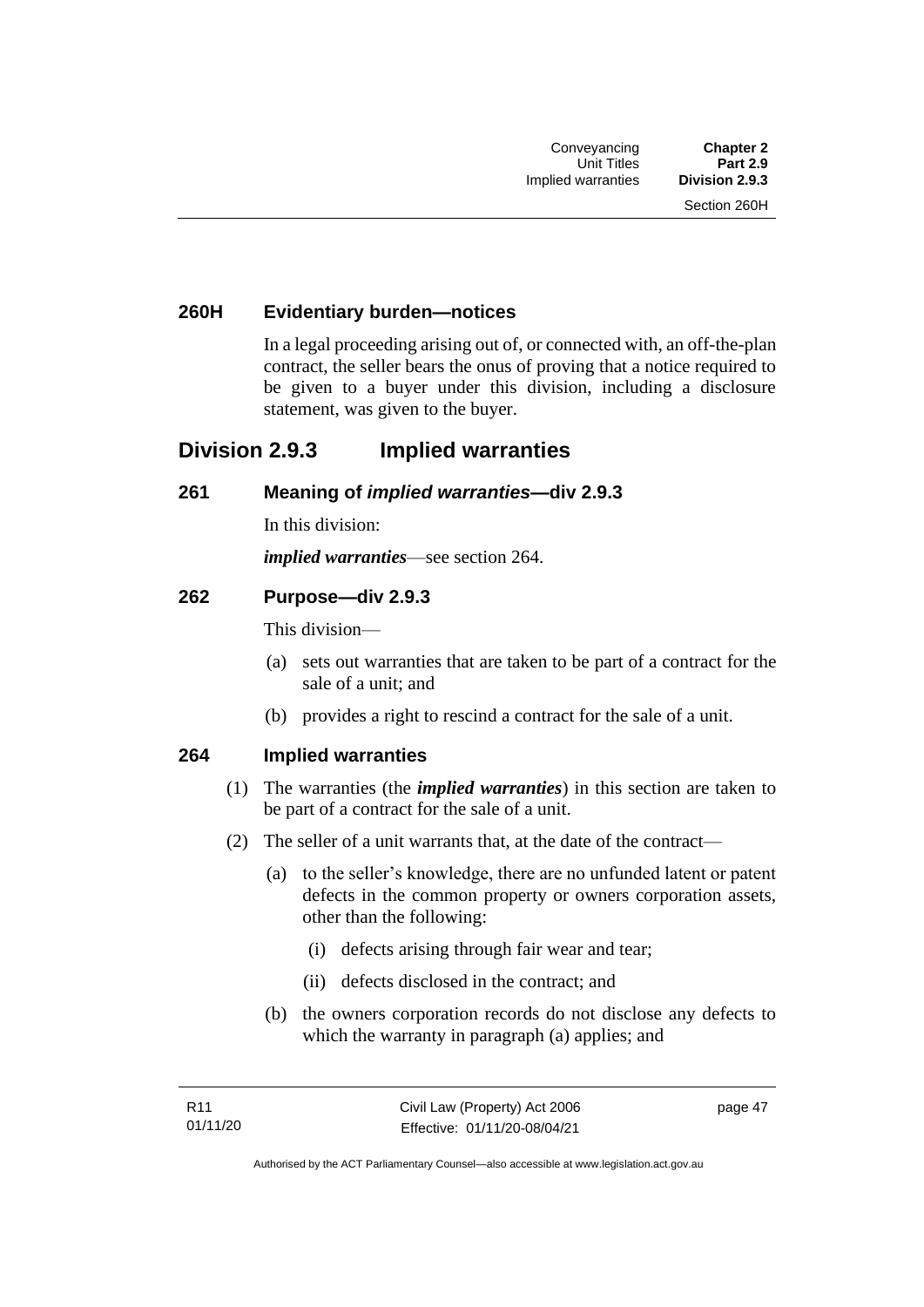- (c) to the seller's knowledge, there are no actual, contingent or expected unfunded liabilities of the owners corporation that are not part of the corporation's normal operating expenses, other than liabilities disclosed in the contract; and
- (d) the owners corporation records do not disclose any liabilities of the corporation to which the warranty in paragraph (c) applies.
- (3) The seller of a unit who enters an off-the-plan contract warrants that the information in the disclosure statement, including any matter incorporated in the disclosure statement by a disclosure update notice, is accurate.
- (4) The seller warrants that, at the completion of the contract, to the seller's knowledge, there are no circumstances (other than circumstances disclosed in the contract) in relation to the affairs of the owners corporation likely to significantly prejudice the buyer.
- (5) For subsection (2), a seller is taken to have knowledge of a thing if the seller has actual knowledge, or ought reasonably to have knowledge, of the thing.

## **265 Rescission of contract for sale of unit**

- (1) The buyer of a unit may, by written notice given to the seller, rescind the contract for the sale of the unit if—
	- (a) in relation to the implied warranty mentioned in section 264 (3)—
		- (i) there would be a breach of the implied warranty were the contract completed at the time it is rescinded; and
		- (ii) the buyer is significantly prejudiced by the breach; or
	- (b) in relation to any other implied warranty—there would be a breach of the implied warranty were the contract completed at the time it is rescinded.

Authorised by the ACT Parliamentary Counsel—also accessible at www.legislation.act.gov.au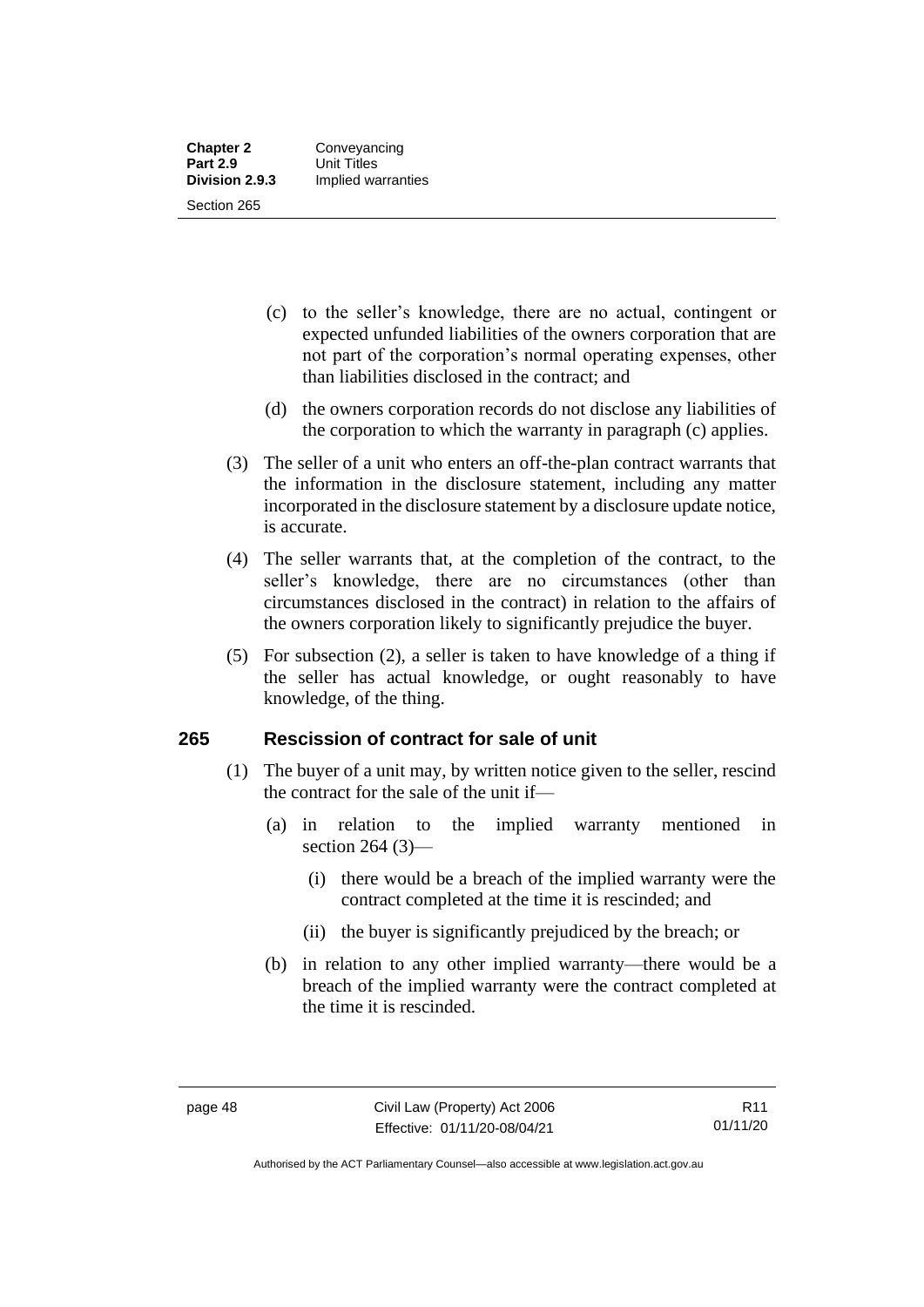- (2) A written notice under subsection (1) must be given to the seller—
	- (a) for an off-the-plan contract—
		- (i) for a breach of an implied warranty mentioned in section 264 (3)—at any time before the buyer is required to complete the contract; or
		- (ii) in any other case—not later than 3 days before the buyer is required to complete the contract; or
	- (b) in any other case—not longer than 14 days after the later of the following happens:
		- (i) the buyer and seller exchange contracts;
		- (ii) another period agreed between the buyer and seller ends.
- (3) However, the buyer may not rescind the contract under this section only because of the breach of an implied warranty related to an amendment to the development statement that is an excluded change.

#### **266 Claim for compensation**

- (1) This section applies if, before completion of a contract for the sale of a unit, the buyer reasonably believes there would be a breach of an implied warranty were the contract to be completed.
- (2) The buyer may, by written notice given to the seller—
	- (a) tell the seller—
		- (i) about the breach; and
		- (ii) that the buyer will complete the contract; and
	- (b) claim compensation for the breach.
- (3) A notice under this section must be given—
	- (a) if the contract for the unit is entered before the units plan for the unit is registered—not later than 3 days before the buyer is required to complete the contract; or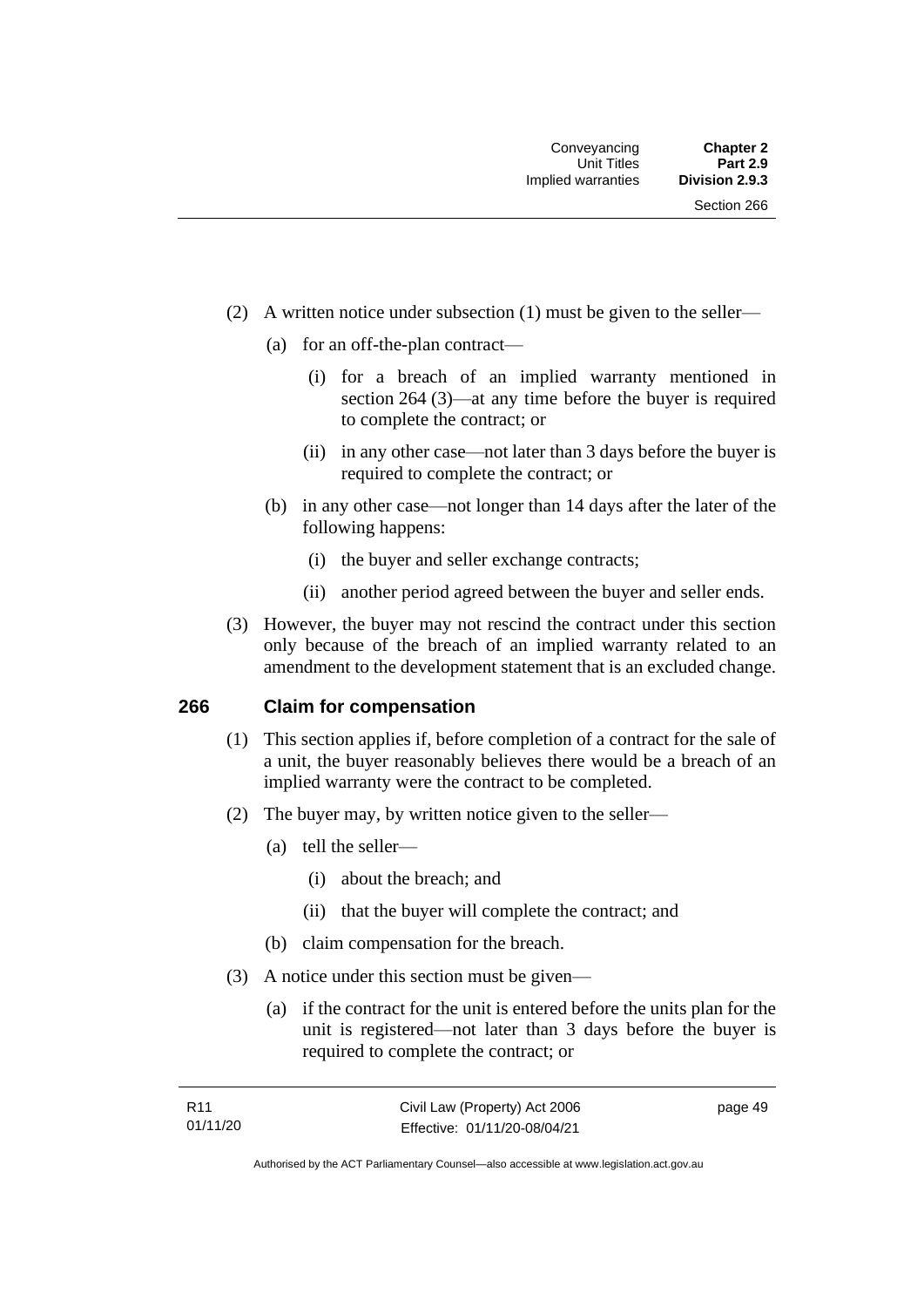- (b) in any other case—not later than 14 days after the later of the following happens:
	- (i) the buyer's copy of the contract is received by the buyer;
	- (ii) another period agreed between the buyer and seller ends.
- (4) The buyer may not claim compensation under this section only because the breach of the implied warranty relates to an amendment to the development statement that is an excluded change.

## **Division 2.9.4 Miscellaneous**

## **267 Operation of part cannot be excluded etc**

- (1) A provision of a contract for the sale of a unit, or any other agreement or arrangement, is void if it would, apart from this subsection, have the effect of excluding, changing or restricting the operation of this part.
- (2) This part does not affect any right or remedy available otherwise than under this part.

## **268 Rescission—effect**

If the buyer rescinds a contract under this part, the seller must repay any amount paid by the buyer to the seller under the contract.

Authorised by the ACT Parliamentary Counsel—also accessible at www.legislation.act.gov.au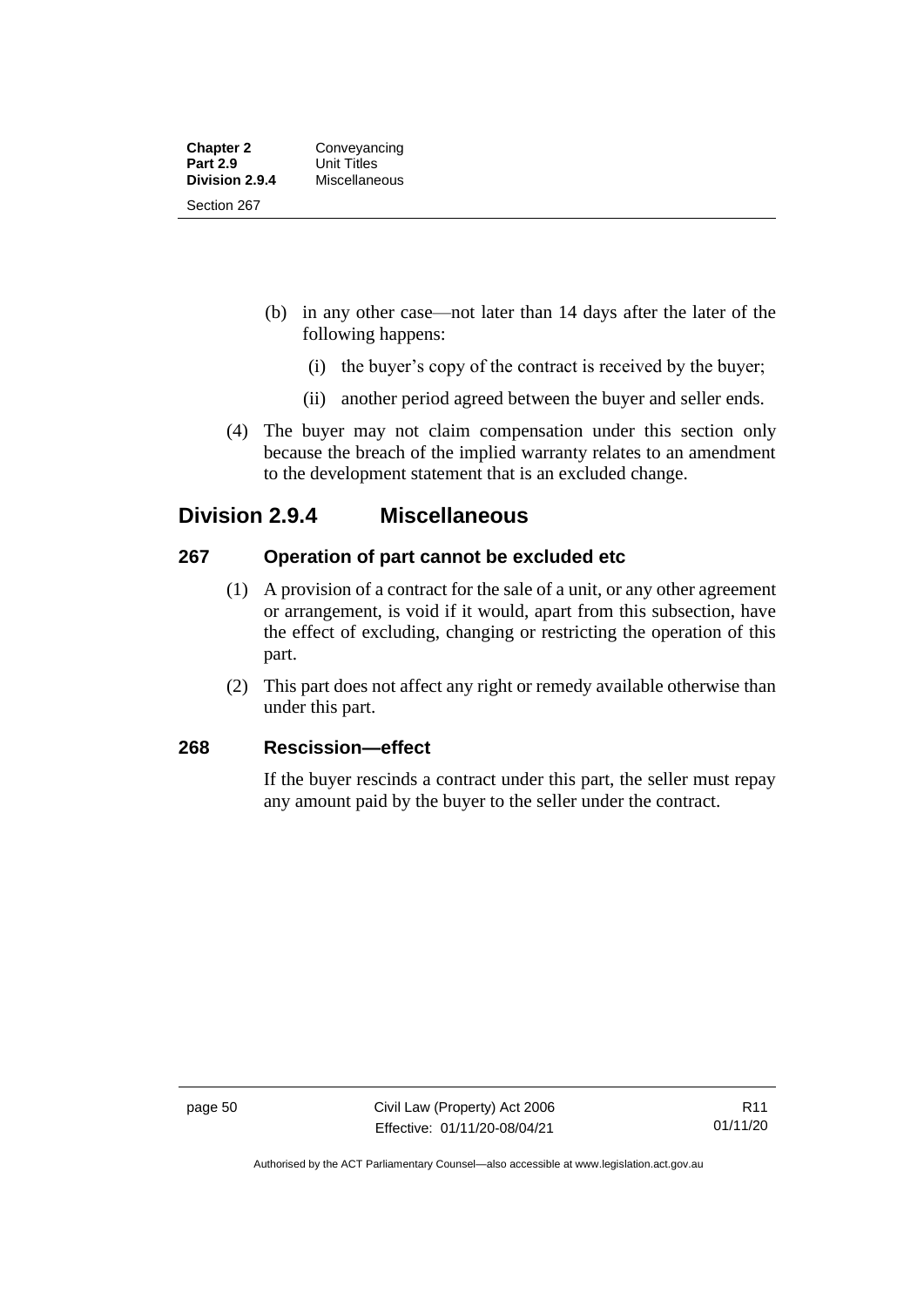# **Chapter 3 Mortgages**

*Note to ch 3*

In this chapter, a reference to a mortgage includes a reference to a charge on property for securing money or moneys worth (see dict, def *mortgage*).

# **Part 3.1 Powers in relation to mortgages**

## **300 Application—pt 3.1**

- (1) This part applies to mortgages made to secure an amount advanced or to be advanced as a loan, or to secure an existing or future debt.
- (2) The powers given under this part are subject to anything provided in the mortgage.
- (3) The powers given under this part have the same effect as express powers to the same effect in the mortgage would have had and no more.

### **301 Powers incidental to mortgages**

- (1) If a mortgage is made in writing, the mortgagee has, because of this Act, the following powers:
	- (a) a power to sell or agree with someone else to sell all or any part of the mortgaged property;
	- (b) a power to appoint or have appointed, in accordance with this part, a receiver of the income of all or any part of the property;
	- (c) a power to insure from loss or damage all or any part of the property and to add the premiums paid for the insurance to the principal secured at the same rate of interest.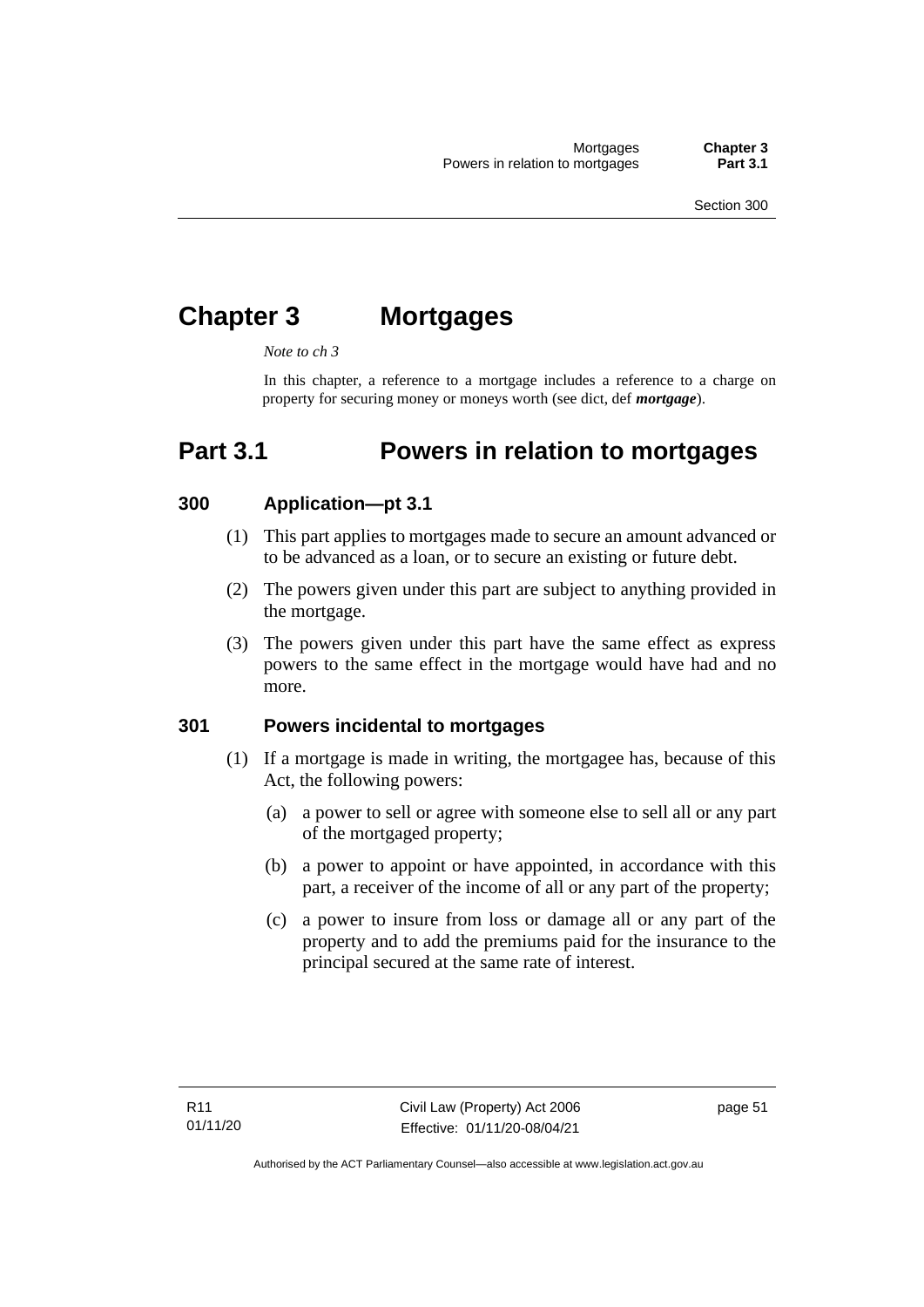- (2) The power of sale under subsection (1) includes the following powers:
	- (a) a power to sell the property by public auction or private contract on any reasonable conditions the mortgagee considers appropriate;
	- (b) a power to rescind or vary contracts for sale;
	- (c) a power to buy in and resell the property with all the powers of sale given by this section.
- (3) A mortgagee must not exercise the power given by subsection (1) (a) or (b) until—
	- (a) 1 year after the day the principal becomes payable under the mortgage; or
	- (b) interest on the principal has been in arrears for longer than 6 months.
- (4) A mortgagee may exercise the power given by subsection (1) (c) only if the mortgagor has failed to pay a premium for insurance that the mortgagor is by the mortgage obliged to pay.

## **302 Receipt for purchase money sufficient discharge**

- (1) A receipt for purchase money given by a mortgagee exercising the power of sale given under this part is sufficient discharge to the purchaser.
- (2) The purchaser need not be concerned with the application of the purchase money.

#### **303 Notice of sale**

A sale of property may be made under this part only if the person, or 1 of the people, entitled to the property has been given 6 months written notice.

Authorised by the ACT Parliamentary Counsel—also accessible at www.legislation.act.gov.au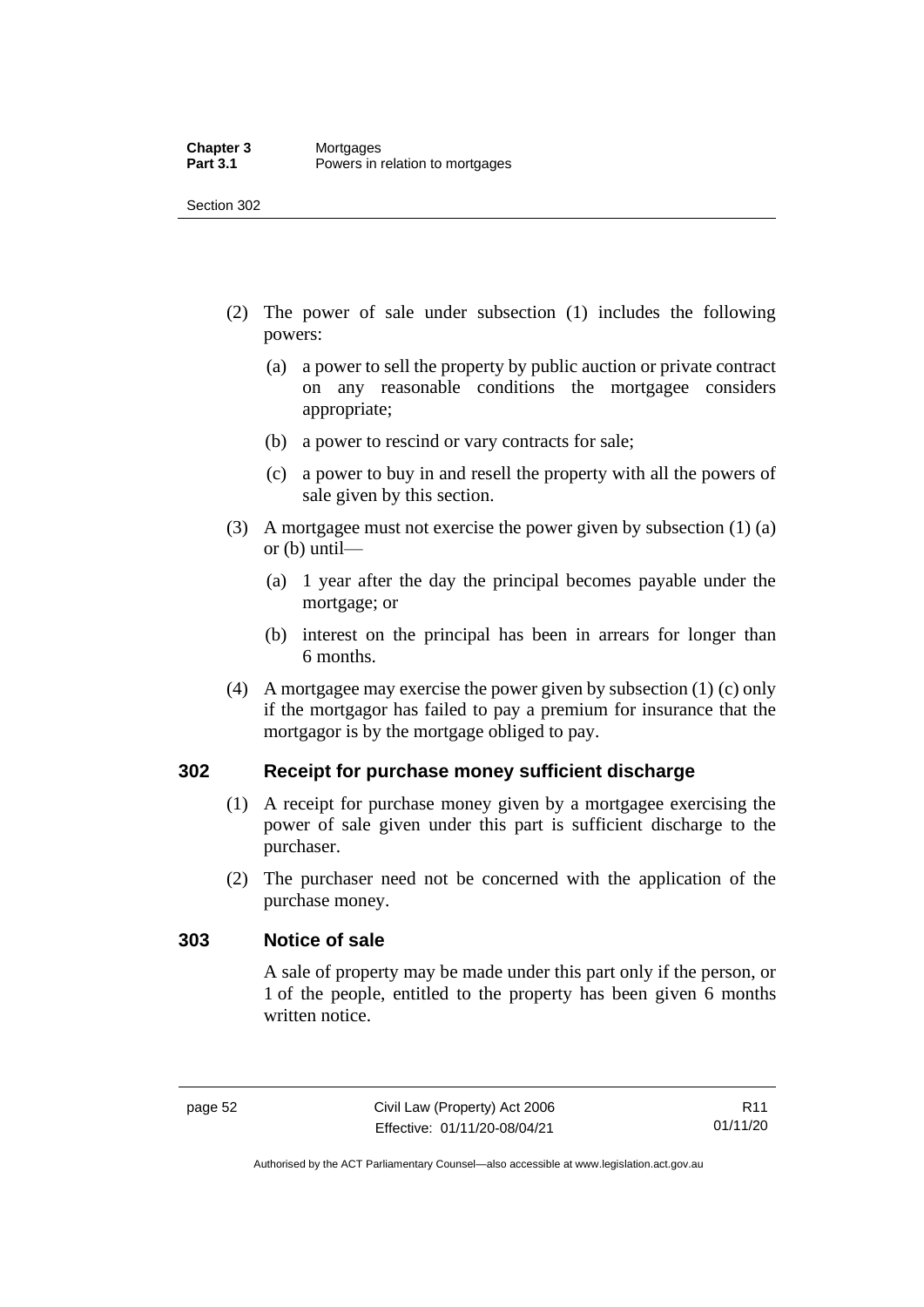## **304 Purported exercise of power of sale**

- (1) If a sale is purportedly made under this part, the purchaser's title must not be questioned on the ground that—
	- (a) no circumstances had arisen to permit the sale; or
	- (b) the notice required by section 303 had not been given.
- (2) If a person suffers loss because of an unauthorised sale under this part, the person may recover damages from the mortgagee.

## **305 Application of purchase money by mortgagee**

- (1) The amount received from a sale under this part must be applied by the mortgagee as follows:
	- (a) first, in payment of the expenses incidental to the sale or incurred in any attempted sale;
	- (b) second, in discharge of the interest and costs then owing in relation to the mortgage because of which the sale was made;
	- (c) third, in discharge of the principal then owing under the mortgage;
	- (d) finally, in payment of the balance to or on behalf of the person entitled to the property mortgaged.
- (2) To remove any doubt, this section is subject to the *[Taxation](http://www.legislation.act.gov.au/a/1999-4)  [Administration Act 1999](http://www.legislation.act.gov.au/a/1999-4)*, section 56H (Tax payable is charge on land).

#### **306 Property that may be transferred to purchaser**

A mortgagee exercising a power of sale over property under this part may transfer to the purchaser, in writing, all the interest in the property that the mortgagor could dispose of.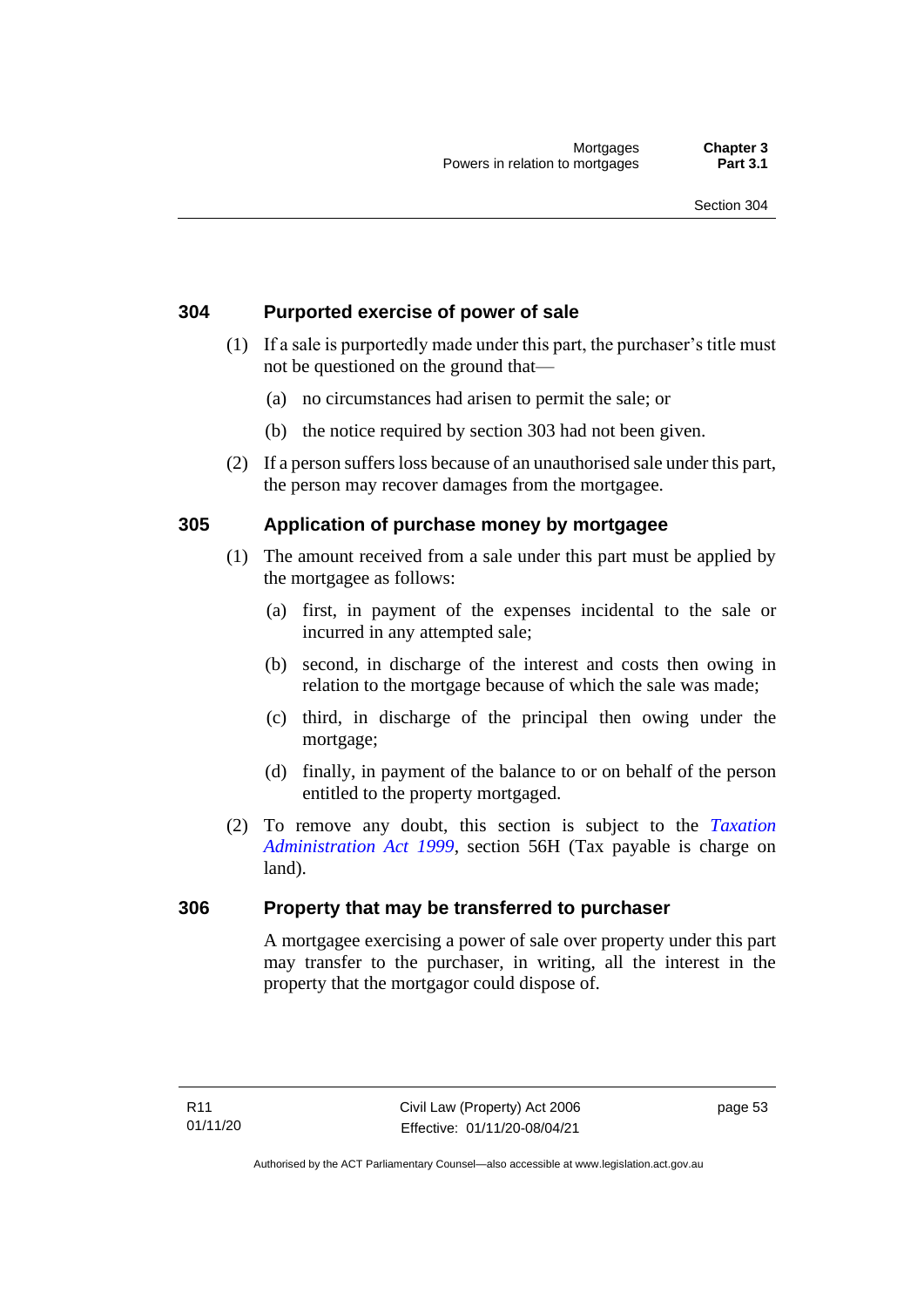## **307 Mortgagee may call for documents relating to property**

At any time after the power of sale under this part has become exercisable, the mortgagee may demand and recover from anyone (other than a person having an interest in the mortgaged property that has priority to the mortgage) every document relating to the property that a purchaser under the power of sale would have been entitled to demand and recover from the person.

#### **308 Appointment of receiver**

- (1) A mortgagee entitled to appoint a receiver, or have a receiver appointed, under this part may appoint the receiver, or have the receiver appointed, in accordance with this section.
- (2) If the mortgage document nominates the person to be appointed receiver, the mortgagee may appoint that person to be the receiver.
- (3) If the mortgage document does not nominate the person to be appointed receiver, the mortgagee may, by written notice given to the person entitled to the mortgaged property, require the person to appoint an appropriate person to be the receiver not later than 10 days after the day the notice is given.
- (4) A notice under subsection (3) may be given to the person entitled to the mortgaged property—
	- (a) by giving the notice to the person entitled to the property, or, if 2 or more people are entitled to the property, to any of them; or
	- (b) by attaching the notice to a conspicuous part of the mortgaged property.
- (5) If a notice under subsection (3) is given to the person entitled to mortgaged property in accordance with subsection (4) and the person fails to appoint an appropriate person to be the receiver not later than 10 days after the day the notice is given, the mortgagee may appoint a person the mortgagee considers appropriate to be the receiver.

Authorised by the ACT Parliamentary Counsel—also accessible at www.legislation.act.gov.au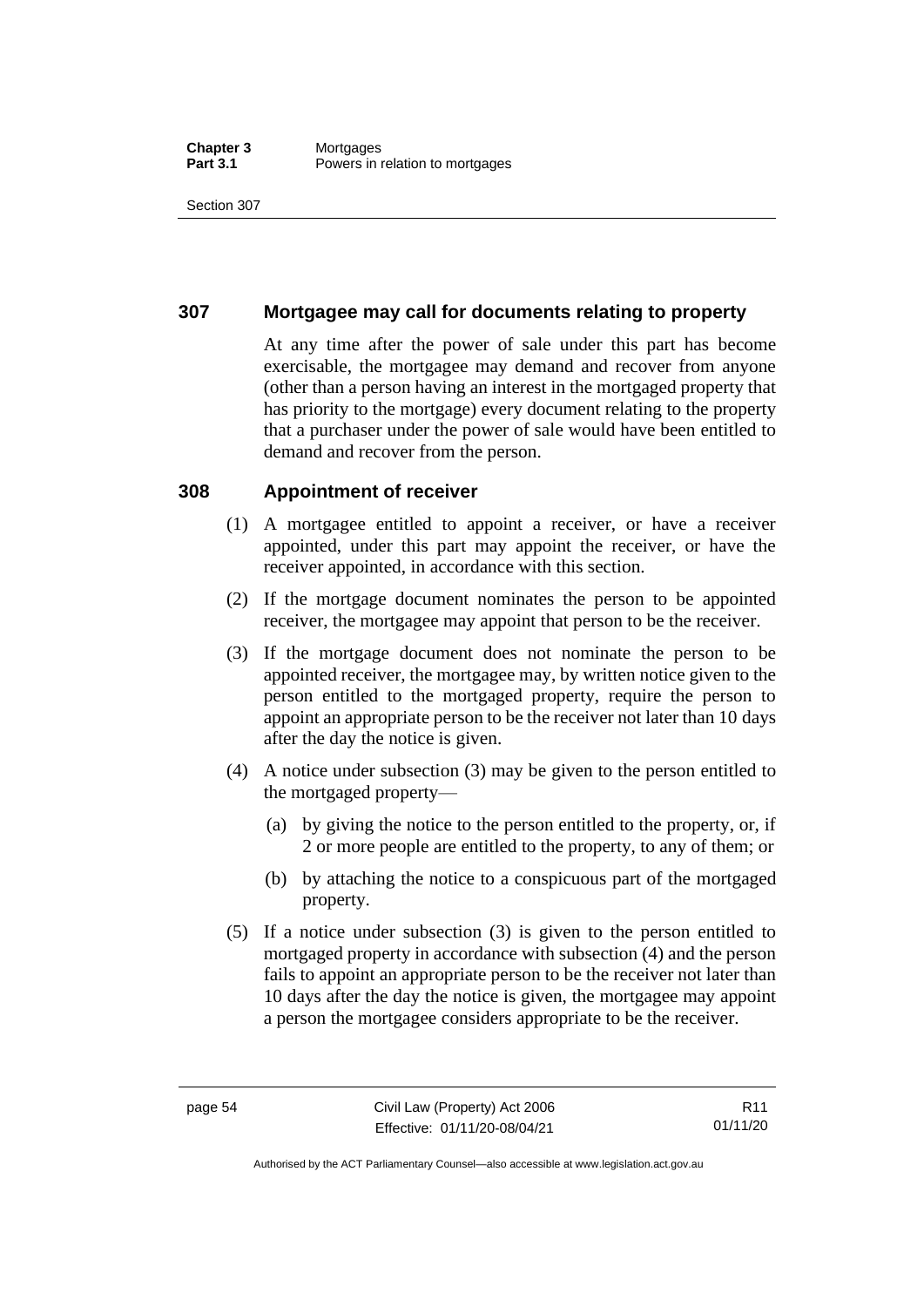## **309 Receiver taken to be agent of mortgagor**

A receiver appointed under this part is taken to be the agent of the mortgagor and the mortgagor is solely responsible for the receiver's acts or omissions, unless the document creating the mortgage provides otherwise.

## **310 Powers of receiver**

- (1) A person appointed as receiver under this part may demand and recover all the income of which the person is appointed receiver, by proceeding or otherwise, in the name of either the mortgagor or the mortgagee to the full extent of the interest that the mortgagor could dispose of.
- (2) The person may give valid receipts for the income of which the person is appointed receiver.

### **311 Ending appointment of receiver etc**

- (1) The power under this part to appoint a receiver includes power to end the appointment and appoint someone else.
- (2) The power to end the appointment of a receiver and appoint a new receiver is exercisable in the same way, and under the same conditions, as the power to make the first appointment.
- (3) The [Legislation Act,](http://www.legislation.act.gov.au/a/2001-14) part 19.3 (which deals with appointments) does not apply to the appointment of a receiver.

#### **312 Commission to receiver**

- (1) A receiver appointed under this part is not entitled to the payment of costs, charges or expenses but is instead entitled to a commission on the money received.
- (2) The commission to which the receiver is entitled is the amount, not more than 8% of the gross amount of all money received, stated in the receiver's appointment or, if no amount is stated in the appointment, 4% of the gross amount.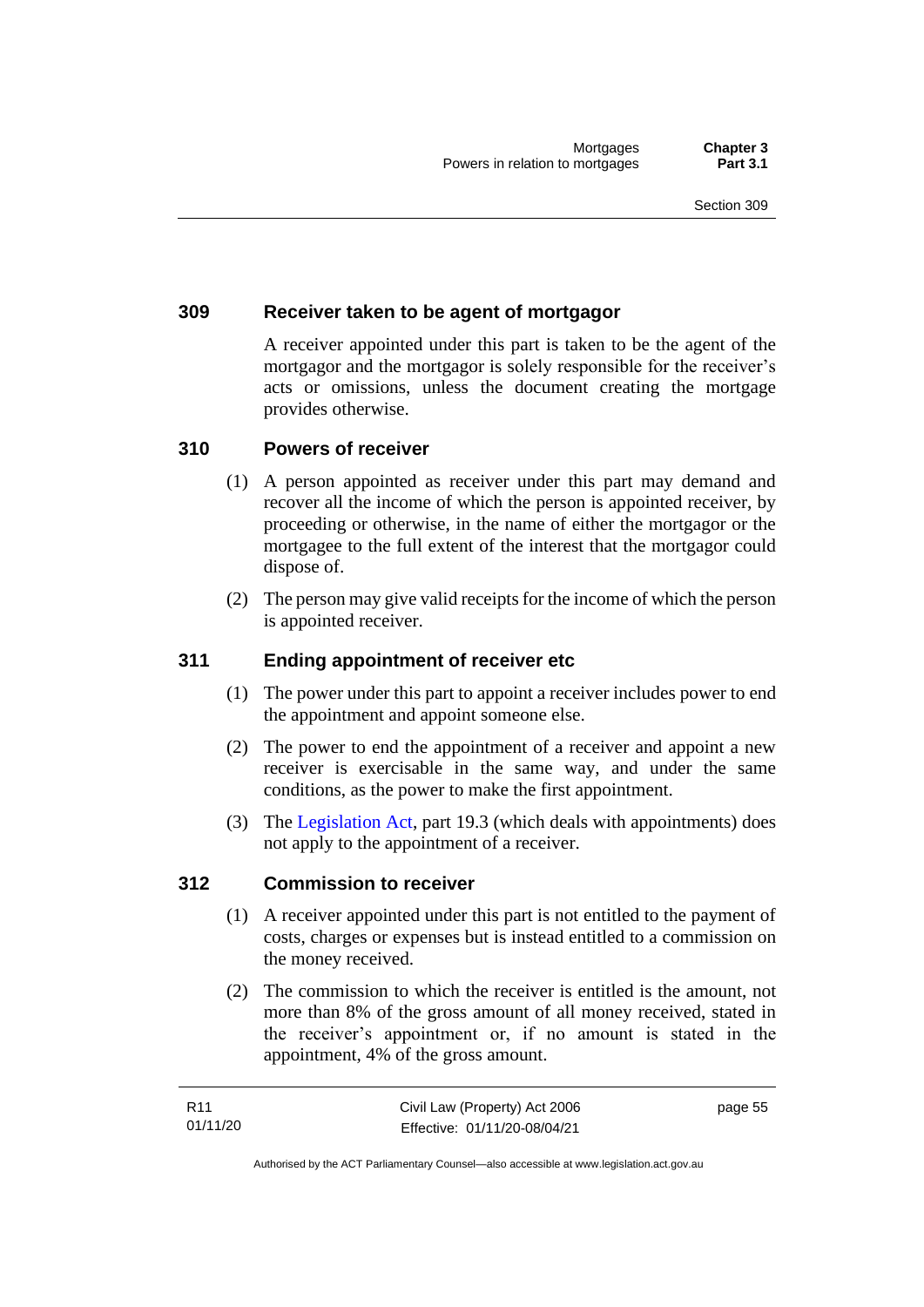## **313 Receiver to insure if required**

- (1) The mortgagee may, in writing, direct a receiver appointed under this part to insure and keep insured from loss or damage all or a stated part of the property included in the mortgage (whether or not a fixture) so far as it is insurable.
- (2) The receiver must comply with the direction.

## **314 Application of amounts received by receiver**

Amounts received by a receiver appointed under this part must be applied as follows:

- (a) first, in discharge of all taxes, rates and assessments, in payment of the receiver's commission, and in payment of insurance premiums;
- (b) second, in discharge of the interest then owing under the mortgage because of which the receiver was appointed;
- (c) third, in discharge of the principal then owing under the mortgage;
- (d) finally, in payment of the balance to or on behalf of the person entitled to the property mortgaged.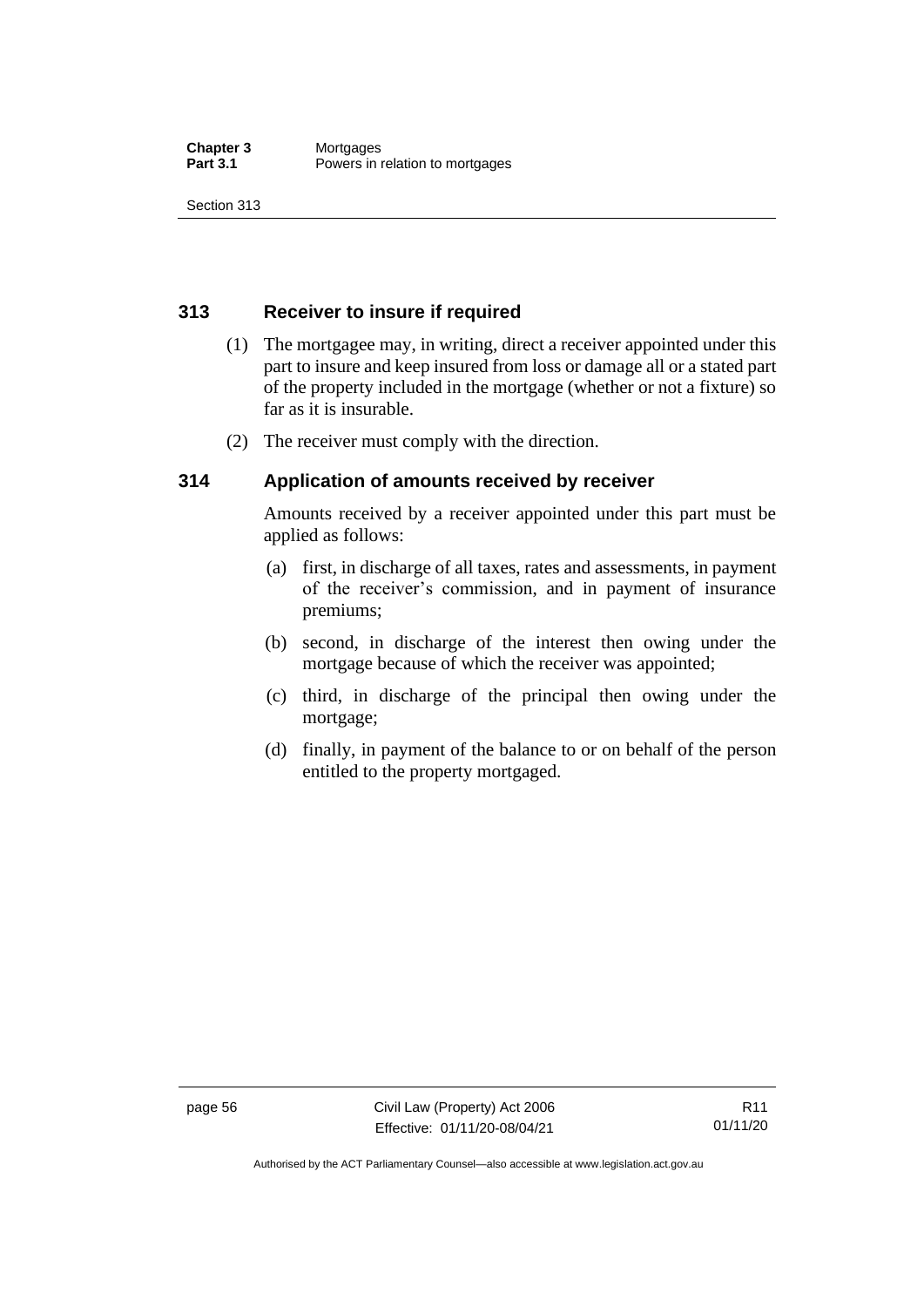## **Part 3.2 Mortgages—other provisions**

## **315 Effect of repayment on ejectment by mortgagee**

- (1) This section applies if a proceeding for ejectment is brought by a mortgagee for possession of mortgaged property and no proceeding is pending for—
	- (a) foreclosure of the mortgagor's equity of redemption; or
	- (b) redemption of the mortgaged property.
- (2) If the mortgagor appears as a defendant in the proceeding and pays the outstanding amount to the mortgagee or into court, the amount paid is taken to be full satisfaction and discharge of the mortgage.
- (3) On the payment of the outstanding amount in accordance with this section—
	- (a) each mortgagor or defendant in the proceeding is discharged from liability for the amount; and
	- (b) the court must order the mortgagee, at the mortgagor's cost, to—
		- (i) give the mortgagor a discharge of the mortgage under the *[Land Titles Act 1925](http://www.legislation.act.gov.au/a/1925-1)*, section 101 or transfer the interest of the mortgagee in the mortgaged property to the mortgagor; and
		- (ii) give all documents of title to the mortgaged property that are in the possession or control of the mortgagee to the mortgagor.
- (4) This section does not affect a subsequent mortgage or encumbrance.
- (5) In this section:

*outstanding amount*, for a mortgage, means the total of—

(a) the amount of the principal of the mortgage that has not been repaid; and

page 57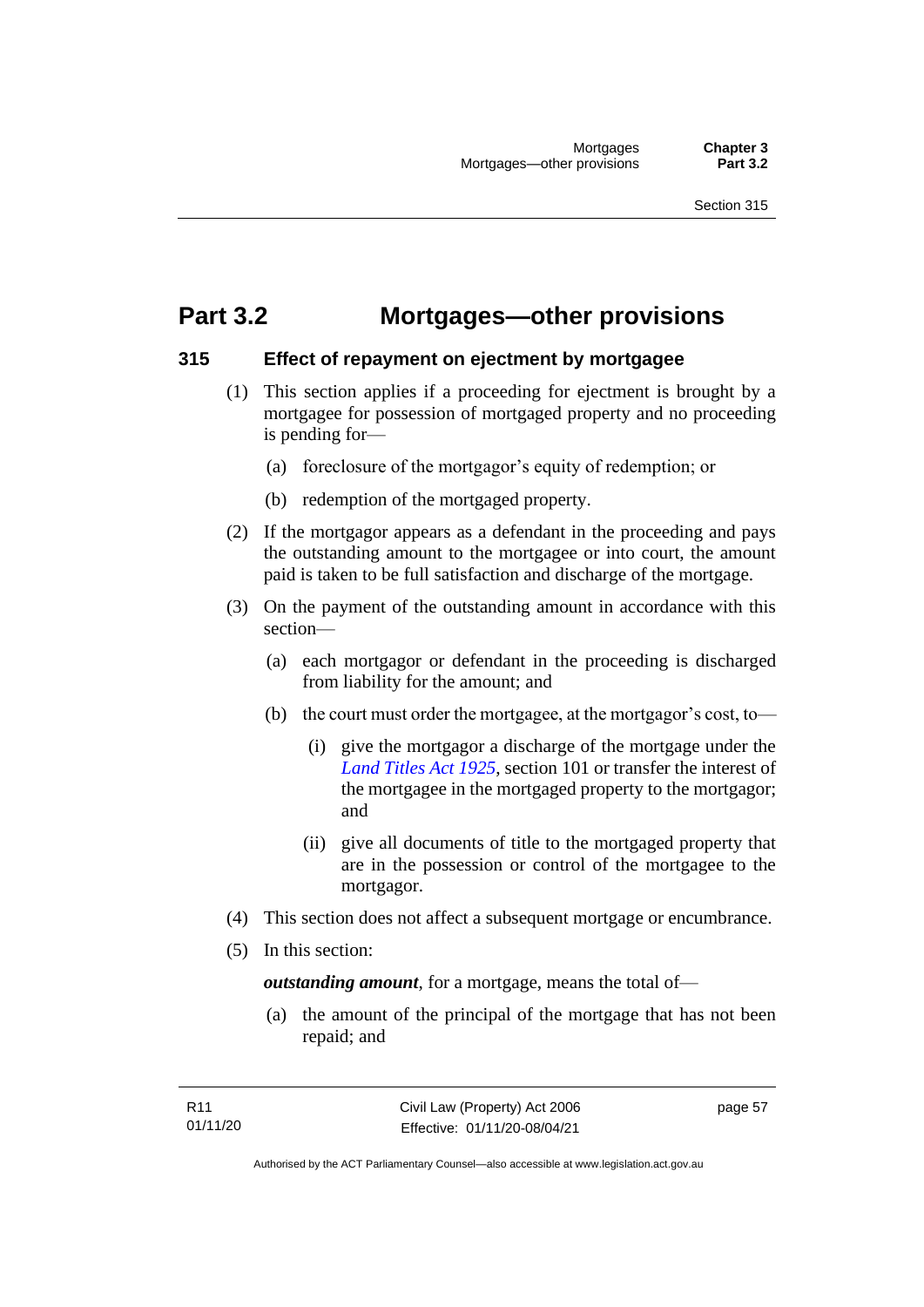- (b) the interest payable under the mortgage; and
- (c) the reasonable costs and expenses of the mortgagee in the proceeding for ejectment.

#### **316 Section 315 not to apply in certain cases**

Section 315 does not apply to a proceeding for ejectment if—

- (a) before the outstanding amount is paid under section 315 (2) of that section, the mortgagee asserts in writing given to the mortgagor—
	- (i) that the mortgagor does not have a right of redemption; or
	- (ii) that the mortgaged property is chargeable with a principal different from that stated in the mortgage or admitted to by the mortgagor; or
- (b) there is a dispute between defendants in the proceeding about the right of redemption.

#### **317 Redemption if mortgagee absent or unknown**

- (1) This section applies if—
	- (a) a person entitled to receive payment of all or part of a debt secured by a mortgage—
		- (i) cannot be found; or
		- (ii) is unknown; or
	- (b) it is uncertain who is entitled to receive all or part of the debt secured by a mortgage.
- (2) On application by the person entitled to redeem the mortgaged property, the Supreme Court may, by order, direct that—
	- (a) the amount of the debt secured by the mortgage, or part of it, be worked out in the way the court directs; and

R11 01/11/20

Authorised by the ACT Parliamentary Counsel—also accessible at www.legislation.act.gov.au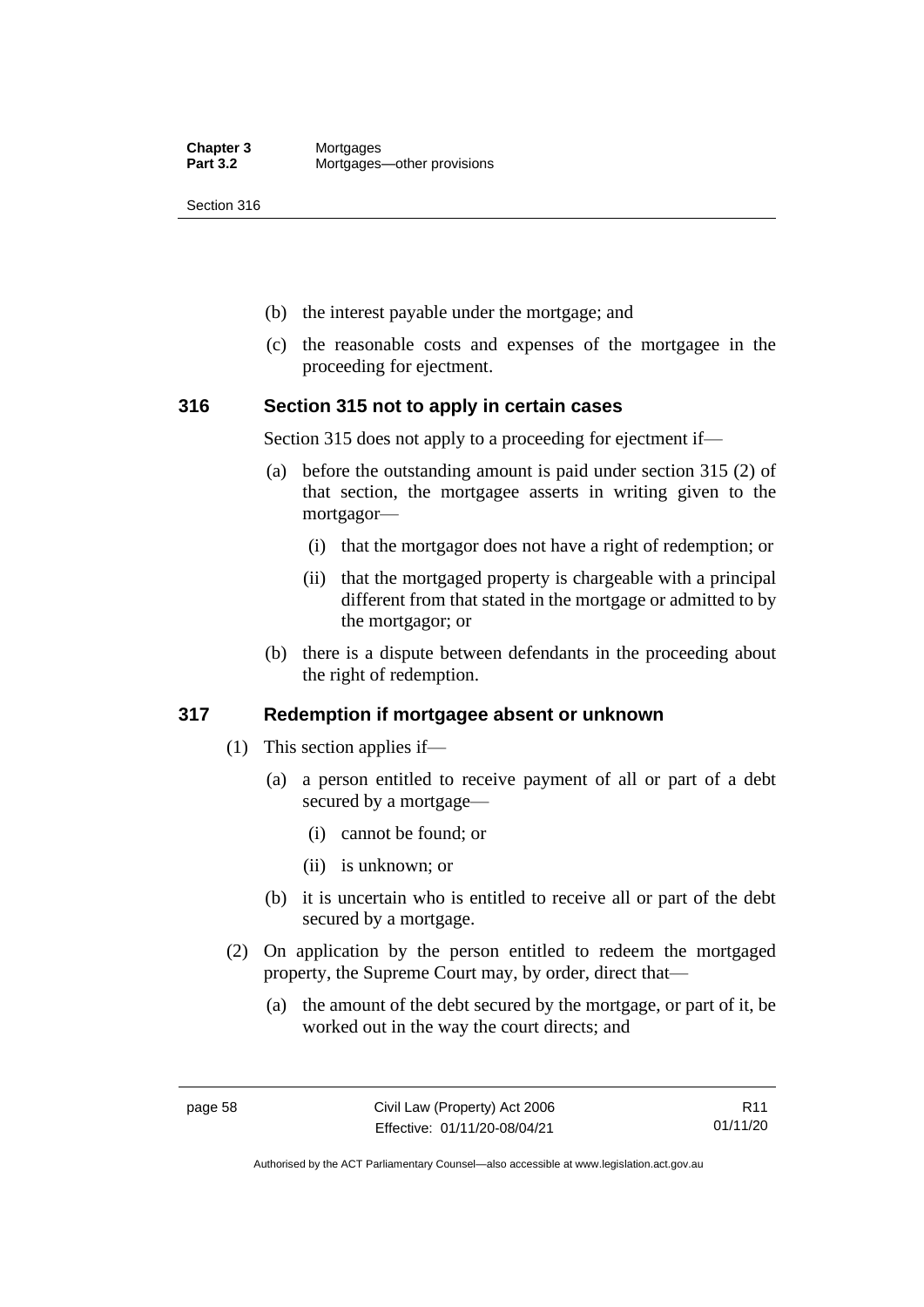- (b) the amount worked out be paid into court.
- (3) A certificate of the registrar of the Supreme Court that a payment into court was ordered to be made under subsection (2) (b) and has been made may be registered with the registrar-general.
- (4) On registration, the amount paid is a discharge of the mortgage debt, or part of it, to the extent of the amount paid.
- (5) However, an amount that is eventually shown by the person entitled to the mortgage debt, or a part of it, to have been in fact owing in addition to the amount paid into court continues to be a debt owing on the mortgage.
- (6) On application by the person entitled to an amount paid into court under subsection (2) (b), the Supreme Court may order the amount be paid to the person.
- (7) However, an amount must not be paid under subsection (6) until the registrar of the Supreme Court is satisfied that the mortgage document and all documents of title that were given by the mortgagor to the mortgagee for the mortgage have been given to the person who paid the amount into court.
- (8) If the amount of principal and interest owing under a mortgage is paid into court under this section and is afterwards paid under an order of the Supreme Court to the person mentioned in the order, the order operates as a discharge of mortgage of any land subject to the mortgage.
- (9) An order mentioned in subsection (8) takes effect as a discharge of mortgage only when it has been registered by the registrar-general.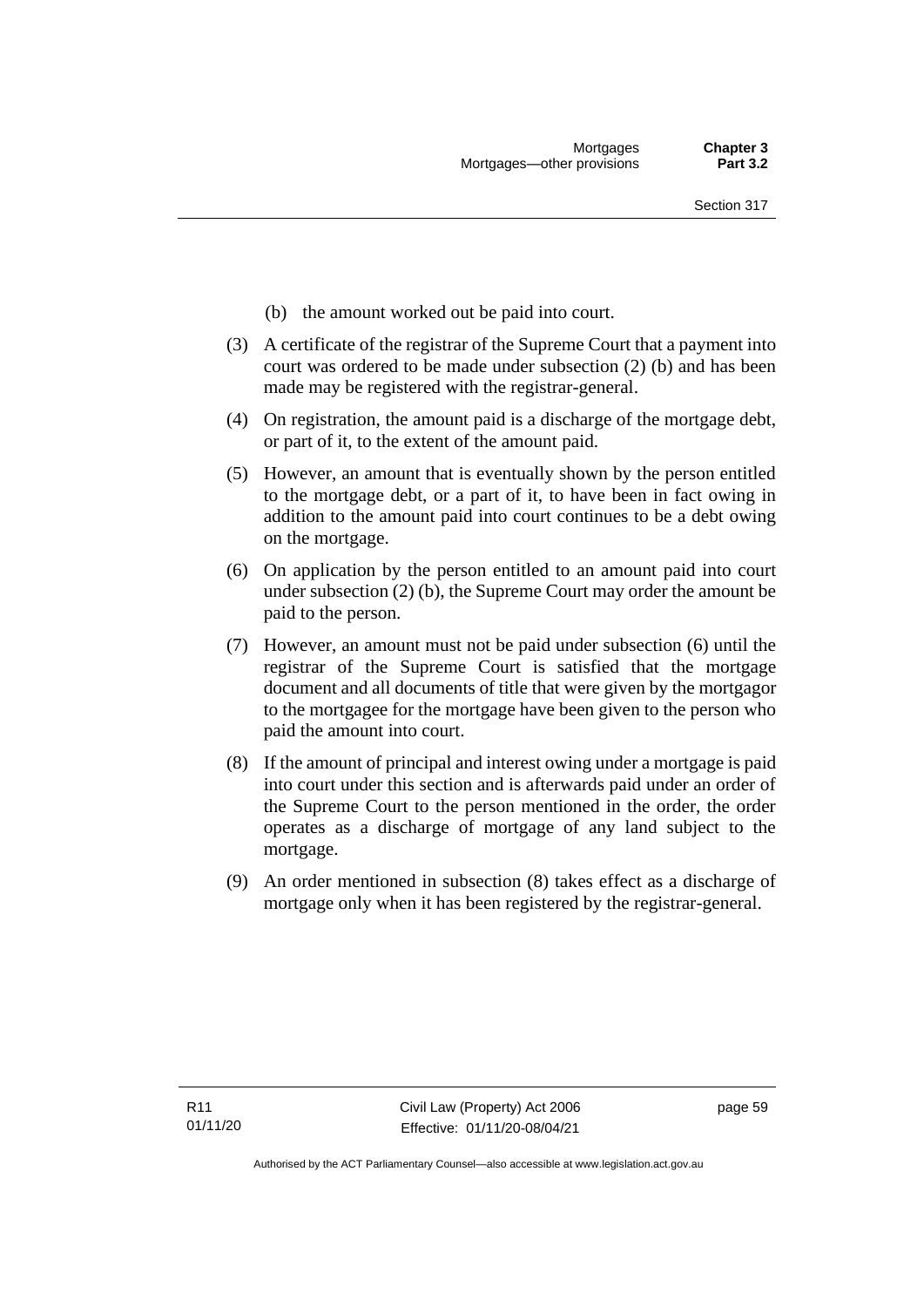# **Chapter 4 Leases**

# **Part 4.1 Leases—general provisions**

## **Division 4.1.1 Lessee's and lessor's obligations**

## **400 Lessee's obligations attach to reversion**

- (1) The rent provided for by a lease, the benefit of every provision of the lease relating to the subject matter of the lease that is to be complied with by the lessee, and every condition of re-entry and other condition of the lease, is attached to, and goes with, the reversionary estate in the land (and in any part of the land) immediately expectant on the term granted by the lease, despite any severance of the reversionary estate.
- (2) Any rent, provision or condition mentioned in subsection (1) may be recovered, received, enforced or taken advantage of by the person from time to time entitled (the *entitled person*), subject to the term granted by the lease, to the income of all or a part of the land leased.
- (3) The entitled person may recover, receive, enforce or take advantage of the rent, provision or condition even though the person becomes entitled to the reversionary interest after the condition of re-entry or forfeiture has become enforceable.
- (4) This section does not make enforceable by a person a condition of reentry or forfeiture, or any other condition, that had been waived or released before the person became entitled to enforce the condition.
- (5) This section applies to—
	- (a) a lease granted on or after 26 June 1986; and
	- (b) a lease granted before 26 June 1986, but only in relation to rent accruing due on or after that day and to the benefit of a condition of re-entry or forfeiture for a breach of a provision of the lease committed on or after that day.

R11 01/11/20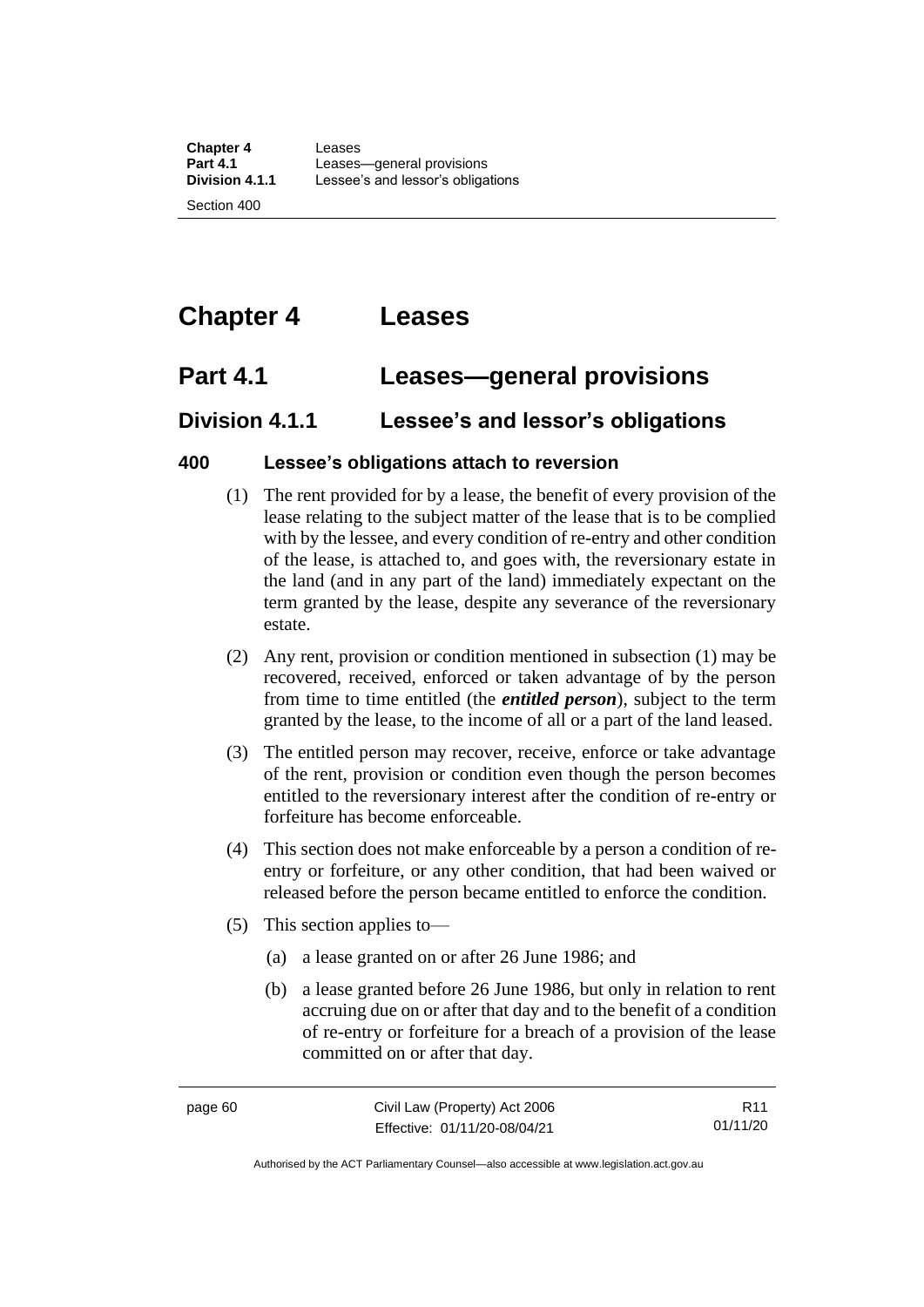## **401 Lessor's obligations to run with reversion**

- (1) If land is leased, the obligation imposed on the lessor by a provision of the lease relating to the subject matter of the lease—
	- (a) is, so far as the lessor had power to bind the reversionary estate expectant on the term granted by the lease, attached to, and goes with, the reversionary estate in the land (and in every part of the land); and
	- (b) may be enforced or taken advantage of by the person in whom the term is from time to time vested; and
	- (c) may, so far as the lessor had power to bind the person from time to time entitled to the reversionary estate, be enforced, and taken advantage of, against a person so entitled.
- (2) This section applies to—
	- (a) a lease granted on or after 26 June 1986; and
	- (b) a breach committed on or after 26 June 1986 of a provision in a lease granted before that day.

#### **402 Lessee to give notice of ejectment to lessor**

- (1) This section applies to a lessee of premises against whom a proceeding for ejectment is begun.
- (2) The lessee must give notice of the proceeding to the lessor or the lessor's agent immediately after being served with the originating process for the proceeding.
- (3) A lessee who contravenes subsection (2) is liable to the lessor for any damage suffered by the lessor because of the failure.
- (4) This section does not—
	- (a) apply to a lessee who holds the premises leased under—
		- (i) a residential tenancy agreement under the *[Residential](http://www.legislation.act.gov.au/a/1997-84)  [Tenancies Act 1997](http://www.legislation.act.gov.au/a/1997-84)*; or

page 61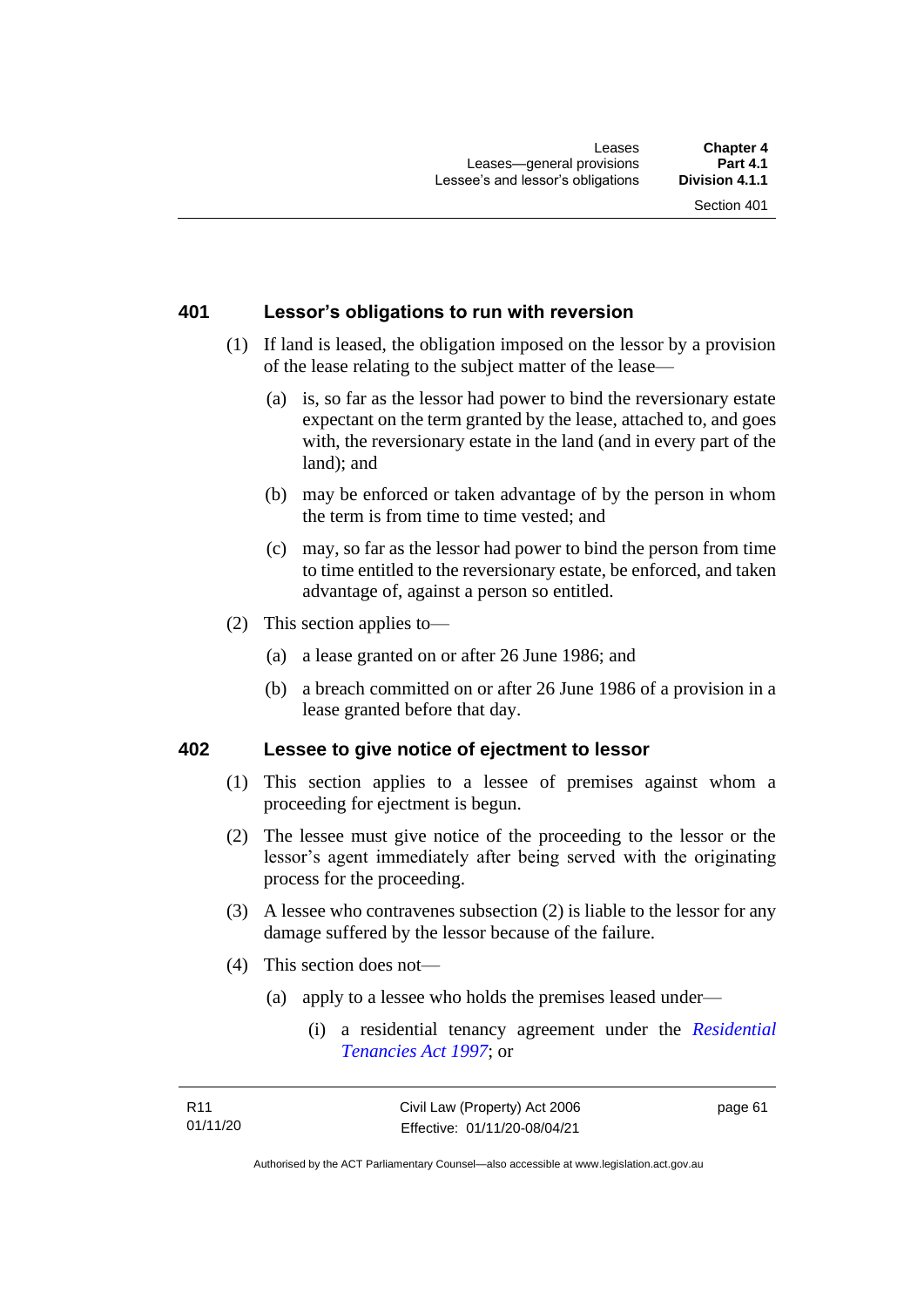(ii) a lease under the *[Leases \(Commercial and Retail\)](http://www.legislation.act.gov.au/a/2001-18)  Act [2001](http://www.legislation.act.gov.au/a/2001-18)*; or

- (iii) a residence contract under the *[Retirement Villages](http://www.legislation.act.gov.au/a/2012-38)  Act [2012](http://www.legislation.act.gov.au/a/2012-38)*; or
- (b) bind the Territory.
- (5) Subsection (4) (b) has effect despite the [Legislation Act,](http://www.legislation.act.gov.au/a/2001-14) section 121 (Binding effect of Acts).

## **Division 4.1.2 Renewal of headlease without surrender of sublease**

#### **403 Renewal of headlease**

Section 403

- (1) This section applies to a lease from which subleases have been derived.
- (2) If a lease is surrendered for renewal and a new lease is granted by the head lessor without a surrender of 1 or more of the subleases, the new lease is as valid for all purposes as if the subleases had been surrendered for renewal at or before the grant of the new lease.

### **404 Rights on renewal**

When a new lease is granted on the surrender of a lease (the *original lease*)—

- (a) a person in whom an estate for the life of the lessee, or for a fixed term, is vested by the new lease—
	- (i) is entitled to the rents payable under a sublease derived from the original lease; and
	- (ii) is entitled to have the obligations and duties imposed on the sublessee by a sublease derived from the original lease properly performed; and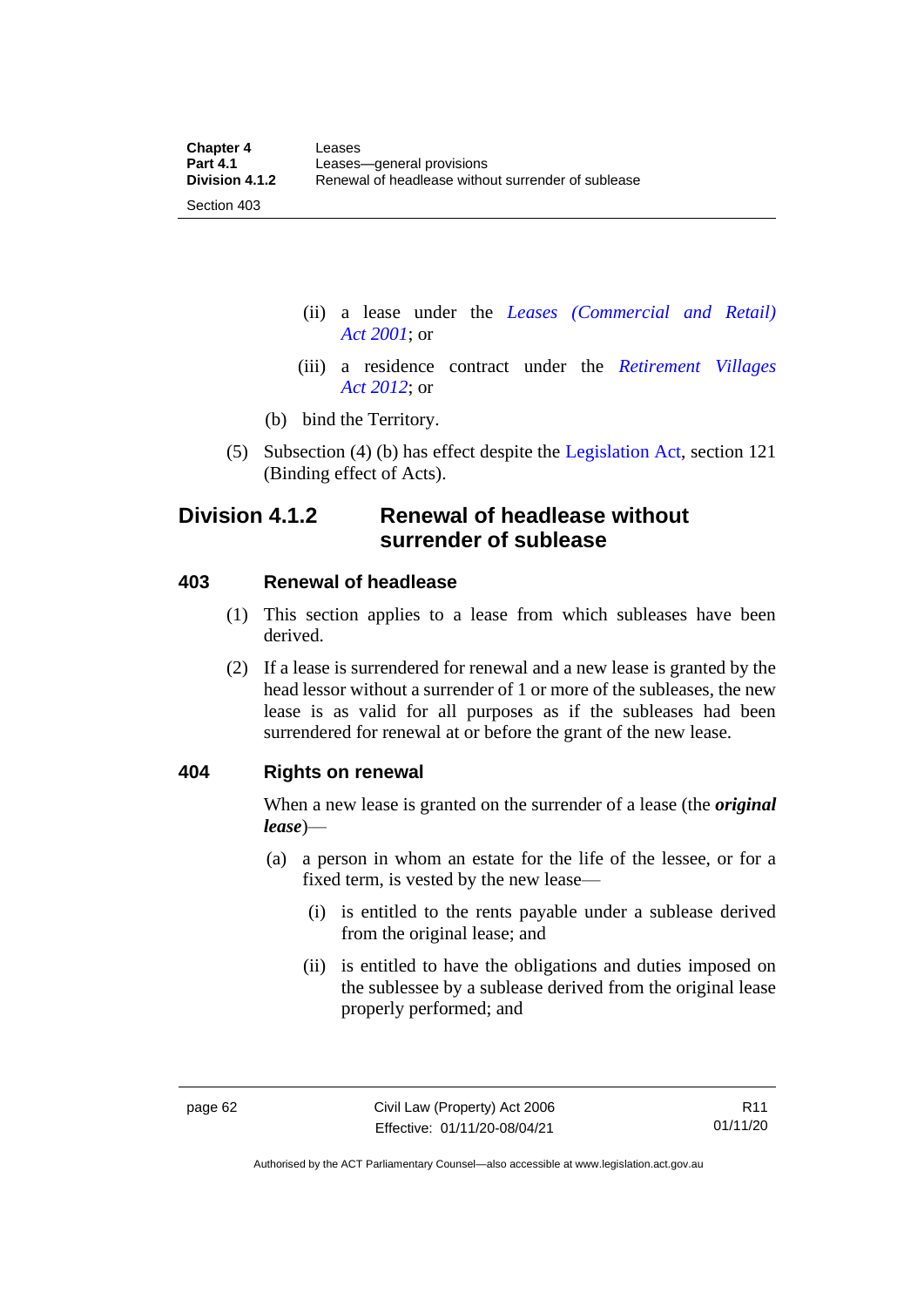- (iii) is entitled to the same remedies for the recovery of the rents, or for a breach of the obligations or duties, as if the original lease had not been surrendered but had remained in force; and
- (b) a sublessee under a sublease derived from the original lease continues to hold the lands sublet as if the original lease had not been surrendered but had remained in force; and
- (c) the head lessor is entitled to the same remedies by way of entry on the lands sublet by a sublease derived from the original lease, for rents payable under the new lease or for breaches of the obligations and duties imposed by the new lease (so far as the rents, obligations and duties are not greater than the rents payable under, or the obligations and duties imposed by, the original lease), as the head lessor would have if the original lease had not been surrendered but had remained in force or if each sublease derived from the original lease had been surrendered and regranted under the new lease.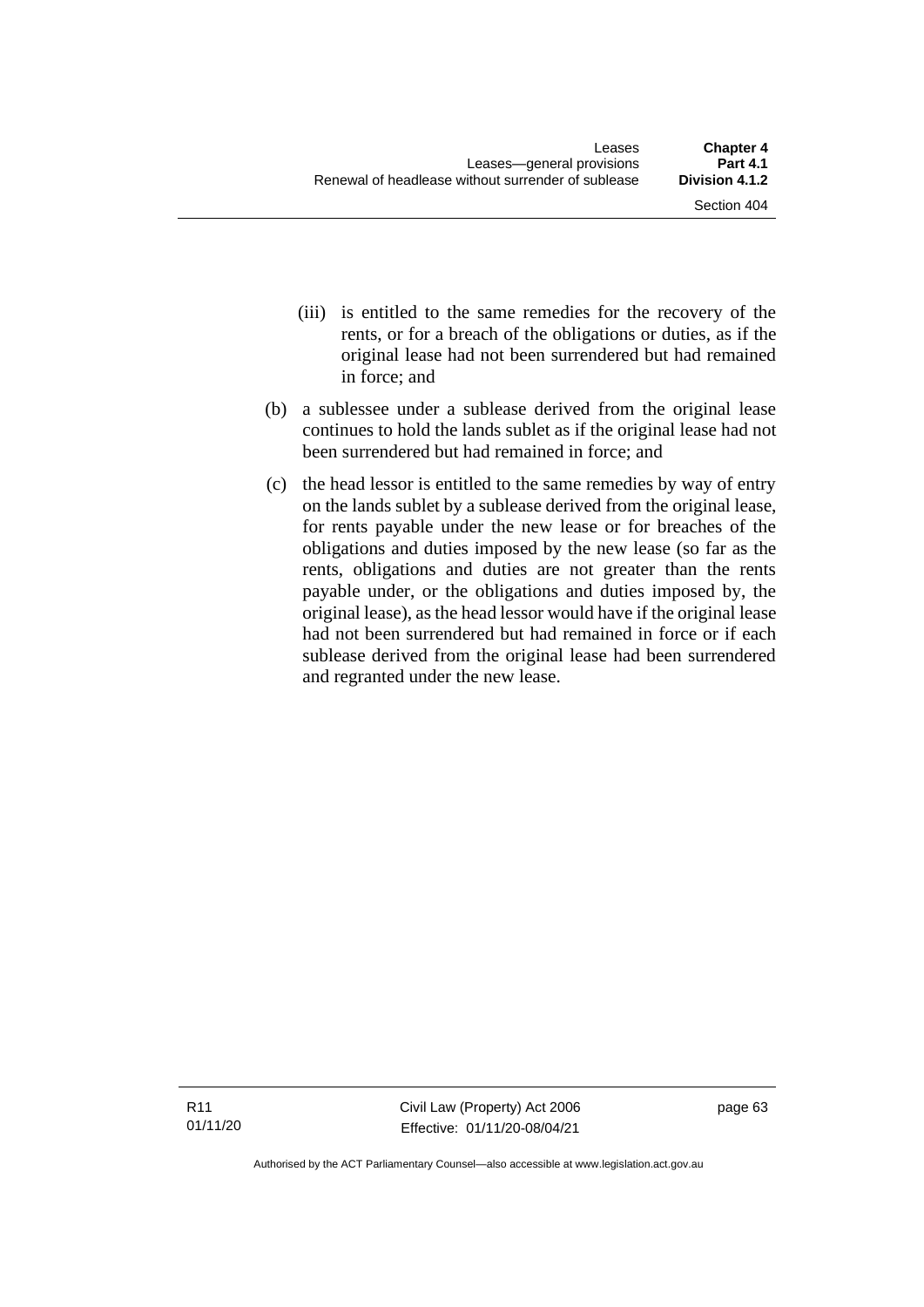## **Part 4.2 Leases to and for children and for absent lessors**

#### **405 Leases for children**

(1) This section applies if—

- (a) a child is entitled to a lease of premises; and
- (b) the child, or someone for the child, applies to the Supreme Court for an order under this section.
- (2) The Supreme Court may, by order, direct a nominated person to—
	- (a) surrender the lease; and
	- (b) accept instead a lease of the premises to be held by the nominated person for the child's benefit.
- (3) A lease mentioned in subsection (2) (b) must be held—
	- (a) on the same terms as the surrendered lease would have been held except so far as the Supreme Court orders otherwise; and
	- (b) for the same purposes as the surrendered lease would have been held; and
	- (c) subject to the same trusts, charges, encumbrances, dispositions and arrangements as the surrendered lease would have been held.

#### **406 Costs of lease authorisation application for child**

- (1) If an order is made under section 405 (2) in relation to a lease for a child, the costs of the order must be paid from the child's property as the Supreme Court orders.
- (2) The costs of an order mentioned in subsection (1) include—
	- (a) the costs of the application for the order; and

Authorised by the ACT Parliamentary Counsel—also accessible at www.legislation.act.gov.au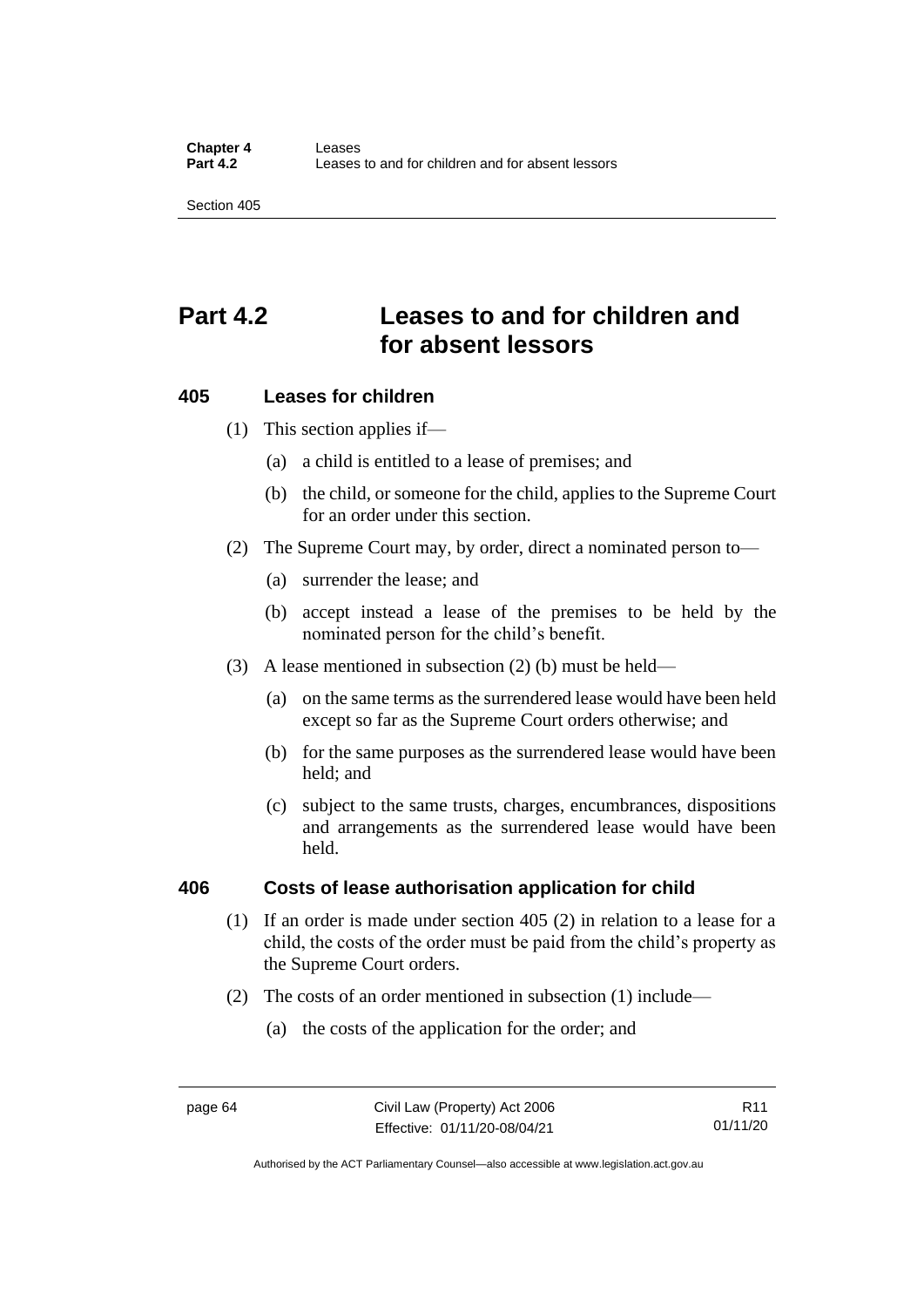- (b) the costs of surrendering the lease the child was entitled to; and
- (c) the costs of obtaining the substitute lease including any fine, premium or other amount paid for the lease.

#### **407 Renewal of leases by children**

- (1) This section applies if—
	- (a) a child could, under a lease or other agreement or arrangement, be compelled to renew a lease if the child were not a child; and
	- (b) 1 of the following people applies to the Supreme Court for the renewal:
		- (i) the child;
		- (ii) someone for the child;
		- (iii) a person entitled to the renewal of the lease.
- (2) The Supreme Court may, by order, direct a nominated person to renew the lease for the child and, if necessary for the renewal of the lease, accept the surrender of an existing lease.
- (3) A renewal of a lease under an order under subsection (2) must, except so far as the Supreme Court orders otherwise, be in accordance with the right of renewal.

#### **408 Renewal of leases for people not amenable to process**

- (1) This section applies if—
	- (a) a person who is outside the ACT, and not amenable to the process of the Supreme Court, could be compelled to renew a lease if the person were in the ACT and amenable to the process of the court; and
	- (b) the person (or any of the people) entitled to the renewal of the lease applies to the Supreme Court for the renewal.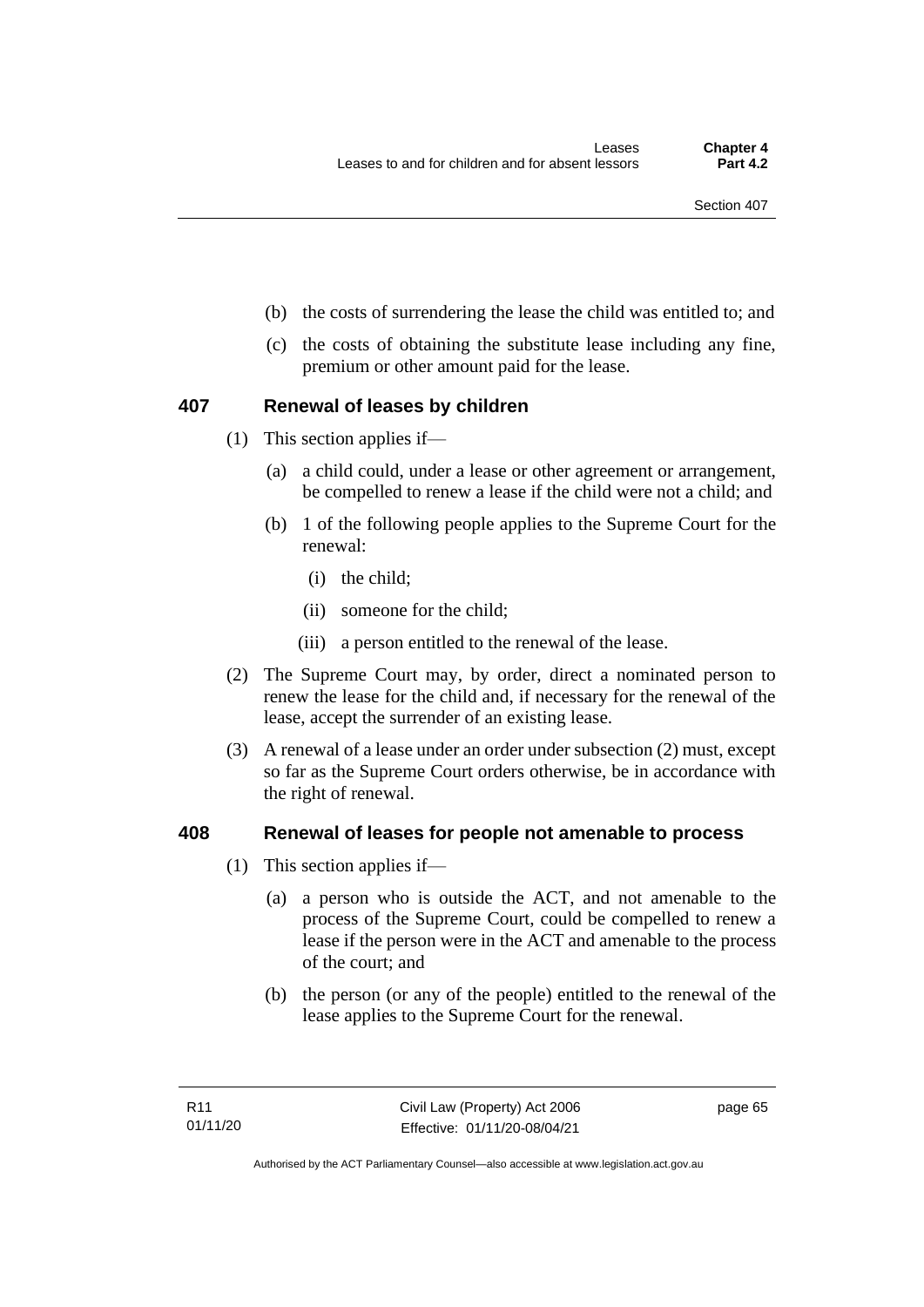(2) The Supreme Court may direct a nominated person to renew the lease and, if necessary for the renewal of the lease, accept the surrender of an existing lease.

#### **409 Preconditions for grant or renewal of lease to be satisfied**

- (1) A lease must not be granted or renewed under this part until—
	- (a) any fine or other amount required to be paid for the grant or renewal of the lease has been paid; and
	- (b) anything required to be done before the lease is granted or renewed has been done.
- (2) A lease or a renewal of a lease to be granted under this part must be properly executed by the lessee.

## **410 Application of amounts paid for lease renewal under pt 4.2**

An amount paid for the renewal of a lease under section 407 (Renewal of leases by children) or section 408 (Renewal of leases for people not amenable to process) must, after deducting the costs and expenses payable for the renewal, be applied as the Supreme Court directs.

## **411 Validity of surrenders and leases under pt 4.2**

A lease or other disposition, or a surrender of a lease, granted, made or accepted under this part is as valid as if the person by or for whom it was granted, made or accepted had been an adult without a disability who had personally granted, made or accepted it.

## **412 Costs of applications under pt 4.2**

The Supreme Court may order that the costs and expenses of, or resulting from, an application under this part be raised from the premises or leasehold interest in relation to which the application is made in a way the court considers appropriate.

page 66 Civil Law (Property) Act 2006 Effective: 01/11/20-08/04/21

R11 01/11/20

Authorised by the ACT Parliamentary Counsel—also accessible at www.legislation.act.gov.au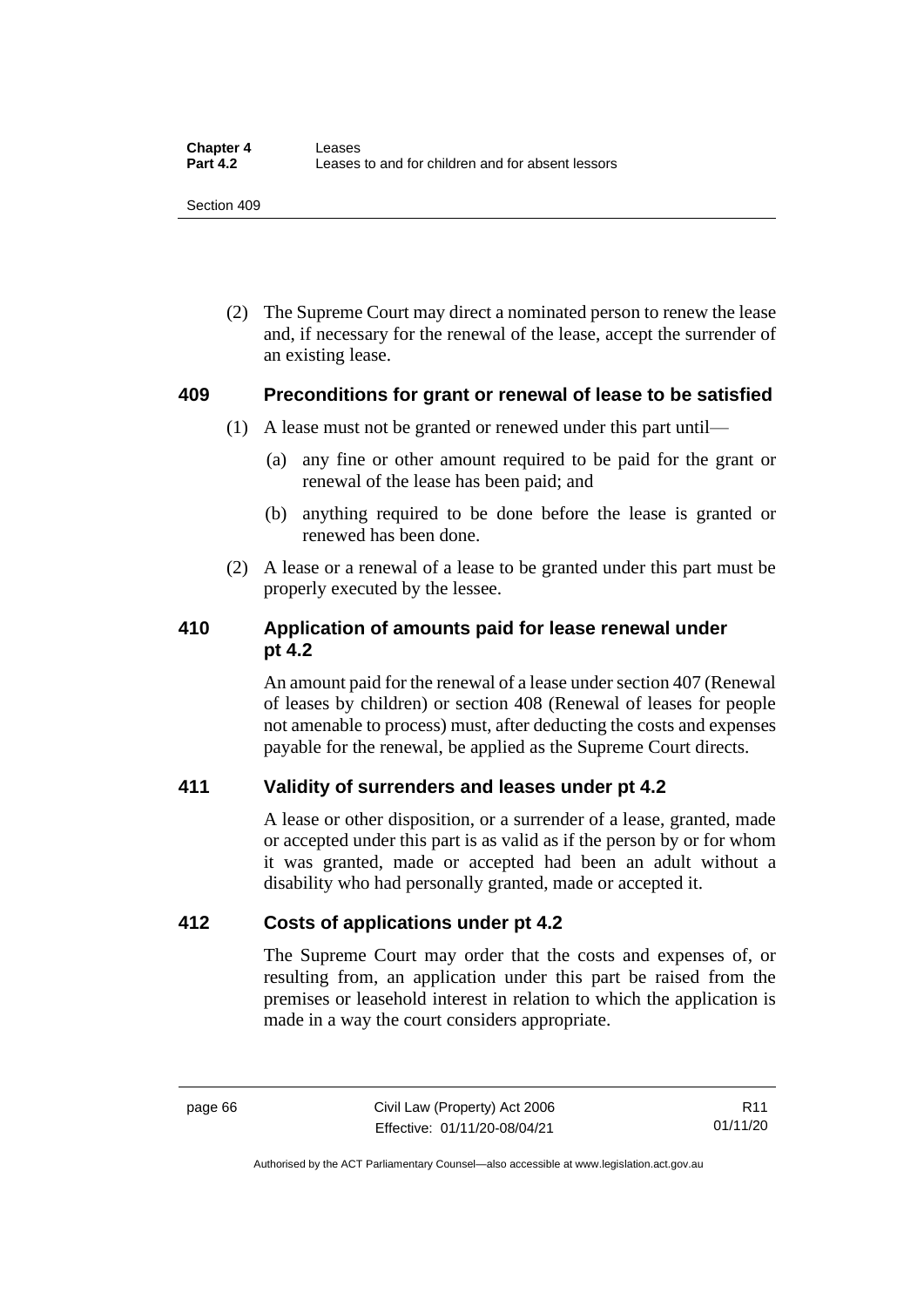## **Part 4.3 Breach of insurance provisions**

## **413 Application—pt 4.3**

This part applies to—

- (a) a lease for a fixed term, whether or not the lease may be terminated before the end of the fixed term; and
- (b) a lease for the life of the lessee.

## **414 Relief against forfeiture for failure to insure**

- (1) The Supreme Court may, on application by a lessee under a lease, grant the lessee relief against forfeiture of the lease for breach of a provision of the lease requiring the lessee to insure the leased property against loss or damage if—
	- (a) no loss or damage to which the insurance would have applied has happened; and
	- (b) insurance of the kind required by the lease is in effect at the time of the application.
- (2) The Supreme Court may grant the relief on conditions.

## **415 Record of relief granted**

If the Supreme Court grants relief under section 414 in relation to a lease, the court may order that a record of the relief having been granted be endorsed on the lease or be made in some other way.

### **416 Limit on relief**

The Supreme Court must not grant relief to a person under this part in relation to a lease if—

(a) the court has already granted relief to the person under the part in relation to the same provision of the lease; or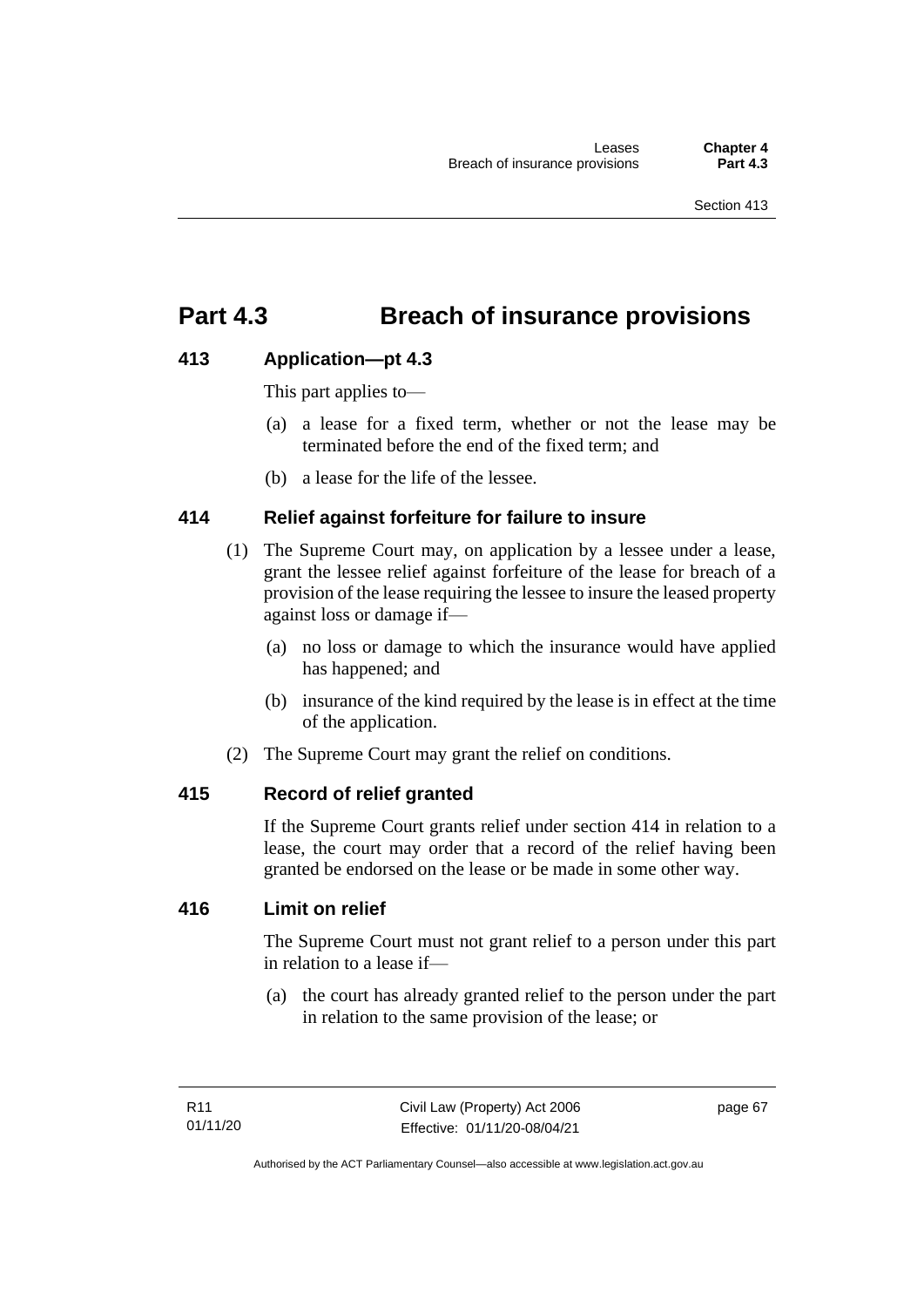(b) a forfeiture of the lease under the same provision has already been waived for the person other than in a court proceeding.

## **417 Noncomplying insurance**

(1) In this section:

*complying insurance*, in relation to a lease or mortgage of a lease, means insurance against loss of or damage to any of the leased property required by the insurance provisions of the lease or mortgage.

*insurance provisions*, of a lease or mortgage of a lease, means provisions of the lease or mortgage requiring the lessee or mortgagor to insure any of the leased property against loss or damage.

*noncomplying insurance*, in relation to a lease or mortgage of a lease, means insurance against loss of or damage to any of the leased property that was obtained by the lessee or mortgagor to cover his or her interest in the property and that does not comply with the insurance provisions of the lease or mortgage.

(2) The person entitled to the benefit of insurance provisions of a lease or mortgage of a lease has the same rights in relation to noncomplying insurance of any of the leased property as the person would have in relation to complying insurance of the property.

## **418 Protection of purchaser of leasehold against forfeiture**

(1) This section applies in relation to a lease containing a provision (the *insurance provision*) requiring the lessee to insure any of the leased property against loss or damage.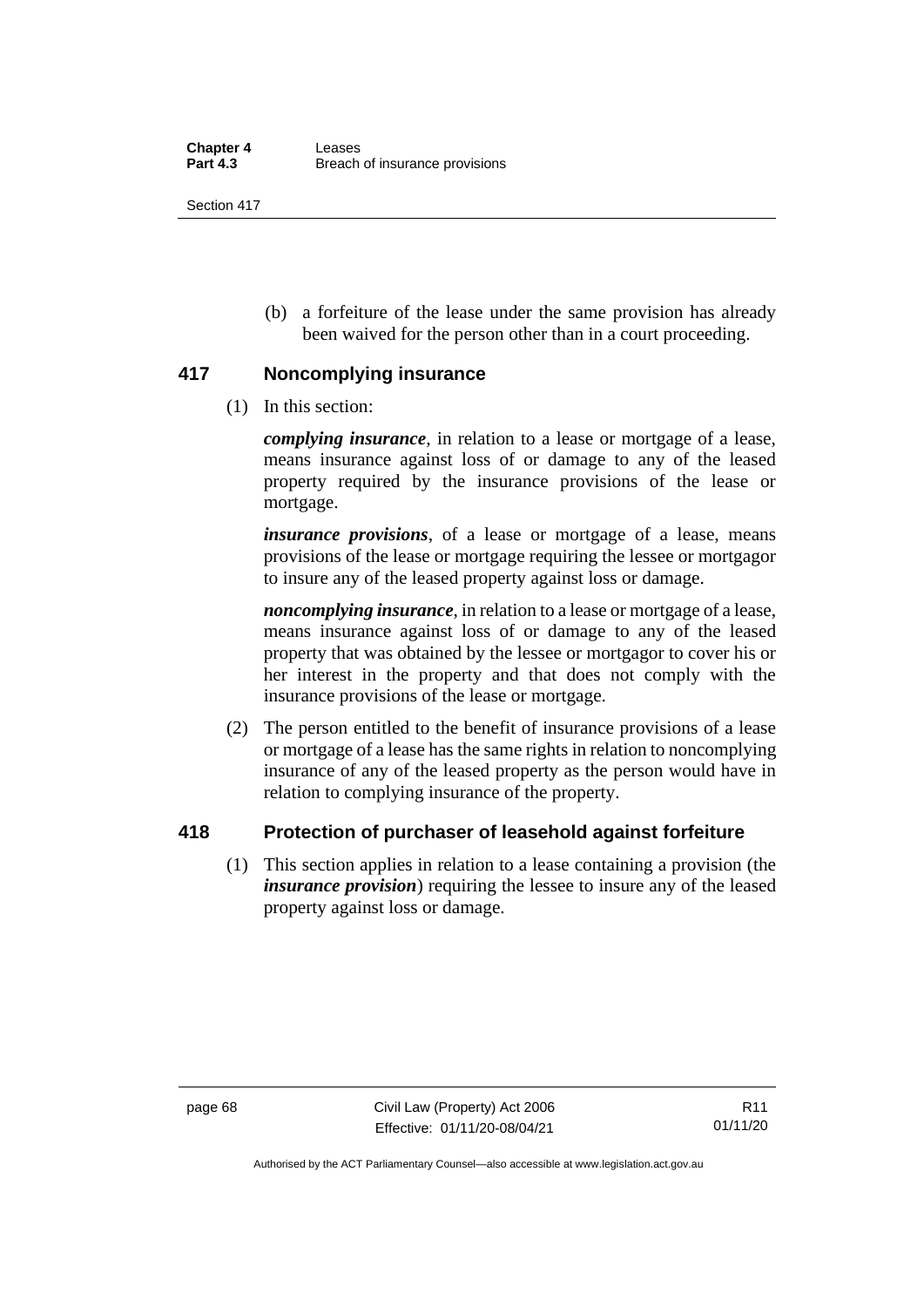- (2) An honest purchaser of the leasehold interest under the lease is not liable to forfeiture, for damages or in any other way for a breach of the insurance provision that happened before completion of the purchase if—
	- (a) the purchaser was given the written receipt of the person entitled to receive the rent for the last payment of rent owing before completion of the purchase; and
	- (b) there was, at the time of completion of the purchase, insurance that complied with the insurance provision.
- (3) This section does not affect any remedy the lessor has against a lessee for breach of the insurance provision.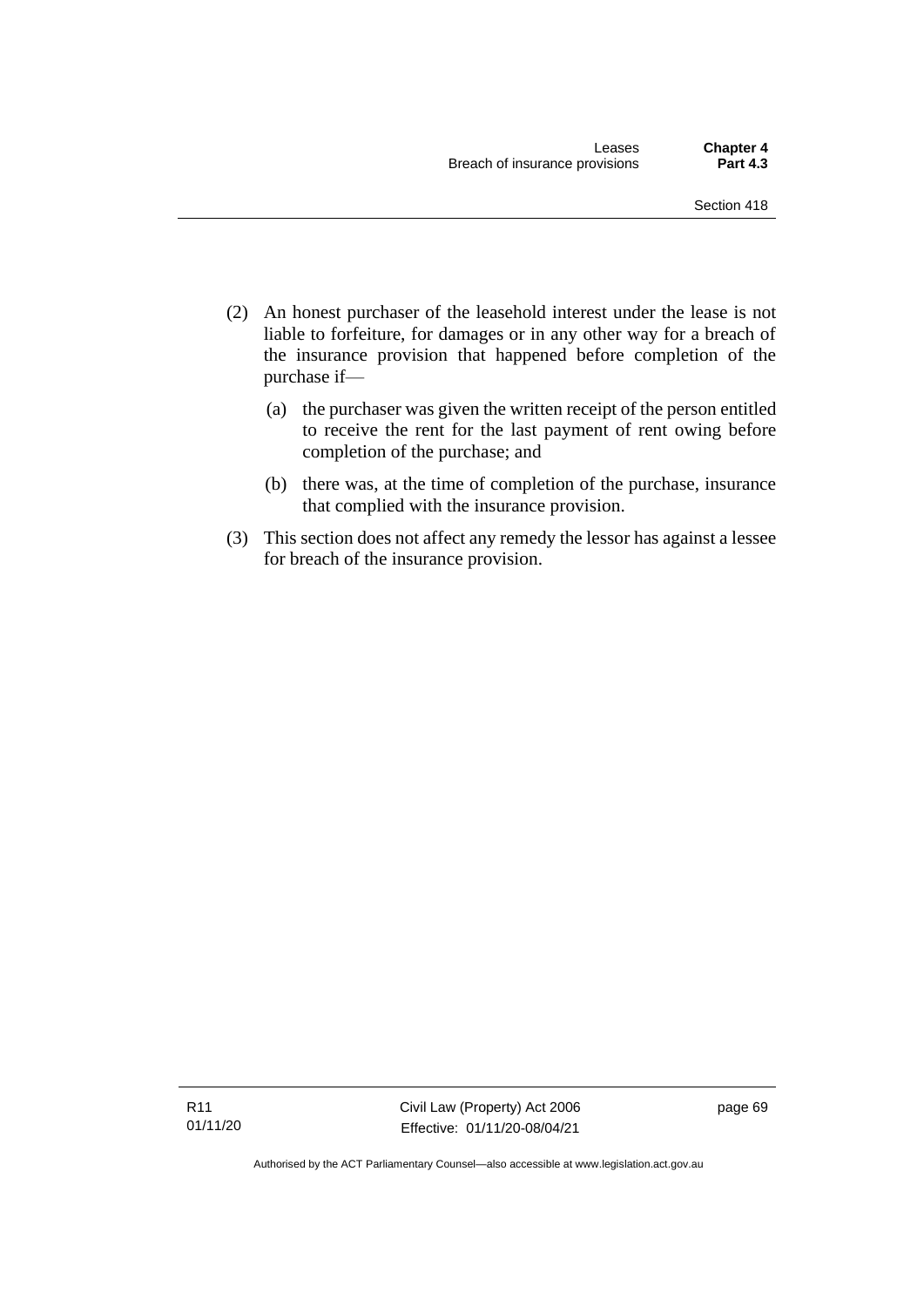## **Part 4.4 Restriction of effect of licence or waiver by lessor**

#### **419 Application—pt 4.4**

- (1) This part applies to—
	- (a) a lease for a fixed term, whether or not the lease may be terminated before the end of the fixed term; and
	- (b) a lease for the life of the lessee.
- (2) This part does not—
	- (a) apply to a residential tenancy agreement under the *[Residential](http://www.legislation.act.gov.au/a/1997-84)  [Tenancies Act 1997](http://www.legislation.act.gov.au/a/1997-84)*; or
	- (b) bind the Territory.
- (3) Subsection (2) (b) has effect despite the [Legislation Act,](http://www.legislation.act.gov.au/a/2001-14) section 121 (Binding effect of Acts).

#### **420 Effect of licence given to lessee**

- (1) If a lessee is given licence to do an act that contravenes a provision of the lease, the licence, unless otherwise expressed, extends only  $to$ —
	- (a) the permission actually given; or
	- (b) the particular breach of the provision; or
	- (c) anything else specifically authorised to be done by the licence.
- (2) The licence does not prevent a proceeding for a later breach of a provision of the lease unless the licence specifically authorises the breach.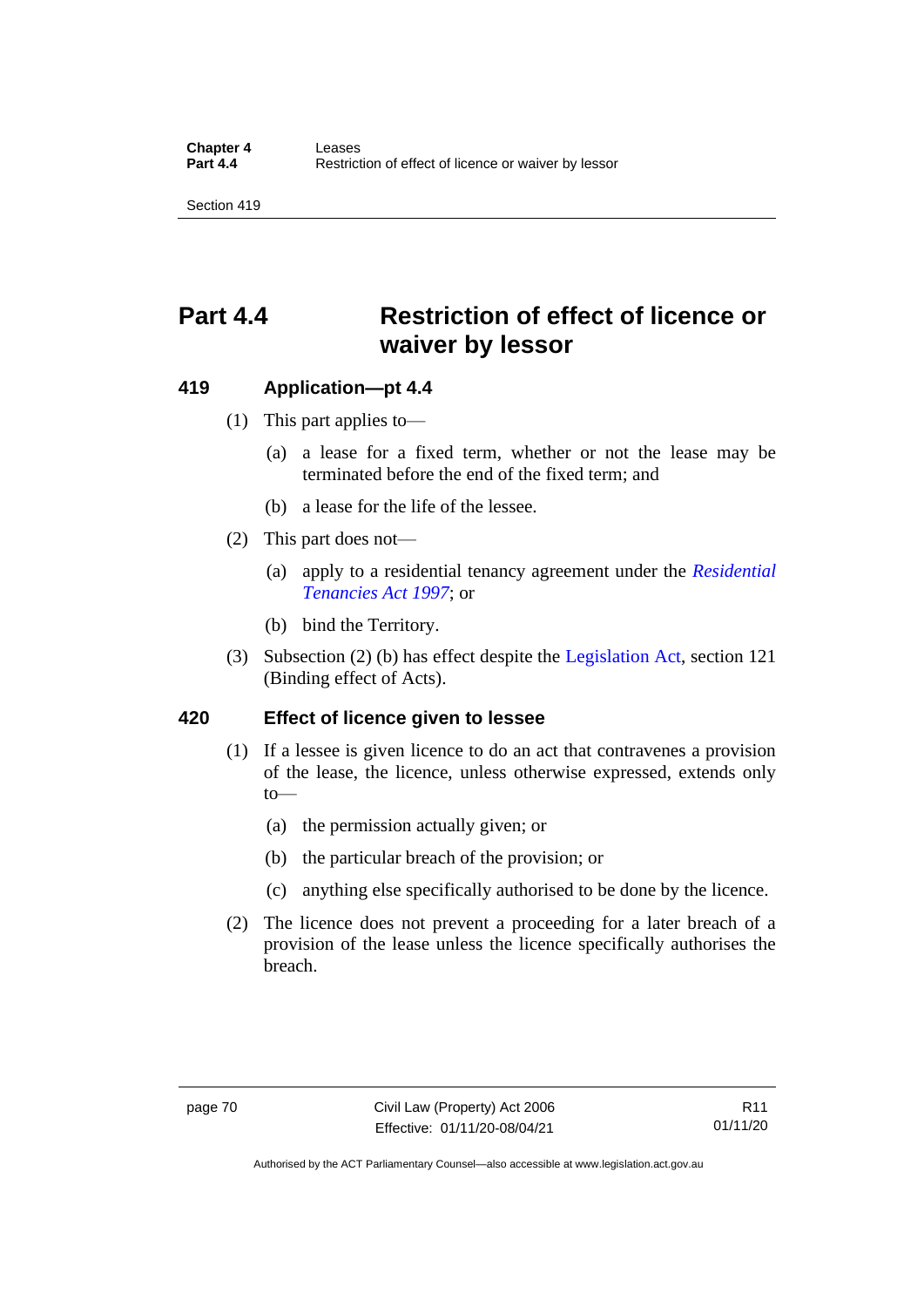- (3) Despite the licence—
	- (a) all rights under the provisions of the lease remain in force and are available against a subsequent breach of the provisions not specifically authorised or waived by the licence in the same way as if the licence had not been given; and
	- (b) the provision of the lease in relation to which the licence was given remains in force as if the licence had not been given, except in relation to the particular thing authorised to be done.

### **421 Operation of partial licences**

- (1) This section applies if a licence gives a power of re-entry on a lessee assigning, subletting or doing another specified act without licence and licence is given—
	- (a) to 1 of 2 or more lessees to assign or sublet the lessee's share or interest or to do another act prohibited without licence; or
	- (b) to a lessee, or 1 of 2 or more lessees, to assign or sublet part only of the property, or to do an act prohibited without licence in relation to part only of the property.
- (2) The licence does not extinguish the right of entry for a breach of a provision of the lease by co-lessees of the other shares or interests in the property, or by the lessee or lessees of the rest of the property, in relation to those shares or interests or the rest of the property, but the right of entry remains in force in relation to the shares, interests or property not subject to the licence.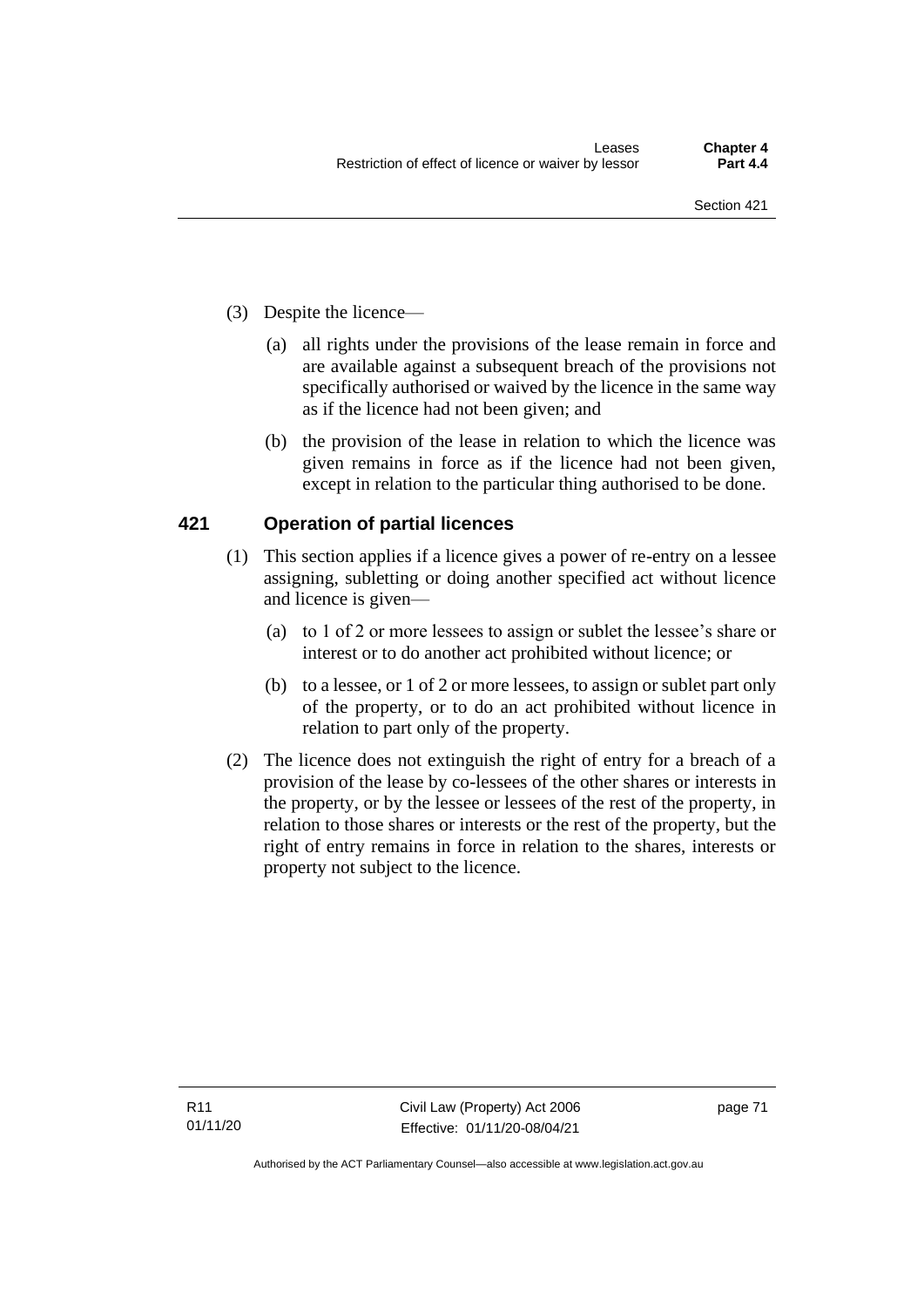### **422 Apportionment of conditions of entry on severance**

- (1) This section applies if the reversion of a lease is severed and the rent or other reservations under the lease are apportioned among the reversionary interests.
- (2) The assignee of a part of the reversion is, in relation to the apportioned rent or other reservation allotted to the assignee, entitled to the benefit of all the powers of re-entry for nonpayment of the rent or failure to render the other reservation in the same way as if the powers of reentry had been given to the assignee as incident to the assignee's part of the reversion in relation to the rent or other reservation allotted to the assignee.

### **423 Waiver of benefit of lease provision**

If a lessor waives the benefit of a provision of the lease in a particular instance, the waiver is not taken—

- (a) to extend to an instance, or a breach of a provision of the lease, other than that to which the waiver specially relates; or
- (b) to operate as a general waiver of the benefit of the provision.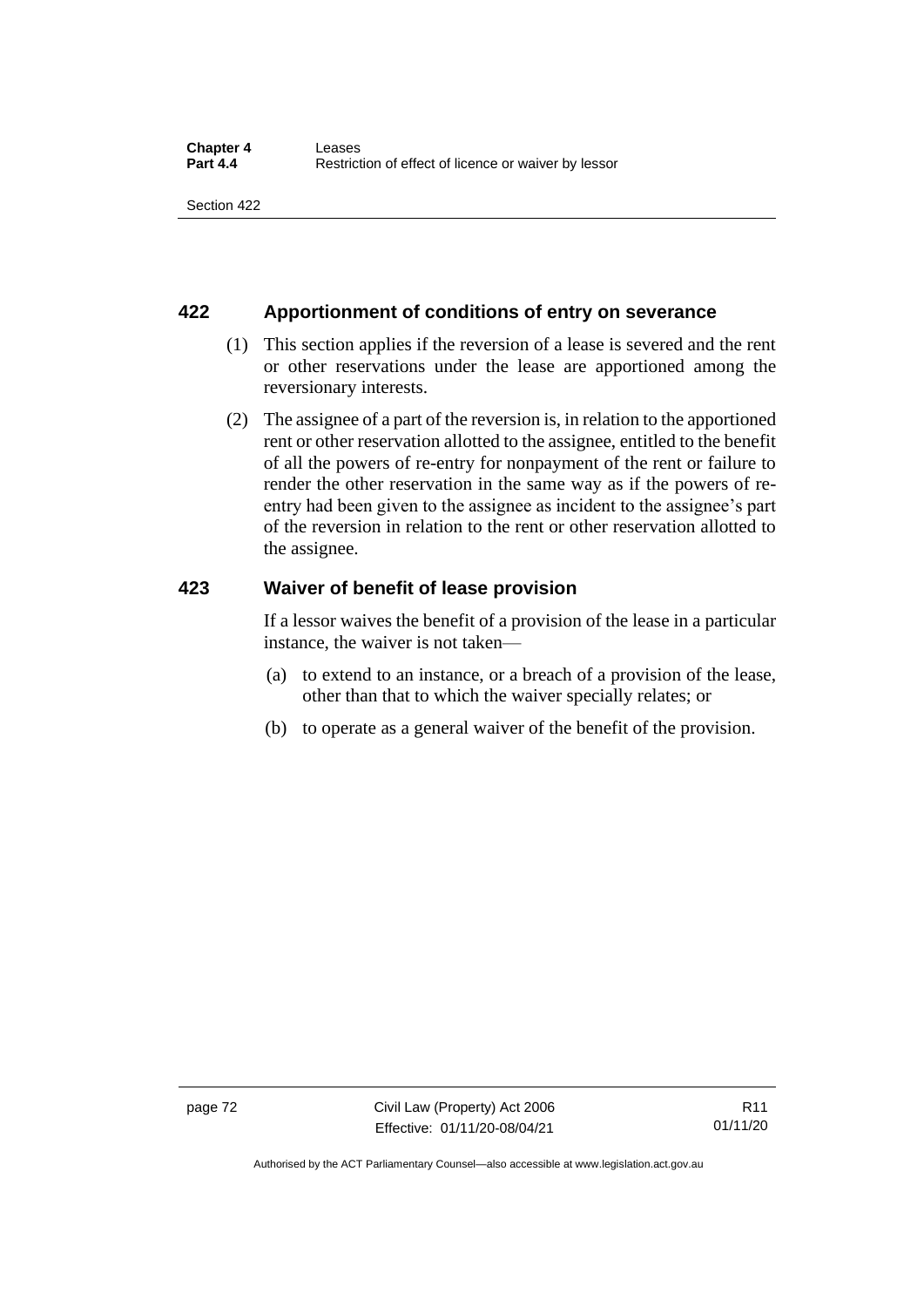## **Part 4.5 Forfeiture of leases**

## **424 Definitions—pt 4.5**

In this part:

*lease* includes—

- (a) a sublease; and
- (b) an agreement for a lease if the person to be the lessee is entitled to have the lease granted.

*lessee* includes a sublessee.

*lessor* includes a sublessor.

*sublease* includes an agreement for a sublease if the person to be the sublessee is entitled to have the sublease granted.

## **425 Application—pt 4.5**

- (1) This part applies to a lease despite any provision of the lease to the contrary.
- (2) However, this part does not apply to a residential tenancy agreement under the *[Residential Tenancies Act 1997](http://www.legislation.act.gov.au/a/1997-84)*.

#### **426 Restrictions on re-entry or forfeiture**

- (1) A right of re-entry or forfeiture under a lease for breach of a provision of the lease is not enforceable by proceeding or otherwise unless—
	- (a) the lessor gives the lessee a notice—
		- (i) specifying the breach; and
		- (ii) requiring the lessee to pay compensation for the breach; and
		- (iii) if the breach can be remedied—requiring the lessee to remedy the breach; and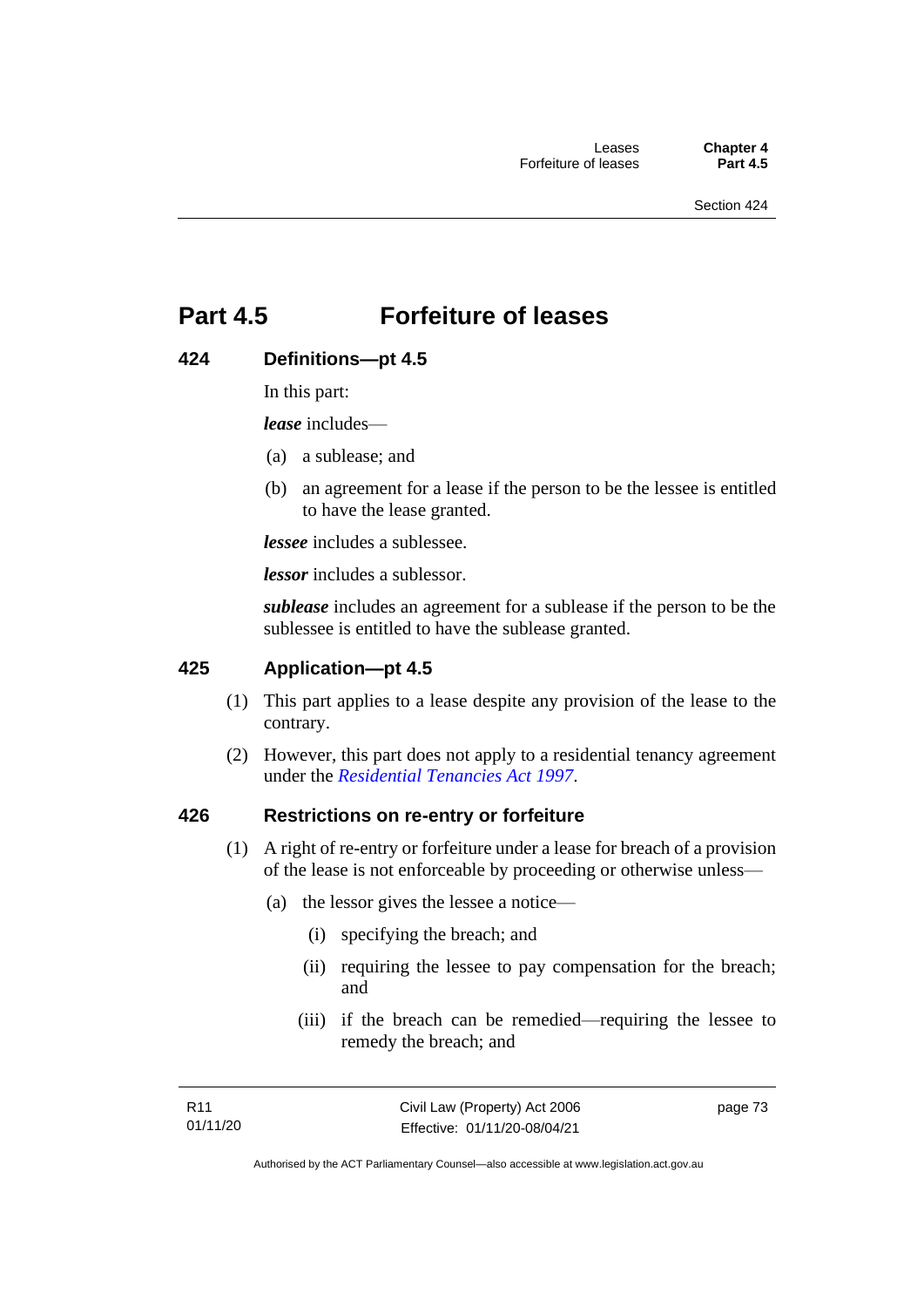#### **Chapter 4 Leases**<br>**Part 4.5 Forfeitu Forfeiture of leases**

Section 426

- (b) the lessee fails within a reasonable time after being given the notice—
	- (i) to pay reasonable compensation for the breach; and
	- (ii) if the breach can be remedied—to remedy the breach.

*Note* If a form is approved under s 502 for a notice, the form must be used.

- (2) If the lessor under a lease seeks to enforce, by proceeding or otherwise, a right of re-entry or forfeiture under the lease for breach of a provision of the lease, the lessee may apply to the Supreme Court for relief.
- (3) If the lessee applies to the Supreme Court for relief, the court may grant or refuse relief.
- (4) If the Supreme Court grants relief, it may grant relief on the conditions it considers appropriate, including the granting of an injunction to restrain similar breaches of the lease in the future.
- (5) This section does not apply in relation to—
	- (a) a lease granted by the Territory or the Commonwealth; or
	- (b) a lease for a term of 1 year or less; or
	- (c) a provision of a lease for forfeiture on the bankruptcy of the lessee; or
	- (d) the taking of the lessee's interest in execution; or
	- (e) re-entry or forfeiture for nonpayment of rent.
- (6) For this section, the term of a lease limited to continue only while the lessee does not breach the lease is taken to be the term for which the lease could continue apart from a breach.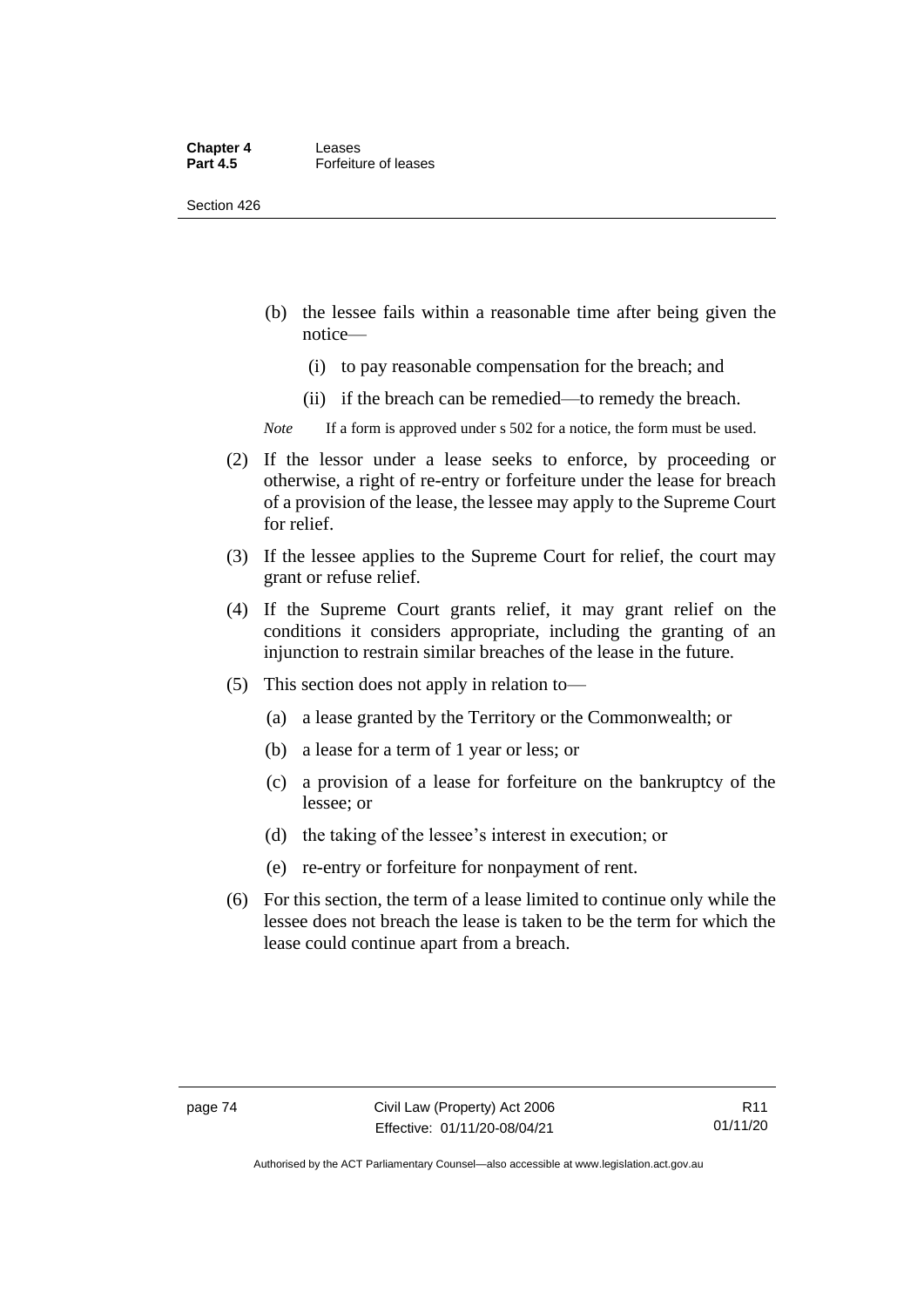### **427 Notices under s 426 (1)**

- (1) A notice under section 426 (1) must be in writing.
- (2) If the lessee is not in the ACT, the notice may be given to the lessee by serving it personally on the lessee's lawyer or agent in the ACT.
- (3) Subsection (2) does not limit any other territory law that allows service of the notice in another way.

#### **428 Protection of sublessees**

- (1) If the lessor under a lease seeks to enforce, by proceeding or otherwise, a right of re-entry or forfeiture under the lease for breach of a provision of the lease, a person (the *interested person*) claiming an interest in all or part of the leased property as sublessee may apply to the Supreme Court for relief.
- (2) If the interested person applies to the Supreme Court for relief, the court may grant or refuse relief.
- (3) Without limiting subsection (2), the Supreme Court may stay a proceeding brought by the lessor to enforce the right of re-entry or forfeiture under the lease and vest all or a part of the leased property in the interested person as sublessee, or in any other capacity, for a term not longer than the term of the lease.
- (4) If the Supreme Court grants relief, it may grant relief on the conditions it considers appropriate.
- (5) For this section, the term of a lease limited to continue only while the lessee does not breach the lease is taken to be the term for which the lease could continue apart from a breach.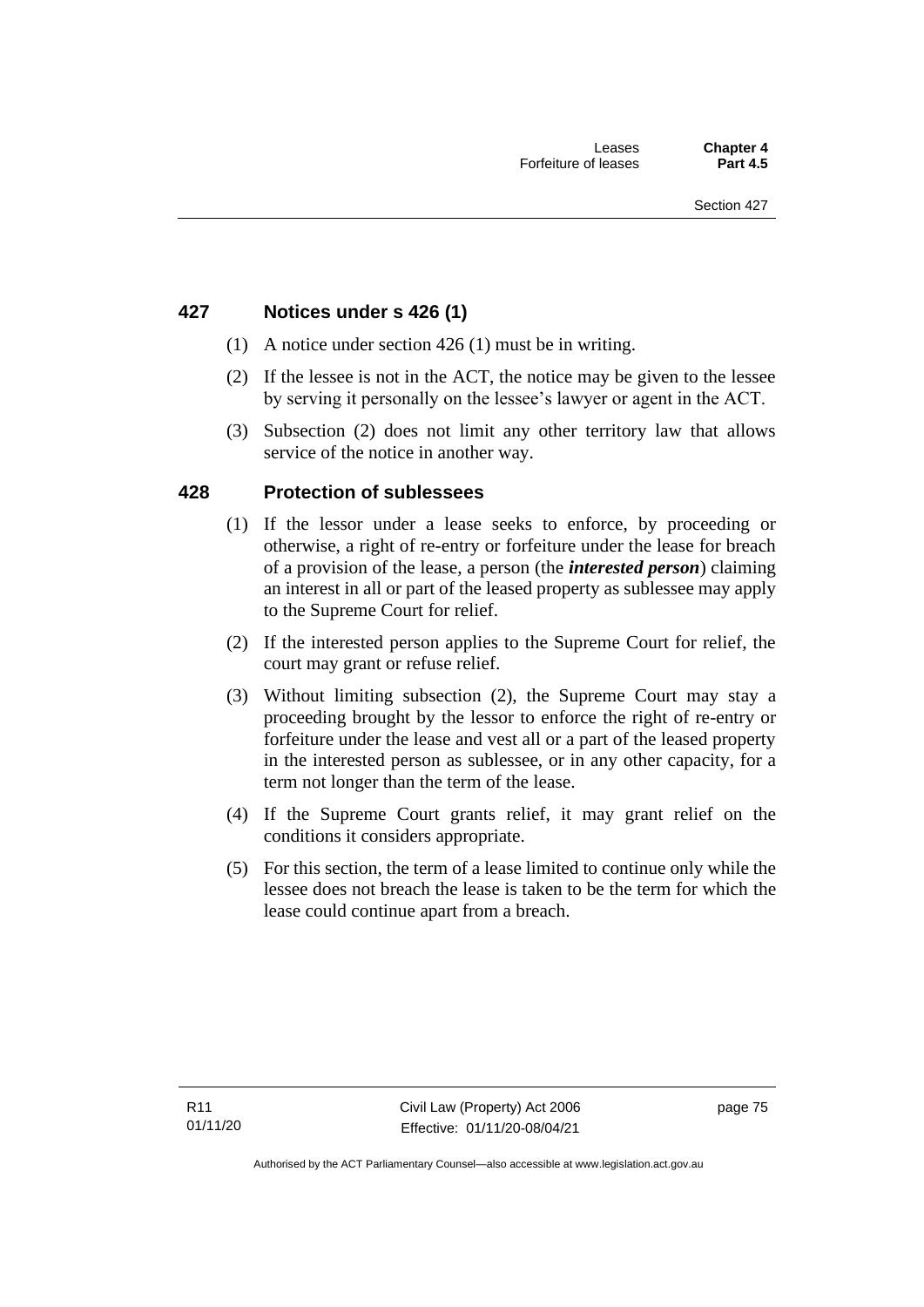## **Part 4.6 Leases invalidly granted under powers**

## **429 Pt 4.6 does not bind the Territory**

- (1) This part does not bind the Territory.
- (2) This section has effect despite the [Legislation Act](http://www.legislation.act.gov.au/a/2001-14)*,* section 121 (Binding effect of Acts).

# **430 Leases taken to be granted in intended exercise of power**

 $If$ <sub>—</sub>

- (a) a valid power of leasing is vested in or may be exercised by a person granting a lease; and
- (b) the lease cannot have effect, or continue to have effect, according to its terms independently of the power (because of the ending of the estate or interest of the person or otherwise);

the lease is, for this part, taken to be granted in the intended exercise of the power, even though the power is not mentioned in the lease.

## **431 Certain invalid leases taken to be agreements to lease**

- (1) This section applies if—
	- (a) in the intended exercise of a power to lease property, a lease is granted that is invalid against—
		- (i) the person entitled to the reversionary interest in the property at the end of the interest of the person granting the lease; or
		- (ii) anyone else who, subject to a lease validly granted under the power, would have an interest in the property; and
	- (b) the lease is invalid for failure to comply with the terms of the power; and

Authorised by the ACT Parliamentary Counsel—also accessible at www.legislation.act.gov.au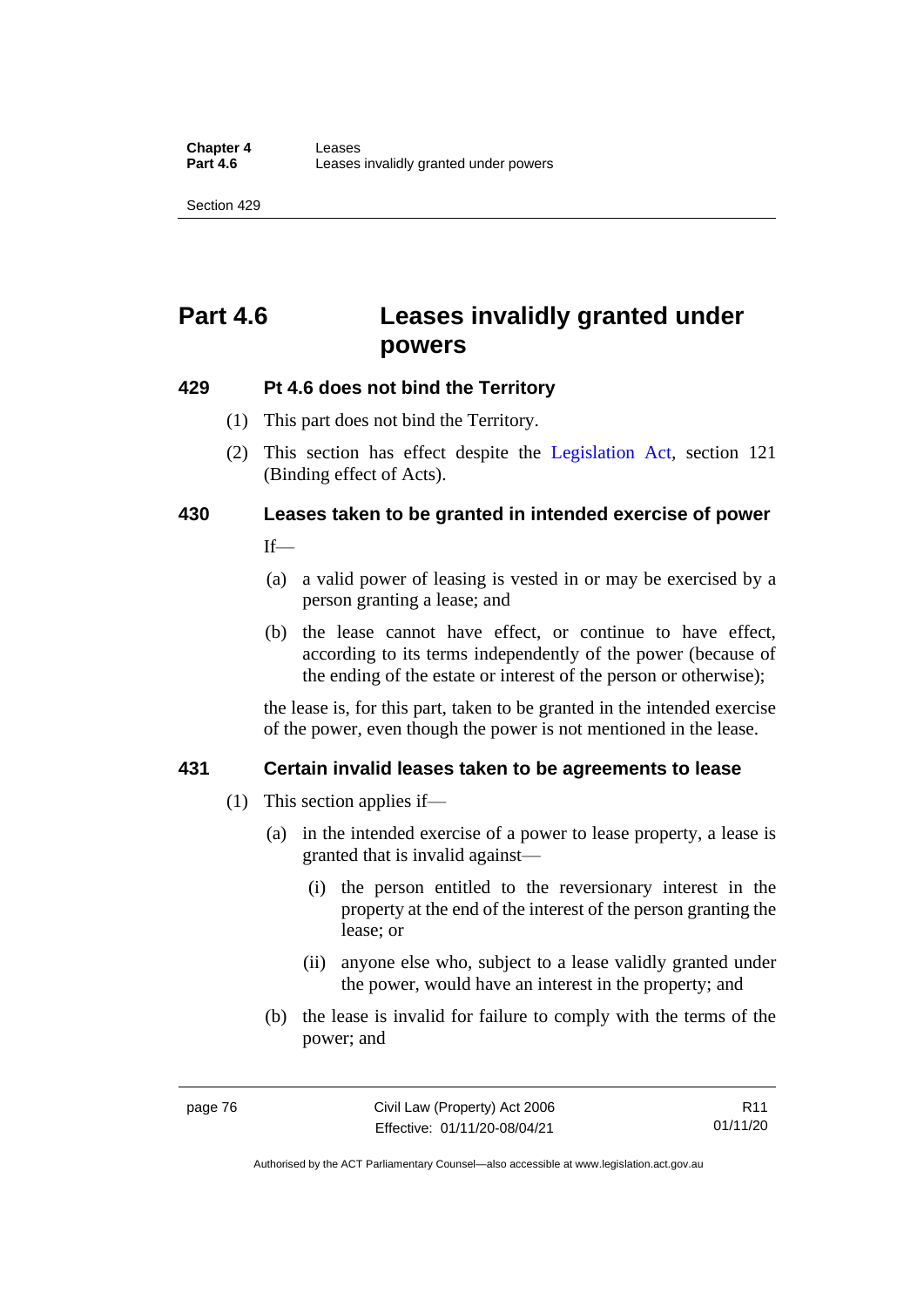- (c) the lease is honestly granted; and
- (d) the lessee or a person claiming under the lessee has entered into possession of the property.
- (2) An invalid lease mentioned in subsection (1) is taken in equity to be a contract for the grant, at the request of the lessee, of a valid lease—
	- (a) under the same power as the invalid lease was granted under; and
	- (b) in the same terms as the invalid lease apart from any changes necessary to comply with the terms of the power.
- (3) Anyone who would have been bound by the invalid lease if it had been validly granted is bound in equity by the contract mentioned in subsection (2).
- (4) However, no-one is entitled under the contract mentioned in subsection (2) to obtain a variation of the lease if the other people bound by the contract are willing to confirm the lease without variation.
- (5) In this section:

*possession*—to remove any doubt, *possession* of land does not include receipt of income from the land.

#### **432 Certain leases validated**

- (1) This section applies if—
	- (a) a lease granted in the intended exercise of a power of leasing is invalid because, when the lease was granted, the person granting the lease could not lawfully grant it; and
	- (b) the person was at least 18 years old at that time; and
	- (c) the person can, at a later time, lawfully grant the lease or a similar lease under the power.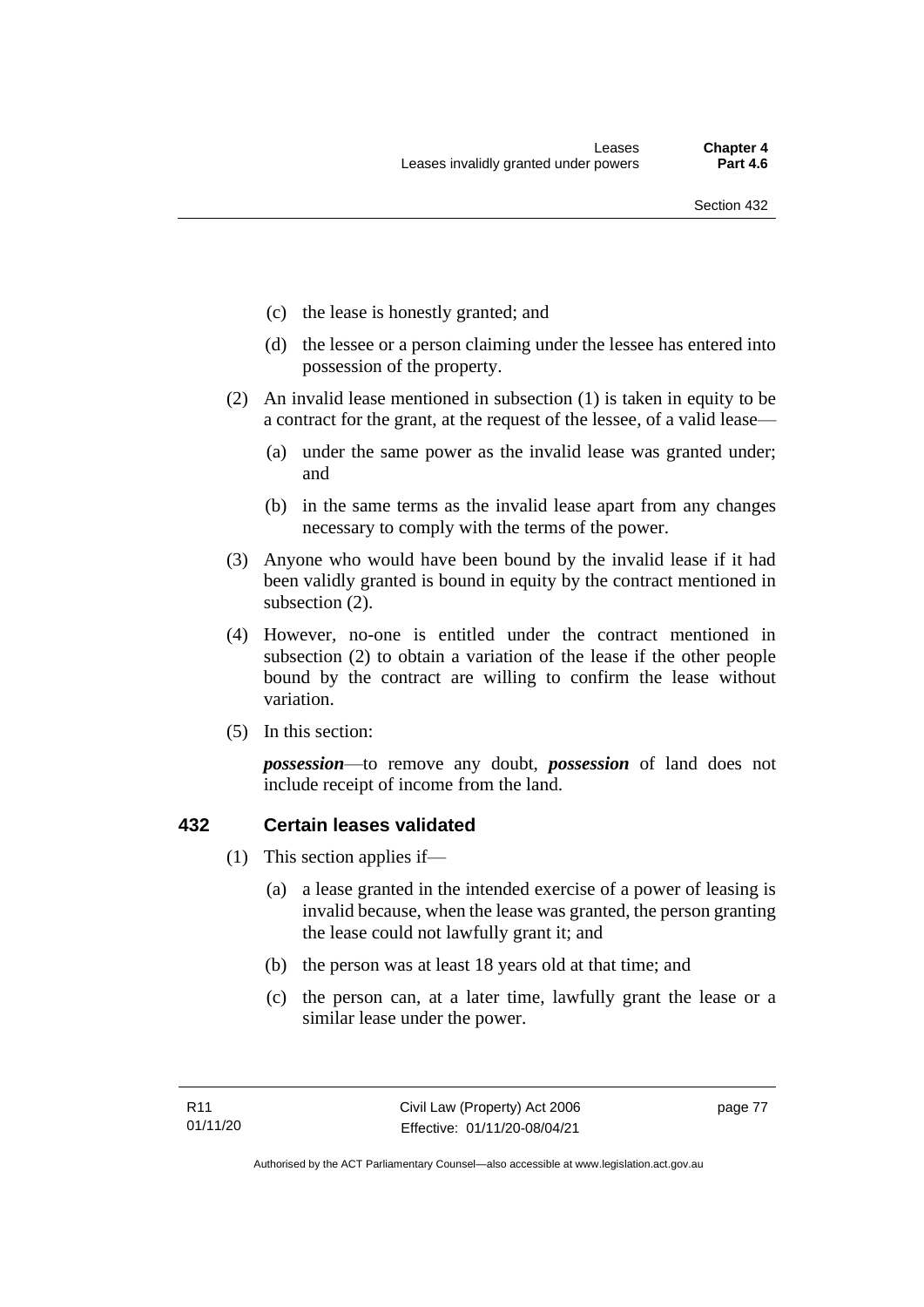- (2) If this section applies, the lease is taken to have been granted by the person under the power at the later time.
- (3) This part applies to the lease.

## **433 Acceptance of rent taken to be confirmation of lease**

- (1) This section applies if, on or before acceptance of rent under an invalid lease, a written receipt, memorandum or note confirming the lease is signed by the person accepting the rent or by someone authorised by that person.
- (2) The acceptance of the rent is, as against the person accepting the rent, taken to be a confirmation of the lease.

### **434 Lessee bound to accept confirmation**

- (1) This section applies if—
	- (a) a person (the *first person*) is in possession of land under an invalid lease; and
	- (b) someone else (the *other person*) is entitled, subject to the interest of the first person in the land, to possession of the land or to receipt of its rents and profits; and
	- (c) the other person can confirm the lease without variation.
- (2) The first person (or a person deriving title to the lease under or from the first person), or anyone else who would have been bound by the lease if it had been valid, must, if asked by the other person, accept confirmation of the lease by the other person.
- (3) The confirmation may be made by a written memorandum or note signed by the other person and the person accepting the confirmation.
- (4) On the confirmation of the lease, the lease is taken to have been valid from the time it was granted.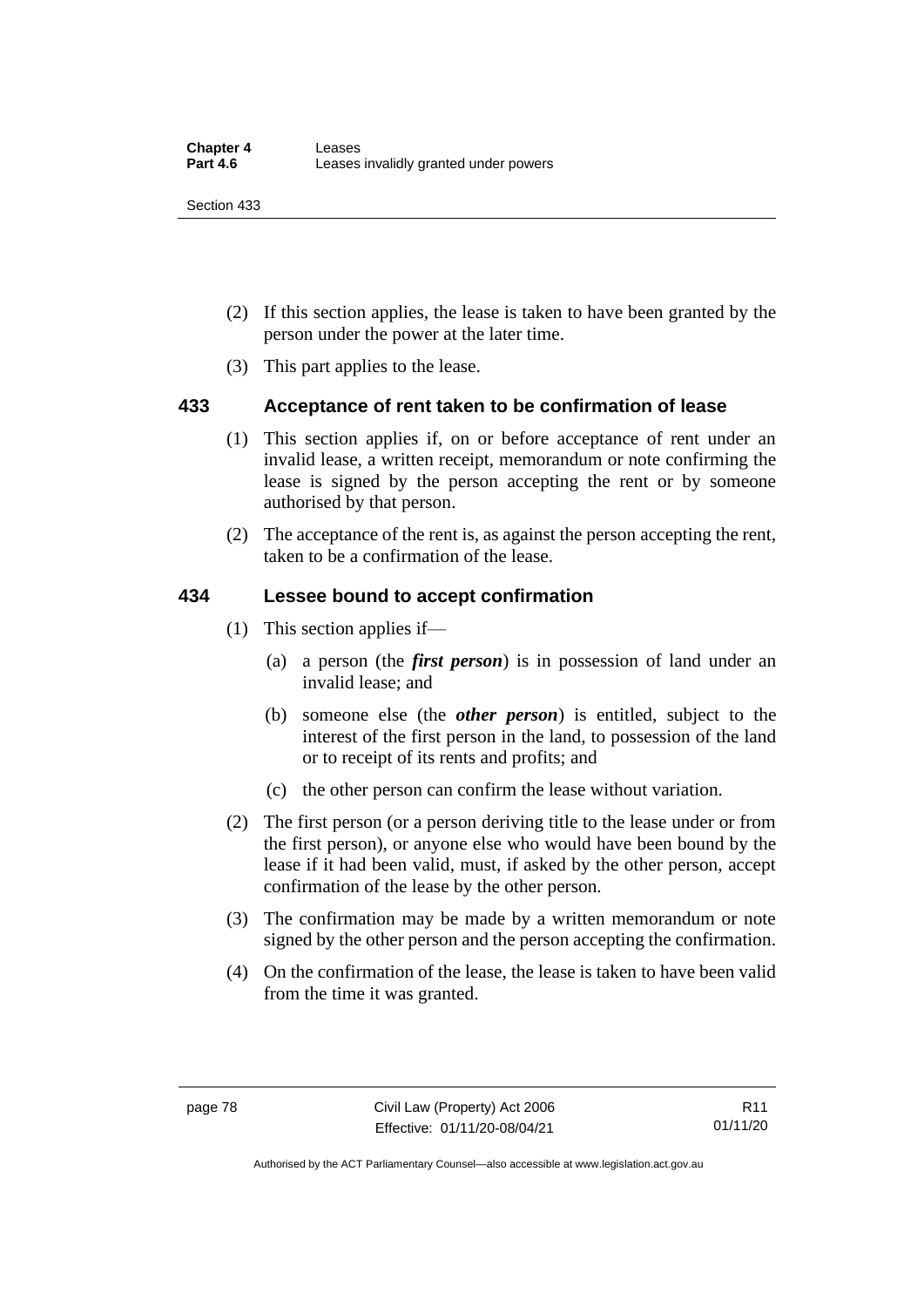## **435 Pt 4.6 does not affect certain other rights**

This part does not affect the rights of anyone in relation to a breach of a provision of an invalid lease.

#### **Example**

rights of a person named as lessor of an invalid lease to re-entry or forfeiture for breach of a provision of the lease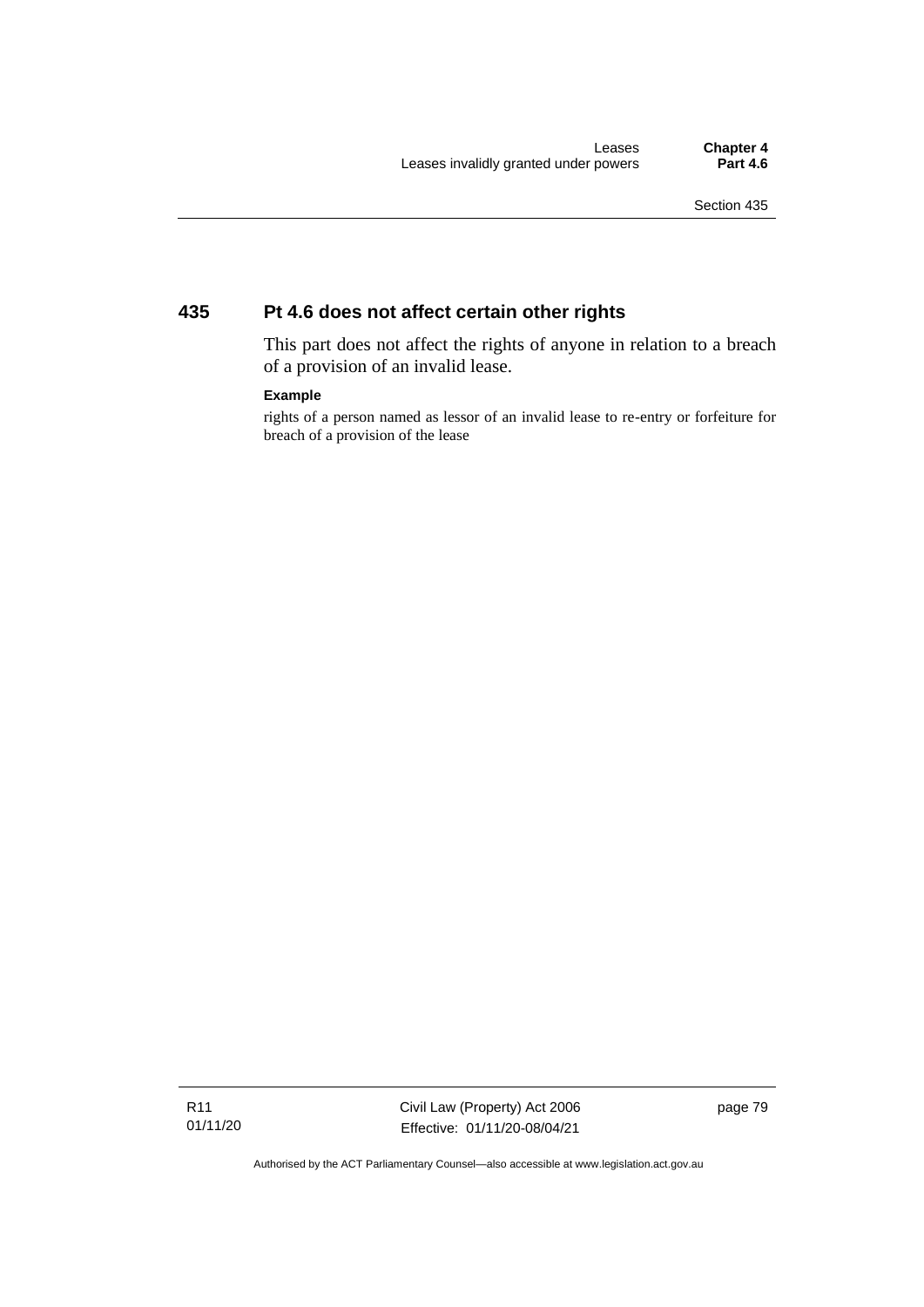## **Part 4.7 Recovery of leased premises**

### **436 Application—pt 4.7**

- (1) This part does not—
	- (a) apply to—
		- (i) a residential tenancy agreement under the *[Residential](http://www.legislation.act.gov.au/a/1997-84)  [Tenancies Act 1997](http://www.legislation.act.gov.au/a/1997-84)*; or
		- (ii) a lease under the *[Leases \(Commercial and Retail\)](http://www.legislation.act.gov.au/a/2001-18)  Act [2001](http://www.legislation.act.gov.au/a/2001-18)*; or
		- (iii) a residence contract under the *[Retirement Villages](http://www.legislation.act.gov.au/a/2012-38)  Act [2012](http://www.legislation.act.gov.au/a/2012-38)*; or
	- (b) bind the Territory.
- (2) Subsection (1) (b) has effect despite the [Legislation Act,](http://www.legislation.act.gov.au/a/2001-14) section 121 (Binding effect of Acts).

#### **437 Who is an** *agent* **for pt 4.7?**

In this part:

*agent* means—

- (a) a person usually employed by a lessor in leasing premises or collecting rents; or
- (b) a person authorised in writing by the lessor of premises to act in relation to the premises.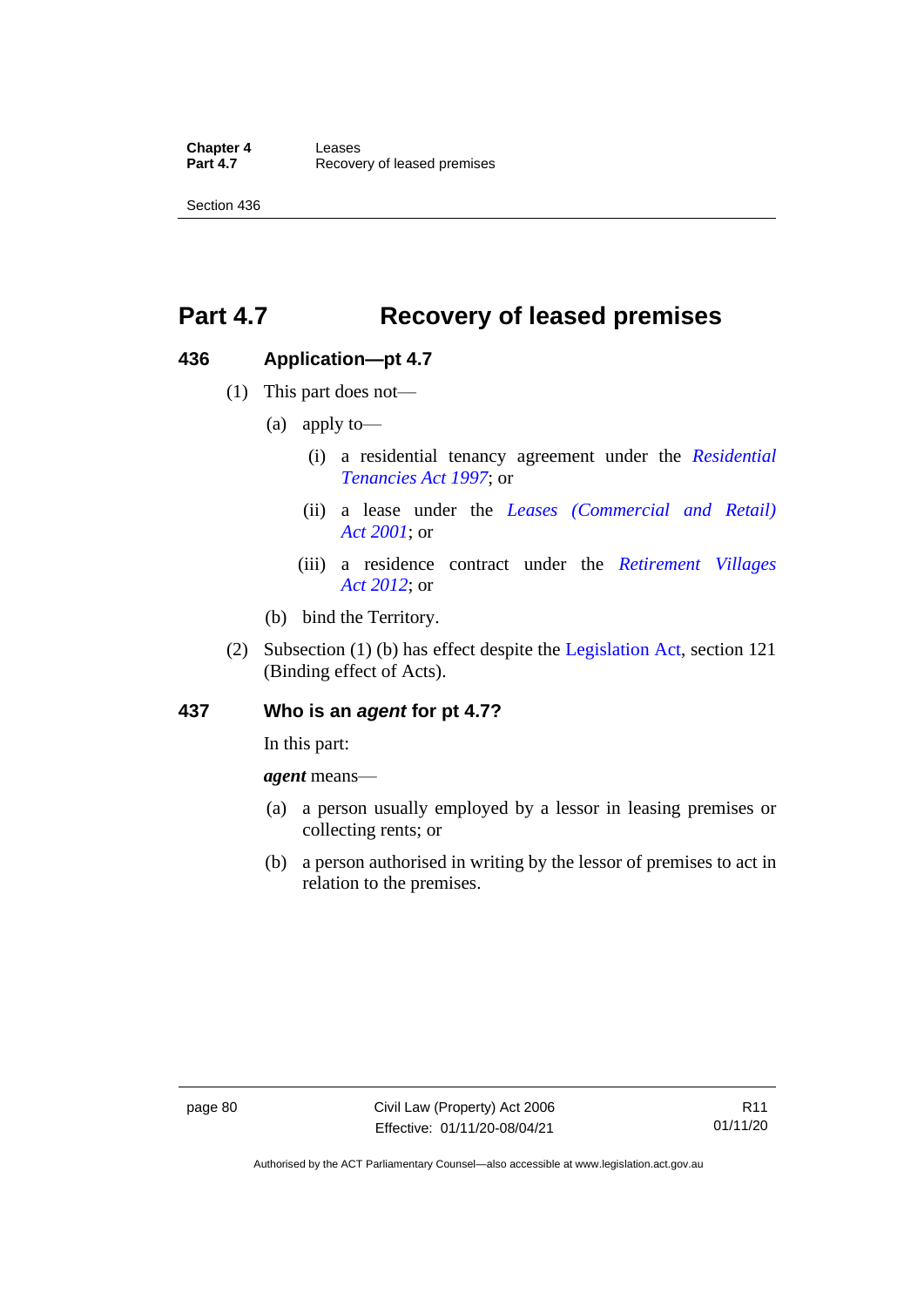## **438 Recovery of possession**

- (1) This section applies—
	- $(a)$  if—
		- (i) the term of a lease has ended; or
		- (ii) a lease has been terminated by a notice to quit or a demand for possession; and
	- (b) the lessee, or a person claiming under the lessee who is occupying the leased premises or a part of the premises, fails to quit and give possession of the premises or a part of the premises to the lessor.
- (2) The lessor or the lessor's agent may apply to the Supreme Court or Magistrates Court for an order for recovery of possession of the premises.
- (3) If the court is satisfied that the term of the lease has ended or that the lease has been terminated, it may make an order for recovery of possession of the premises by the lessor and may—
	- (a) issue a warrant authorising a police officer or someone else to enter (with any reasonable and necessary force) into the premises and give possession to the lessor or the lessor's agent; or
	- (b) postpone the issue of a warrant mentioned in paragraph (a), or suspend the execution of the warrant, for a time it considers appropriate.
- (4) In this section:

*possession*—to remove any doubt, *possession* of land does not include receipt of income from the land.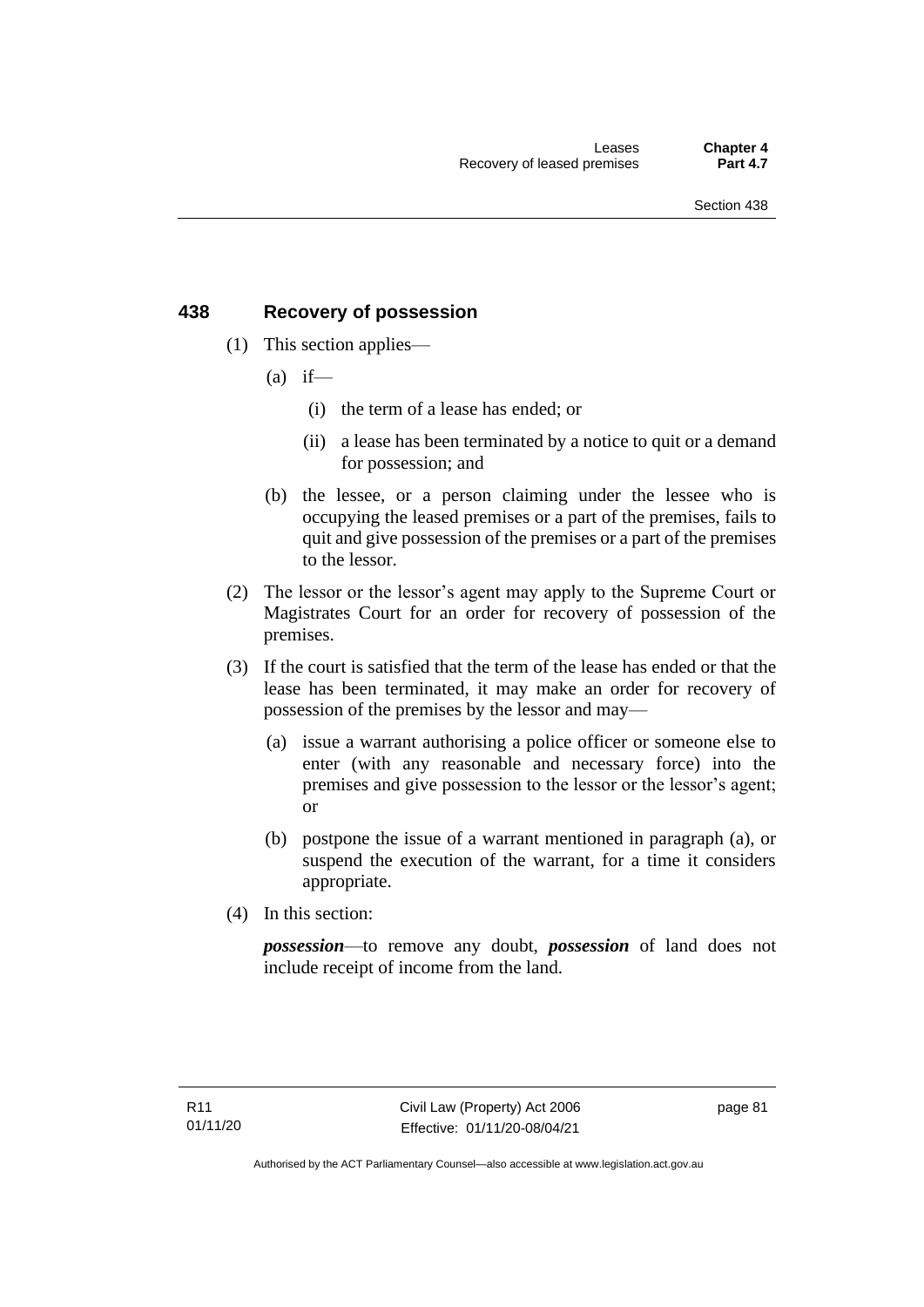## **Chapter 5 Miscellaneous**

## **Part 5.1 Debts charged on property of deceased person**

## **500 Charges on property of deceased person to be paid primarily out of property charged**

- (1) This section applies if a person dies possessing or being entitled to, or, under a general power of appointment, disposes of by will—
	- (a) property that at the time of the person's death is charged with the payment of an amount, whether by legal mortgage, equitable charge or in some other way (including a lien for unpaid purchase money); or
	- (b) land for which an amount is owing at the time of the person's death under a contract of purchase.
- (2) Unless the deceased person has by will indicated a contrary intention, the property charged or land for which purchase money is owing is, as between the different people claiming through the deceased person, primarily liable for the payment of the charge or purchase money and—
	- (a) each part of property that is subject to a charge must bear a proportionate part of the charge on the whole of the property; and
	- (b) each part of a parcel of land for which purchase money is owing must bear a proportionate part of the amount owing for the whole parcel.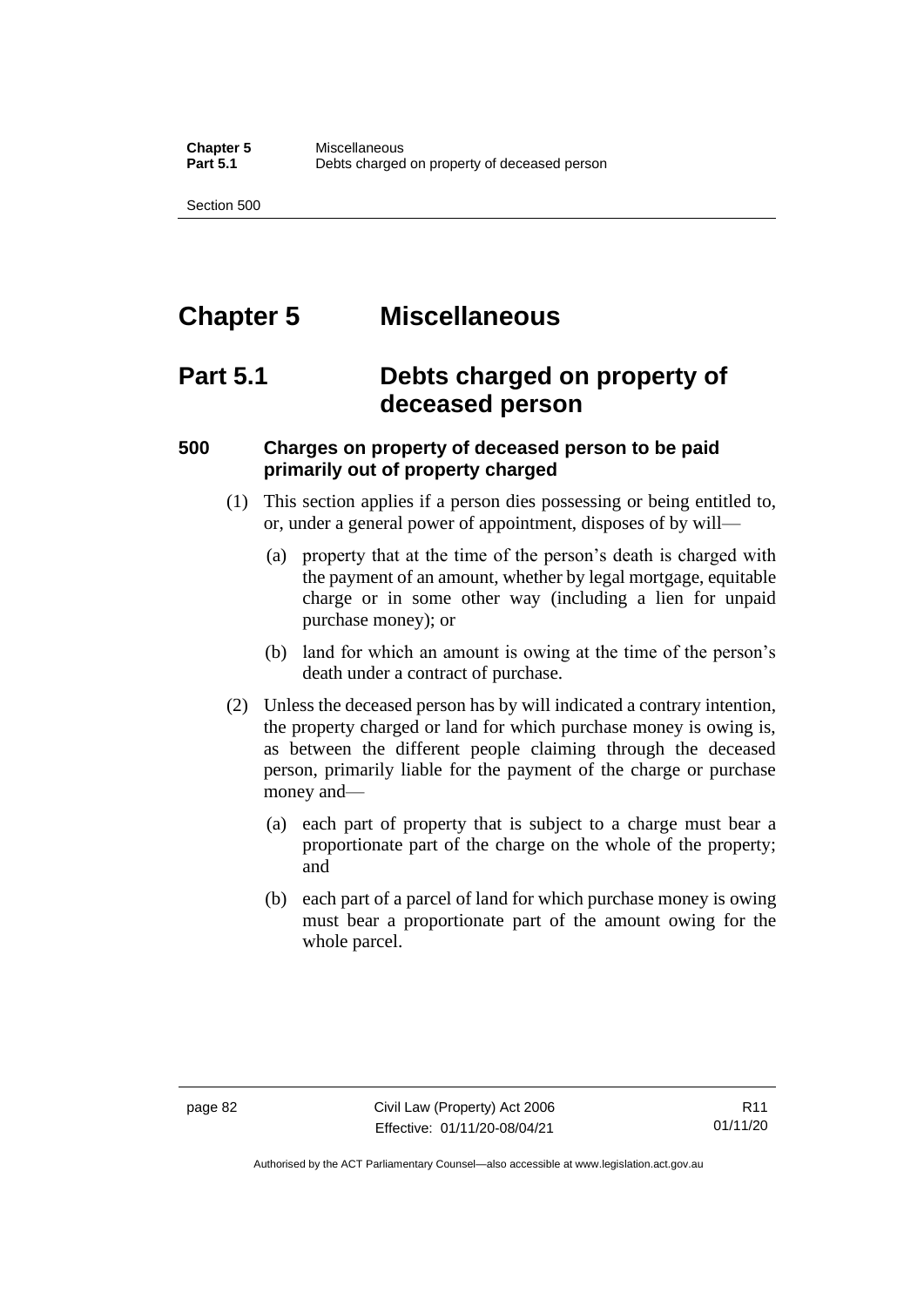- (3) A contrary intention is not taken to be indicated—
	- (a) by a general direction in the deceased person's will for the payment of debts, or all debts, of the person out of—
		- (i) the person's personal estate; or
		- (ii) the person's residuary real and personal estate; or
		- (iii) the person's residuary real estate; or
	- (b) by a charge in the deceased person's will of debts, or all debts, of the person on any estate mentioned in paragraph (a).
- (4) However, a contrary intention is taken to be indicated by words in the deceased person's will expressly or by necessary implication indicating an intention that a general direction in the will of the kind mentioned in subsection (3) (a), or a charge in the will of the kind mentioned in subsection (3) (b), is to apply to a charge on property mentioned in subsection (1) (a) or an amount of unpaid purchase money mentioned in subsection (1) (b).
- (5) This section does not affect the right of a person entitled to a charge on property mentioned in subsection (1) (a), or to unpaid purchase money mentioned in subsection (1) (b), to obtain payment of the charge or purchase money out of other assets of the deceased person or in some other way.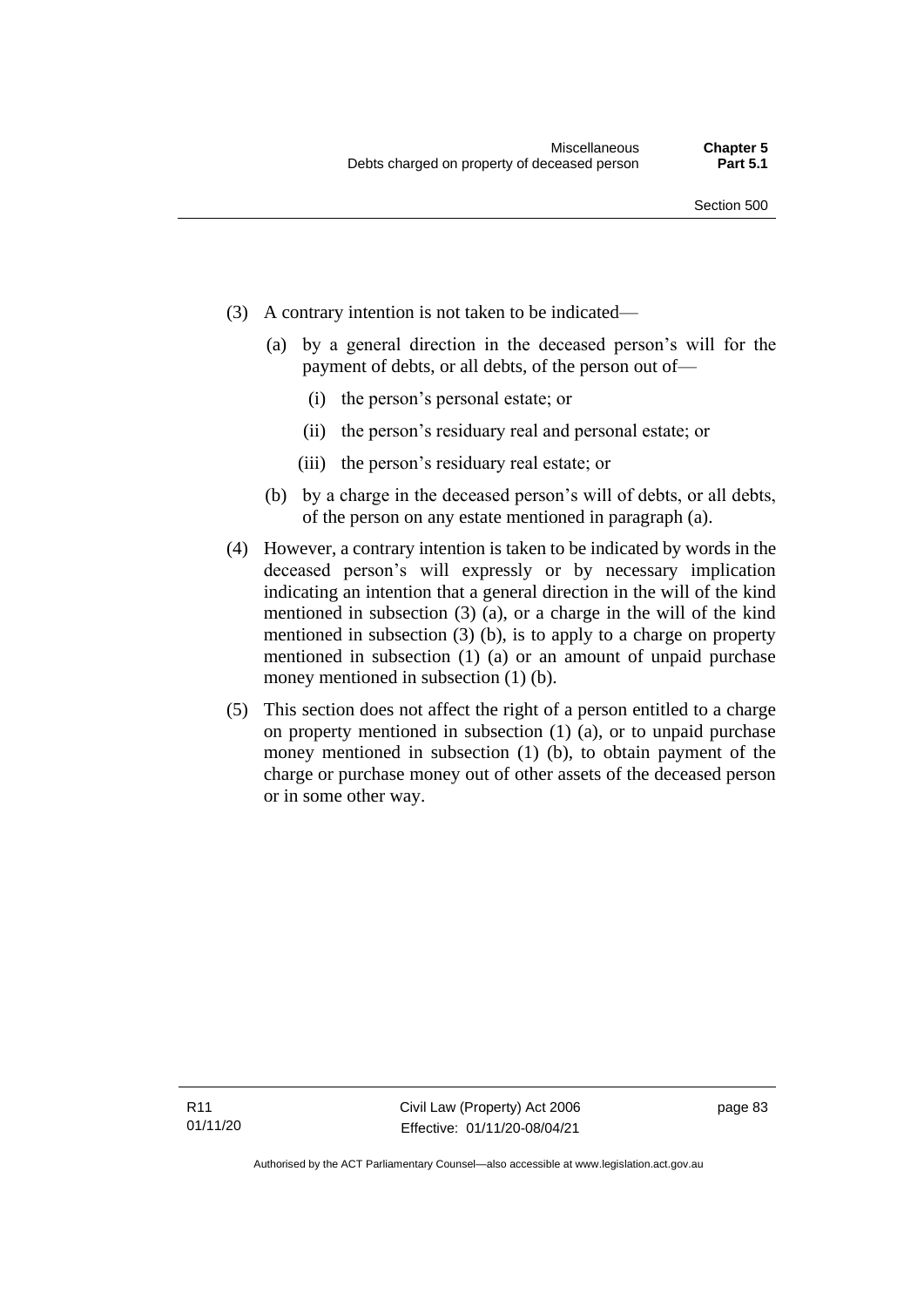**Chapter 5** Miscellaneous **Stipulations in contracts** 

Section 501

## **Part 5.2 Stipulations in contracts**

#### **501 Stipulations not of the essence of contracts**

Stipulations in a contract, about time or anything else, that, in accordance with the rules of equity, are taken not to be, or not to have been, of the essence of the contract must be interpreted and have effect at law in accordance with those rules.

page 84 Civil Law (Property) Act 2006 Effective: 01/11/20-08/04/21

R11 01/11/20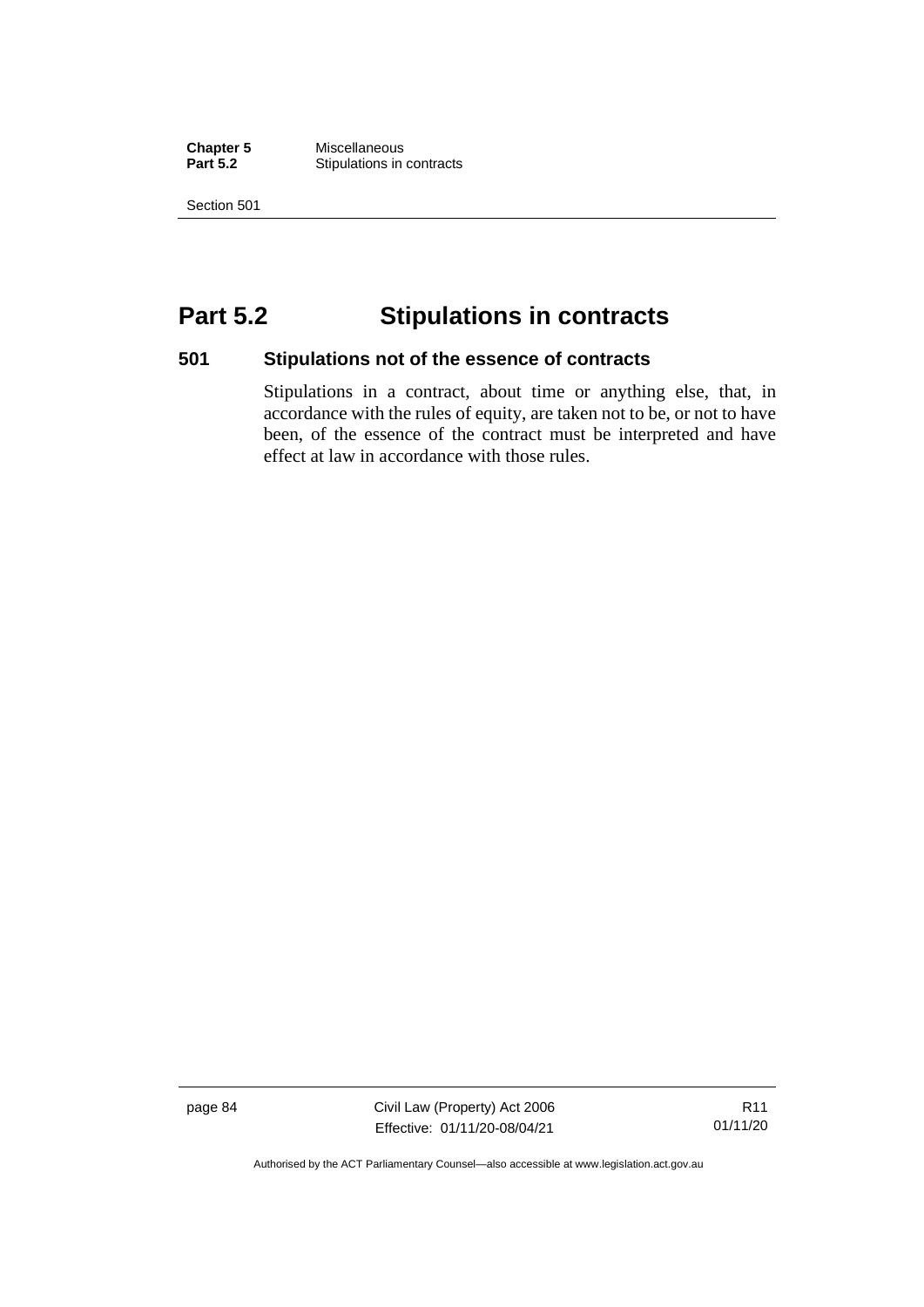## **Part 5.3 Miscellaneous—other provisions**

#### **502 Approved forms**

- (1) The Minister may, in writing, approve forms for this Act.
- (2) If the Minister approves a form for a particular purpose, the approved form must be used for that purpose.

*Note* For other provisions about forms, see the [Legislation Act,](http://www.legislation.act.gov.au/a/2001-14) s 255.

(3) An approved form is a notifiable instrument.

*Note* A notifiable instrument must be notified under the [Legislation Act.](http://www.legislation.act.gov.au/a/2001-14)

#### **503 Regulation-making power**

- (1) The Executive may make regulations for this Act.
	- *Note* A regulation must be notified, and presented to the Legislative Assembly, under the [Legislation Act.](http://www.legislation.act.gov.au/a/2001-14)
- (2) A regulation may make provision in relation to the following:
	- (a) requirements about the way plans for section  $260(1)(a)$  are prepared;
	- (b) format requirements for plans required under section 260 (1) (a).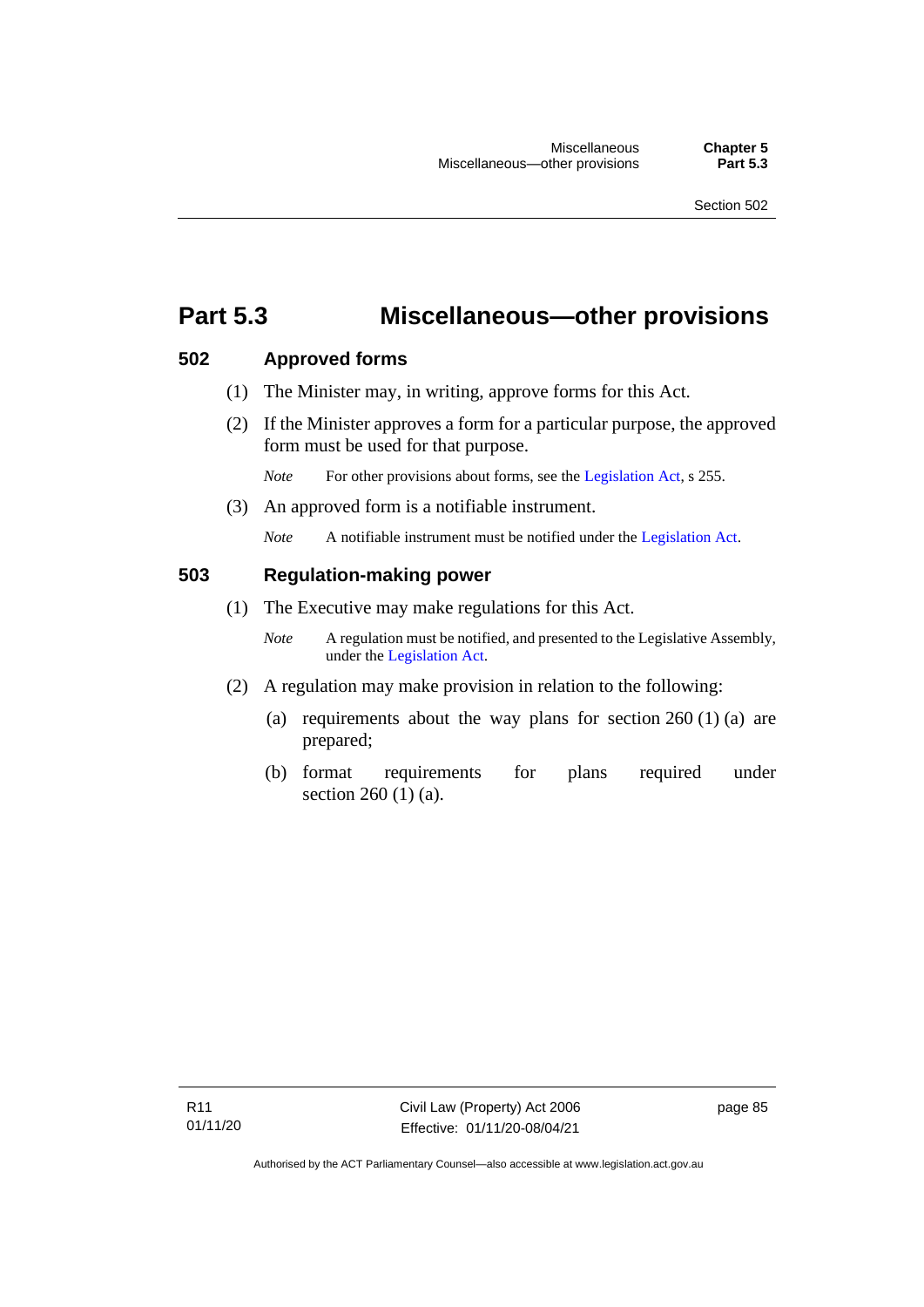## **Part 5.6 Transitional—Unit Titles Legislation Amendment Act 2020**

#### **510 Meaning of** *commencement day***—pt 5.6**

In this part:

*commencement day* means the day the *[Unit Titles Legislation](http://www.legislation.act.gov.au/a/2020-4/default.asp)  [Amendment Act 2020](http://www.legislation.act.gov.au/a/2020-4/default.asp)*, section 20 commences.

### **511 Application to certain existing off-the-plan contracts amendments made by Unit Titles Legislation Amendment Act 2020**

- (1) This section applies to an off-the-plan contract if—
	- (a) the contract—
		- (i) was entered into before 1 July 2021; or
		- (ii) is for the sale of a unit in a units plan in relation to which another off-the-plan contract (a *related contract*) was entered into before 1 July 2021; and
	- (b) the contract or the related contract has not been completed.
- (2) The following provisions apply to the off-the-plan contract and the rights and obligations of the parties under the contract:
	- (a) division 2.9.2 as in force immediately before the commencement day;
	- (b) section 260G.
- (3) However, if the seller gives the buyer a disclosure statement that complies with the requirements of section 260 (1), as amended by the *[Unit Titles Legislation Amendment Act 2020](http://www.legislation.act.gov.au/a/2020-4/default.asp)*, from the day the disclosure statement is given to the buyer—
	- (a) division 2.9.2 applies to the contract and the rights and obligations of the parties under the contract; and

R11 01/11/20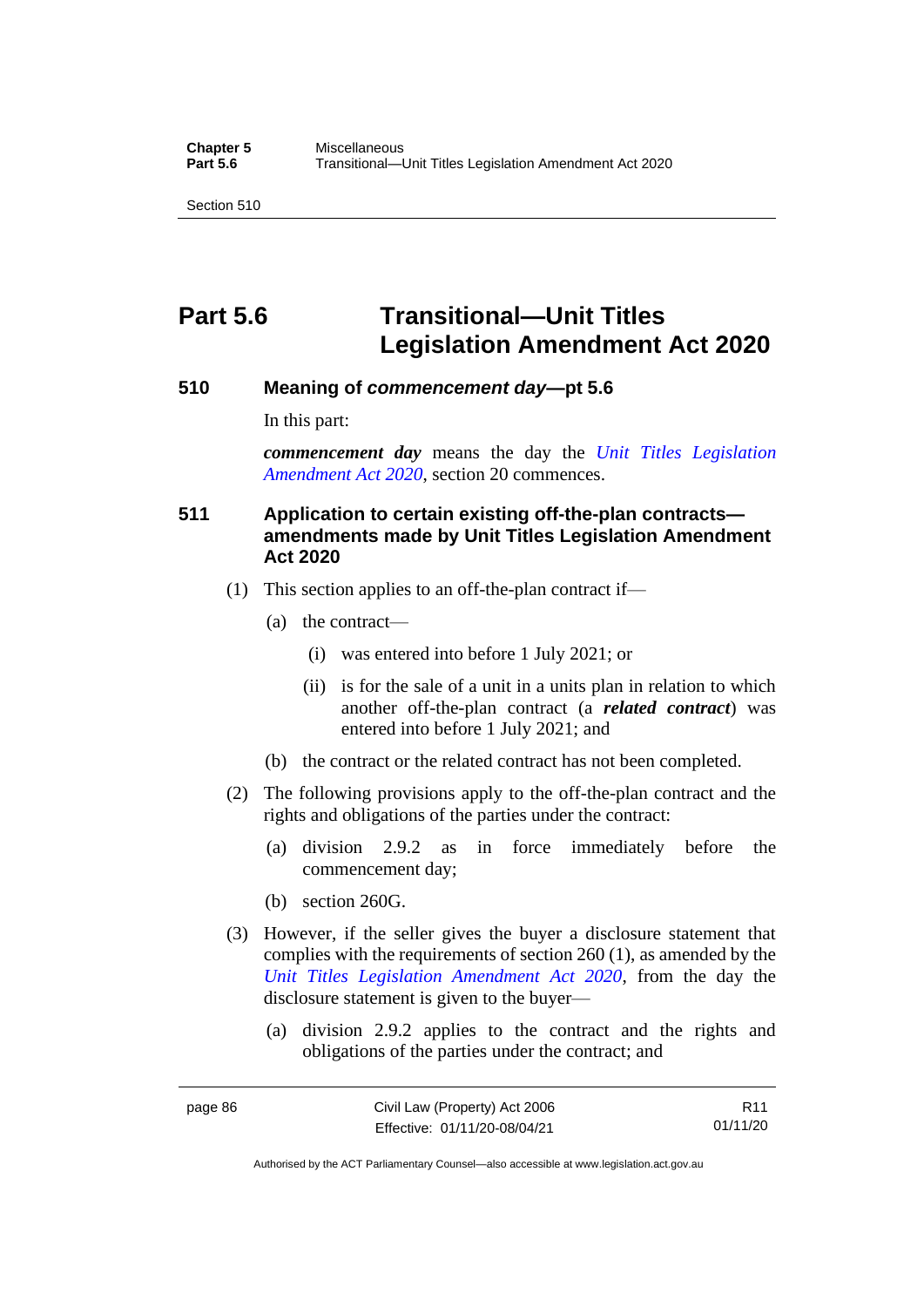(b) to remove any doubt, section 260A (2) (b) applies to the contract.

### **512 Expiry—pt 5.6**

This part expires 3 years after the day it commences.

*Note* Transitional provisions are kept in the Act for a limited time. A transitional provision is repealed on its expiry but continues to have effect after its repeal (se[e Legislation Act,](http://www.legislation.act.gov.au/a/2001-14) s 88).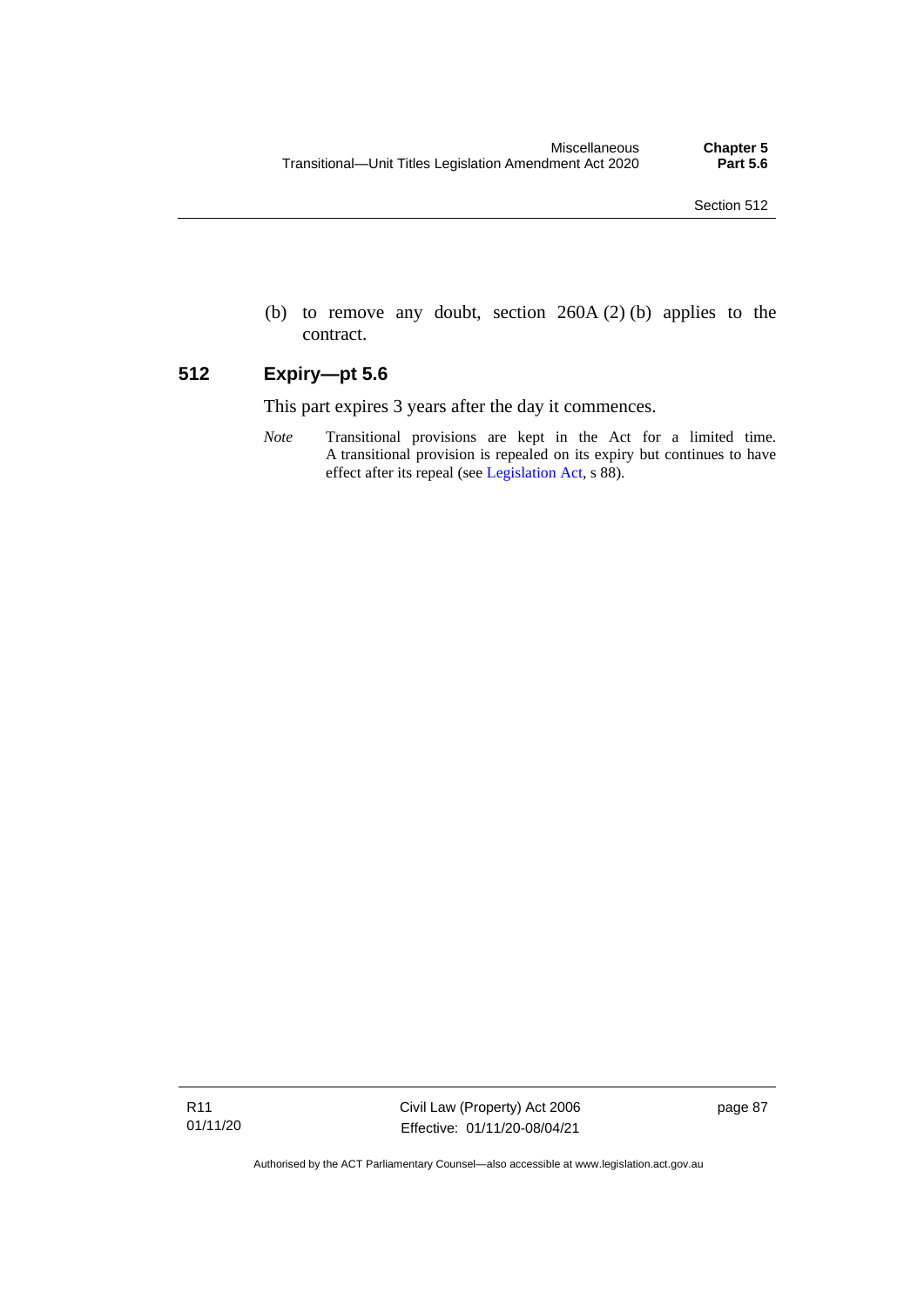**Dictionary** 

## **Dictionary**

(see s 3)

- *Note 1* The [Legislation Act](http://www.legislation.act.gov.au/a/2001-14) contains definitions and other provisions relevant to this Act.
- *Note 2* For example, the [Legislation Act,](http://www.legislation.act.gov.au/a/2001-14) dict, pt 1, defines the following terms:
	- adult
	- child
	- corporation
	- Corporations Act
	- domestic partnership (see s 169 (2))
	- *individual*
	- instrument (see s 14)
	- *interest*
	- land
	- person
	- police officer
	- proceeding
	- provision (see s 16)
	- public trustee and guardian
	- registrar-general.
- *Note 3* See also the [Legislation Act,](http://www.legislation.act.gov.au/a/2001-14) s 168 (References to person with interest in land include personal representative etc).

*administrator* includes anyone to whom administration of the estate of a deceased person is granted, and includes the public trustee and guardian acting under the *[Administration and Probate Act 1929](http://www.legislation.act.gov.au/a/1929-18)*, part 6.

*agent*, for part 4.7 (Recovery of leased premises)—see section 437.

*annuity*, for part 2.6 (Apportionment)—see section 248.

*assurance* includes a conveyance and a disposition made otherwise than by will.

R11 01/11/20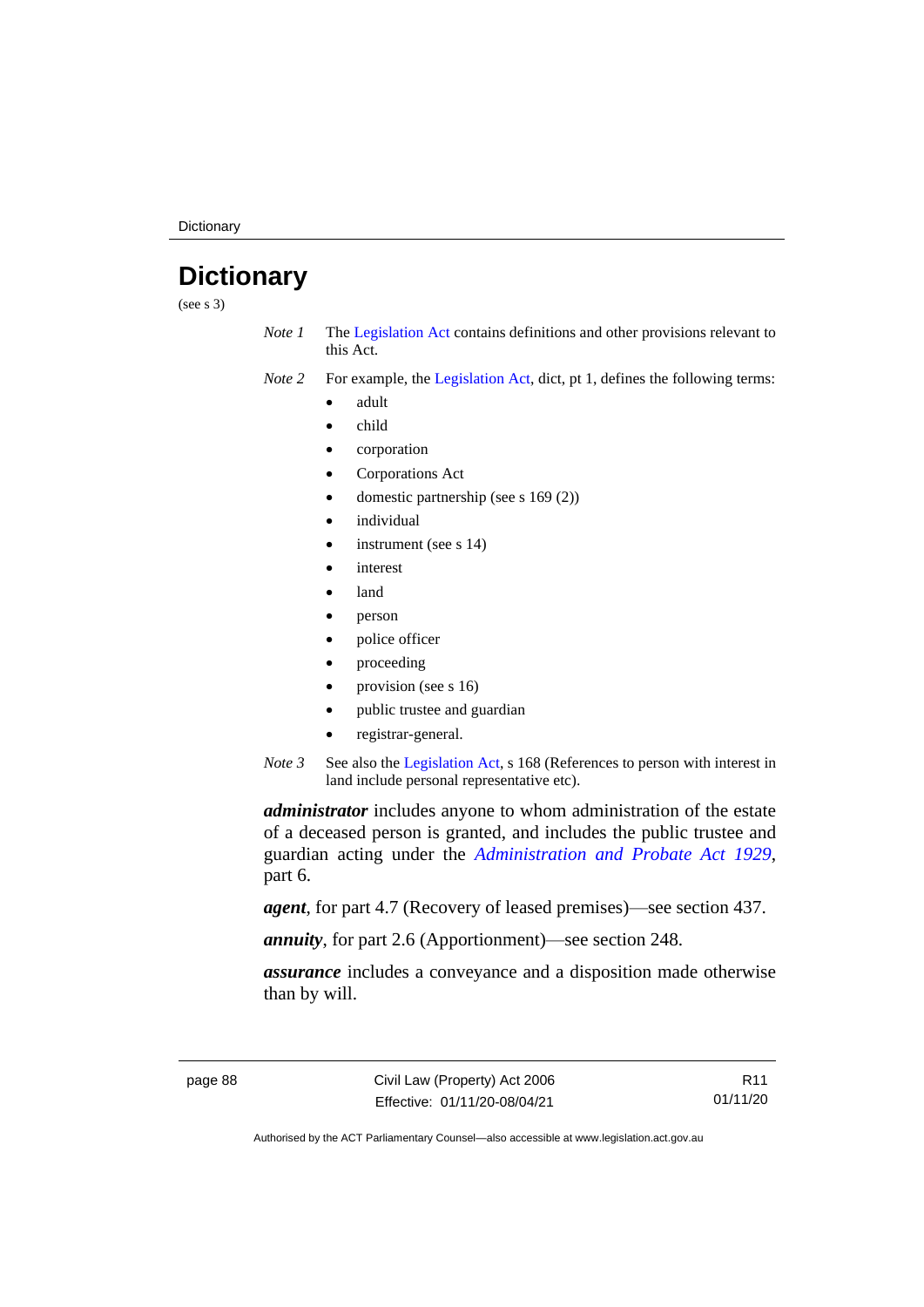**bankruptcy** includes any act or proceeding in law having effects or results similar to those of bankruptcy.

#### **Example**

winding-up of a company

*buyer action period*, for part 2.9 (Unit titles)—see section 259.

*common property*, for part 2.9 (Unit Titles)—see the *[Unit Titles](http://www.legislation.act.gov.au/a/2001-16)  Act [2001](http://www.legislation.act.gov.au/a/2001-16)*, section 13.

*conveyance* includes an assignment, appointment, lease, settlement or other assurance by deed of any property.

*deed*, in relation to land under the *[Land Titles Act 1925](http://www.legislation.act.gov.au/a/1925-1)*, includes an instrument that has the effect of a deed under that Act.

*developer*, for part 2.9 (Unit titles)—see the *[Unit Titles Act 2001](http://www.legislation.act.gov.au/a/2001-16)*, dictionary.

*disclosure statement*, for part 2.9 (Unit titles)—see section 260 (1).

*disclosure update notice*, for part 2.9 (Unit titles)—see section 260B (2).

*disposition* includes—

- (a) a conveyance; and
- (b) an acknowledgment under the *[Administration and Probate](http://www.legislation.act.gov.au/a/1929-18)  Act [1929](http://www.legislation.act.gov.au/a/1929-18)*, section 56 (Executor may sign acknowledgment instead of conveyance); and
- (c) a vesting instrument, declaration of trust, disclaimer, release or any other assurance of property by an instrument other than a will; and
- (d) a release, devise, bequest or appointment of property in a will.

*dividend*, for part 2.6 (Apportionment)—see section 248.

page 89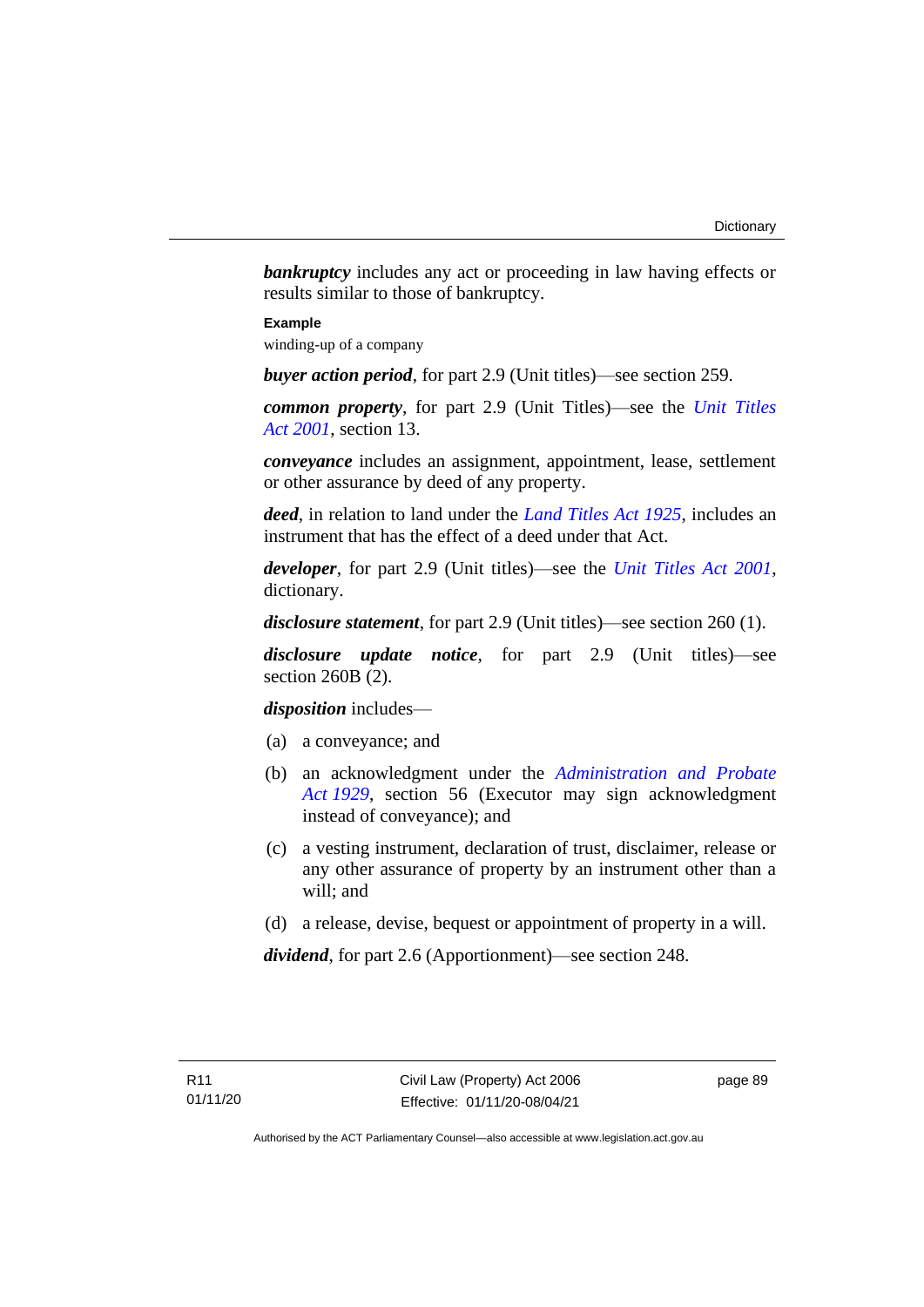*encumbrance* includes—

- (a) a mortgage; and
- (b) a trust for securing money; and
- (c) a lien or charge of a portion, annuity, or other capital or annual sum.

*excluded change*, for part 2.9 (Unit titles)—see section 259A (3).

*executor* means the executor to whom probate has been granted, and includes an executor by right of representation.

*implied warranties*, for division 2.9.3 (Implied warranties)—see section 264.

*income*, of land, includes rents and profits.

*instrument* includes a deed, a will, an agreement for settlement, and a law of the Territory, the Commonwealth, a State or another Territory.

*interested person*, in relation to property, for part 2.5 (Partition)—see section 242.

*lease*, for part 4.5 (Forfeiture of leases)—see section 424.

*lessee*, for part 4.5 (Forfeiture of leases)—see section 424.

*lessor*, for part 4.5 (Forfeiture of leases)—see section 424.

*life interest*, for division 2.2.3 (Ending life interests)—see section 215.

*material change*, for part 2.9 (Unit titles)—see section 259.

#### *mortgage*—

- (a) for land under the *[Land Titles Act 1925](http://www.legislation.act.gov.au/a/1925-1)*—see that Act, section 6 (1); and
- (b) for other property—includes a charge on property for securing money or money's worth.

R11 01/11/20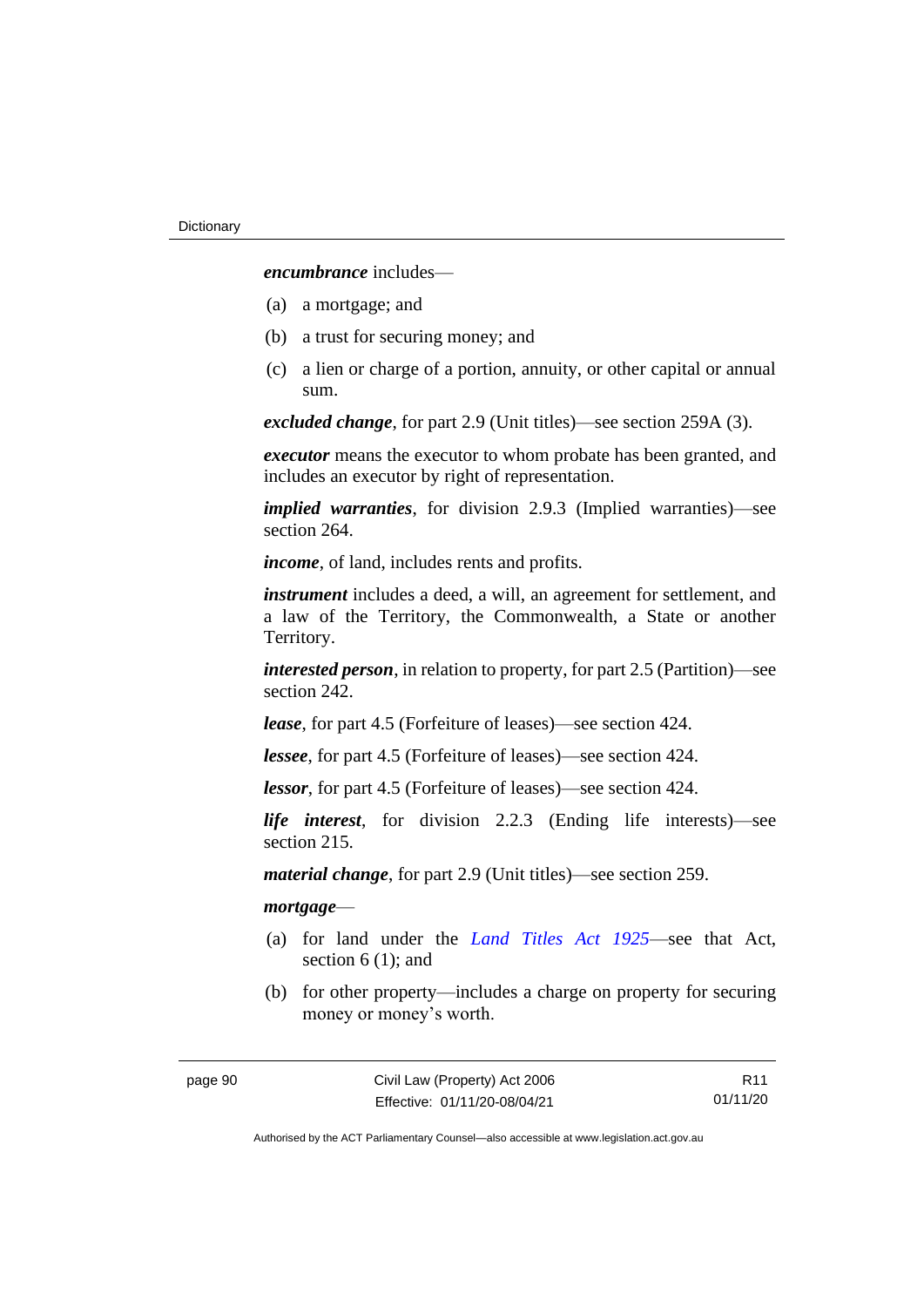#### *mortgagee*—

- (a) for land under the *[Land Titles Act 1925](http://www.legislation.act.gov.au/a/1925-1)*—see that Act, section 6 (1); and
- (b) for other property—includes a person taking title to the mortgage under the original mortgagee.

#### *mortgagor*—

- (a) for land under the *[Land Titles Act 1925](http://www.legislation.act.gov.au/a/1925-1)*—see that Act, section 6 (1); and
- (b) for other property—includes any of the following:
	- (i) a person taking title to the equity of redemption under the original mortgagor;
	- (ii) a person entitled to redeem a mortgage, according to the person's interest in the mortgaged property.

*off-the-plan contract*, for part 2.9 (Unit titles)—see section 259.

*owners corporation*, for part 2.9 (Unit Titles)—see the *[Unit Titles](http://www.legislation.act.gov.au/a/2011-41)  [\(Management\) Act](http://www.legislation.act.gov.au/a/2011-41) 2011*, dictionary.

*personal representative* means the executor or administrator of a deceased person.

*person with a legal disability* means—

- (a) a child; or
- (b) a person with a mental disability.

*person with a mental disability* means—

(a) in relation to a proceeding—a person (other than a child) who is not legally competent to be a party to the proceeding; and

page 91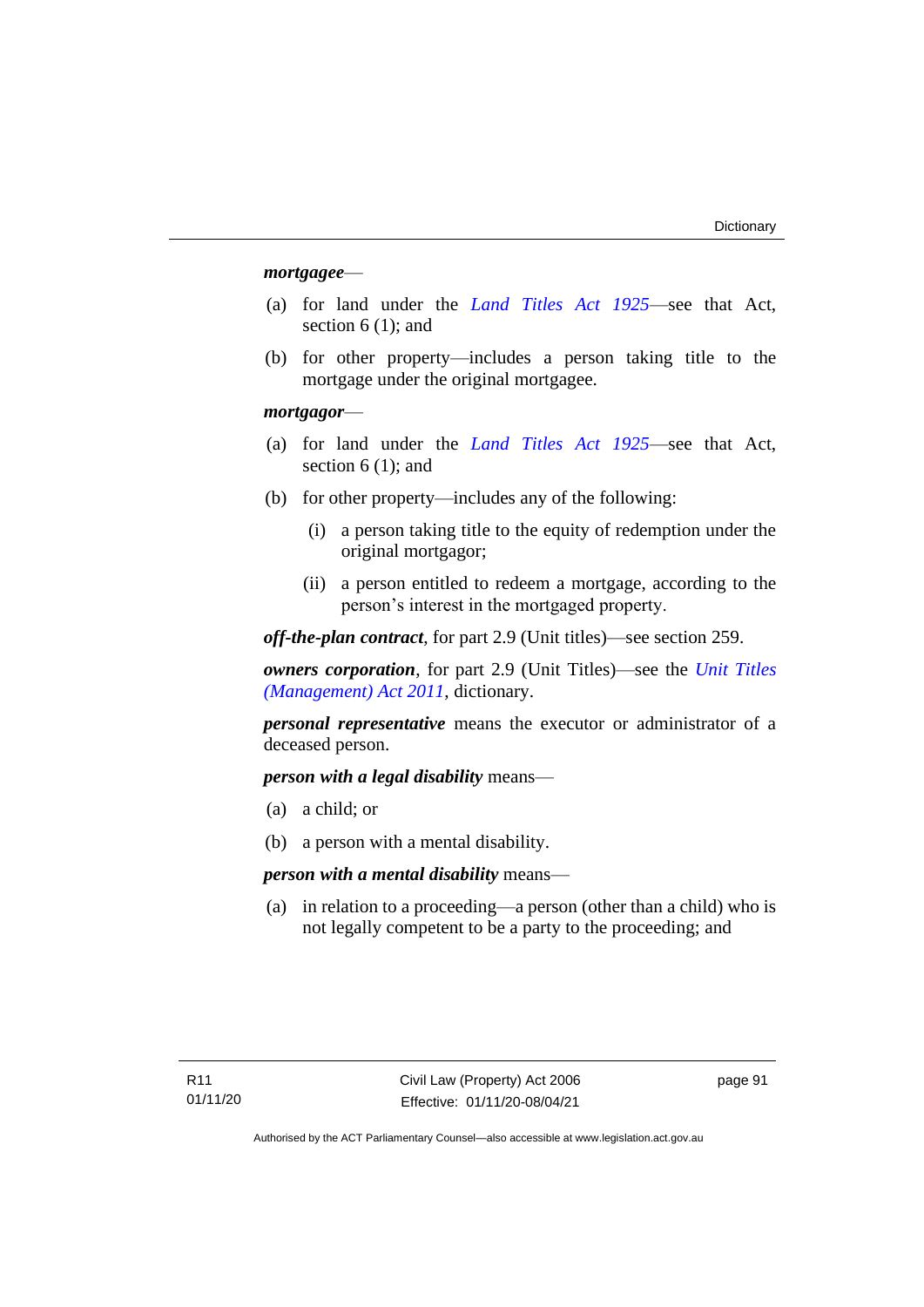(b) in relation to the doing of something—a person (other than a child) who is not legally competent to do the thing;

and includes such a person even if a guardian or manager has not been appointed for the person under the *[Guardianship and Management of](http://www.legislation.act.gov.au/a/1991-62)  [Property Act 1991](http://www.legislation.act.gov.au/a/1991-62)*.

*possession*, of land, includes receipt of income from the land.

*proceeding for partition of property*, for part 2.5 (Partition)—see section 242.

#### *purchaser*—

- (a) for division 2.4.1 (Dispositions on trust for sale or with power of sale)—see section 230; and
- (b) for division 2.4.2 (Voidable dispositions)—see section 238; and
- (c) for any other provision—means a purchaser for valuable consideration, and includes—
	- (i) a lessee or mortgagee; and
	- (ii) anyone else who acquires an interest in property for valuable consideration.

*registered* means—

- (a) for this Act generally—registered in the appropriate register kept by the registrar-general; and
- (b) for part 2.9 (Unit Titles)—see section 259.

#### *rent*—

- (a) includes yearly or other rent; and
- (b) for part 2.6 (Apportionment)—see section 248.

*securities* includes stocks, funds and shares.

*settlement*—see section 200.

*sublease*, for part 4.5 (Forfeiture of leases)—see section 424.

R11 01/11/20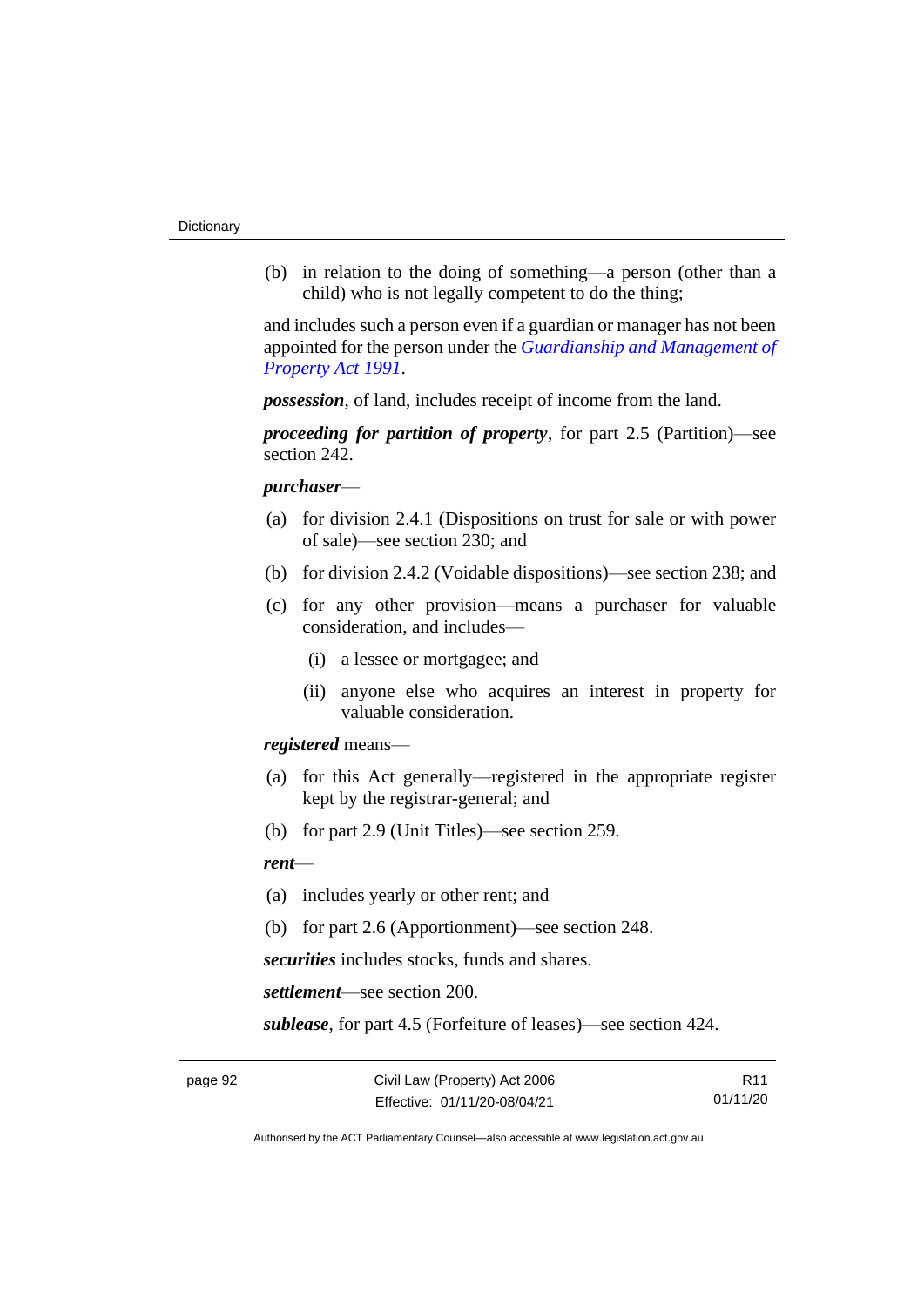*trust corporation* means—

- (a) the public trustee and guardian or a trustee company; or
- (b) the Official Trustee in Bankruptcy under the *[Bankruptcy Act](http://www.comlaw.gov.au/Series/C2004A07422)  [1966](http://www.comlaw.gov.au/Series/C2004A07422)* (Cwlth); or
- (c) the trustee in whom the property of a bankrupt is vested.

*trustee company*—see the *[Trustee Companies Act 1947](http://www.legislation.act.gov.au/a/1947-15)*, dictionary.

*trustees for sale* means the people holding property on trust for sale.

*trust for sale* means a binding trust for sale, whether or not exercisable at the request or with the consent of anyone, and with or without a discretionary power to postpone sale.

*unit*, for part 2.9 (Unit Titles)—see the *[Unit Titles Act](http://www.legislation.act.gov.au/a/2001-16) 2001*, section 9.

*units plan*, for part 2.9 (Unit Titles)—see the *[Unit Titles Act 2001](http://www.legislation.act.gov.au/a/2001-16)*, dictionary.

*valuable consideration* includes marriage, but does not include a nominal consideration in money.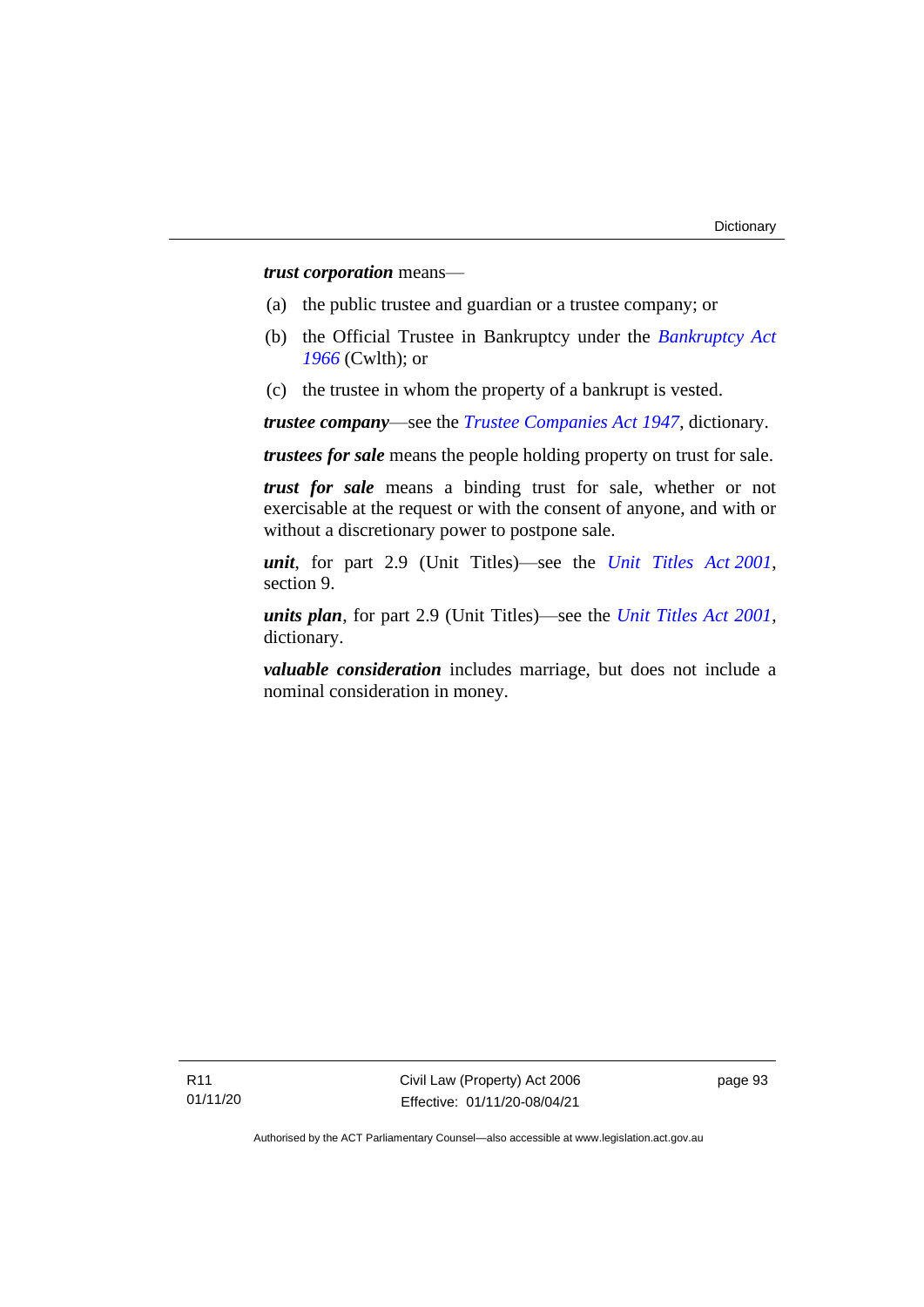1 About the endnotes

## **Endnotes**

#### **1 About the endnotes**

Amending and modifying laws are annotated in the legislation history and the amendment history. Current modifications are not included in the republished law but are set out in the endnotes.

Not all editorial amendments made under the *[Legislation Act 2001](http://www.legislation.act.gov.au/a/2001-14)*, part 11.3 are annotated in the amendment history. Full details of any amendments can be obtained from the Parliamentary Counsel's Office.

Uncommenced amending laws are not included in the republished law. The details of these laws are underlined in the legislation history. Uncommenced expiries are underlined in the legislation history and amendment history.

If all the provisions of the law have been renumbered, a table of renumbered provisions gives details of previous and current numbering.

The endnotes also include a table of earlier republications.

| $A = Act$                                    | $NI =$ Notifiable instrument                |
|----------------------------------------------|---------------------------------------------|
|                                              |                                             |
| $AF =$ Approved form                         | $o = order$                                 |
| $am = amended$                               | $om = omitted/repealed$                     |
| $amdt = amendment$                           | $ord = ordinance$                           |
| $AR = Assembly resolution$                   | $orig = original$                           |
| $ch = chapter$                               | par = paragraph/subparagraph                |
| $CN =$ Commencement notice                   | $pres = present$                            |
| $def = definition$                           | $prev = previous$                           |
| $DI = Disallowable instrument$               | $(\text{prev}) = \text{previously}$         |
| $dict = dictionary$                          | $pt = part$                                 |
| $disallowed = disallowed by the Legislative$ | $r = rule/subrule$                          |
| Assembly                                     | $reloc = relocated$                         |
| $div = division$                             | $renum = renumbered$                        |
| $exp = expires/expired$                      | $R[X]$ = Republication No                   |
| $Gaz = gazette$                              | $RI = reissue$                              |
| $h dq =$ heading                             | $s = section/subsection$                    |
| $IA = Interpretation Act 1967$               | $sch = schedule$                            |
| ins = inserted/added                         | $sdiv = subdivision$                        |
| $LA =$ Legislation Act 2001                  | $SL = Subordinate$ law                      |
| $LR =$ legislation register                  | $sub =$ substituted                         |
| $LRA =$ Legislation (Republication) Act 1996 | $underlining = whole or part not commenced$ |
| $mod = modified/modification$                | or to be expired                            |
|                                              |                                             |

#### **2 Abbreviation key**

page 94 Civil Law (Property) Act 2006 Effective: 01/11/20-08/04/21

R11 01/11/20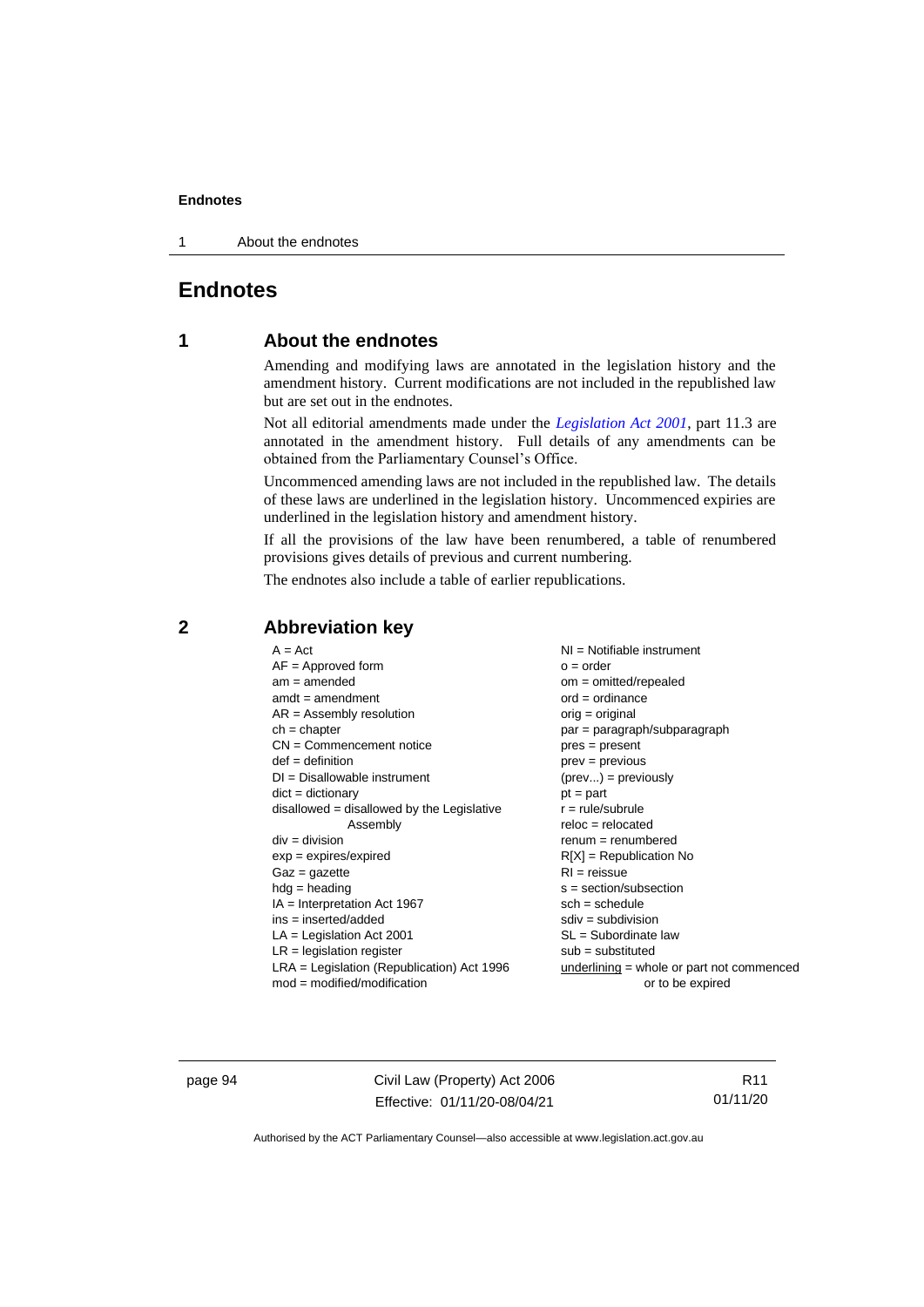#### **3 Legislation history**

#### **Civil Law (Property) Act 2006 A2006-38**

notified LR 28 September 2006

s 1, s 2 commenced 28 September 2006 (LA s 75 (1)

remainder commenced 28 March 2007 (s 2 and LA s 79)

as amended by

#### **[Children and Young People \(Consequential Amendments\) Act 2008](http://www.legislation.act.gov.au/a/2008-20) A2008-20 sch 3 pt 3.5**

notified LR 17 July 2008

s 1, s 2 commenced 17 July 2008 (LA s 75 (1))

s 3 commenced 18 July 2008 (s 2 (1))

sch 3 pt 3.5 commenced 27 October 2008 (s 2 (4) and see [Children](http://www.legislation.act.gov.au/a/2008-19)  [and Young People Act 2008](http://www.legislation.act.gov.au/a/2008-19) A2008-19, s 2 and [CN2008-13\)](http://www.legislation.act.gov.au/cn/2008-13/default.asp)

#### **[Justice and Community Safety Legislation Amendment Act 2010](http://www.legislation.act.gov.au/a/2010-40)**

**[\(No](http://www.legislation.act.gov.au/a/2010-40) 3) A2010-40 sch 1 pt 1.1**

notified LR 5 October 2010

s 1, s 2 commenced 5 October 2010 (LA s 75 (1))

s 3, sch 1 pt 1.1 commenced 6 October 2010 (s 2 (1))

#### **[Administrative \(One ACT Public Service Miscellaneous Amendments\)](http://www.legislation.act.gov.au/a/2011-22)  Act [2011](http://www.legislation.act.gov.au/a/2011-22) A2011-22 sch 1 pt 1.26**

notified LR 30 June 2011 s 1, s 2 commenced 30 June 2011 (LA s 75 (1)) sch 1 pt 1.26 commenced 1 July 2011 (s 2 (1))

#### **[Unit Titles \(Management\) Act 2011](http://www.legislation.act.gov.au/a/2011-41) A2011-41 sch 5 pt 5.2**

notified LR 3 November 2011 s 1, s 2 commenced 3 November 2011 (LA s 75 (1)) sch 5 pt 5.2 commenced 30 March 2012 (s 2 and [CN2012-6\)](http://www.legislation.act.gov.au/cn/2012-6/default.asp)

#### **[Justice and Community Safety Legislation Amendment Act 2013](http://www.legislation.act.gov.au/a/2013-7/default.asp)  [A2013-7](http://www.legislation.act.gov.au/a/2013-7/default.asp) sch 1 pt 1.2**

notified LR 1 March 2013 s 1, s 2 commenced 1 March 2013 (LA s 75 (1)) sch 1 pt 1.2 commenced 4 March 2013 (s 2 and see Retirement [Villages Act 2012](http://www.legislation.act.gov.au/a/2012-38) A2012-38, s 2 and LA s 79)

R11 01/11/20 Civil Law (Property) Act 2006 Effective: 01/11/20-08/04/21

page 95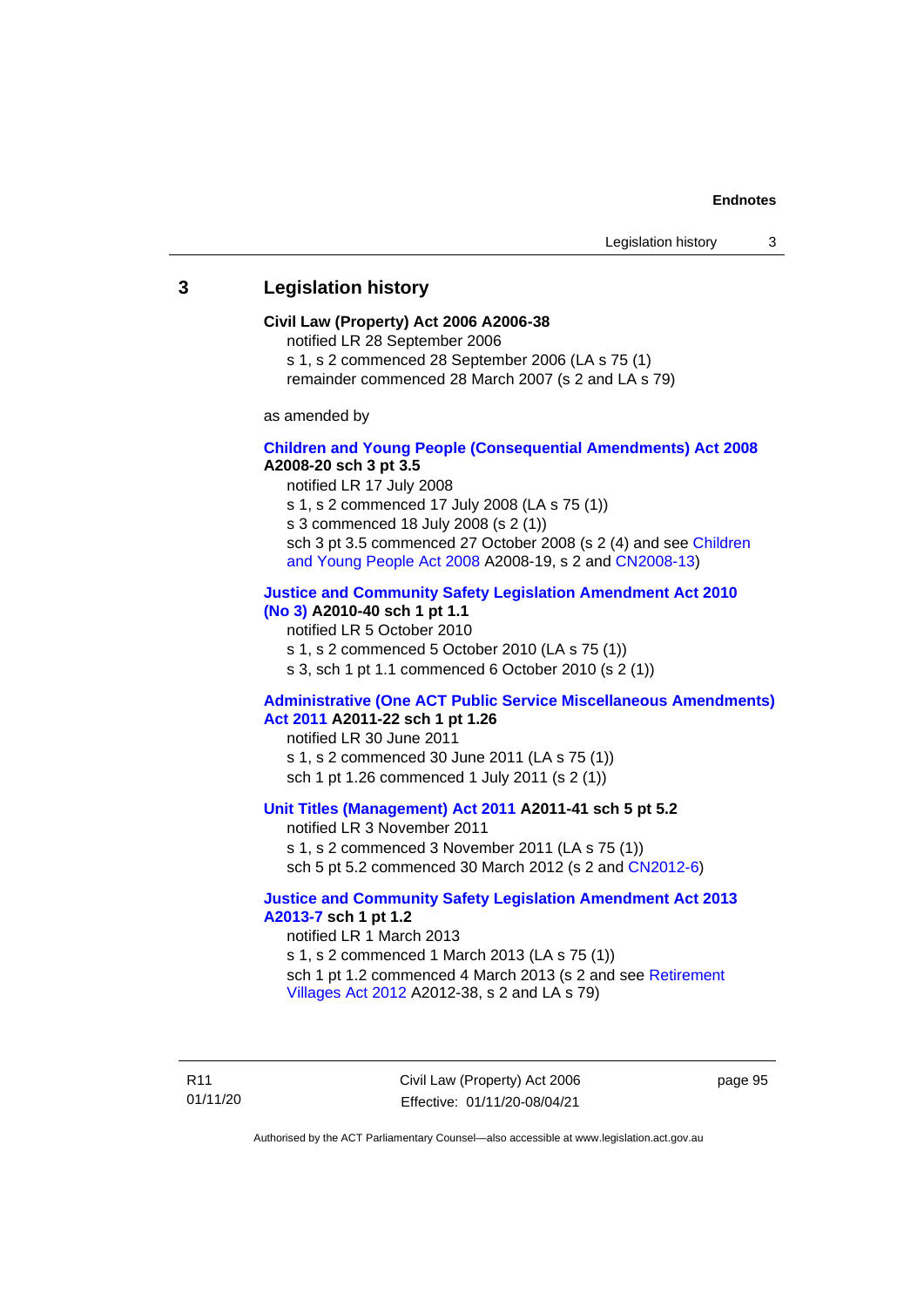| -3 | Legislation history |
|----|---------------------|
|----|---------------------|

#### **[Marriage Equality \(Same Sex\) Act 2013](http://www.legislation.act.gov.au/a/2013-39) A2013-39 sch 2 pt 2.4**

notified LR 4 November 2013

s 1, s 2 commenced 4 November 2013 (LA s 75 (1))

- sch 2 pt 2.4 commenced 7 November 2013 (s 2 and [CN2013-11\)](http://www.legislation.act.gov.au/cn/2013-11)
- *Note* The High Court held this Act to be of no effect (see *Commonwealth v Australian Capital Territory* [2013] HCA 55)

#### **[Protection of Rights \(Services\) Legislation Amendment Act 2016](http://www.legislation.act.gov.au/a/2016-13)  [\(No](http://www.legislation.act.gov.au/a/2016-13) 2) A2016-13 sch 1 pt 1.8**

notified LR 16 March 2016

s 1, s 2 commenced 16 March 2016 (LA s 75 (1))

sch 1 pt 1.8 commenced 1 April 2016 (s 2 and see [Protection of Rights](http://www.legislation.act.gov.au/a/2016-1/default.asp)  [\(Services\) Legislation Amendment Act 2016](http://www.legislation.act.gov.au/a/2016-1/default.asp) A2016-1 s 2)

#### **[Revenue Legislation Amendment Act 2018](http://www.legislation.act.gov.au/a/2018-2/default.asp) A2018-2 sch 1 pt 1.1**

notified LR 28 February 2018 s 1, s 2 commenced 28 February 2018 (LA s 75 (1)) sch 1 pt 1.1 commenced 1 March 2018 (s 2)

#### **[Unit Titles Legislation Amendment Act 2020](http://www.legislation.act.gov.au/a/2020-4/default.asp) A2020-4 pt 2**

notified LR 27 February 2020

s 1, s 2 commenced 27 February 2020 (LA s 75 (1))

pt 2 commenced 1 November 2020 (s 2 (1) and [CN2020-11\)](http://www.legislation.act.gov.au/cn/2020-11/default.asp)

page 96 Civil Law (Property) Act 2006 Effective: 01/11/20-08/04/21

R11 01/11/20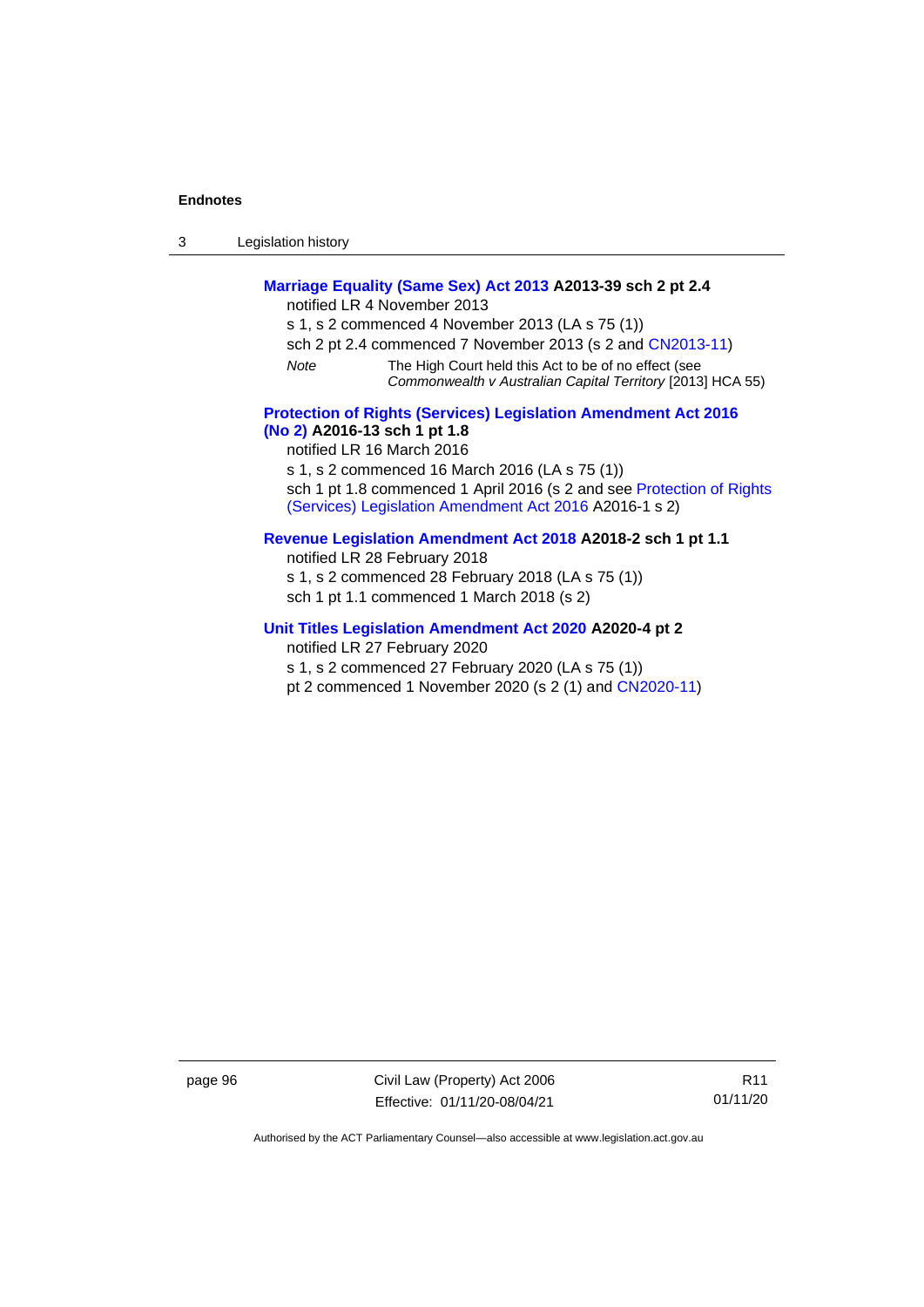#### **4 Amendment history**

**Commencement** s 2 om LA s 89 (4) **Application of Act** s 5 am [A2010-40](http://www.legislation.act.gov.au/a/2010-40) amdt 1.1 **Power to appoint trustees of child's property**<br>s 256 am A2016-13 amdt 1.30 am [A2016-13](http://www.legislation.act.gov.au/a/2016-13) amdt 1.30 **Powers and duties of guardian** s 257 am [A2008-20](http://www.legislation.act.gov.au/a/2008-20) amdt 3.13[; A2011-22](http://www.legislation.act.gov.au/a/2011-22) amdt 1.91 **Unit Titles** pt 2.9 hdg ins [A2011-41](http://www.legislation.act.gov.au/a/2011-41) amdt 5.3 **Definitions—Important concepts** div 2.9.1 hdg ins [A2011-41](http://www.legislation.act.gov.au/a/2011-41) amdt 5.3 sub [A2020-4](http://www.legislation.act.gov.au/a/2020-4/) s 5 **Definitions—pt 2.9** s 259 ins [A2011-41](http://www.legislation.act.gov.au/a/2011-41) amdt 5.3 sub [A2020-4](http://www.legislation.act.gov.au/a/2020-4/) s 5 def *buyer action period* ins [A2020-4](http://www.legislation.act.gov.au/a/2020-4/) s 5 def *common property* ins [A2011-41](http://www.legislation.act.gov.au/a/2011-41) amdt 5.3 sub [A2020-4](http://www.legislation.act.gov.au/a/2020-4/) s 5 def *developer* ins [A2020-4](http://www.legislation.act.gov.au/a/2020-4/) s 5 def *disclosure statement* in[s A2020-4](http://www.legislation.act.gov.au/a/2020-4/) s 5 def *disclosure update notice* in[s A2020-4](http://www.legislation.act.gov.au/a/2020-4/) s 5 def *excluded change* in[s A2020-4](http://www.legislation.act.gov.au/a/2020-4/) s 5 def *material change* ins [A2020-4](http://www.legislation.act.gov.au/a/2020-4/) s 5 def *off-the-plan contract* ins [A2020-4](http://www.legislation.act.gov.au/a/2020-4/) s 5 def *owners corporation* in[s A2011-41](http://www.legislation.act.gov.au/a/2011-41) amdt 5.3 sub [A2020-4](http://www.legislation.act.gov.au/a/2020-4/) s 5 def *registered* ins [A2011-41](http://www.legislation.act.gov.au/a/2011-41) amdt 5.3 sub [A2020-4](http://www.legislation.act.gov.au/a/2020-4/) s 5 def *unit* ins [A2011-41](http://www.legislation.act.gov.au/a/2011-41) amdt 5.3 sub [A2020-4](http://www.legislation.act.gov.au/a/2020-4/) s 5 def *units plan* ins [A2011-41](http://www.legislation.act.gov.au/a/2011-41) amdt 5.3 sub [A2020-4](http://www.legislation.act.gov.au/a/2020-4/) s 5 **Meaning of** *type 1 matter* **and** *type 2 matter* s 259A ins [A2020-4](http://www.legislation.act.gov.au/a/2020-4/) s 5 **Off-the-plan contracts—disclosure** div 2.9.2 hdg reloc fro[m Unit Titles Act 2001](http://www.legislation.act.gov.au/a/2001-16) div 3.4 hdg b[y A2011-41](http://www.legislation.act.gov.au/a/2011-41) amdt 5.38 sub [A2020-4](http://www.legislation.act.gov.au/a/2020-4/) s 6

R11 01/11/20 Civil Law (Property) Act 2006 Effective: 01/11/20-08/04/21

page 97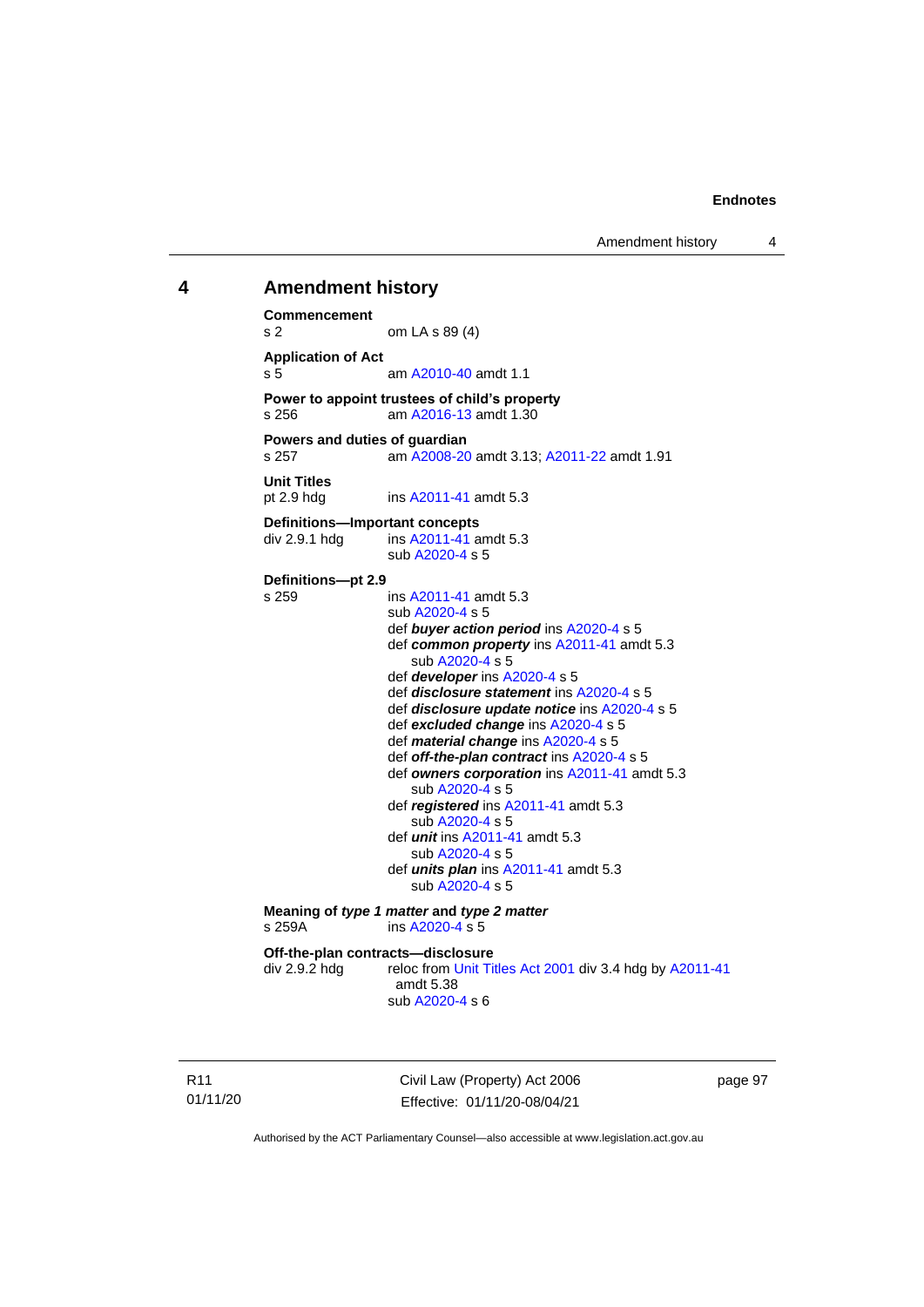| 4 | Amendment history |  |
|---|-------------------|--|
|   |                   |  |

| s 260                                                                                                                                       | Contract for sale of unit before registration of units plan<br>reloc from Unit Titles Act 2001 s 31A by A2011-41 amdt 5.38<br>sub A2020-4 s 7 |  |
|---------------------------------------------------------------------------------------------------------------------------------------------|-----------------------------------------------------------------------------------------------------------------------------------------------|--|
| s 260A                                                                                                                                      | Disclosure statement provided late or not at all<br>ins A2020-4 s 8                                                                           |  |
| Seller to notify material change to matter in disclosure statement<br>s 260B<br>ins A2020-4 s 8                                             |                                                                                                                                               |  |
| s 260C                                                                                                                                      | Effect of disclosure update provided in time-type 1 matter<br>ins A2020-4 s 8                                                                 |  |
| s 260D                                                                                                                                      | Effect of disclosure update provided out of time-type 1 matter<br>ins A2020-4 s 8                                                             |  |
| s 260E                                                                                                                                      | Effect of disclosure update-type 2 matter<br>ins A2020-4 s 8                                                                                  |  |
| s 260F                                                                                                                                      | Buyer action if no disclosure update notice<br>ins A2020-4 s 8                                                                                |  |
| s 260G                                                                                                                                      | Seller to notify buyer of registration of units plan<br>ins A2020-4 s 8                                                                       |  |
| <b>Evidentiary burden-notices</b><br>ins A2020-4 s 8<br>s 260H                                                                              |                                                                                                                                               |  |
| <b>Implied warranties</b><br>div 2.9.3 hdg                                                                                                  | reloc from Unit Titles Act 2001 pt 7A hdg by A2011-41<br>amdt 5.47                                                                            |  |
| s 261                                                                                                                                       | Meaning of <i>implied warranties</i> -div 2.9.3<br>reloc from Unit Titles Act 2001 s 130A by A2011-41 amdt 5.47<br>am A2020-4 s 9             |  |
| Purpose-div 2.9.3<br>s 262                                                                                                                  | reloc from Unit Titles Act 2001 s 130B by A2011-41 amdt 5.47<br>am A2020-4 s 10, s 11                                                         |  |
| Implied warranties and right to cancel-effect<br>reloc from Unit Titles Act 2001 s 130C by A2011-41 amdt 5.47<br>$s$ 263<br>om A2020-4 s 12 |                                                                                                                                               |  |
| <b>Implied warranties</b><br>s 264                                                                                                          | reloc from Unit Titles Act 2001 s 130D by A2011-41 amdt 5.47<br>am A2020-4 s 13, s 14; ss renum R11 LA                                        |  |
| s 265                                                                                                                                       | Rescission of contract for sale of unit<br>reloc from Unit Titles Act 2001 s 130E by A2011-41 amdt 5.47<br>sub A2020-4 s 15                   |  |

page 98 Civil Law (Property) Act 2006 Effective: 01/11/20-08/04/21

R11 01/11/20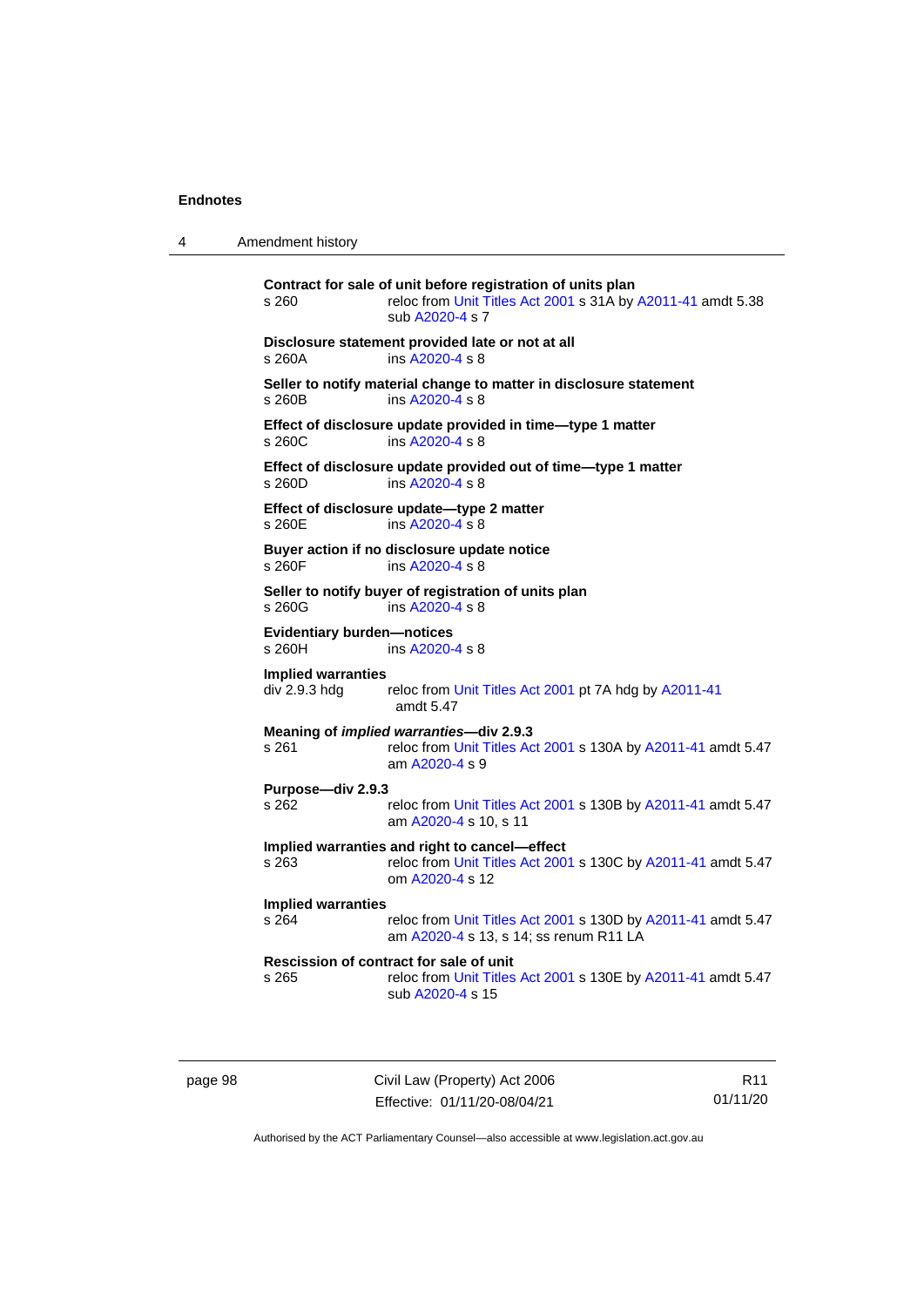**Claim for compensation**<br>s 266 reloc f reloc from [Unit Titles Act 2001](http://www.legislation.act.gov.au/a/2001-16) s 130F by [A2011-41](http://www.legislation.act.gov.au/a/2011-41) amdt 5.47 am [A2020-4](http://www.legislation.act.gov.au/a/2020-4/) s 16, s 17 **Miscellaneous** div 2.9.4 hdg ins [A2020-4](http://www.legislation.act.gov.au/a/2020-4/) s 18 **Operation of part cannot be excluded etc** s 267 ins [A2020-4](http://www.legislation.act.gov.au/a/2020-4/) s 18 **Rescission—effect** s 268 ins [A2020-4](http://www.legislation.act.gov.au/a/2020-4/) s 18 **Application of purchase money by mortgagee** s 305 am [A2018-2](http://www.legislation.act.gov.au/a/2018-2/default.asp) amdt 1.1 **Lessee to give notice of ejectment to lessor** s 402 am [A2013-7](http://www.legislation.act.gov.au/a/2013-7/default.asp) amdt 1.2 **Application—pt 4.7** s 436 am [A2013-7](http://www.legislation.act.gov.au/a/2013-7/default.asp) amdt 1.3 **Transitional** pt 5.4 hdg exp 28 March 2009 (s 506) **Regulation-making power** s 503 am [A2020-4](http://www.legislation.act.gov.au/a/2020-4/) s 19 **References to repealed Act**<br>s 504 exp 28 M exp 28 March 2009 (s 506) **Transitional regulations** s 505 exp 28 March 2009 (s 506) **Expiry of pt 5.4** s 506 exp 28 March 2009 (s 506) **Repeals and consequential amendments** pt 5.5 hdg om LA s 89 (3) **Legislation repealed** s 507 om LA s 89 (3) **Legislation amended—sch 1** s 508 om LA s 89 (3) **Transitional—Unit Titles Legislation Amendment Act 2020** pt 5.6 hdg ins [A2020-4](http://www.legislation.act.gov.au/a/2020-4/) s 20 exp 1 November 2023 (s 512) **Meaning of** *commencement day***—pt 5.6** s 510 ins [A2020-4](http://www.legislation.act.gov.au/a/2020-4/) s 20 exp 1 November 2023 (s 512)

R11 01/11/20 Civil Law (Property) Act 2006 Effective: 01/11/20-08/04/21

page 99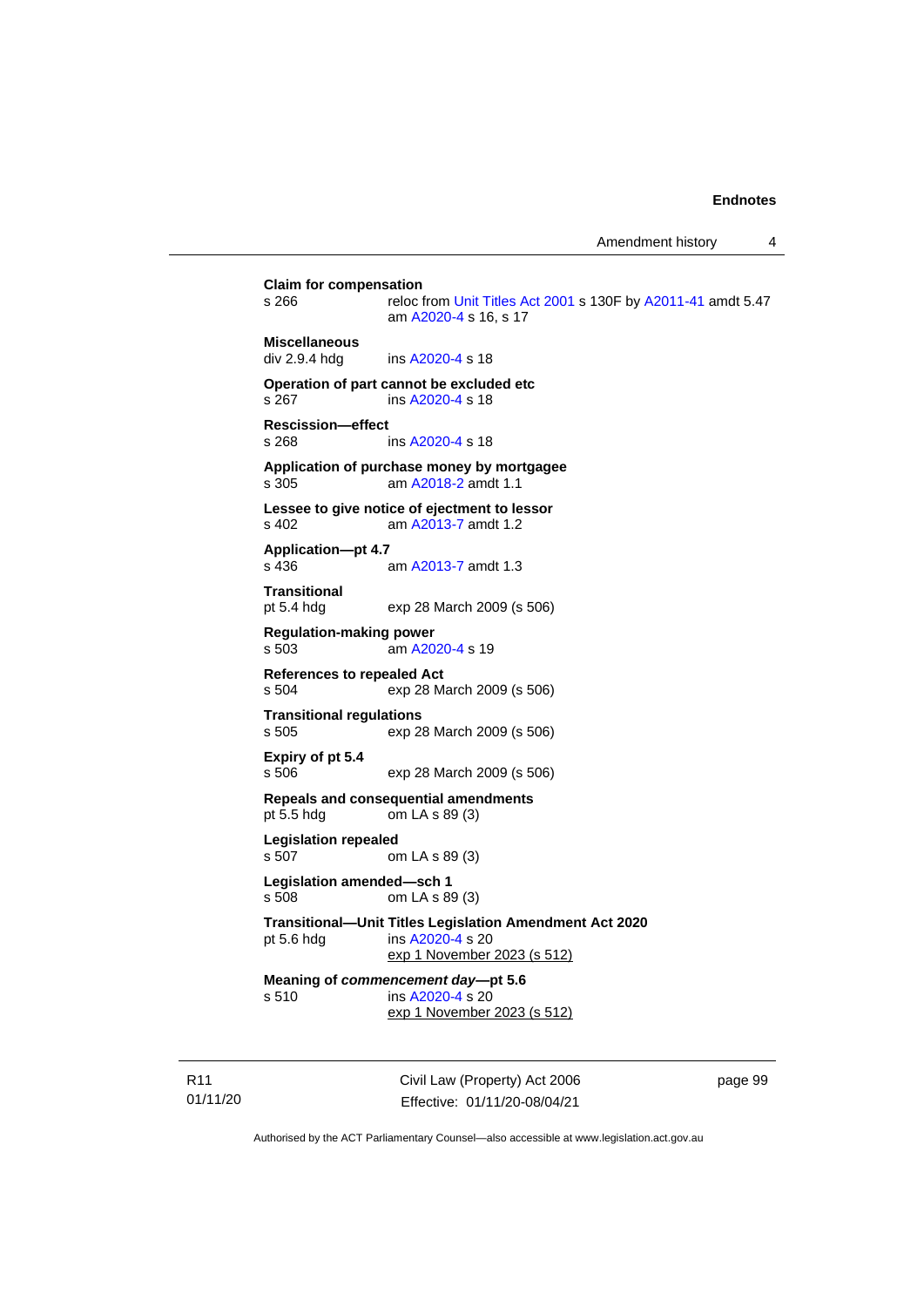4 Amendment history

```
Application to certain existing off-the-plan contracts—amendments made by 
Unit Titles Legislation Amendment Act 2020
s 511 ins A2020-4 s 20
                  exp 1 November 2023 (s 512)
Expiry—pt 5.6
s 512 ins A2020-4 s 20
                  exp 1 November 2023 (s 512)
Consequential amendments
sch 1 om LA s 89 (3)
Dictionary
dict am A2013-39 amdt 2.9 (A2013-39 never effective (see 
                   Commonwealth v Australian Capital Territory [2013] 
                   HCA 55)); A2016-13 amdt 1.31
                  def administrator am A2016-13 amdt 1.32
                  def buyer action period ins A2020-4 s 21
                  def common property ins A2011-41 amdt 5.4
                  def developer ins A2020-4 s 21
                  def disclosure statement ins A2020-4 s 21
                  def disclosure update notice ins A2020-4 s 21
                  def excluded change ins A2020-4 s 21
                  def implied warranties ins A2020-4 s 21
                  def material change ins A2020-4 s 21
                  def off-the-plan contract ins A2020-4 s 21
                  def owners corporation ins A2011-41 amdt 5.4
                  def registered sub A2011-41 amdt 5.5
                  def trust corporation am A2016-13 amdt 1.33
                  def unit ins A2011-41 amdt 5.6
                  def units plan ins A2011-41 amdt 5.6
```
page 100 Civil Law (Property) Act 2006 Effective: 01/11/20-08/04/21

R11 01/11/20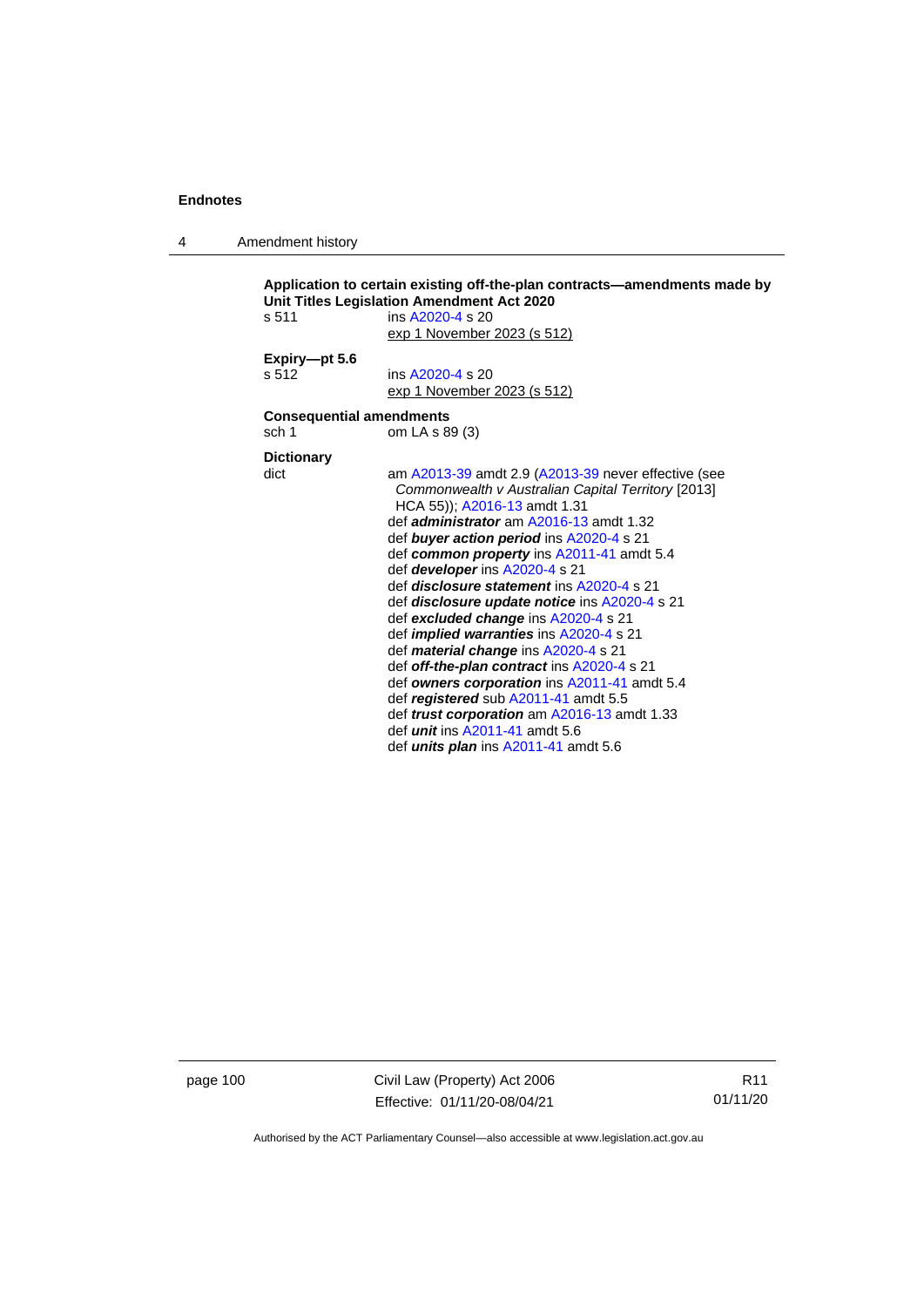## **5 Earlier republications**

Some earlier republications were not numbered. The number in column 1 refers to the publication order.

Since 12 September 2001 every authorised republication has been published in electronic pdf format on the ACT legislation register. A selection of authorised republications have also been published in printed format. These republications are marked with an asterisk (\*) in column 1. Electronic and printed versions of an authorised republication are identical.

| <b>Republication</b><br>No and date | <b>Effective</b>            | Last<br>amendment<br>made by  | <b>Republication</b><br>for                                                                        |
|-------------------------------------|-----------------------------|-------------------------------|----------------------------------------------------------------------------------------------------|
| R <sub>1</sub><br>28 Mar 2007       | 28 Mar 2007-<br>26 Oct 2008 | not amended                   | new Act                                                                                            |
| R <sub>2</sub>                      | 27 Oct 2008-                | A2008-20                      | amendments by                                                                                      |
| 27 Oct 2008                         | 28 Mar 2009                 |                               | A2008-20                                                                                           |
| R <sub>3</sub><br>29 Mar 2009       | 29 Mar 2009-<br>5 Oct 2010  | A2008-20                      | commenced expiry                                                                                   |
| R4                                  | 6 Oct 2010-                 | A2010-40                      | amendments by                                                                                      |
| 6 Oct 2010                          | 30 June 2011                |                               | A2010-40                                                                                           |
| R <sub>5</sub>                      | 1 July 2011-                | A2011-22                      | amendments by                                                                                      |
| 1 July 2011                         | 29 Mar 2012                 |                               | A2011-22                                                                                           |
| R <sub>6</sub><br>30 Mar 2012       | 30 Mar 2012-<br>3 Mar 2013  | A2011-41                      | relocation of<br>provisions from<br>Unit Titles Act 2001<br>and other<br>amendments by<br>A2011-41 |
| R7                                  | 4 Mar 2013-                 | A2013-7                       | amendments by                                                                                      |
| 4 Mar 2013                          | 6 Nov 2013                  |                               | A2013-7                                                                                            |
| R <sub>8</sub>                      | never effective             | A2013-39 (never               | amendments by                                                                                      |
| 7 Nov 2013                          |                             | effective)                    | A2013-39                                                                                           |
| R8 (RI)<br>24 Feb 2014              | 7 Nov 2013-<br>31 Mar 2016  | A2013-39 (never<br>effective) | reissue because of<br><b>High Court decision</b><br>in relation to<br>A2013-39                     |
| R9                                  | 1 April 2016-               | A2016-13                      | amendments by                                                                                      |
| 1 April 2016                        | 28 Feb 2018                 |                               | A2016-13                                                                                           |
|                                     |                             |                               |                                                                                                    |

### R11 01/11/20

Civil Law (Property) Act 2006 Effective: 01/11/20-08/04/21

page 101